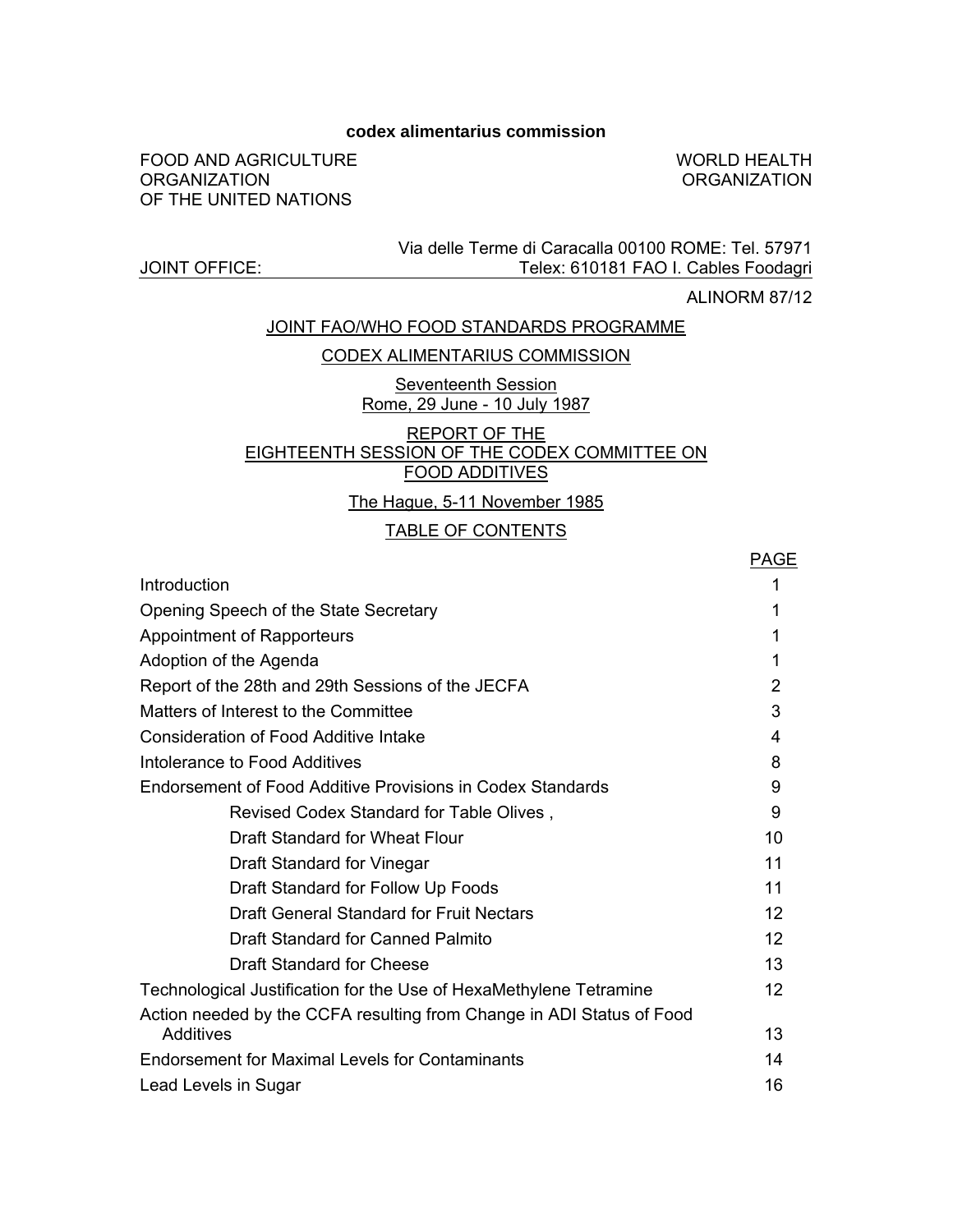| Class Names and International Numbering System                  | 16 |
|-----------------------------------------------------------------|----|
| Revisions to Codex List B                                       | 19 |
| Codex List C of Food Additives                                  | 21 |
| Advisory List of Food Additives used in Soft Drinks             | 22 |
| <b>Consideration of Flavours</b>                                | 22 |
| Consideration of Processing Aids                                | 24 |
| Carry-over Principle                                            | 25 |
| Draft Standard for Food Grade Salt                              | 25 |
| Methods of Analysis and Sampling for Salt                       | 27 |
| <b>Consideration of Specifications for Food Additives</b>       | 27 |
| Sampling Flans for Determination of Contaminants in Food        | 28 |
| Regulation of Industrial and Environmental Contaminants in Food | 29 |
| <b>Priorities for Food Additives</b>                            | 32 |
| Codex Priority List of Food Additives and Contaminants          | 32 |
| Packaging Materials for Foods,                                  | 33 |
| Methods of Analysis of Food Additives in Food                   | 34 |
| <b>Future Work</b>                                              | 35 |
| Date and Place of Next Session                                  | 36 |

## **APPENDICES**

|                      |                                                                                                            | PAGE |
|----------------------|------------------------------------------------------------------------------------------------------------|------|
| APPENDIX I           | - List of Participants                                                                                     | 37   |
| <b>APPENDIX II</b>   | - Report of the ad hoc Working Group on Food Additive<br>Intake                                            | 54   |
| <b>APPENDIX III</b>  | - Endorsement of Maximum Levels for Food<br>- Part 1<br><b>Additives in Codex Commodity Standards</b>      | 58   |
|                      | - Change in status of endorsement of Food<br>- Part 2<br>Additives resulting from changes in ADI<br>status | 67   |
|                      | - Part 3 - Endorsement of maximum levels of<br><b>Contaminants in Codex Commodity</b><br>Standards         | 69   |
| <b>APPENDIX IV</b>   | - Report of the Working Group on Class Names and<br>International Numbering System of Food Additives       | 72   |
| <b>APPENDIX V</b>    | - Updated Codex List B of Food Additives                                                                   | 76   |
| <b>APPENDIX VI</b>   | - Updated Codex List C of Food Additives                                                                   | 91   |
| <b>APPENDIX VII</b>  | - Report of the Working Group on Flavours                                                                  | 92   |
| <b>APPENDIX VIII</b> | - Report of the Working Group on Processing Aids                                                           | 95   |
| <b>APPENDIX IX</b>   | - Redraft of the Principle Relating to the carry-over of<br><b>Food Additives into Foods</b>               | 97   |
| APPENDIX X           | - Report of the Working Group on Salt<br>- Part 1<br>Standard                                              | 99   |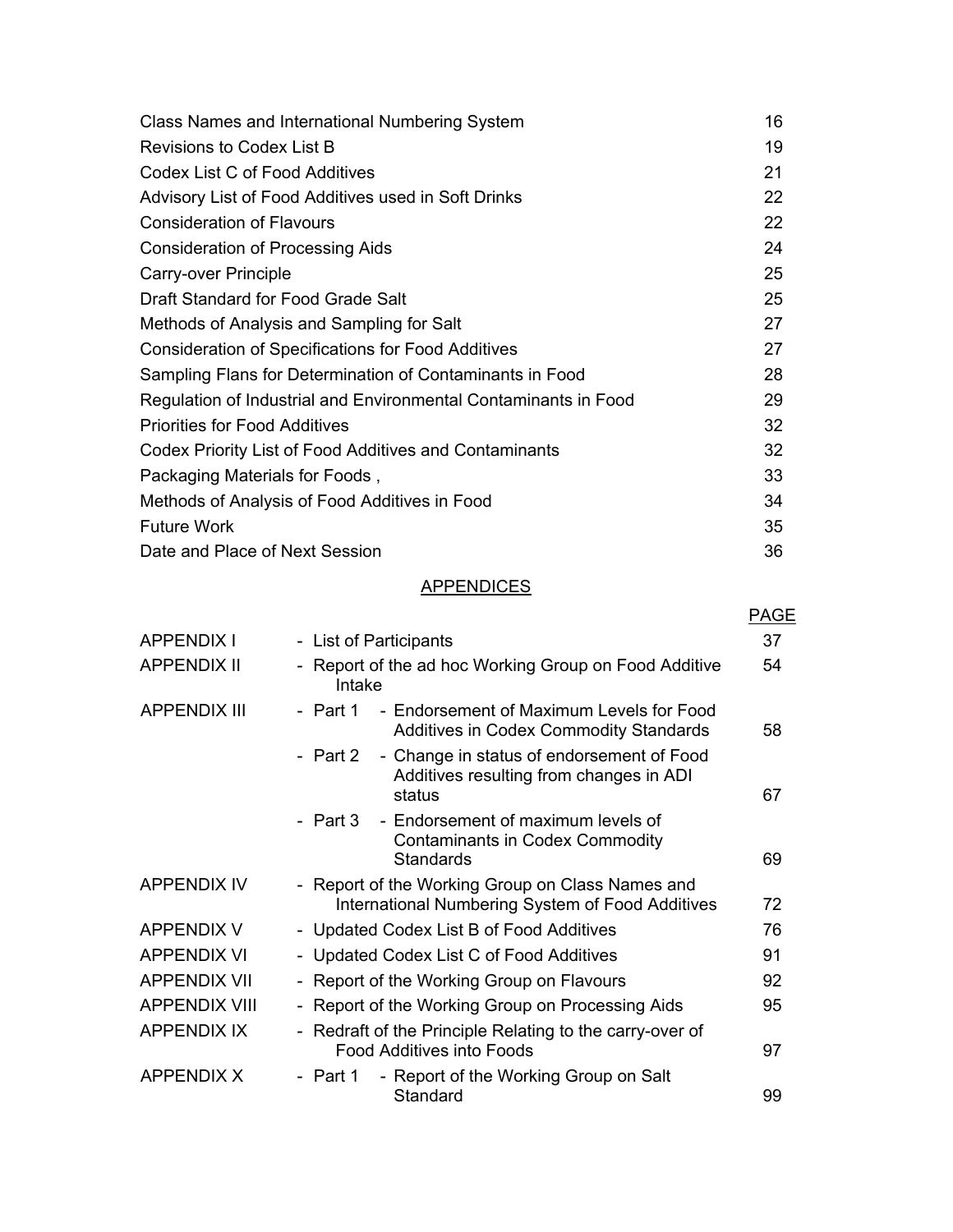|                      | - Report of the Working Group on Methods of<br>- Part 2 |      |
|----------------------|---------------------------------------------------------|------|
|                      | Analysis of Salt                                        | 101  |
| <b>APPENDIX XI</b>   | - Report of the Working Group on Specifications         | 102. |
| <b>APPENDIX XII</b>  | - Report of the Working Group on contaminants           | 110  |
| <b>APPENDIX XIII</b> | - Report of the Working Group on Priorities for Food    |      |
|                      | Additives                                               | 114  |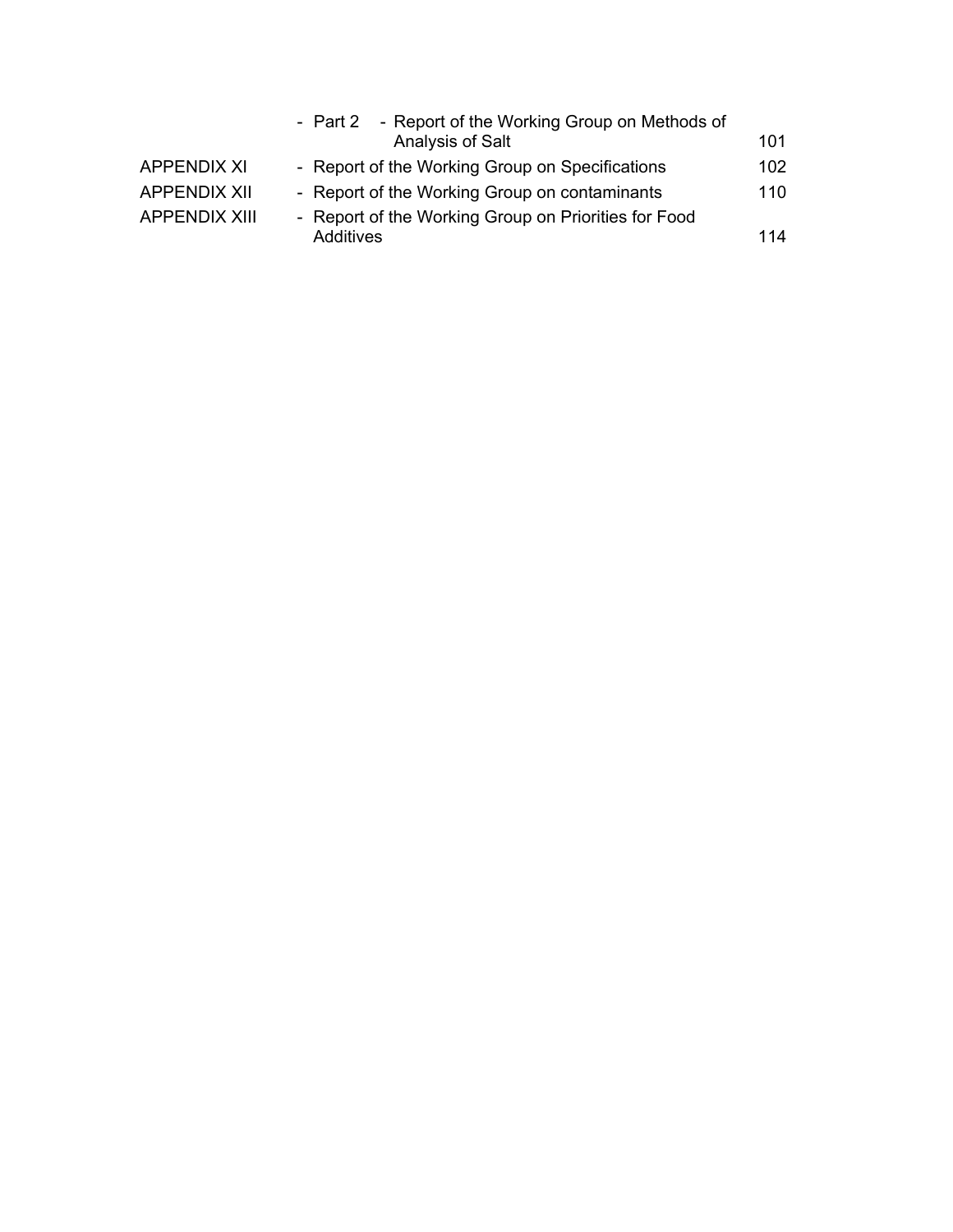|              | ABBREVIATIONS USED IN THE REPORT                      |
|--------------|-------------------------------------------------------|
| ADI          | - Acceptable Daily Intake (mg/kg Body Weight)         |
| <b>CAC</b>   | <b>Codex Alimentarius Commission</b>                  |
| <b>CCCPL</b> | Codex Committee on Cereals, Pulses and Legumes        |
| <b>CCFA</b>  | <b>Codex Committee on Food Additives</b>              |
| <b>CCFH</b>  | Codex Committee on Food Hygiene                       |
| <b>CCFL</b>  | Codex Committee on Food Labelling                     |
| <b>COP</b>   | Carry Over Principle                                  |
| <b>FNP</b>   | <b>Food and Nutrition Paper</b>                       |
| GL           | <b>Guideline Level</b>                                |
| <b>HMT</b>   | HexaMethylene Tetramine                               |
| <b>INS</b>   | International Numbering System                        |
| <b>JECFA</b> | Joint FAO/WHO Expert Committee on Food Additives      |
| <b>JFCMP</b> | Joint FAO/WHO Food Contamination Monitoring Programme |
| <b>MPL</b>   | Maximum Permitted Level                               |
| <b>NS</b>    | <b>Not Specified</b>                                  |
| <b>PMTDI</b> | - Provisional Maximum Tolerable weekly Intake         |
| WG           | <b>Working Group</b>                                  |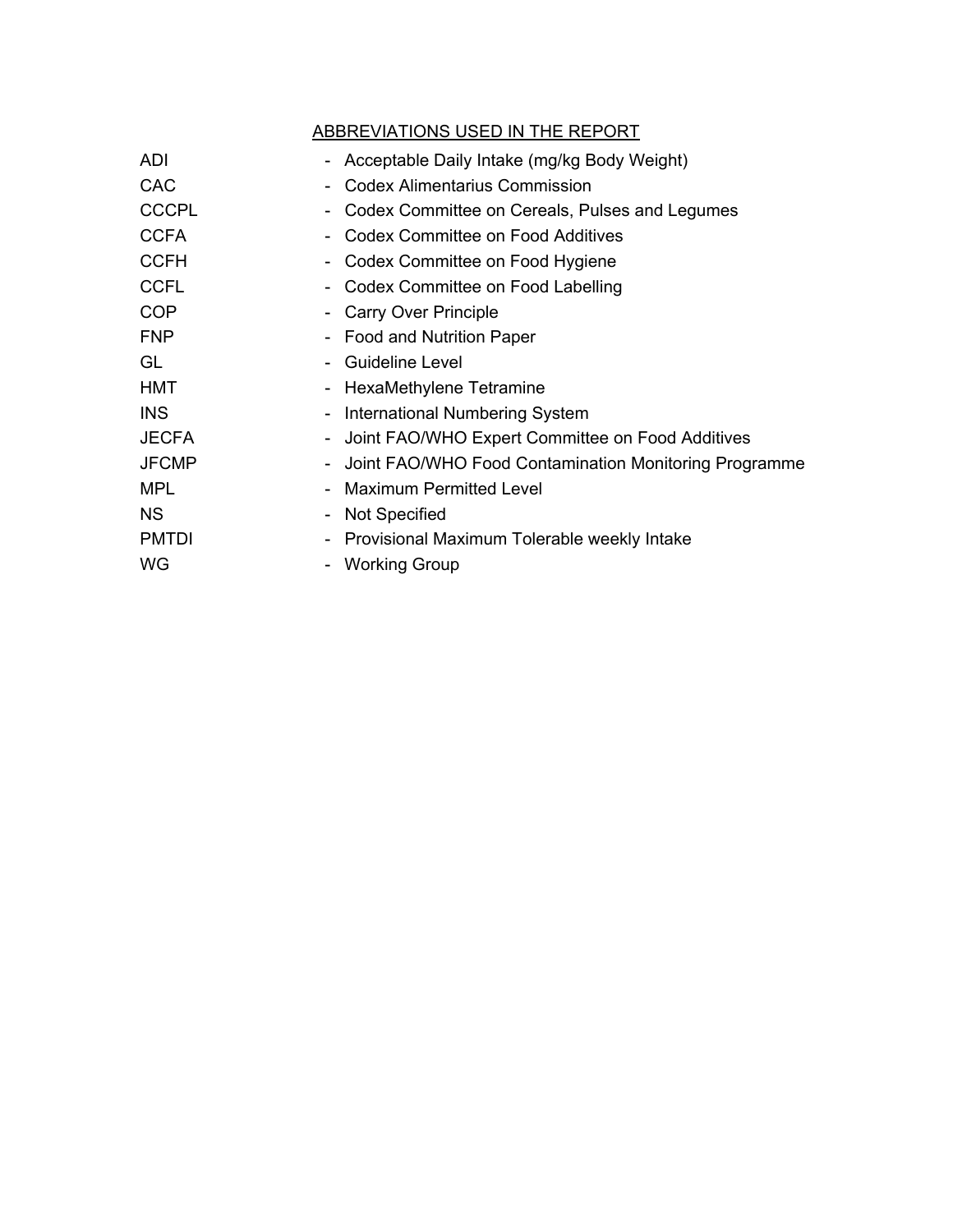# REPORT OF THE EIGHTEENTH SESSION OF THE CODEX COMMITTEE ON FOOD ADDITIVES

## The Hague, 5-11 November 1985

## INTRODUCTION

1. The Codex Committee on Food Additives held its Eighteenth Session in The Hague, The Netherlands, from 5-11 November, 1985, by courtesy of the Government of the Netherlands. Mr. A. Feberwee (The Netherlands) acted as Chairman. The Session was attended by 190 participants. They represented 37 member and observer countries and 33 International organizations (see Appendix I for the List of Participants, including the Secretariat).

#### EXTRACT OF THE OPENING SPEECH BY THE STATE SECRETARY OF THE MINISTRY OF AGRICULTURE AND FISHERIES OF THE NETHERLANDS

2. In his welcoming speech the State Secretary, Mr. A. Ploeg, expressed his satisfaction that Spanish was now one of the CCFA official languages and reminded the Committee that it had a few years ago initiated the discussions which indicated the necessity for Codex Activities in the field of "Residues of Veterinary Drugs". This summer the Codex Alimentarius Commission decided to establish a new Codex Committee on Residues of Veterinary Drugs, to be hosted by the USA. Thus the initiative of the CCFA has had the serious follow-up it deserved. He once again emphasized the value the Netherlands, especially because of its large export of agricultural (processed and non-processed products, attached to the work of the Codex Alimentarius Commission in the field of harmonisation of food law. The State Secretary summed up the goals of Codex Alimentarius Commission as "the protection of consumer and the prevention of protectionism in trade" and felt personally attracted by this combination of goals. As potential fields of interest for the Committee in future he noted besides those which had already been embarked upon such as contaminants in food, food additives and contaminants intake studies and processing aids - work on artificial sweeteners. "Without denying the benefits of such additives, for instance in the field of low-calorie products, it is clear that safety - in relation to intake (also for children) of these additives will necessitate further work", he added.

## **APPOINTMENT OF RAPPORTEURS**

3. Mr. R. Ronk (USA) was appointed as rapporteur. The Committee agreed with the proposal of the Chairman not to appoint a French and Spanish rapporteur due to the fact that qualified expertise from FAO was present at this Session.

## ADOPTION OF THE AGENDA

4. The Committee adopted the provisional agenda (CX/FA 85/1) without any changes.

5. The delegation of Argentina took the opportunity to express its great satisfaction and gratitude of the fact that the Committee had included Spanish as one of the official languages. It was of the opinion that the future work of the Spanish speaking countries will be very much enhanced in this way.

## CONSIDERATION OF THE REPORTS OF JECFA

6. The twenty-eighth report of the Joint FAO/WHO Expert Committee on Food Additives (JECFA) was introduced by the Joint Secretariat of the Expert Committee (Dr.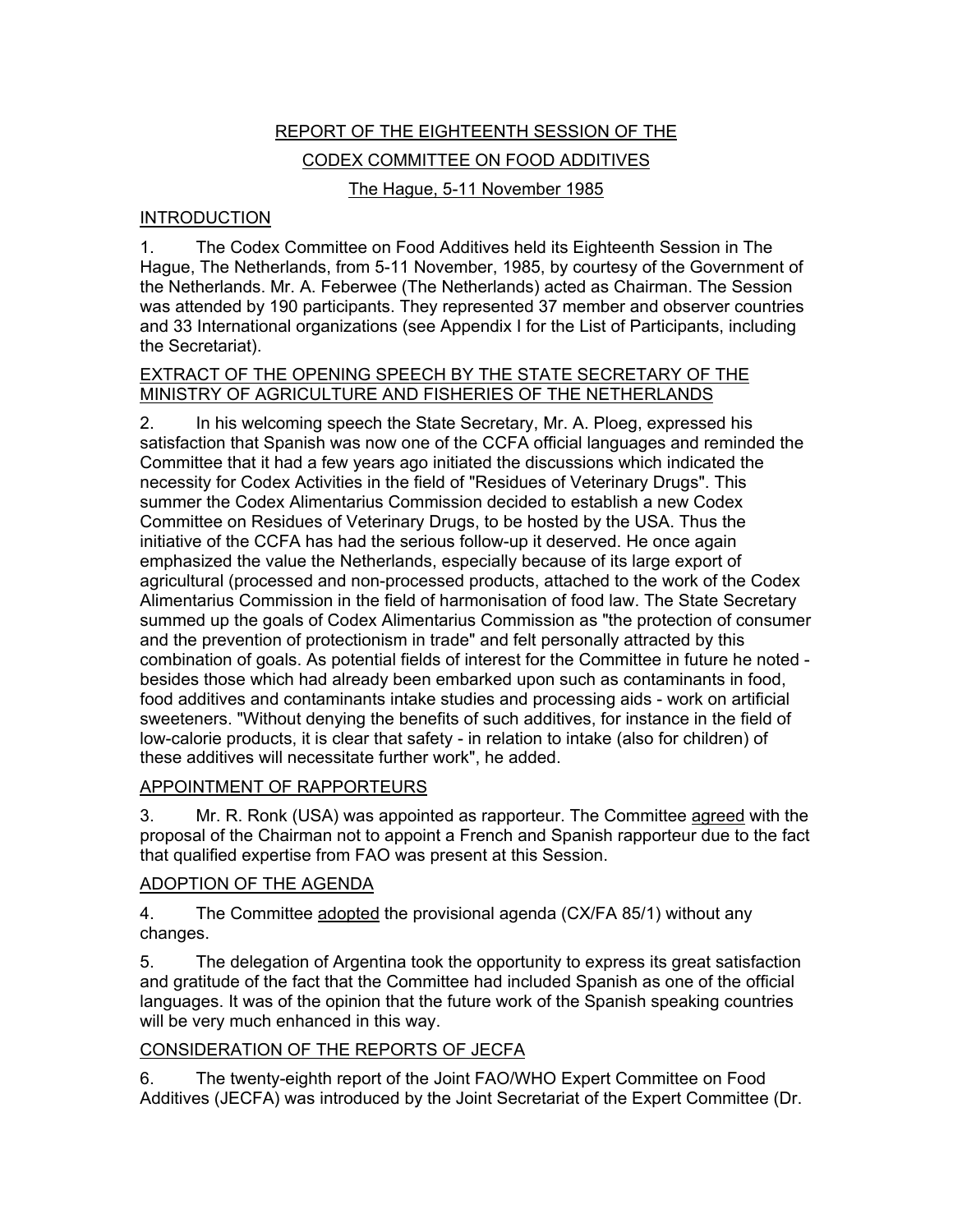G. Vettorazzi, WHO, and Dr. W.A. Randell, FAO). It was noted that the report, published as WHO Technical Report Series No. 710, should be considered together with the toxicological monographs (WHO Food Additives Series N2 19) and the specifications of identity and purity for the additives considered at the 28th meeting (FAO Food and Nutrition Paper N2 31/1 and 31/2).

7. It was noted that the JECFA had considered a number of substances which had been recommended by the Committee at its previous sessions, and among these had considered four specific substances which may migrate into foods from plastic materials used in food packaging. At the request of the Committee, JECFA had also reviewed its previous evaluation of 2-nitropropane, and had concluded that this solvent was temporarily acceptable for use as a fractionating solvent in the production of fats and oils as long as its use continued to be limited and residue levels were kept to the lowest levels technologically attainable. The JECFA had also re-evaluated the specifications of all previously considered food colours. As a result of this review the JECFA has withdrawn 35 specifications for substances which were apparently not used commercially for colouring food, or for which no information had been received concerning their food use. It was noted that specifications for anthocyanin colours from sources other than grape skin extract would again be reviewed by JECFA at its 30th meeting in 1986.

8. The Committee was also informed that a review and updating of the principles for the testing and assessing of the safety of chemicals in food, initiated at the request of previous JECFAs, was underway and that a draft document had been discussed at both the 28th and 29th JECFA meetings. It was hoped that this review could be finilzed by the 30th Meeting (1986) and issued to Governments in the WHO Technical Report Series. JECFA had also reaffirmed its previous recommendation that specific problems identified by the Committee be brought regularly to its attention, taking into account the availability of data.

9. The Committee had also before it document CX/FA 85/15 containing a summary of the report and conclusions of the 29th Meeting of JECFA (1985). The summary was prepared to provide early information to Governments and interested international organizations of the outcome of the JECFA meeting, and in particular to indicate the nature of the data required for the completion of evaluations where tentative acceptable daily intakes (ADIs) have been allocated.

10. The Commitee noted that a number of substances considered by JECFA at both the 28th and 29th meetings could not be evaluated because of the evidence that the substances were not actually used commercially in food, or of food-grade quality. Many of these substances had been taken from the priority list established by the Committee. The Committee confirmed its previous view that substances considered for inclusion in the Priority List should have known commercial use in foods.

11. In discussing the reports of the 28th and 29th Meetings of JECFA, the delegation of the Philippines requested information on the status of semi-refined carrageenan, and was informed that the revised specification for carrageenan excluded the semi-refined product because the toxicological data was inadequate. It was noted that semi-refined carrageenan were included on the list of substances scheduled for evaluation by the 30th Meeting of JECFA (1986). The delegation of the Philippines agreed to submit additional toxicological data to the JECFA.

12. The delegation of Sweden noted that JECFA had requested the Joint FAO/WHO Committee of Government Experts on the Code of Principles concerning Milk and Milk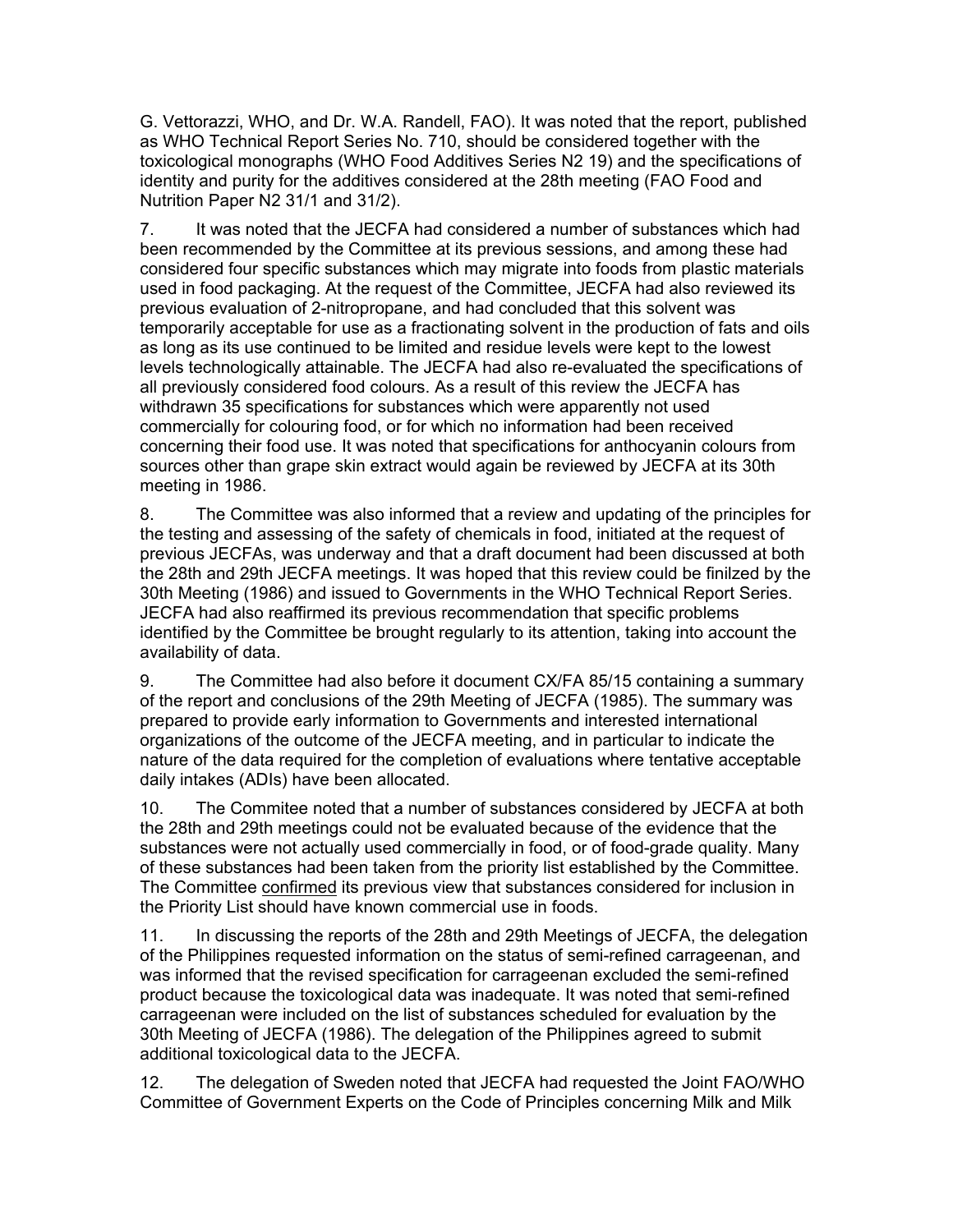Products to supply further information on the use of sodium thiocyanate in milk before proceeding to a final evaluation. Since it would not be possible for that Committee to respond to JECFA's request before the 30th Meeting, it was highly likely that this substance, together with hydrogen peroxide, would be considered jointly in 1987.

13. The delegation of the Netherlands raised the question of the status of the specifications prepared by JECFA, particularly in view of the subsequent consideration of these specifications by the Committee and their final endorsement by the Commission as Codex Advisory Specifications, often with editorial amendments. The delegation supported the publication of the Codex Advisory' Specifications and in order to prevent confusion with the JECFA specifications, proposed that the JECFA specifications should be distributed only as working documents for this Committee.

14. It was noted that the procedures adopted by the Commission and JECFA for the consideration of specifications had been devised in order to prevent unnecessary republishing of the specifications and to avoid the situation where two sets of different specifications would be published. It was also noted that the specifications prepared by an individual JECFA meeting related to the evaluation of the substances made at that meeting and that Codex Advisory Specifications were made by reference to the JECFA specifications (Procedural Manual, 5th ed., pp. 41-42). In view of the support expressed by several delegations that the Codex Advisory Specifications should be published separately in a uniform volume, preferably as loose leaf, the Committee agreed to refer the matter to the Executive Committee and the Commission for further guidance (see also Paras. 198-199)

15. In referring to the summary report of the 29th meeting of JECFA, the delegations of Austria and Finland requested information of the status of tartrazine (a food colour) and maltitol (an artificial sweetener) respectively. The delegation of the United States of America drew attention to the necessity of the early publication of the reports, monographs and specifications from each JECFA meeting, in order to allow governments and industry to gather sufficient information to respond to requests for further data and the Committee endorsed the view. The representative of WHO stressed that, where ADIs were indicated as "not allotted" the relevant notes in the reports of JECFA should be consulted in order to obtain information on the reasons for an ADI not having been allotted.

16. The delegation of Australia drew attention to the publication of the FAO/WHO Food Additives Data System (FAO Food and Nutrition Paper N2 30, 1984) and stressed its importance and usefulness. The Committee endorsed this view, and welcomed the publicacion of the revised and corrected edition expected to be made available before the end of 1985. The delegation also proposed that the terminology (nomenclature) for food additives used by JECFA and reproduced in Food and Nutrition Paper N2 30, should be used as a basis for the other lists of food additives prepared by the Codex Alimentarius Commission.

## MATTERS OF INTEREST ARISING FROM CODEX SESSIONS

17. The Committee had before it documents CX/FA 85/4 and CX/FA 85/4 - Add.1 (Room document) on the above subject. The Committee noted that a number of matters of interest reported in the document would be discussed under other agenda items and agreed to defer discussions on them until the particular agenda items were presented.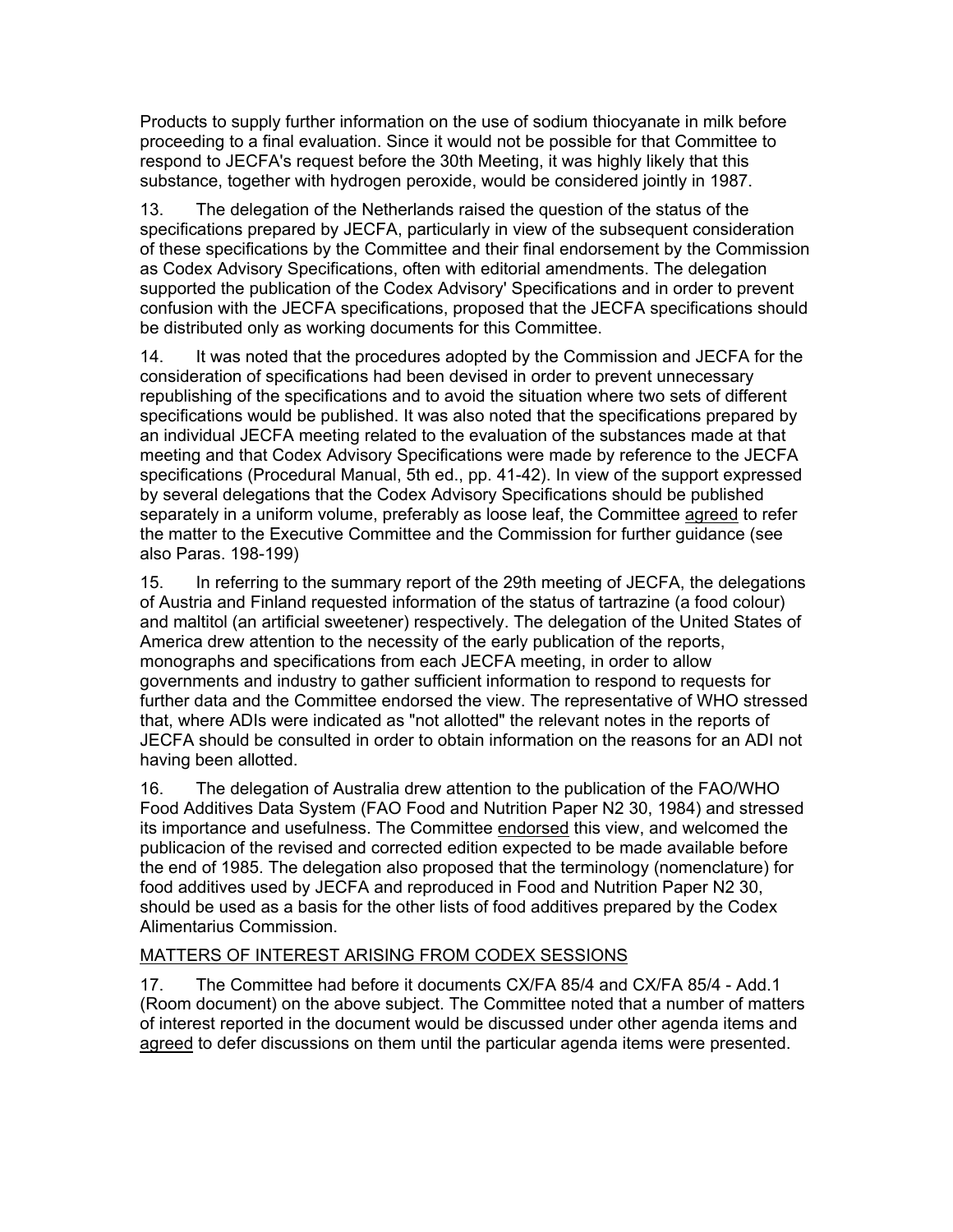## GUIDELINDES FOR CAN MANUFACTURERS AND FOOD CANNERS

18. The Committee noted that a publication entitled "Guidelines for Can Manufacturers and Food Canners" which was intended to assist food processors in developing countries to control lead and tin contamination in canned processed foods had been prepared and would be available by early 1986. The Committee agreed to bring the attention of all the developing countries to the availability of the publication.

#### FOOD PACKAGING - HEALTH AND TRADE PROBLEMS AND THE ROLE OF CODEX ALIMENTARIUS COMMISSION

19. The Committee noted that the Commission agreed that the Codex Committee on Food Additives was the appropriate forum for dealing with the problems of food packaging materials and that the CCFA should consider the paper prepared by the consultant and report on the subject to the next session of the Commission. The Committee deferred discussion of the subject to agenda item 15.

#### MATTERS ARISING FROM CODEX COMMITTEES: JOINT ECE/CODEX ALIMENTARIUS GROUP OF EXPERTS ON STANDARDIZATION OF FRUIT JUICES (ALINORM 85/14)

20. The Group of Experts on Fruit Juices at its 16th Session agreed to refer the subject of aseptic packaging of fruit juices and pulps and the potential problem of contamination through the use of chlorine, hydrogen peroxide, iodophors or other sanitizers to the CCFA and CCFH.

21. The Committee learned that the Codex Committee on Food Hygiene had considered the subject at its 20th Session and agreed to elaborate a Code of practice on "Aseptic packaging". The Committee agreed to await the developments and discuss the subject at its next session.

## OTHER MATTERS

22. The Committee was informed that Codex Alimentarius Volumes XIV, XV and XVII pertaining to Food Additives, Food Irradiation and Contaminants respectively have been published and can be obtained from Codex Contact points.

## CONSIDERATION OF FOOD ADDITIVE INTAKE

23. The report of the Working Group on Food Additive Intake was introduced by the Chairman of the WG, Mr. Fondu. The Committee noted that the WG had taken into consideration documents CX/FA 85/5; CX/FA 85/5a and CX/FA 85/5b, during its deliberations. The report of the WG is attached as Appendix II to this report.

## Tin in Canned Foods

24. In response to a question from Australia on the nature of the document on can manufacturing, the Secretariat pointed out that the "Guidelines for Can Manufacturers and Food Canners" would be available to Governments early 1986. The document is an FAO publication intended for developing countries interested in trying to reduce tin and lead contamination arising from food canning. Aspects of corrosion control, methods of examination, etc. will be dealt with in the document.

25. The CCFA requested JECFA to provide clarification of the information, presented in its 26th report that about 200 mg/kg tin results in acute effects such as gastric irritation as well as the health significance of the 200 mg/kg threshold level in relation to setting maximum levels of tin in food. As pointed out by the Working Group and the delegation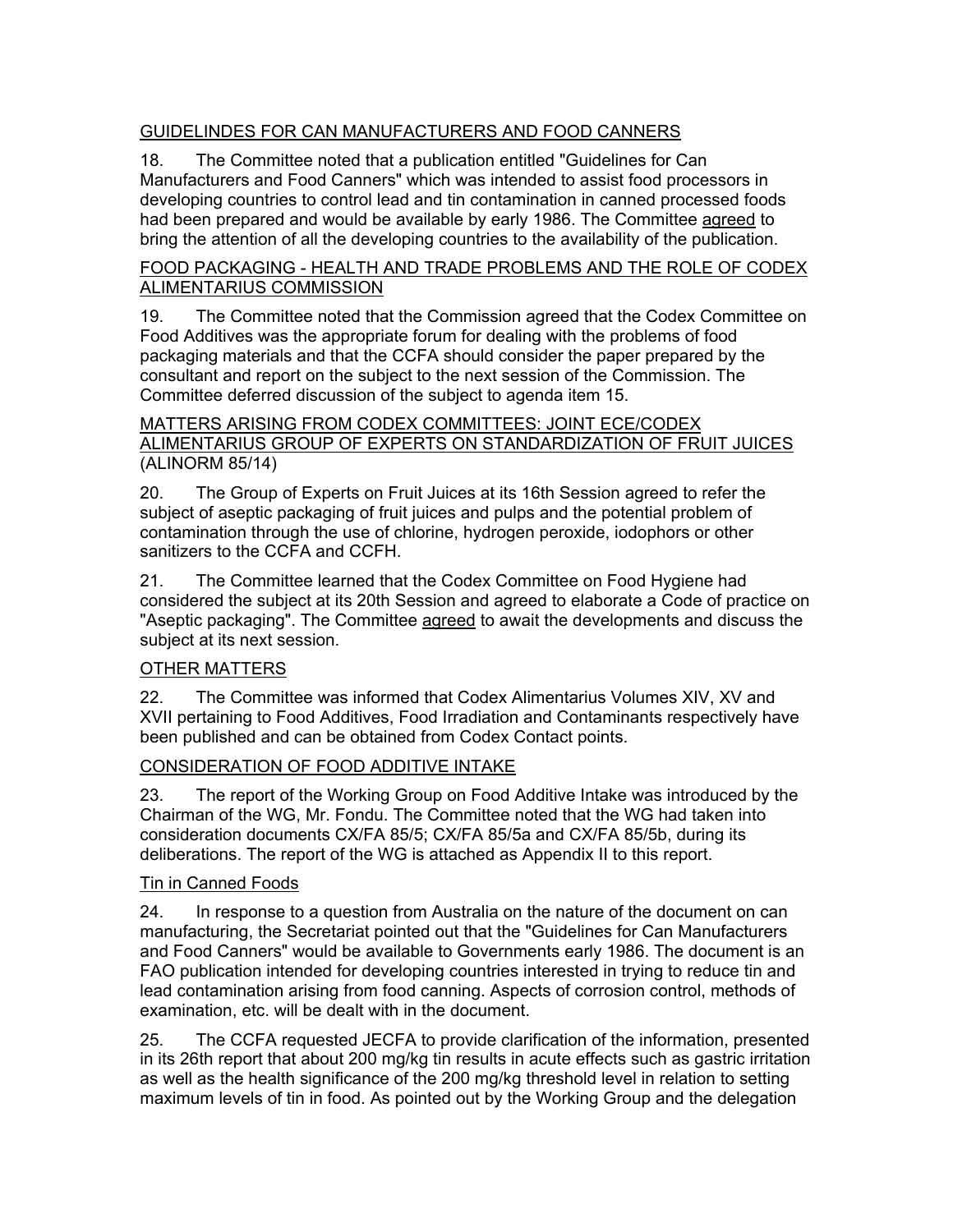of Algeria, information was also needed from JECFA on the chemical form of the tin which causes gastric irritation.

26. Intake levels submitted by several countries indicted that, at present, intake of tin was well below the provisional maximum tolerable daily intake (PMTDI) of 2.0 mg/kg body weight. However, it was noted that the potential daily intake from canned beverages, would exceed the PMTDI, if levels of tin of 250 mg/kg were present in this type of food. Therefore, the WG had requested information on the actual levels of tin in canned beverages.

27. The delegation of India pointed out that use of a body weight of 50 kg would be more appropriate in intake calculations in his country. The delegate from Austria pointed out that JECFA had recommended that the lowest technologically feasible level of tin in food should be the aim of all food manufacturers. The delegation of Canada pointed out that at levels of tin higher than 10 mg/kg food, the tin intake of children could exceed the PMTDI.

28. The Committee noted that the WG had recommended Guideline levels for tin in groups of food for the guidance of Governments. These levels which would indicate when action should be taken to investigate the source of contamination in order to prevent any hazard to the consumer. The guideline levels were not intended as legal limits for the acceptance of rejection of food.

29. The delegations of the USA and Australia requested clarification on the roles of the Working Group on Contaminants and of the Working Group on Intake. The Chairman of CCFA pointed out that some overlap of function could exist; however, in principle the WG on Intake generated and evaluated data on intakes of food additives and contaminants, while the WG on contaminants proposed limits mainly for environmental contaminants.

30. It was agreed that the recommended guidelines on tin from the WG on Intake should be referred to the Working Group on Contaminants for appropriate action in setting limits for contaminants in food. Additional data on levels of tin in food especially in beverages (beer, soft drinks, juices) should be requested from Governments through a circular letter. As suggested by New Zealand, information should also be requested on the age of the cans analyzed, as well as whether they were lacquered or unlacquered.

31. The delegate from Austria was of the opinion that a maximum guideline level of 200 mg/kg tin for a list of specific foods in the WG report should read "must be acceptable" rather than "can be acceptable", as presently drafted.

## Intake of lead and cadmium by infants and children

32. The Committee considered a suggestion of the Working Group that JECFA be requested to consider the risk of high intake of lead and cadmium by infants and children and that Governments should be requested to send their data to the Joint FAO/WHO Food Contamination Monitoring Programme (JFCMP).

33. The Chairman of the WG was of the opinion that the Codex Committee on Foods for Special Dietary Uses should set maximum levels for contaminants in foods for infants and children and that the Committee on Milk and Milk Products should do the same due to preferential consumption of those foodstuffs by infants and children.

34. The Committee agreed to consider the question of maximum levels later during the session and to request JECFA to consider the problem of lead and cadmium intake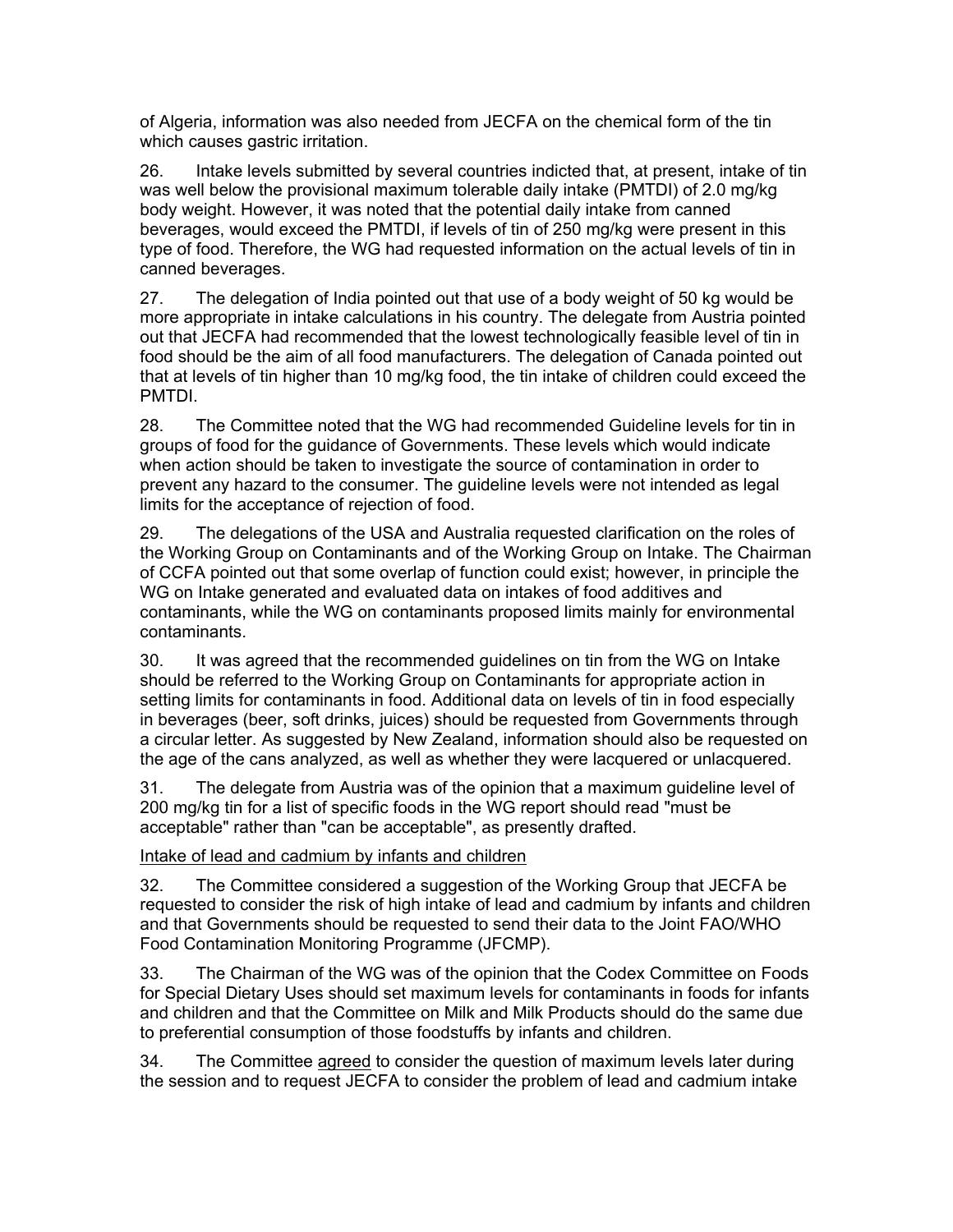by infants and children on the basis of available information. Governments were requested to send appropriate data to JECFA.

## Intake of Benzoic Acid

35. The Committee noted the conclusions of the Working Group that provided, use levels of benzoic acid in soft drinks remain below 300-400 mg/l, there seemed to be no likelihood of the ADI being exceeded. CCFA agreed that the use of Codex maximum levels for benzoic acid by Governments in their potential intake calculations would be a useful exercise to determine what effect the acceptance of Codex maximum levels would have on estimates of intake.

## Annatto and Curcumin

36. The Committee noted that there was a need for a uniform expression of annatto in terms of bixin/norbixin. As regards the recommendation by the Working Group that 10 mg/kg bixin/norbixin was acceptable, it was noted that this referred to acceptability of bixin/norbixin at that level in several foods and did not refer to a technologically appropriate level in particular foods.

37. The Committee noted that, while curcumin was a well defined product, there were other sources of this colouring principle (e.g. turmeric used as a spice or as a food colour). The Committee was informed that JECFA would be considering oleoresin of turmeric as a food colour and this question would be discussed at that time.

## Residues of Sulfurdioxide

38. The Committee noted that JECFA would in 1986 be considering all the questions raised by the WG, i.e. possible sensitivity to  $SO<sub>2</sub>$ , the fact that groups of populations regularly exceeded the ADI and the toxicological relevance of the various forms of  $SO<sub>2</sub>$ . The delegation of China was of the opinion that, from an analytical point of view, there was not much difference between free and bound  $SO<sub>2</sub>$ .

39. Regarding the question of whether the practice of bleaching dried fruit which leaves very high residues of  $SO<sub>2</sub>$  in the food was good manufacturing practice, the Committee decided to refer the existing Codex maximum level in raisins to the Codex Committee on Processed Fruits and Vegetables for their opinion and the technological justification for this practice and possible amendment of the provision for  $SO<sub>2</sub>$ . It was also agreed to reevaluate this decision when the views of JECFA and the CCFFV are available.

## Polyglycerol Polyricinoleate (PGPR)

40. The Committee noted that the WG had been requested to look into the intake of PGPR following endorsement of this emulsifier in minarine (para 84, ALINORM 83/12A). The WG concluded that there were no national authorizations of this additive in minarine. The Committee did not withdraw the endorsement of PGPR in minarine.

## Artificial Sweeteners

41. It was noted that the situation concerning authorizations of the various artificial sweeteners was changing and that this made it necessary for a continuation of the assessment of the intake of artificial sweeteners.

42. The Committee agreed with the proposal of the Working Group that Governments should be requested by means of a circular letter to provide information on the intake and national legislations of artificial sweeteners.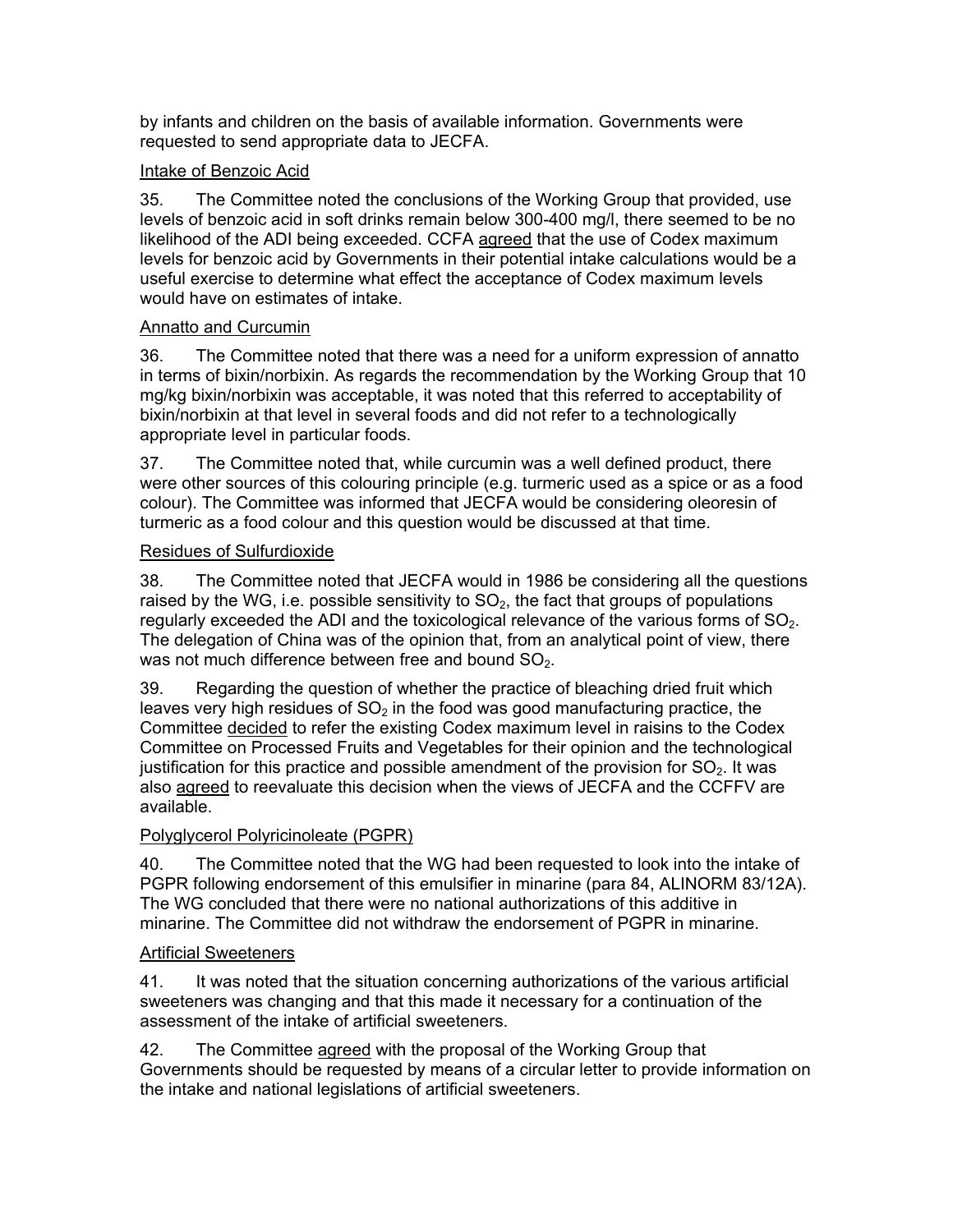## Different Chemical Forms of Additives and Contaminants

43. The Committee referred the conclusions of the WG concerning organo-metal compounds to the WG on Priorities.

#### Xanthan Gum

44. The WG considered the intake of Xanthan gum in relation to a proposed maximum level of 8 g/kg in cheese products, in combination with other thickeners. On the basis of information received from Governments and MARINALG the WG recommended that a maximum level of 5 g/kg for Xanthan gum in the mixture of thickeners should be considered. The Committee decided to refer this view of the WG to the Committee of Government Experts on Milk and Milk Products.

#### Other Thickeners

45. The Committee noted that France had requested from the WG guidance from JECFA on the effects of thickeners on gut flora and on the absorption of nutrients. It was agreed that France should refer the problem to JECFA specifying which thickeners were involved as well as information on their potential intakes.

## Guidelines for a simple evaluation of Food Additive Intake

46. The Committee agreed with the suggestion of the Working Group that Guidelines on a simple approach to estimating food additive intake be developed in so far as possible to assist developing countries. The guidelines would be developed by Thailand, Belgium, USA, India and WHO for the next session of the Working Group.

## Intake of Glutamates

47. The WG had discussed a communication from the IOCU concerning possible intake of glutamates in certain countries. The WG had concluded that countries where it is determined this is the case should approach JECFA in order to obtain advice concerning the health significance of exceeding the ADI. Intake figures available to the WG indicated that the ADI would not be exceeded where glutamates were restricted to use in manufactured foods.

48. It was suggested that high glutamate intake might result from the use of glutamates in seasonings used in the preparation of food and that the use of MSG as a carrier for Vitamin A was likely to lead to an increase of the consumption of this additive.

49. It was agreed that this matter be brought to the attention of the Coordinating Committee for Asia. It was also agreed that there was a need for estimates of intake of glutamates. In this respect the Committee suggested that a survey on dietary intake might be carried out on glutamates and on other food additives of interest to Asia. The delegation of USA offered to assist in the survey.

50. The Committee, noting the remarks of the delegate from the Ivory Coast, agreed to refer the question of the need for food additive intake studies to the Coordinating Committee for Africa.

## Establishment of a Working Group on Food Additive Intake

51. The Committee reappointed Mr. M. Fondu (Belgium) as Chairman of the Working Group. The following countries and organizations indicated their interest to participate in the Working Group: Belgium, Canada, Cuba, Denmark, Finland, Fed. Rep. of Germany, India, Israel, Italy, Japan, Norway, Switzerland, The Netherlands, Thailand, U.K., USA, EEC, CIAA, MARINALG, IGTC, ISA, Int. Food Additives Council, FAO and WHO. The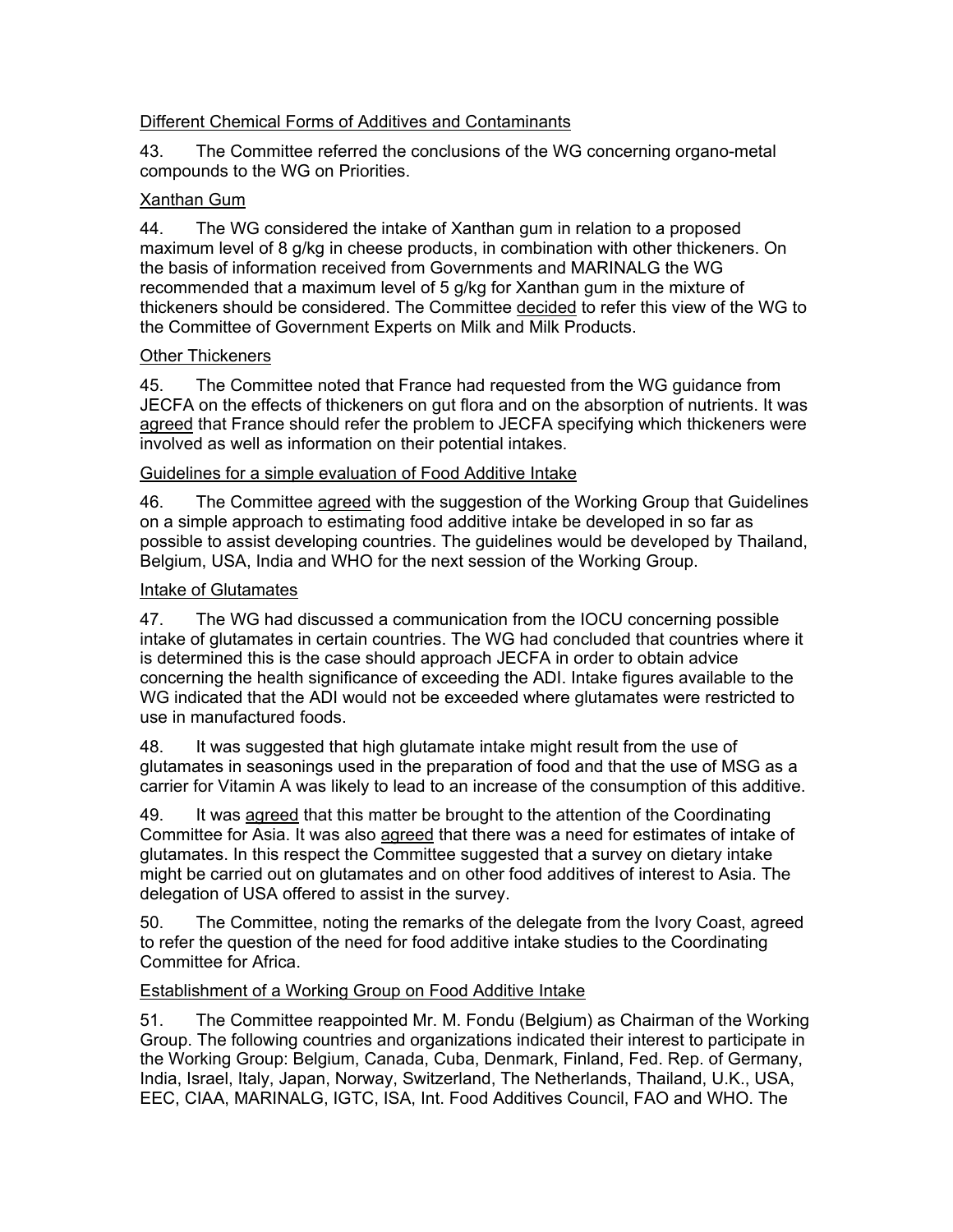Chairman of the Committee suggested that the Chairman of the WG on Contaminants should, if possible, also attend the Working Group. Governments were requested to restrict the number of their delegations to Working Groups to one or two persons for practical reasons.

## INTOLERANCE TO FOOD ADDITIVES

52. The Committee had before it a working paper (CX/FA 85/5-Add.1) prepared by Sweden. In introducing the paper the delegation Of Sweden indicated that while there was much information on adverse reactions from case reports and provocation tests for adverse reactions, there was a lack of reliable data on the incidence of such reactions. The paper proposed three alternative ways of handling intolerance to food additives:

- 1. by requiring that each additive be declared on the label of prepackaged foods with its name or a code number,
- 2. by restricting the use of the additive to certain foods or groups with its name or a code number,
- 3. by prohibiting the use of the additive concerned altogether.

It was noted that the approach selected would depend on the nature of the additive, the frequency of the adverse reactions and the effectiveness of the labelling policy that is adopted in each country.

53. The Committee had detailed discussions on the various approaches followed by countries and it appeared that most countries attached importance to the declaration of food additives on the label. This allowed the consumer to avoid foods containing additives to which they were sensitive. It was also pointed out that labelling of food ingredients would be useful in relation to hypersensitivity to certain food ingredients. Some delegations indicated that they also restricted the use of food additives which could be associated with intolerance. Some delegations indicated that their country followed option 3 above since food additive regulations had to protect all consumers including those that were hypersensitive or allergic to food additives.

54. The representative of the IOCU pointed out that labelling did not take care of additives carried over into food from their use in animal feeds, processing or from raw materials as these were exempt from label declaration. Other delegations supported this view.

55. The delegation of Australia suggested that a data bank of food additives and natural food components associated with intolerance or allergenicity should be established for the medical profession. In answer to this question the secretariat pointed out that establishing such a list of natural food components did not seem to be a task of the CCFA. The representative of WHO indicated that the problem of hypersensitivity to certain foods and food additives had been discussed in a number of JECFA meetings. JECFA agreed to provide CCFA with a summary of the problem.

56. The Committee decided not to proceed with the elaboration of a list of food additives and food components such as suggested by the delegation of Australia.

57. As regards the approach to be used in dealing with the question of intolerance, the Committee favoured options 1 and 2 above. However, the delegation of Austria could not support this decision, expressing preference for option 3. Also the delegation of Finland wished to retain option 3 in addition to options 1 and 2. The delegation of Italy wished to have a declaration of the additives associated with hypersensitivity by name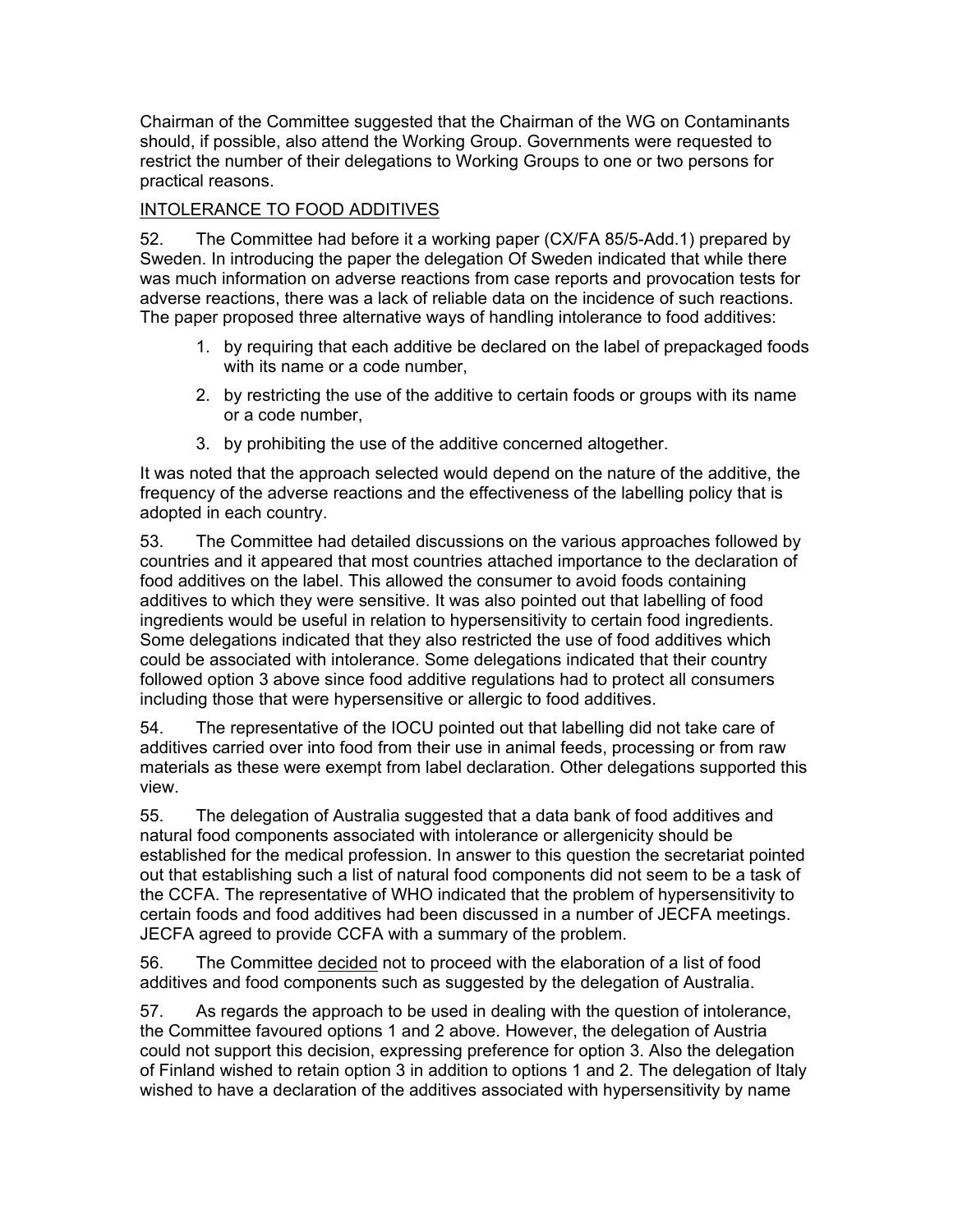rather than by code and the delegation of France suggested that labels should bear an indiction of the potential for intolerance.

58. In discussing how to handle azo-dyes in the light of the approach adopted by the Committee, the delegations of Austria, and India expressed their concern on the use of these colours in food. The delegation of Sweden reiterated its objection to the use of azo-dyes in staple foods but was of the opinion that azo-dyes did not represent a special problem of intolerance which should be treated differently from the Committee's decision on food additives in general. He pointed out that additives such as benzoates also exhibited intolerance. The Committee agreed not to treat azo-dyes separately.

59. In discussing the question of how to handle food additives carried over into food products (i.e. not required to be declared on the label), the delegation of the USA suggested that this would have to be undertaken on a case-by-case basis. For example a minimum analytical level could be specified for individual problem additives, above which a label declaration would be mandatory. Results of epidemiological studies could be used to set the appropriate levels at which labelling is required. The Committee accepted the offer of the USA to provide information on sulfites to JECFA so that the labelling of these additives could be considered by the CCFA.

## ENDORSEMENT OF FOOD ADDITIVE PROVISIONS IN CODEX STANDARDS

60. The Committee had before it documents CX/FA 85/10, Part I, Part I-Add. 1, Part I- Annex II and Part I-Add. 2. The decisions of the Committee concerning the endorsement, temporary endorsement or postponement of the endorsement of food additive provisions are indicated in Appendix III (Part I) to this report.

1. International Olive Oil Council (IOOC)

Revision of the Codex Standard for Table Olives (ALINORM 85/33, Appendix III)

61. The Committee only discussed those provisions which were not already endorsed previously and which were not contained in the existing standard. The delegation of France expressed reservation on the use of benzoic acid, sorbates and sulfites in table olives.

## **Sulfites**

62. The Fed. Rep. of Germany was opposed to the use of sulfites, in table olives since this delegation felt there was no technological need. Many delegations shared this point of view (see also para. 61). The Committee reflected on the technological justification provided in the Annex I of the document but noted that there was an inconsistency between this information and the position of several producing countries as expressed at this meeting and on that basis decided to postpone the endorsement of this provision, requesting more information from the IOOC.

## Tartaric Acid

63. The JECFA Secretariat informed the Committee that the only form of tartaric acid, evaluated by JECFA is the L(+) form.

## Ferrous Lactate

64. The Committee postponed the endorsement since this substance has not been evaluated by JECFA.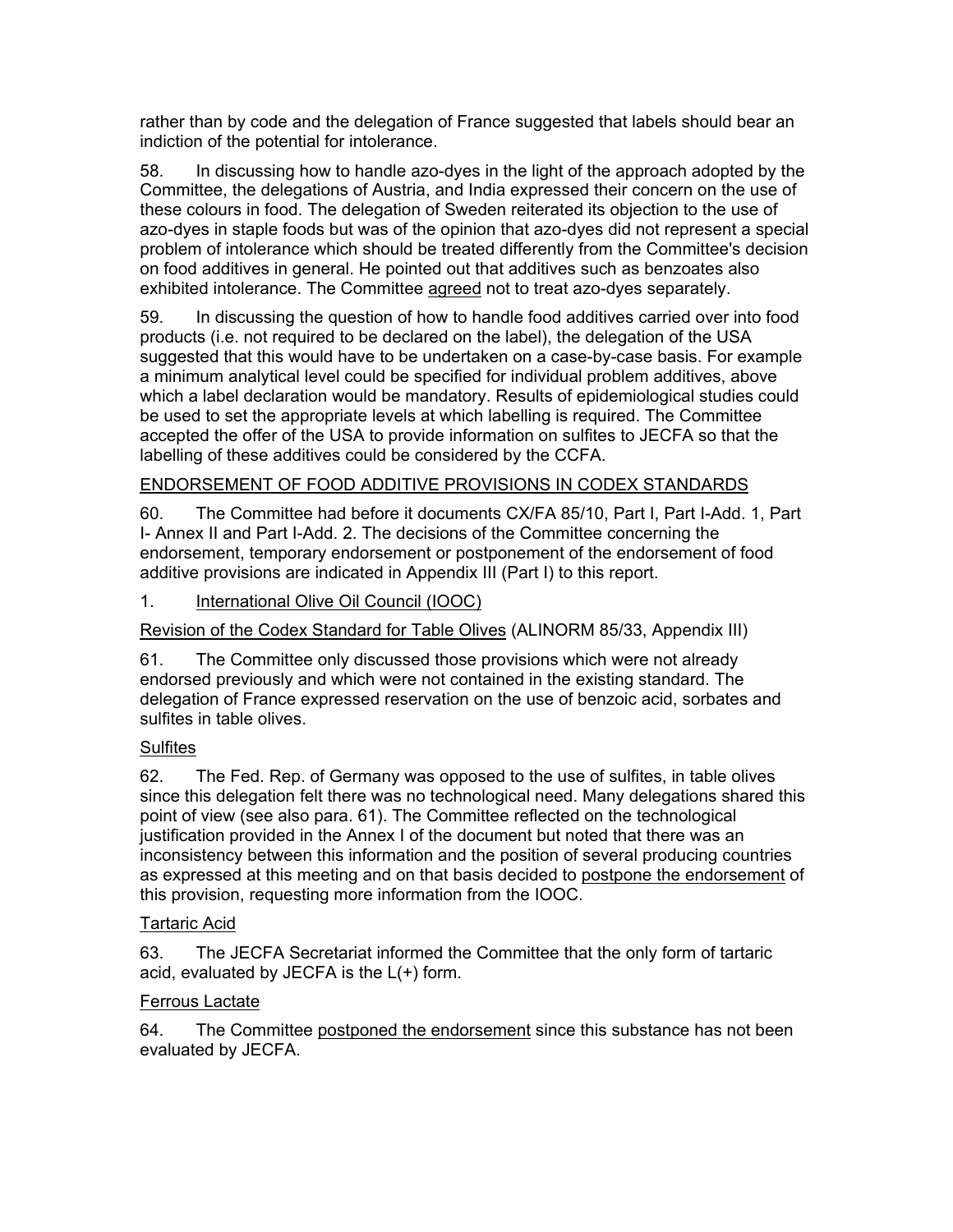## Extracts of Aromatic Herbs

65. The Committee noted the Secretariat's comment on this provision, stating that some plants were unsuitable as a source of natural flavours and therefore proposed to change the title of this provision into "Natural flavours as defined in the Codex Alimentarius". The Committee agreed that such a provision could be temporarily endorsed.

## Thickening Agents

66. The Committee postponed the endorsement of sodium-alginate and xanthan gum, since an ADI exists for these substances and therefore a maximum level has to be set. Sodium alginate and xanthan gum have an ADI of 0-25 and 0-10 respectively.

67. The Committee noted that carrageenan now has an ADI of N.S. and that the specification includes the sodium and potassium salts. The Committee endorsed this provision.

## Firming agents

68. The Committee noted that the maximum level proposed should read 1.5 g/kg instead of 15 g/kg as presented in the document. The Committee endorsed the provisions on firming agents.

## Processing Aids

69. The Committee agreed with the Secretariat and Germany F. R. that sodium hydroxide and hydrochloric acid could not be regarded as processing aids, since they were not removed from the food in many instances. The Committee therefore decided to endorse these substances as food additives.

70. The Committee discussed the need to specify in the provision for "cultures of microorganism" the specific cultures used. The Secretariat was of the opinion that the Committee should not embark on specifying the types of cultures. However, in this case, the Secretariat recommended the title "cultures of lactic microorganism". The Committee endorsed the recommendation.

## 2. Codex Committee on Cereals, Pulses and Legumes

## Draft Standard for Wheat Flour (ALINORM 85/29, Appendix II)

## Enzymes

71. The Committee postponed the endorsement of the provisions for fungal amylase and proteolytic enzymes from Aspergillus oryzae pending a future evaluation by JECFA. Both the enzymes were considered by the 15th Meeting of JECFA which did not clear them toxicologically. The Committee, however, decided to consider the inclusion of these enzymes on the Priority List when treating agenda item 15.

## L-Ascorbic Acid and its Na and K salts

72. The Committee noted that the ADI for these substances has been changed from 0-15 mg/kg to NS. The Committee endorsed this provision at a level of 300 mg/kg.

## Azo Dicarbonamide and Potassium Bromate

73. The Secretariat reminded the Committee that it had previously postponed the endorsement of these provisions because a number of delegations were opposed to the use of flour treatment agents. The Committee maintained its objectios and did not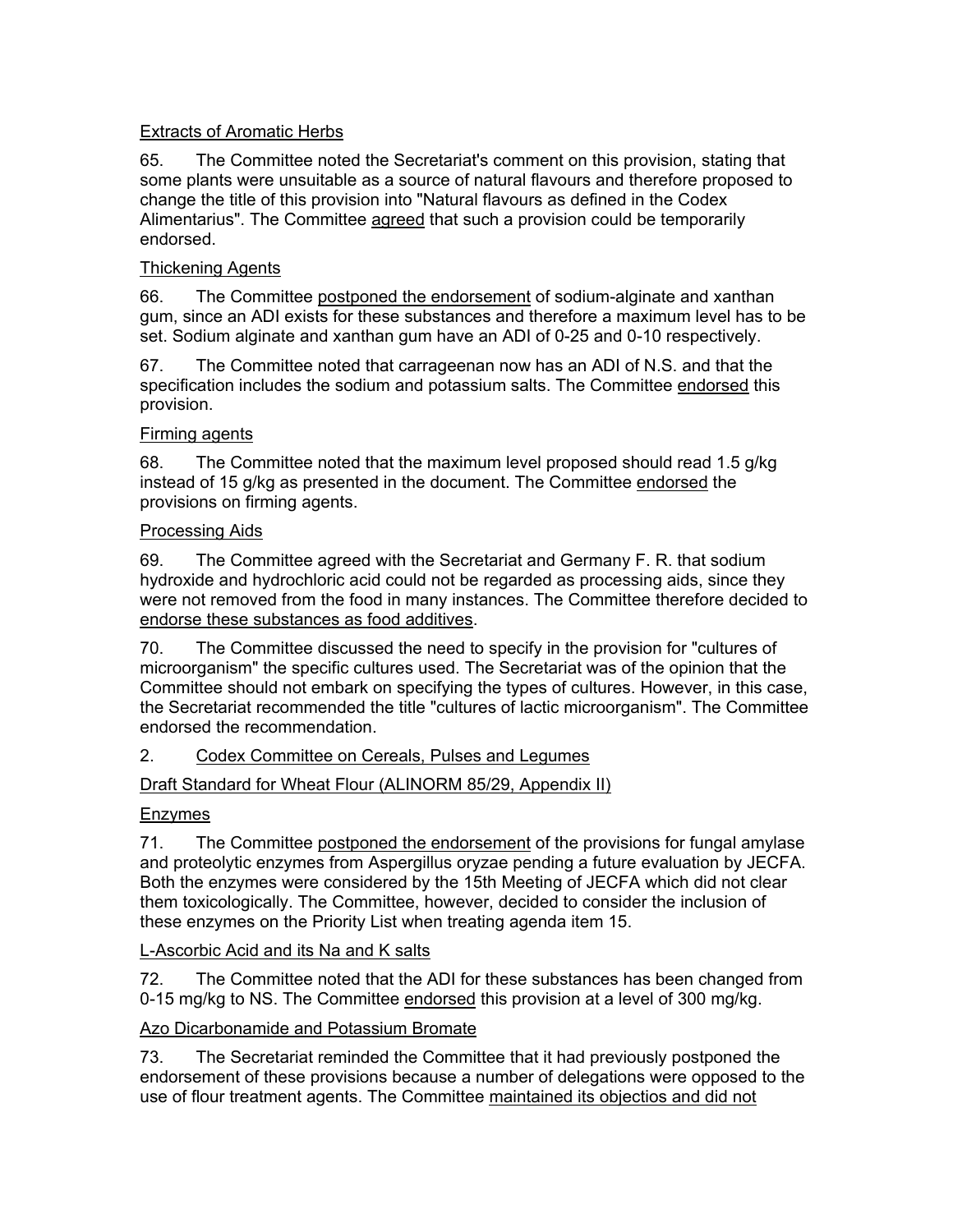endorse these provisions, since it felt that there was no technological need for these substances. However, there was appreciation for the comments made by New Zealand, which were supported by the UK, Canada and the USA that the use of different types of wheat for baking purposes may necessitate the use of these additives. The Committee was of the opinion that CCCPL be requested to reconsider these food additives in relation to their technological need in products for which they are intended.

## Mono-Calcium-Phosphate

74. The Committee postponed the endorsement of this provision since it was of the opinion that the proposed maximum level was high and that the ADI might be exceeded.

## Bleaching Agents

75. The Committee noted the discussion in the Codex Committee on Cereals, Pulses and Legumes on this provision. It was informed by the Chairman of the WG on Processing Aids that this WG had discussed the question about whether these substances should be considered as processing aids, as suggested by CCCPL or as food additives. The WG was of the opinion that since bleaching is a continuous function bleaching agents should be considered as food additives. The Committee agreed with the WG and confirmed its former position deciding to postpone the endorsement of these provisions.

76. However, it decided also to request the Commodity Committee to specify the specific categories of flour for which the use of bleaching agents are suggested, and to reconsider the proposed level for benzoyl peroxide since this level exceeds the level as proposed by JECFA.

## COORDINATING COMMITTEE FOR EUROPE

Draft standard for Vineger (ALINORM 85/19, Appndix II)

77. The Committee endorsed the proposed food additive provisions in this standard. The Committee also decided to inform CCE that Caramel colour for ammonia process has been renamed by JECFA as Caramel III.

## CODEX COMMITTEE ON FOODS FOR SPECIAL DIETARY USE

#### Draft Standard for Follow-up Foods for Older Infants and Young Children (ALINORM 85/28, Appendix IV)

78. The Committee had a lengthy discussion on the provisions in this standard. The Committee considered Annex II to the document providing the technological information on the proposed provisions. It questioned the status of this document. It noted that the document was not received in time to be considered by the Committee. The Committee was of the opinion that the document was not ready for discussion and that as a consequence proper technological information was not available. Therefore, it postponed the endorsement of these provisions and referred the matter back to the appropriate CCFSDU.

79. The delegations of Denmark, India, Argentina, Austria and Finland were opposed to all the additive provisions in the standard. The delegations of Norway and New Zealand emphasized that in addition they were against the whole standard as such. The delegation of Switzerland pointed out that although a number of countries were opposed to this standard, other countries had a different opinion and the product is on their market. Therefore food additive provisions should be elaborated.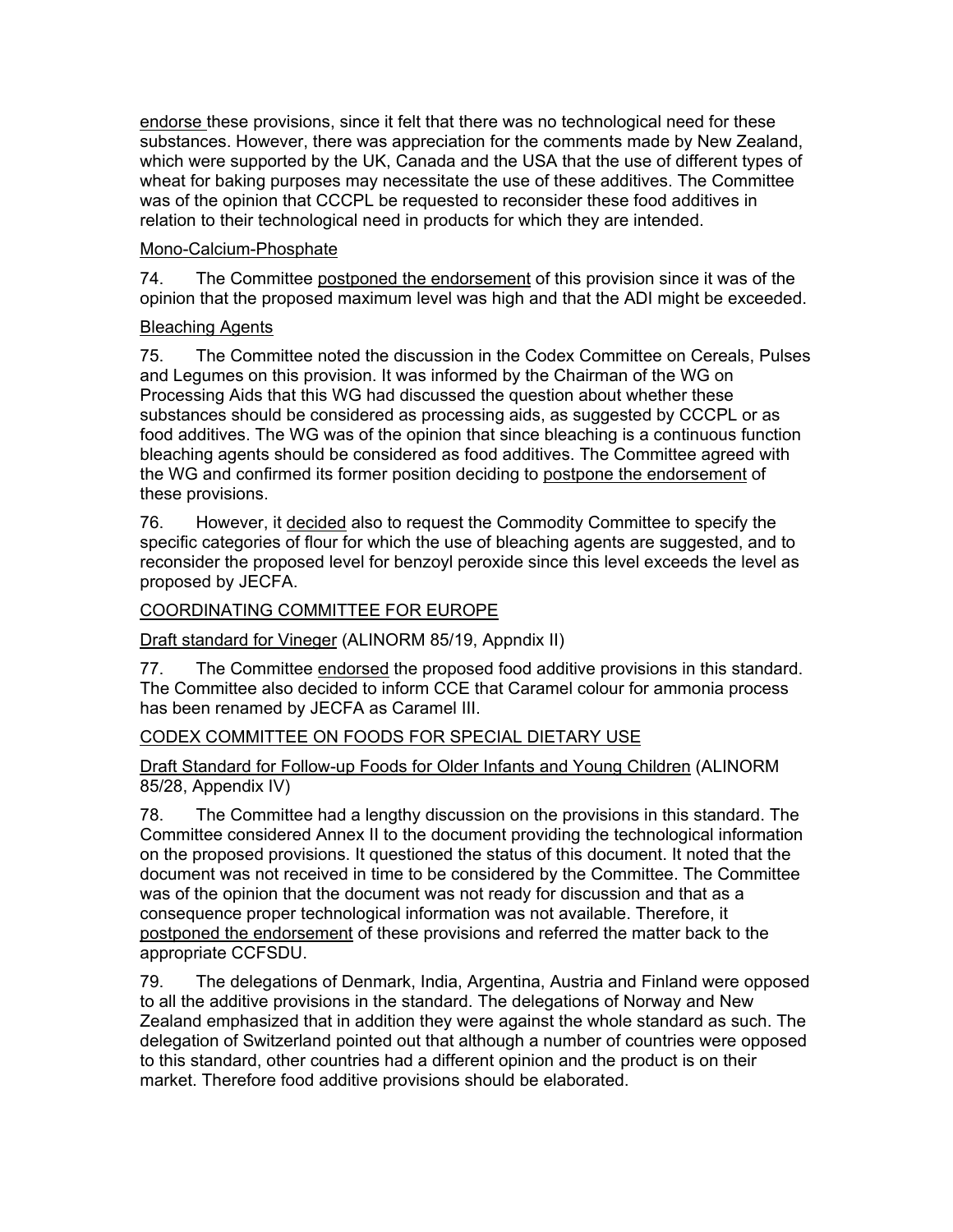## ECE/CODEX GROUP OF EXPERTS ON STADARDIZATION OF FRUIT JUICES

Draft General Standard for Fruit Nectars preserved exclusively by physical means not covered by individual standards (ALINORM 85/14, Appendix

80. The Committee endorsed the proposed food additive provisions in this standard.

## CODEX COMMITTEE ON PROCESSED FOODS AND VEGETABLES

Draft Standard for Canned Palmito (ALINORM 85/20, Appendix

## Stannous Chloride

81. The Committee endorsed the provision for stannous chloride with a reservation of the delegation of France. The delegation of Belgium drew the attention of the Committee to the fact that although stannous chloride has an ADI "NS", there exists also an ADI for tin of 2 mg/kg.<sup>1</sup> The Committee recognized that JECFA has established two separate ADIs on this point and will bring this to the attention of JECFA.

Note from the Secretariat: The information available to the Committee was later found to be incorrect The ADI of Stannous Chloride is included in the MTDI for tin.

## Sodium Metabisulfite

82. The Committee had an extensive discussion on this provision. It disagreed with the view of the Commodity Committee that the substance should be considered as a processing aid in the Standard. Several delegations opposed the use of sodium metabisulfite in canned palmito. The delegation of Australia, however, was of the opinion that the product was important in international trade, and that the proposed level was a very low one. Therefore, in view of this, the provision should be endorsed.

83. The Committee decided that since the proposed level was low and since the food was not considered as a staple food the provision should be endorsed as a food additive in the standard. The delegation of Austria was opposed to the endorsement and indicated that a level of 20 mg/kg was not low.

#### Technological Justification for the use of hexamethylene tetramine (HMT) in Preparation of Provolone Cheese

84. The observer from IDF informed the Committee that the document CX/FA 85/10, Part I-Annex III, was prepared by the Italian delegation, but had not received the formal approval of IDF.

85. The delegation of Switzerland questioned the use of HMT and reminded the Committee of previous evaluations of JECFA of this substance. At its 6th Session, JECFA considered HMT not be acceptable in food, because of its acute toxic effects and the absence of sufficient toxicological data. In addition, JECFA concluded at its 17th Session that HMT should not be used in food which might contain nitrate, since this might lead to the formation of nitrosamines.

86. The JECFA Secretariat informed the Committee of the different evaluations of JECFA in 1961, 1964, 1965, 1971 and 1973 respectively. In its latest evaluation it allocated an ADI of 0-0.15 mg/kg for HMT. The delegation of Norway, however, reminded the Committee that HMT is present in Codex List  $C_1$  (see para. 151). The Committee decided to postpone the endorsement of the provision and accepted an offer of the IDF for the preparation of a paper on this matter.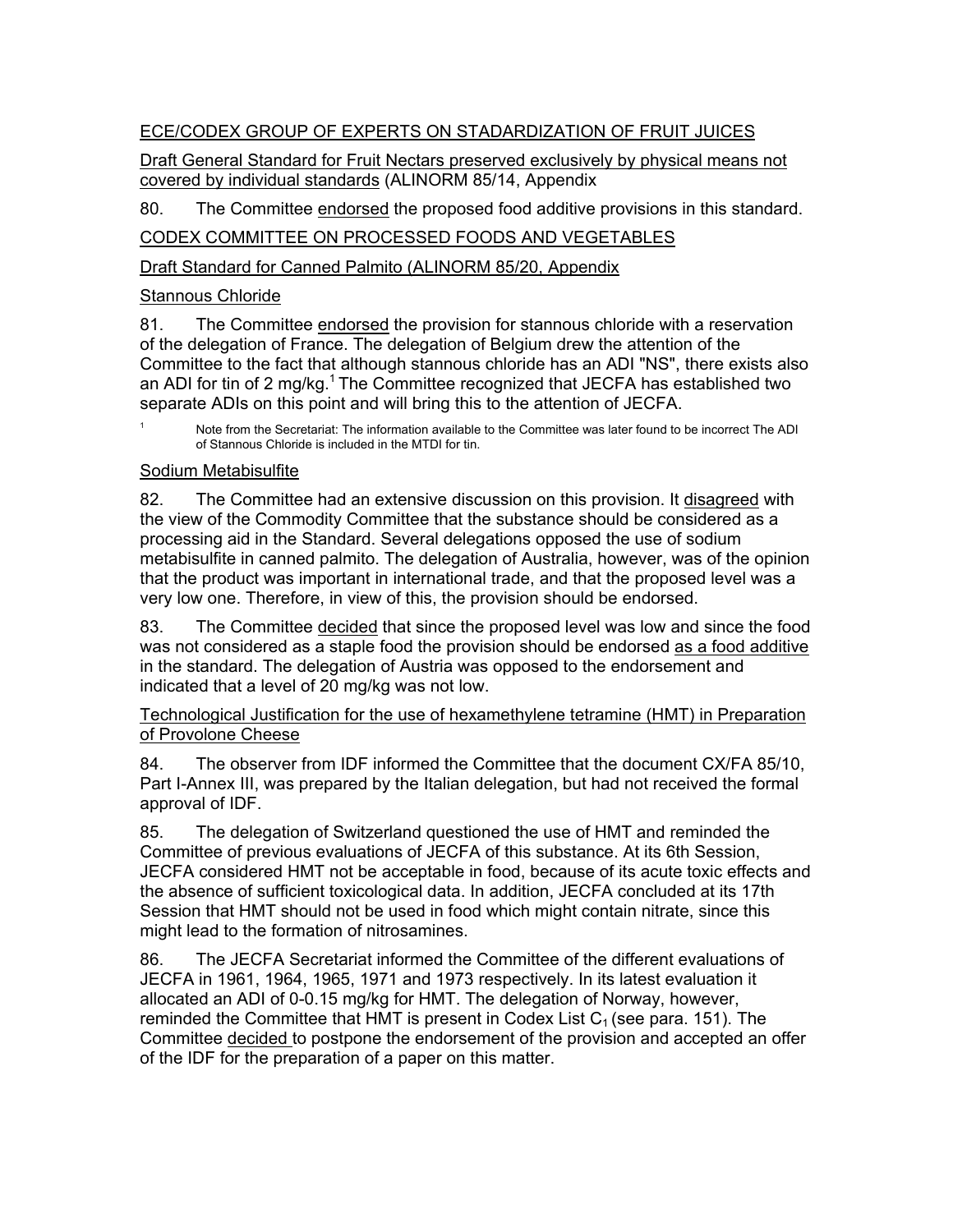## Information from the IDF (CX/FA 85/10, Part I-Add. 2) Draft Stadard for Cheese

87. The Committee noted that JECFA had established a full ADI of 0.065 mg/kg for annatto as bixin/norbixin instead of a temporary ADI as stated in the document. The Committee discussed the proposed maximum level of 35 mg/kg for annatto expressed as bixin/norbixin. The observer from the IDF explained to the Committee that this level is used in cheeses in the United Kingdom, and takes into account levels traditionally used in different regions.

88. The Chairman of the WG on Food Additive Intake, reminded the Committee that his WG was informed by NATCOL that normally not more than 10 mg/kg annatto is used in food. However, he had no objection against higher uses in some highly coloured cheeses. The delegation of Italy supported by the delegation of Austria was of the opinion that a decision should be postponed, since cheese had to be considered as staple food and the use of this colour was not necessary and might be deceptive to the consumer.

89. The delegation of Belgium proposed to postpone the endorsement of this provision since it had calculated that with a consumption of 100 g of cheese the ADI is already achieved. The Committee decided to postpone the endorsement and to study the matter in more detail. A circular letter will be sent out requesting more data from governments on intake figures of annatto from the diet. The observer from IDF agreed with this proposal and offered to contribute information to the WG on Food Additive Intake.

90. The Committee also decided to request from the appropriate Commodity Committee more information on the types of cheeses in which this colour is used.

#### Karaya and Xanthan Gum in Cheese

91. The Chairman of the Working Group on Food Additive Intake suggested that the appropriate Commodity Committee be informed of the results of the investigations on this substance by the WG. The Committee agreed to this proposal.

#### Action needed by CCFA resulting from change in ADI status of food additives

92. The Committee had before it a document CX/FA 85/10 - Part II, prepared by the Secretariat on the subject. The document explained the actions needed to be taken by CCFA resulting from changes in the ADI for the status of the different food additives. The decisions of the Committee were tabulated in Appendix III, Part 2 to this report. It was informed that JECFA at its 27th Meeting had allocated a full ADI to Azorubine and Ponceau 4 R. JECFA also recommended a change from full ADI to temporary ADI for Benzylacetate based on results of more recent toxicological studies which had been evaluated. It was also informed that JECFA at its 28th Meeting had allocated a full ADI to Anoxomer, Glucose Isomerase (isolated from Streptomyces violaceoniger), Amaranth, Brown HT (formerly chocolate Brown HT) and Quinoline Yellow and recommended a change from full ADI to temporary ADI for Erythrosine. The ADIs of Protease (isolated from Streptomyces fradiae) and Dichloromethane were withdrawn at the above meetings.

93. The Committee noted that the document erroneously referred to the allocation by JECFA of a full ADI to Butylated Hydroxy Toluene (BHT). Since the ADI is temporary, BHT remains temporarily endorsed.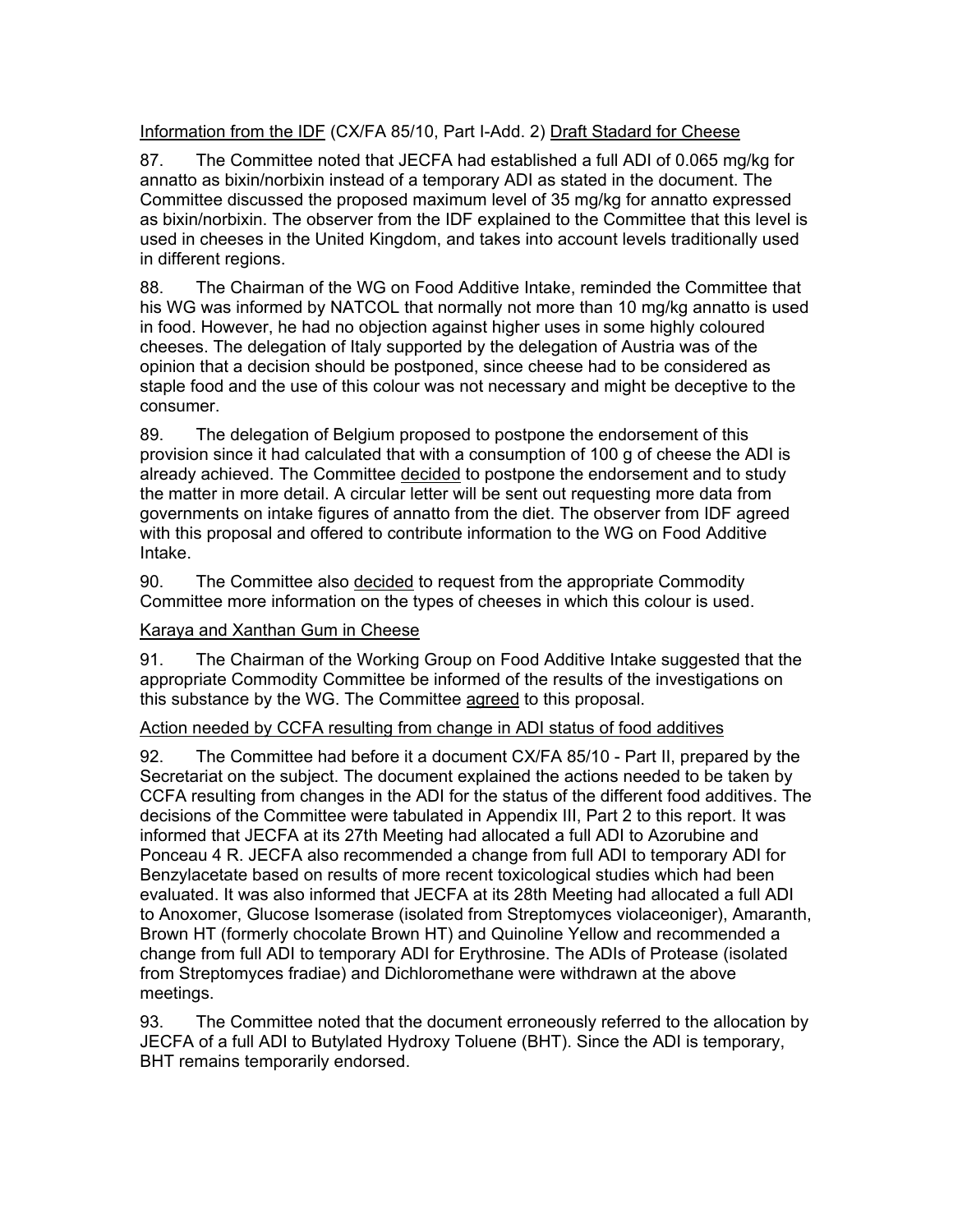94. The delegation of Denmark commented on the level of Azorubine present in flavoured yoghurt and products heat-treated after fermentation. The delegate was of the opinion that 57 mg/kg was too high a level to be considered as the result of carry over.

95. The Committee did not agree to the recommendation for changing the present status of endorsement of Amaranth in certain Codex Standards from temporary to full endorsement and expressed the view that before any action is taken the subject of intake of Amaranth from food should be reviewed by the Working Group on Food Additive Intake, because it had an ADI less than 2 mg/kg.

## Withdrawal of Temporary ADI of Beet Red

96. The Committee recalled its action taken at its last session not to withdraw any endorsement of Beet red, because the withdrawal of its temporary ADI by JECFA due to lack of data. The Committee decided to postpone the decision for one session pending submission of data by the National Food Colours Association (NATCOL).

97. NATCOL submitted some toxicological reports on betanin and beet red of investigations carried out in 1981 and 1983. The Association expressed the view that the current manufacture and use of products based on beet red was confined solely to the beet juice and concentrates made from it. In some cases the juice was merely concentrated, while in others it was reduced to a powder by spray drying. These products were not extracts of the active colouring principle, betanin. These products were considered in the trade as vegetable juices.

98. The Committee retained the view that when a vegetable juice was concentrated, its naturalness was lost and consideration must then be given to reaction products present from interaction of substances during the concentration process. If after concentration a vegetable juice was used as food colour, it should be considered as a food additive and toxicologically evaluated according to guidelines contained in the 26th report of the JECFA. Since JECFA had withdrawn the ADI for Beet Red, the Committee agreed to withdraw any endorsement of Beet Red.

99. The Committee, however, agreed that Beet Red should be included in the Codex priority list for JECFA evaluation in 1987.

## ENDORSEMENT OF PROVISIONS FOR MAXIMUM LEVELS FOR CONTAMINANTS IN COMMODITY STANDARDS

100. The Committee had before it document CX/FA 85/10-Part III, which contained extracts of the provisions concerning contaminants in several standards under elaboration, and document CX/FA 85/10, Part III, Add. 2, containing a proposal for the inclusion of provisions concerning contaminants in the Codex Standards for canned fruits and vegetables.

101. The decisions of the Committee concerning the endorsement, whether full, temporary or otherwise were contained in Appendix III, Part III to the present report. The following summarized the discussion in this item.

## CODEX COMMITTEE ON CEREALS, PULSES AND LEGUMES

## Draft Standard for Certain Pulses

102. The Committee was unable to accept the general provision on heavy metals proposed in the Draft Standard, and requested the Codex Committee on Cereals, Pulses and Legumes to provide proposals for maximum levels for the heavy metals of significance.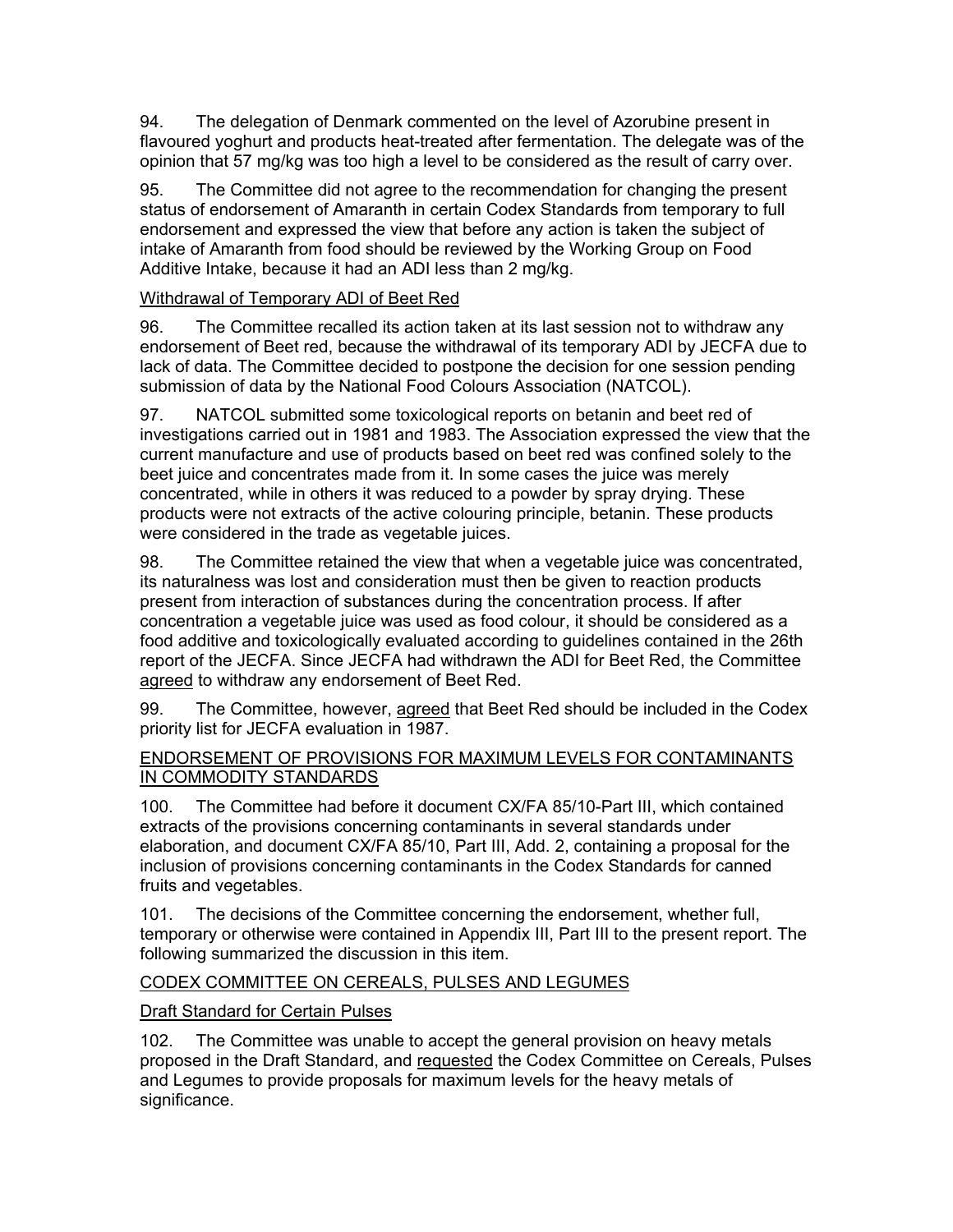#### JOINT ECE/CODEX ALIMENTARIUS GROUP OF EXPERTS ON THE STANDARDIZATION OF FRUIT JUICES

## Draft General Standard for Fruit Nectars Preserved Exclusively by Physical Means

103. The Committee postponed endorsement of the levels proposed for arsenic and lead due to the potential high intake of these products by children. In the case of lead, it was noted that JECFA would review the situation in 1986, paying particular attention to the special case of infants and children. The Committee recommended that a similar review should be undertaken on arsenic. The Chairman of the Joint Group of Experts informed the Committee that a questionnaire on heavy metal contamination, including arsenic and lead, had been sent recently to Governments as part of the Group's consideration of contaminant levels in fruit juices and nectars.

104. The Committee temporarily endorsed the level of 250 mg/kg for tin and recommended that tin be placed on the Priority List of substances for evaluation by JECFA (see para. 106 below). The delegations of France and Italy confirmed their previous reservations on the endorsement of tin at this level. The delegations of China and Cuba, informed the Committee that in their countries the maximum level for tin in foods had been set at 200 mg/kg except that Cuba in the case of guava nectar and a few other highly acid products permitted somewhat higher levels.

105. In reply to a suggestion that sulfur dioxide should be considered as a food additive rather than as a processing aid, the Committee noted that the presence of low levels of sulfur dioxide were due to the reduction of sulfates to sulfites by the action of yeast and should be considered as a natural contaminant.

## CODEX COMMITTEE ON PROCESSED FRUIT AND VEGETABLES

## Provision for Lead and Tin in Codex Standards for Canned Fruits and Vegetables

106. The Committee postponed endorsement of the provisions for tin and lead proposed by the Codex Committee on Processed Fruits and Vegetables. The Committee was of the opinion that the proposal was stated too generally, and that a differentiation between products was required particularly since adequate data would appear to be available as a result of the survey carried out by CCPFV to allow this to be done. It also noted that JECFA would review its evaluation of lead in 1986, and that the Expert Committee had been requested to review its evaluation of tin. Many delegations expressed their view that the level of tin being proposed was too high, and that consumption of canned fruits and vegetables with tin levels near the maximum concentration permitted would contribute disproportionately large amounts of tin in the diet.

107. In regard to lead, it was noted that the increasing use of welded seams in cans had reduced considerably lead contamination in canned foods.

108. The delegation of New Zealand noted that there was a problem in applying tin limits at the proper point in the distribution chain. Was the 200 mg/kg relevant to freshly canned products, products which had been stored for some time, or at the retail level as purchased by the consumers? Tin levels in canned food increase during storage and this was accelerated in hot climates. These matters should be taken into consideration when developing limits for tin.

## MAXIMUM PERMITTED LEVELS OF LEAD IN SUGAR

109. The seventeenth session of the Committee had expressed concern at the levels of lead in foods often consumed in quantity by infants and children, particularly sugars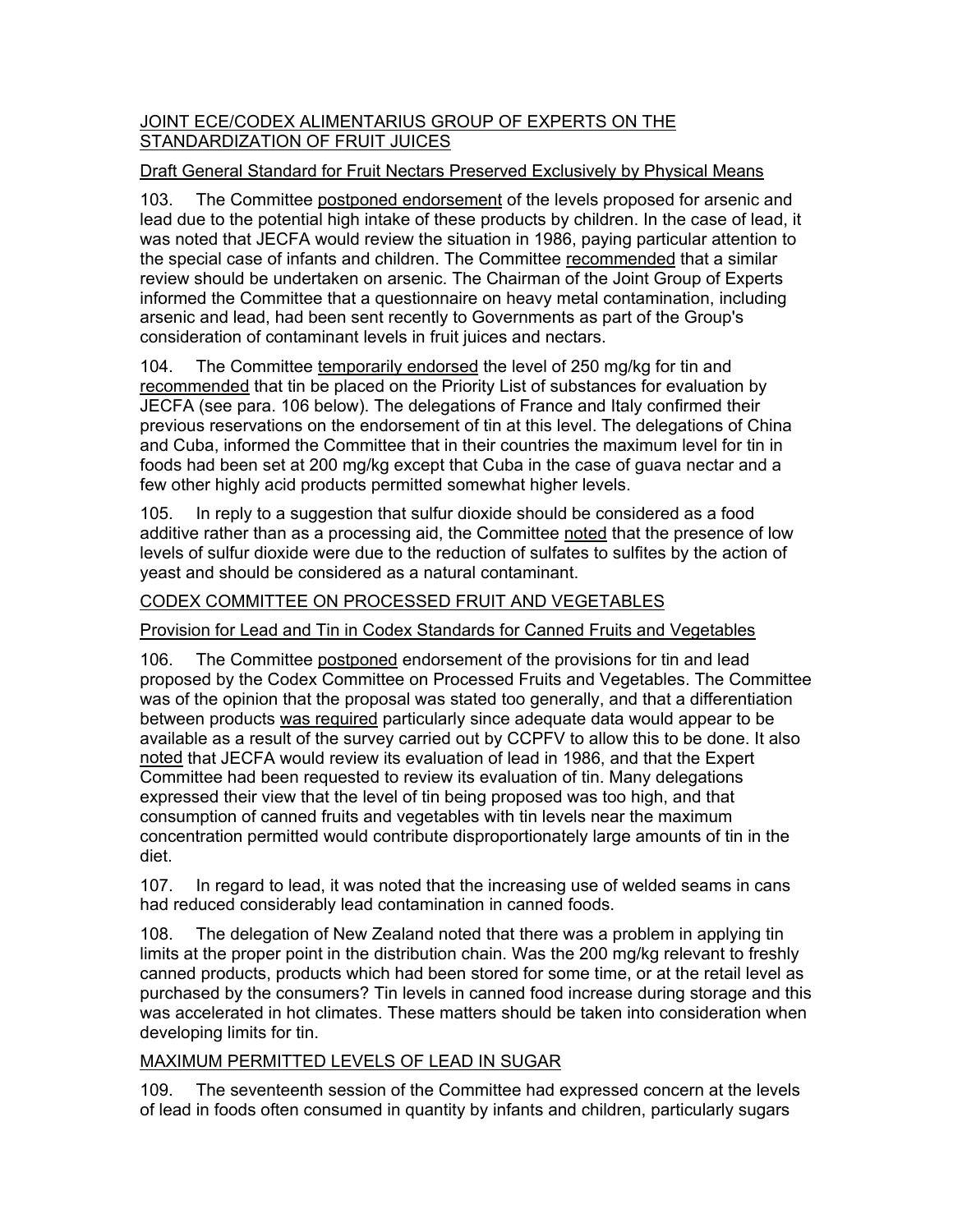(see ALINORM 85/12, paras. 100-105). The Committee had before it document CX/FA 85/10, Part III, Add. I, containing a summary of replies to Codex Circular Letter 1985/7 as prepared by the Secretariat of the Codex Committee on Sugars (United Kingdom). On the basis of these replies, and replies to previous Circular Letters (1981/24, 1982/36) document CX/FA 85/10, Part III, Add. 3, had been prepared by the Codex Secretariat proposing the reduction of the maximum levels for lead from 2 mg/kg to 1 mg/kg for all sugars, except white sugar (already 1 mg/kg) and fructose (0.5 mg/kg).

110. In view of the continued concern expressed by several delegations that the proposed limits were still too high, but noting also that 1 mg/kg was perhaps the best level technologically achievable by many of the sugar-producing countries, the Committee temporarily endorsed the proposals of the secretariat but stated its intention of keeping the matter under review with the objective of further lowering these limits in the future. Several delegations proposed that levels of lead from 0.3 to 0.5 mg/kg would be appropriate.

111. The delegation of Denmark noted that the method for lead analysis referred to in the standards for sugars was not sufficiently reliable to determine quantitatively levels of lead at 1 mg/kg. The delegation of the USA particularly noted the danger of getting falsepositive results by laboratories where a lead-free environment could not be guaranteed. The delegation of Argentina, noted that a maximum level of 0.5 mg/kg would be acceptable to Argentina and stated that the atomic spectrophotometric method adopted by the AOAC was used in that country.

#### CLASS NAMES AND INTERNTIONAL NUMBERING SYSTEM (INS) OF FOOD ADDITIVES

112. The Committee had before it the report of the ad hoc Working Group on Class Names and International Numbering System for Food Additives (Room Document CX/FA 85/9-Add.1 - See Appendix IV to this report) and the documents CX/FA 85/9 - Consideration of the International Numbering System for Food Additives based on replies to CL 1983/23. The report was presented by the Chairman of the Working Group, Dr. L.J. Erwin.

## International Numbering System for Food Additives

113. The Chairman of the Working Group informed the Committee that there was general agreement in the WG with the proposed INS, which was based on the EECnumbering system. The Chairman noted that in Australia the draft INS numbering system will soon be introduced and that an informational pamphlet for use by consumers had been elaborated.

114. There was also general agreement in the WG that numbers in the INS system were only allocated for the purpose of labelling and should not be interpreted as having toxicological significance.

115. The WG did not agree with a suggestion to simplify the system by deleting the use of class names.

116. The WG was of the opinion that the INS should include those additives which were used in International trade and decided that the additives included in FAO - Food Nutrition Paper N2 30 should be the basis for the system. It was, however, aware that also other additives were used in international trade. Therefore, the WG suggested a draft list based on FNP-N2 30 be prepared. This list could then be circulated so that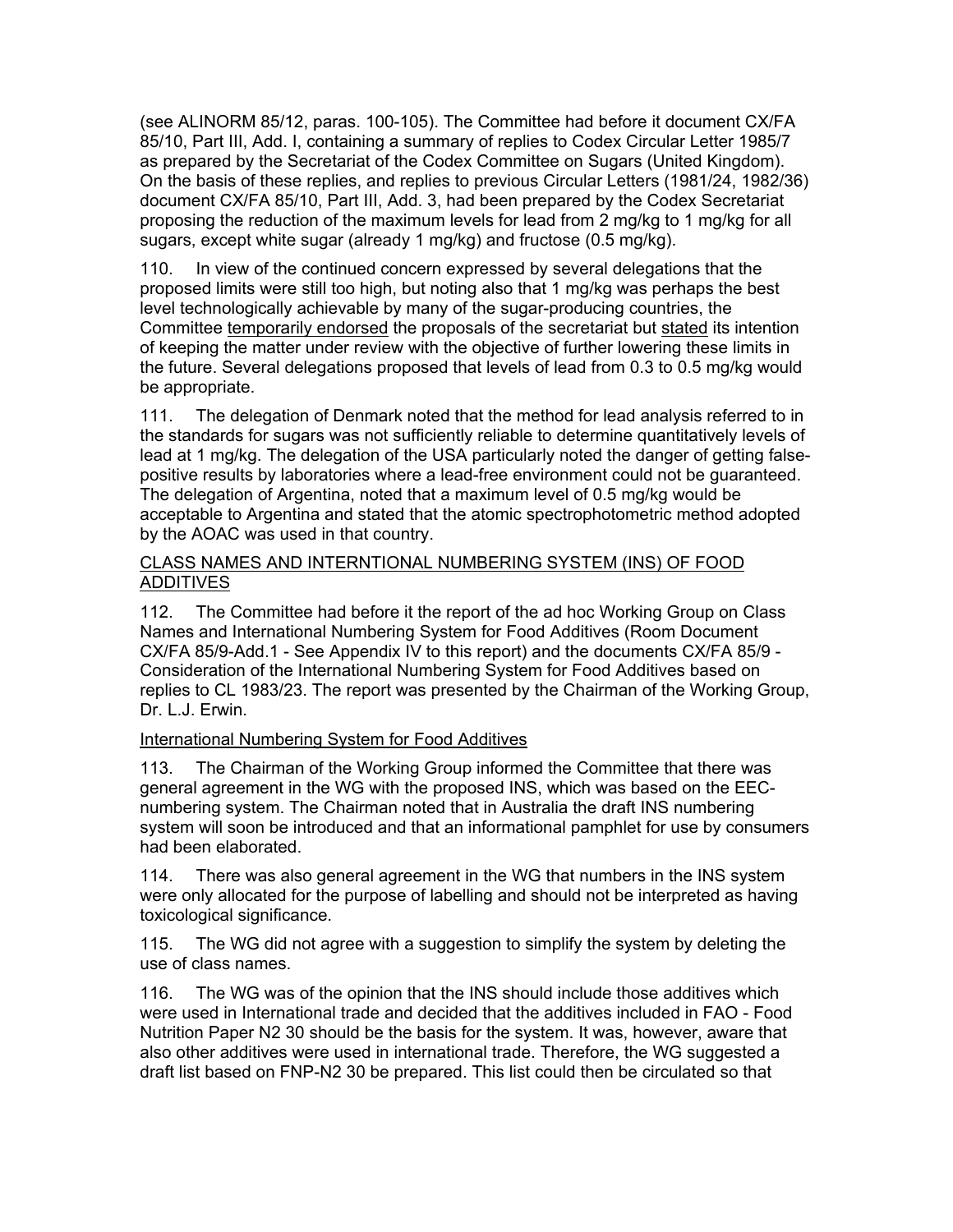governments could indicate which additional additives should be included and that this should be considered at the next session of the WG and CCFA.

117. The observer from the EEC indicated that although he supported this approach, he considered FAO FNP-30 as a working document for additives included in the system. The Committee agreed with the proposed approach of the WG.

118. The WG also agreed that in order to facilitate an easy identification of the substances, the lists should be elaborated in numerical and alphabetical order. The WG was aware of the fact that different chemical terms were in use for the various substances and therefore agreed that the nomenclature of the FAO/FNP-30 should be used as a source for the primary names. Alternative names should be included between brackets as synonyms. In this way the INS number was linked to the JECFA evaluation and based on the JECFA specification.

119. The WG also discussed whether different sodium salts of an additive should be identified by a separate number. It decided that the intake of sodium could not be dealt with through this identification system but through more appropriate ways of information. The WG was aware that the present method of assigning numbers had not always been consistent. The WG, however, agreed that since the EEC system is widely used there should be no change to the numbers presently allocated. Further, the WG was of the opinion that different salts should be numbered separately. The Committee agreed with this view but recognized that this may not be possible in all cases.

120. The WG discussed the advantages and disadvantages of a decimal system but recognized that it was dealing with a rather complicated matter and was therefore unable to make recommendation to the committee at this time.

121. The WG noted that the EEC is using an E prefix which has a toxicological meaning to the consumer, but was of the opinion that it is not necessary to include a prefix in the INS. The observer of the EEC indicated that the EEC is rather attached to its prefix and that only in future discussions can it reconsider its position on this point. The Committee agreed with the recommendation of the WG to delete the E prefix.

122. The WG acknowledged that there were different views in various countries as to whether certain substances should be considered as food additives or food ingredients. It felt that the only way to handle this matter is to consider them on a case-by-case basis.

123. The delegation of the USA recognized that the INS is coming to a stage where the possibility of an internationally agreed system could be realised. He also recommended that the substances should be linked to defined specifications and that the different systems in use at the moment should become compatible.

124. The observer of the EEC, while agreeing with this view, drew the attention of the Committee to the problem of linking specifications to an INS number which could result in problems with trade between countries.

125. The Chairman of the WG on specifications reminded the Committee that CCFA has approved Codex specifications which are also JECFA specifications.

#### Class Names

126. The Chairman of the WG reminded the Committee of the history of this subject. CCFA has been requested by the CCFL to develop a system of class names in order to inform the consumer. The WG had considered two new class names "humectants and firming agents" but had taken no decision on the addition of new class names to the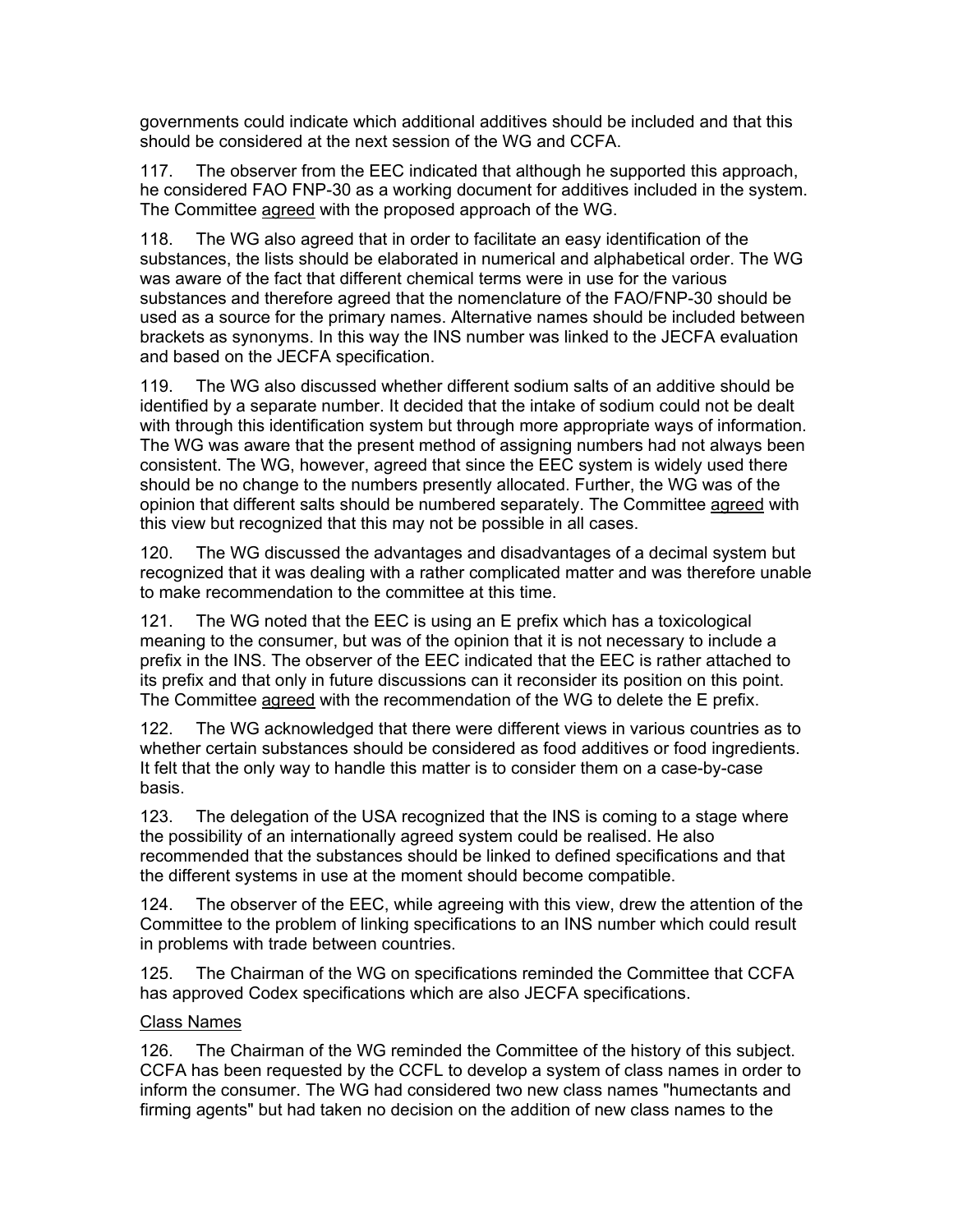system. Instead it proposed to send out a Circular Letter requesting government opinions as to whether these should be included. The CL will also inquire whether additional class names should be included.

127. The delegation of the Netherlands welcomed this proposal of the WG and requested that the categories "bulking agents and colour retention agents" be included as new class names.

128. The delegation of the FRG requested that vitamins and minerals also be included as class names.

129. The delegation of Switzerland warned the Committee not to take too hasty action on this point. In its opinion after careful consideration the present list of class names was only recently agreed to by the CCFL and CAC.

130. The Chairman of the WG acknowledged this view but was also of the opinion that the list of class names was a continuing procedure.

131. The Committee agreed with the proposal of the WG and also to include the four class names as suggested by the delegations of The Netherlands and the Fed. Rep. of Germany. After consideration of the comments from this CL it can be decided whether new class names are needed or whether the recently approved list is adequate.

132. The WG had also discussed the suitablity of the class name for "Artificial sweeteners". A majority of the WG felt that this class name should be revised since there were also sweeteners available which were of a natural origin. It had recommended that the term "Sweetening Agent" as worded in FAO/FNP 30 would be more appropriate. Several delegations felt, however, that the subject was complicated since there were different types of sweeteners intended for various groups of consumers and that the subject must be studied in detail. A number of delegations expressed the view that they were in favour of maintaining the term "Artificial".

133. The delegation of the UK preferred the term sweetener rather than sweetening agent in FNP 30 since it felt that it is the shortest term and means the same.

134. The Chairman concluded that there was not enough support in the Committee for this proposal of the WG to make a decision and that therefore a CL will be prepared requesting opinions on the subject, taking into account the different aspects of the discussions. The CL will be prepared by the Secretariat in cooperation with the Chairman of the WG.

135. The Chairman of the WG informed the Committee of the agreement of the WG on the deletion of the class name "enzymes".

136. The WG also decided that "flour improvers" was not an appropriate class name. It was of the opinion that the term "flour treatment agents" was the correct class name since this term included flour improvers and bleaching agents. The Committee agreed with the WG and decided to bring this to the attention of the CCFL and CCCPL.

137. The WG considered the request of the European Starch Association that chemically modified starches should be classed as ingredients rather than food additives. The WG did not agree with this proposal and accepted the view that chemically modified starches should be considered as food additives. The Committee endorsed the view of the WG.

138. The WG was divided on whether these starches should be identified by a specific number for each substance or whether the class name "Modified Starches" was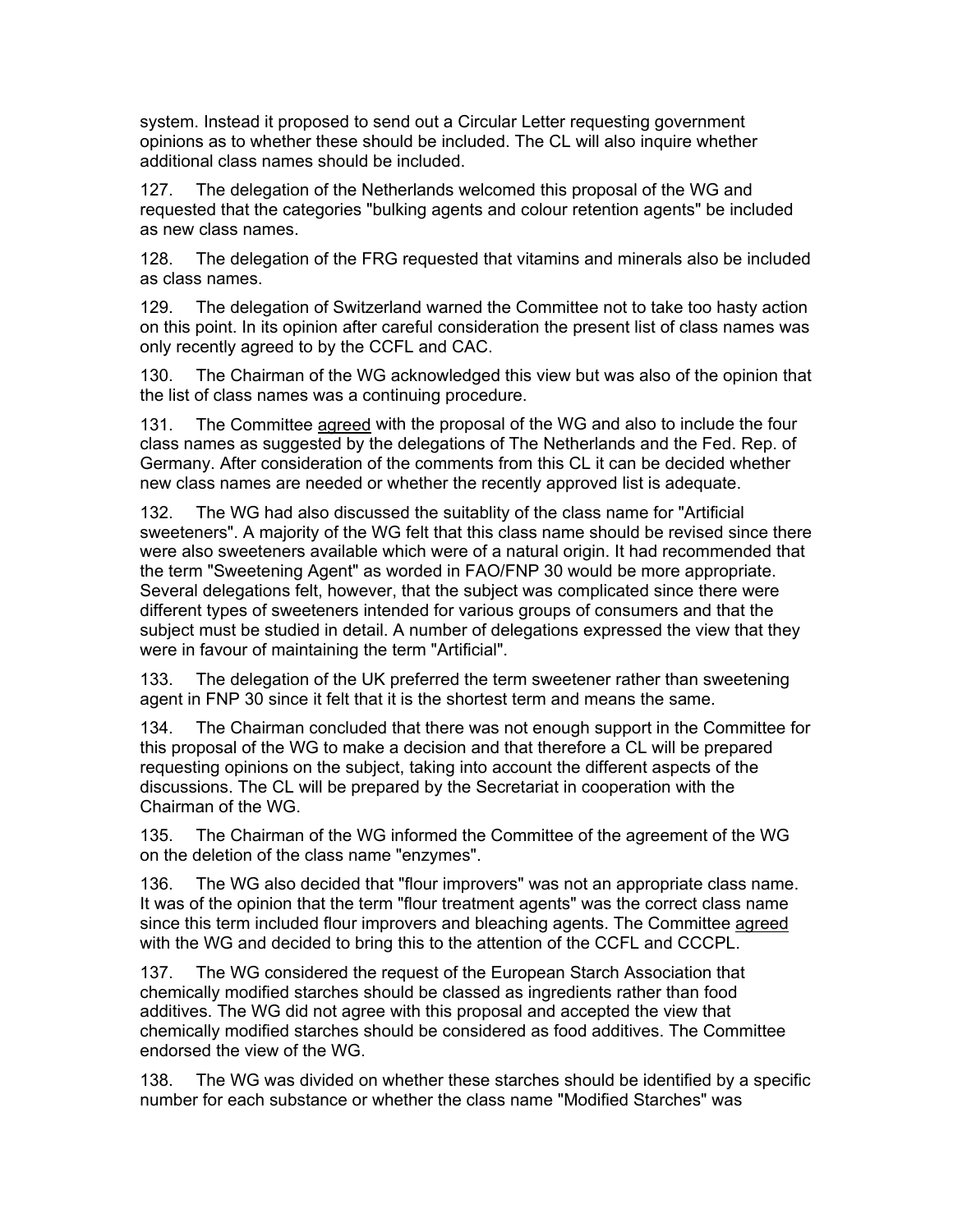sufficient. A number of delegations and the observer from the IOCU expressed that they were in favour of the allocation of numbers to each specific substance.

139. The observer of the EEC was of the opinion that it was not appropriate at this time to make a decision on this issue. He drew the attention of the Committee to the decisions of CCFL and the Commission which had adopted the revised general standard for labelling of prepackaged foods which provided for chemically modified starches to be declared under a class name "Modified Starches" without specific identification. Since the Committee had many different viewpoints, it decided to study the issue of numbering in more detail and to request information from governments through a Circular Letter.

140. The Committee thanked the Chairman and decided to reinstate the Working Group under the Chairmanship of Dr. L.J. Erwin (Australia). The membership of the Working Group is as follows: Australia, Canada, Germany F.R., The Netherlands, New Zealand, Sweden, Switzerland, UK, USA, EEC, CIAA, FAO, IFGMA.

#### Revisions to Codex List B

141. The Committee had before it document CX/FA 85/2 containing proposals for revisions of Codex List B. The purpose of this paper is to bring the Codex List up-to-date in the light of decisions of the 28th and 29th meetings of JECFA. The Committee noted that although JECFA had considered a number of additives in the existing Codex List B, it would not evaluate the additives unless they had information on the food uses of the additives and specifications on its food grade quality. It expressed the view that such food additives should be deleted from the Codex List B.

142. The following additives were deleted from Codex List B since they had been allocated an ADI by the 28th and 29th JECFA.

## Acid Bases and Salts

Aluminium Ammonium Sulfate Monomagnesium Phosphate monobasic Potassium Sulfate Ferric Ammonium Citrate

**Colours** 

Brown FK Caramel Colour (Ammonia Process) Saffran (JECFA considered this as a food)

Emulsifiers and Stabilizers

Tragacanth gum, carrageenan

Flavours and Flavour Enhancers

Ethyl methyl phenylglycidate Potassium inosinate, Potassium guanylate

Miscellaneous

Chlorine (flour treatment agent) **Thaumatin** 

Enzymes

Alpha amylase from Bacillus licheniformis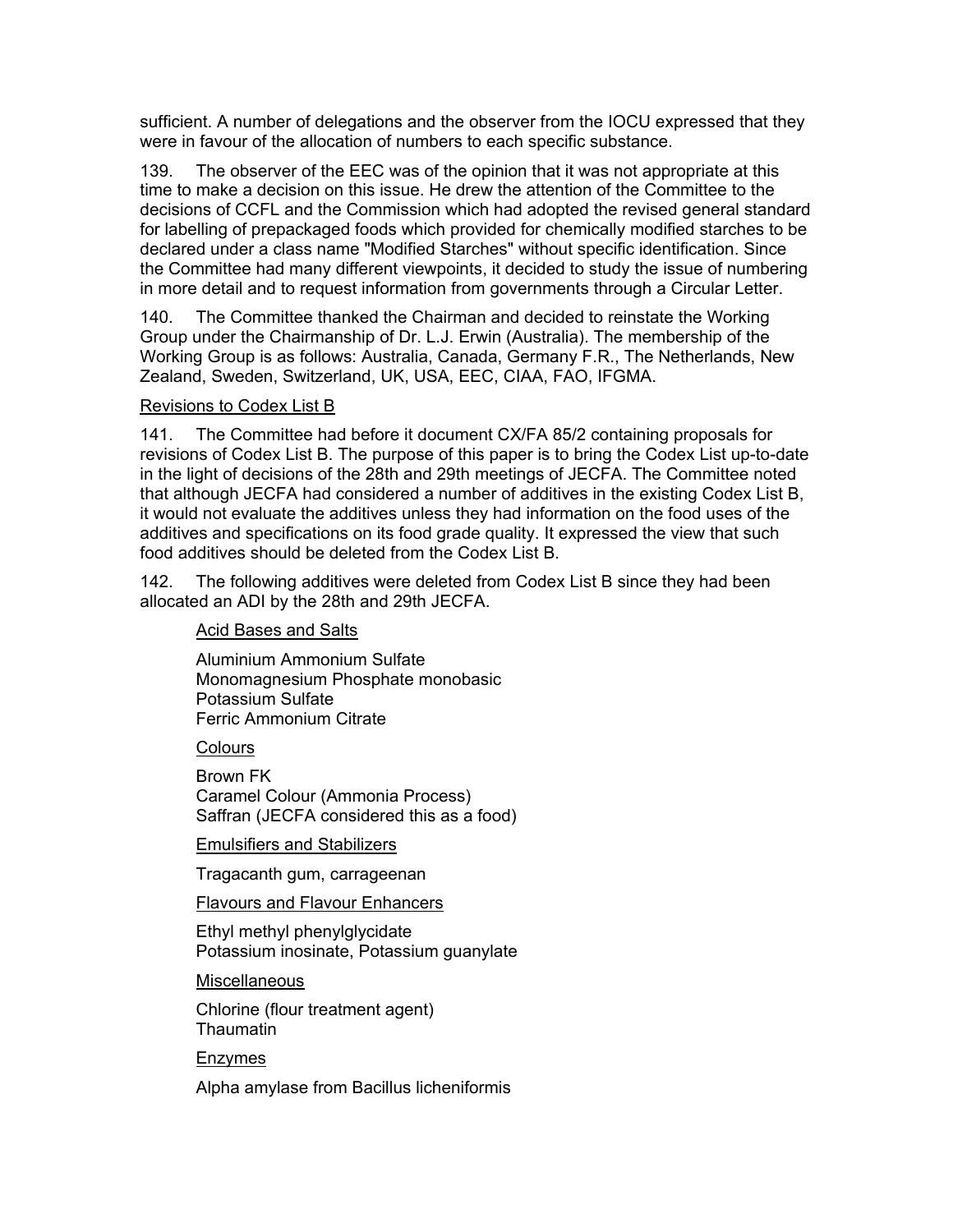143. The status should be changed for the following food additives from B2 to B1 since they were considered by JECFA at its 28th and 29th meetings.

#### Acids, Salts and Bases

Sodium Sesquicarbonate

Food Colours

Carthamus yellow

Thickening Agents

Gum ghatti

**Miscellaneous** 

Sodium Thiocyanate

144. The following food additives should be deleted from Codex List B since no information is available either on the food uses or on their availability in food grade quality.

Acids, Bases and Salts

Ammonium succinate Calcium succinate Magnesium succinate Potassium fumarate Potassium succinate

Thickening Agents

Oat gum

145. The Committee agreed to the addition of the following additives suggested by Sweden to Codex List B.

| Additive                 | <b>Technological Function</b>                                                                                              |
|--------------------------|----------------------------------------------------------------------------------------------------------------------------|
| Caffeine                 | <b>Flavouring Agent</b>                                                                                                    |
| Dextran                  | <b>Emulsifier, Thickening Agent</b>                                                                                        |
| Maltitol                 | <b>Sweetening Agent</b>                                                                                                    |
| <b>Medical Charchoal</b> | Colour                                                                                                                     |
| Meta-Tartaric Acid       | Used in the production of wine in order to<br>reduce a surplus of acid by making a<br>colloidal complex with Tartaric Acid |
| Quinine Hydrochloride    | <b>Flavouring Agent</b>                                                                                                    |
| <b>Quinine Sulfate</b>   | <b>Flavouring Agent</b>                                                                                                    |

146. The following food additives were included in Codex List B at the suggestion of USA.

| <b>Status</b>  |
|----------------|
| B2             |
| B2             |
| B <sub>2</sub> |
|                |
| B <sub>2</sub> |
|                |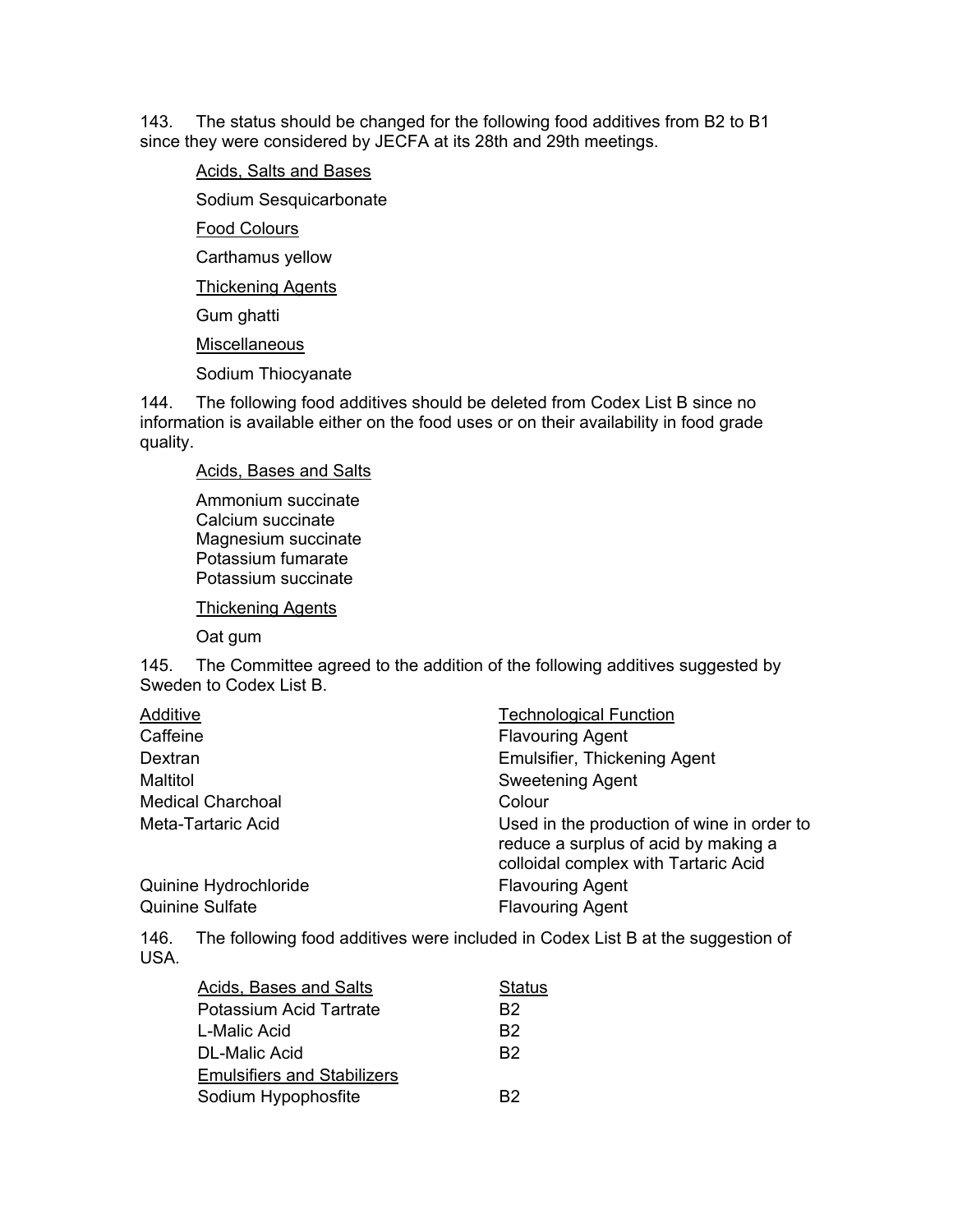147. The Committee agreed that the existing Codex List B (ALINORM 85/12, Appendix V) should be amended in the light of the above revisions. The revised Codex List B is appended to this report as Appendix V.

#### Codex List C of Food Additives

148. The Committee had before it document CX/FA 85/3 containing an updated Codex List C on Food Additives.

149. Introducing the paper, the Codex Secretariat informed the Committee that Codex List C is the so-called "Negative List" which contains all those food additives which in the opinion of JECFA are unsafe for use in food or restricted to specified uses. Additives which have not been allocated an ADI for other reasons are not included in List C. The List C is subdivided into C1 and C2. List C2 contains those food additives which in the opinion of JECFA should be restricted to certain specified uses. List C2 for the present contains only one food additive, Hydrogen Peroxide which is restricted for use as an emergency measure for the preservation of milk.

150. The delegation of Denmark questioned whether "Chlorine" which is cleared for use by JECFA only for use in cakes, should be included in List C2. The Committee however preferred to have the food additive included in List A, with an appropriate footnote.

151. The Committee noted that the inclusion of Hexamethylene Tetramine in List C1 was an error and asked the Secretariat to amend List C1 accordingly. The delegation of USA was of the opinion that although the Codex Lists of Food Additives, are advisory they also provide useful information and should therefore be included in Codex Alimentarius Vol. XIV on Food Additives.

152. The Committee was informed that the Codex Lists of Food Additives were not included in Codex Alimentarius since they were only advisory. Discussions ensued on whether Codex Lists of Food Additives are advisory or mandatory and the Committee asked the Secretariat to prepare a paper on the subject of Status of Codex Lists of Food Additives for discussion at its next session.

153. The Committee expressed the view that List C of Food Additives as contained in CX/FA 85/3 with the deletion of Hexamethylene Tetramine was acceptable to it and should be appended to the report (see appendix VI).

Advisory List of Food Additives Used in Soft Drinks

154. The delegation of USA brought the attention of the Committee to the Codex Advisory List of Food Additives Used in Soft Drinks, that was communicated in 1984 to all member governments by the Codex Secretariat by a Circular Letter, CL 1984/52-FA. In its view, the list which was adopted by the 11th session of CCFA in 1977, needed to be updated in light of food additives used in soft drinks and that had been allocated ADIs by JECFA since 1977.

155. The delegation of USA proposed that the existing Advisory List of Food Additives Used in Soft Drinks be expanded by inclusion of the thirty one additives, that it listed by: i) functional effect category, ii) name of additive, iii) year of JECFA evaluation, and iv) toxicological rating (A1/A2) in a letter addressed to the Chief, Joint FAO/WHO Food Standards Programme, Rome.

155a. The Committee agreed that member countries should be invited to suggest further additions to the Advisory List of Food Additives Used in Soft Drinks and asked the Secretariat to solicit this information by a circular letter to which the letter received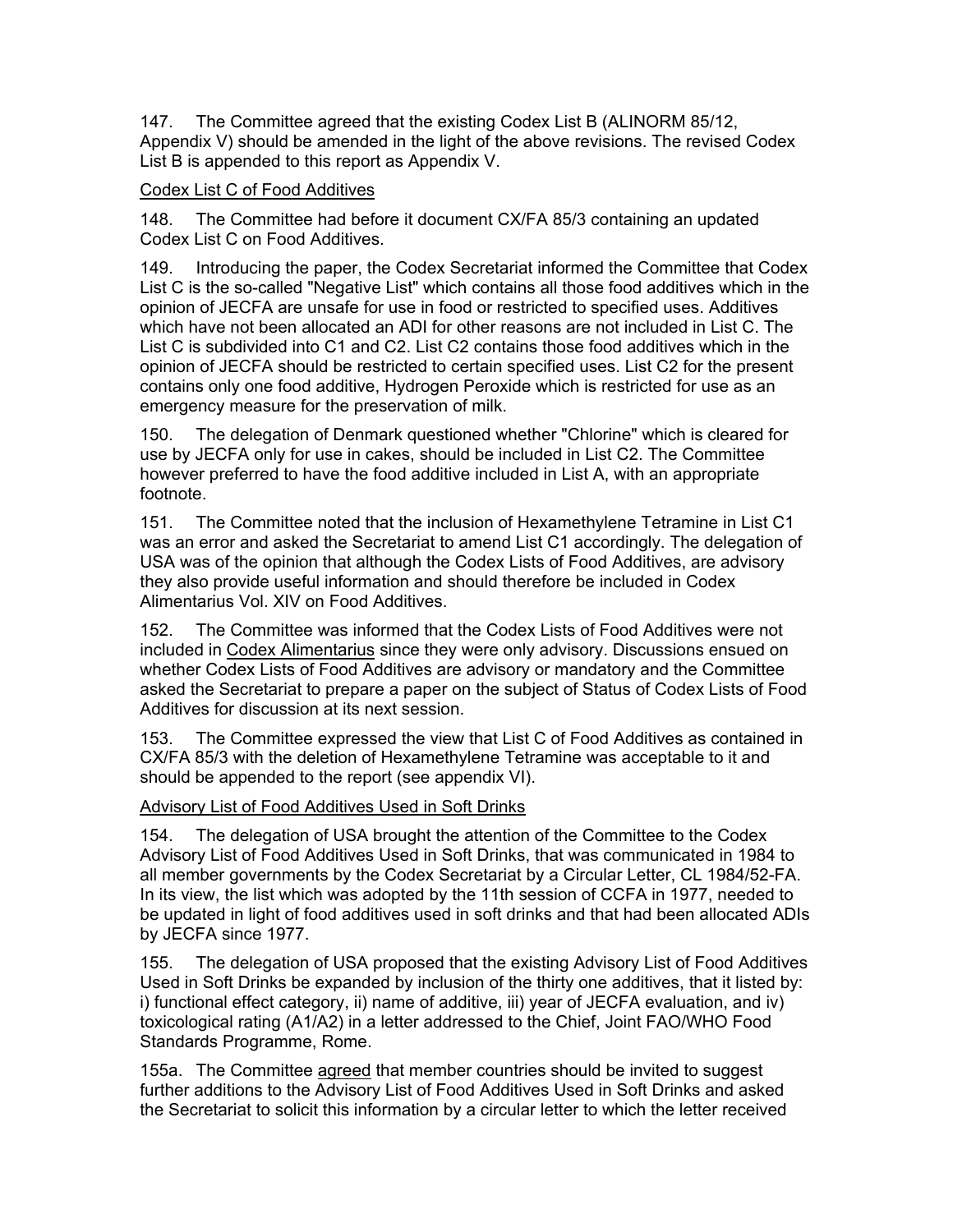from USA on the subject should be appended. The Committee agreed to discuss the subject of Advisory List of Food Additives Used in Soft Drinks at its next session in light of government comments.

## CONSIDERATION OF FLAVOURS

156. The Committee had before it documents CX/FA 85/6 and Add. 1 and the report of the ad hoc Working Group on Flavours, CX/FA 85/6-Add.3. It was agreed to treat the various items together in the light of the conclusions of the Working Group (See Appendix VII to this report).

## General Requirement for Natural Flavourings

157. The Committee considered a revised text of the General Requirements for Natural Flavourings (CX/FA 85/6) in the light of the conclusions of the Working Group. The chairman of the WG, informed the Committee of the changes proposed by the Working Group concerning the General Requirements.

## Section 2.1.1 Natural Flavourings

158. The delegation of France indicated that it preferred the original text of this section as contained in document CX/FA 85/6. The Committee adopted the new text proposed by the Working Group.

## Section 2.1.4. (footnote 1)

159. The Committee noted that a Thai list of aromatic source materials existed which, while official, was not part of the Thai food regulations. It agreed to include this list and the Canadian list among the list of references to appropriate aromatic source materials. The AFNOR list referred to in document CX/FA 85/6-Add.4 and the ISO list referred to in document CX/FA 85/6-Add.2 were also included in addition to those recommended by the Working Group (i.e. the Council of Europe list and the up-dated US list). It was also noted that the various lists officially referred to were being up-dated from time to time and that this fact should be indicated in this Section.

#### Section 4. Biologically Active Substances

160. The Committee agreed to leave the list unchanged, but noted that FIVS had indicated that berberine could be deleted as no aromatic source materials were being used by the industry which required a provision for this biologically active substance. It was also agreed that this list was not exhaustive and should be so designated.

#### Section 6. Labelling

161. The representative of the EEC pointed out that Section 6.1 (D) proposed by the Working Group, did not require a declaration of food additives and adjuncts in descending order of proportion and that this could be further clarified at the next session. The Committee agreed that the section on labelling would have to be revised taking into consideration the newly adopted Codex General Standard for the Labelling of Prepackaged Foods and the Codex Standard for the Labelling of Food Additives when sold as such.

#### **Status of the General Requirements**

162. The Committee noted that it would be appropriate to follow the Codex Step Procedure whether or not ultimately the General Requirements would be elaborated as an advisory text or one which would be subject to acceptance by Governments. The Committee did not take a position on this issue but decided that the General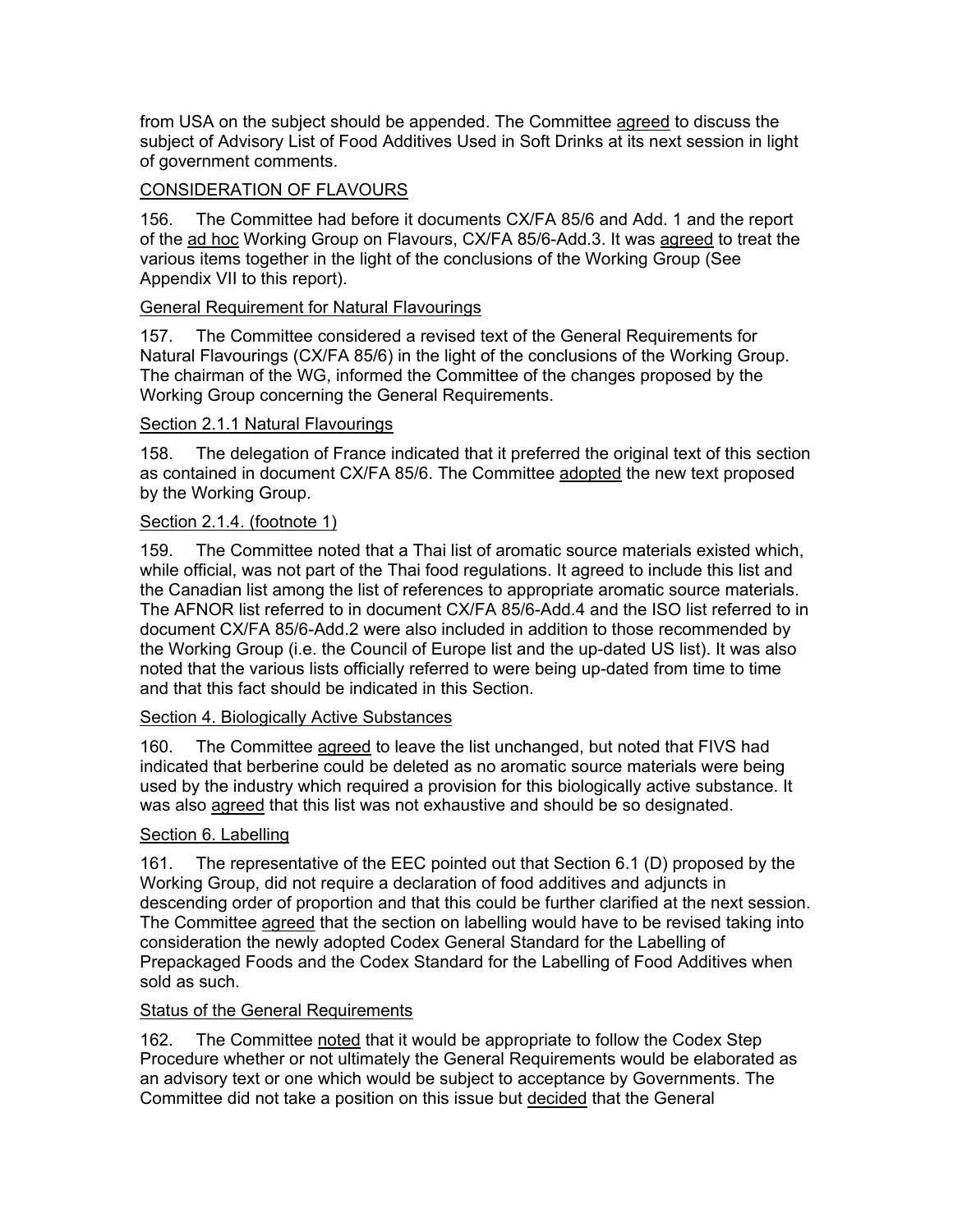Requirements as amended and editorially revised by the Secretariat, should be submitted to Governments at Step 3 of the Procedure.

#### Amendment of Codex List B of Flavours

163. The Committee noted that the Working Group had considered and accepted a new presentation of the flavouring substances included in List B (Appendix V to ALINORM 85/12) proposed by IOFI. The new presentation separated flavouring substances into three categories: artificial, nature-identical and natural. The artificial flavouring substances were further subdivided into:

- a) those not yet found in edible source materials,
- b) esters and acetals, the constituents of which have been identified in different foods, and
- c) esters and acetals, the constituents of which have been identified in the same food.

The Committee decided to postpone until the next session consideration of the subdivision proposed above when the question of Codex Lists of food additives would be discussed as a general issue.

164. The proposal to delete certain synthetic flavouring substances from List B as proposed by the Working Group was accepted by the Committee except for thioguaiacol, which was retained on List B at the request of the delegation of the UK. The Chairman of the WG and the delegation of the UK were requested to clarify the exact chemical nature of this synthetic flavouring substance.

#### Setting Priorities

165. The Committee agreed with the view of the Working Group that the question of priority setting and consideration of flavouring substances should be undertaken by an FAO/WHO Group of Experts especially convened for this purpose, and that first priority should be given to artificial flavouring substances. The delegation of Denmark was of the opinion that such a group should decide on the priorities whether the flavouring substances were "artificial" or "nature-identical".

#### Establishment of an ad hoc Working Group on Flavours

166. The Committee reappointed Mr. J.P. Goddijn (The Netherlands) as Chairman of the Working Group and also decided to reinstate the Working Group with the following membership: Belgium, Canada, Denmark, Finland, Fed. Rep. of Germany, India, Israel, Italy, The Netherlands, Norway, Switzerland, Thailand, UK, USA, Bureau de Liaison, Council of Europe, Commission of European Communities, CIAA, FAO, FIVS and IOFI.

## CONSIDERATION OF PROCESSING AIDS

167. The Committee had before it the report of the Working Group on Processing Aids (see Appendix VIII). In introducing the report, the Chairman of the Working Group reminded the Committee of the origin of the inventory of processing aids. CCFA had in previous sessions taken the decision to prepare an inventory of processing aids in order to identify those materials that were in use as processing aids and also to enable a decision regarding residues of processing aids present in food. The WG had reaffirmed this position in their present discussion.

168. The WG considered the Codex definitions of the terms "processing aid" and "food additive", but decided that it served no purpose to try to amend these definitions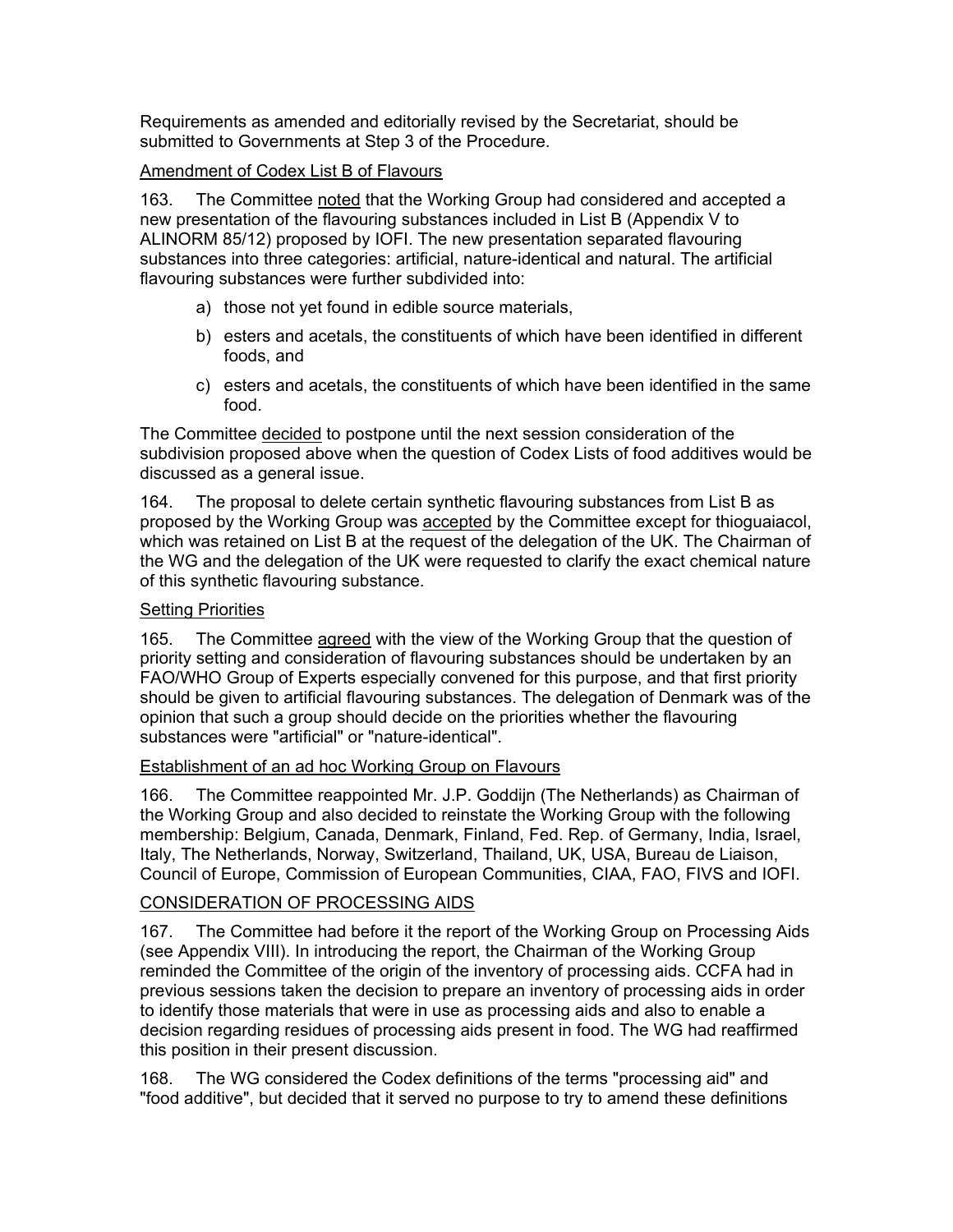since it recognized that the main concern of the definition regarded its implication to labelling and not to the safety of food. The WG emphasized that the principle question was whether a substance had a continuous function in the end product. If so it should be regarded as a food additive.

169. The WG also recognized that the purpose of the inventory was to evaluate the residues left in food and to decide which residues were of enough concern to include them on the Priority List for JECFA evaluation.

170. It was also suggested in the WG that the end result of the inventory might be a restrictive list. However, the WG did not make this recommendation at this time.

171. The WG agreed that a new compilation of the inventory with the incorporation of all the comments will be prepared and circulated for comments. The Committee agreed with this proposal of the WG.

172. The Chairman of the WG reminded the Committee that the Committee at its last Session discussed removing several substances from the inventory. Information about these substances was collected. With regard to asbestos it appeared that the use of this material in food processing was being phased out. In addition, the WG was informed that it was not possible to distinguish in food between environmental contamination from asbestos and the contribution from the use of asbestos filters. Therefore due to a lack of this information the WG decided that it was unnecessary for JECFA to review the matter.

#### CARRY OVER PRINCIPLE

173. The WG had considered the comments on the revision of the Carry Over Principle (COP). In view of the few comments received the WG decided that further revision was unnecessary and recommended to move the COP to Step 6 or 7. The Committee followed this recommendation and decided to advance the COP to Step 5 with a recommendation for the omission of Steps 6 and 7. The revision of the Carry Over Principle is attached as Appendix IX to this Report.

174. Responding to a request for clarification on the status of the principle from CIAA the Secretariat explained that the COP had already been adopted by the Commission as an advisory text. The Secretariat anticipated that this status would remain unchanged for the revised text. The status of the COP would become mandatory only if the COP was applied in Codex Standards.

175. The WG also considered the question of whether the COP was applicable to contaminants. It was of the opinion that since in Codex Standards contaminants did not appear on the label there was no reason to make the COP applicable. The Committee endorsed this view.

176. The Working Group discussed the comments of the CCCPL on the provision for bleaching agents in their Standard for Wheat Flour. As indicted in para. 75, the WG decided these substances were food additives. As a consequence of this decision they will be removed from the list of processing aids. The Committee endorsed this view.

177. The WG considered a Working paper on the question whether enzymes were food additives or processing aids. It was recognized by the WG that in a small number of cases enzymes continued to exercise their function in the finished food product and in such cases would be considered as food additives. The Committee endorsed this view. The delegation of Argentina reserved its position on the enzymes.

178. The WG had discussed briefly the question of toxicological criteria for assessing processing aids. It felt that this was not a matter for this Committee to decide.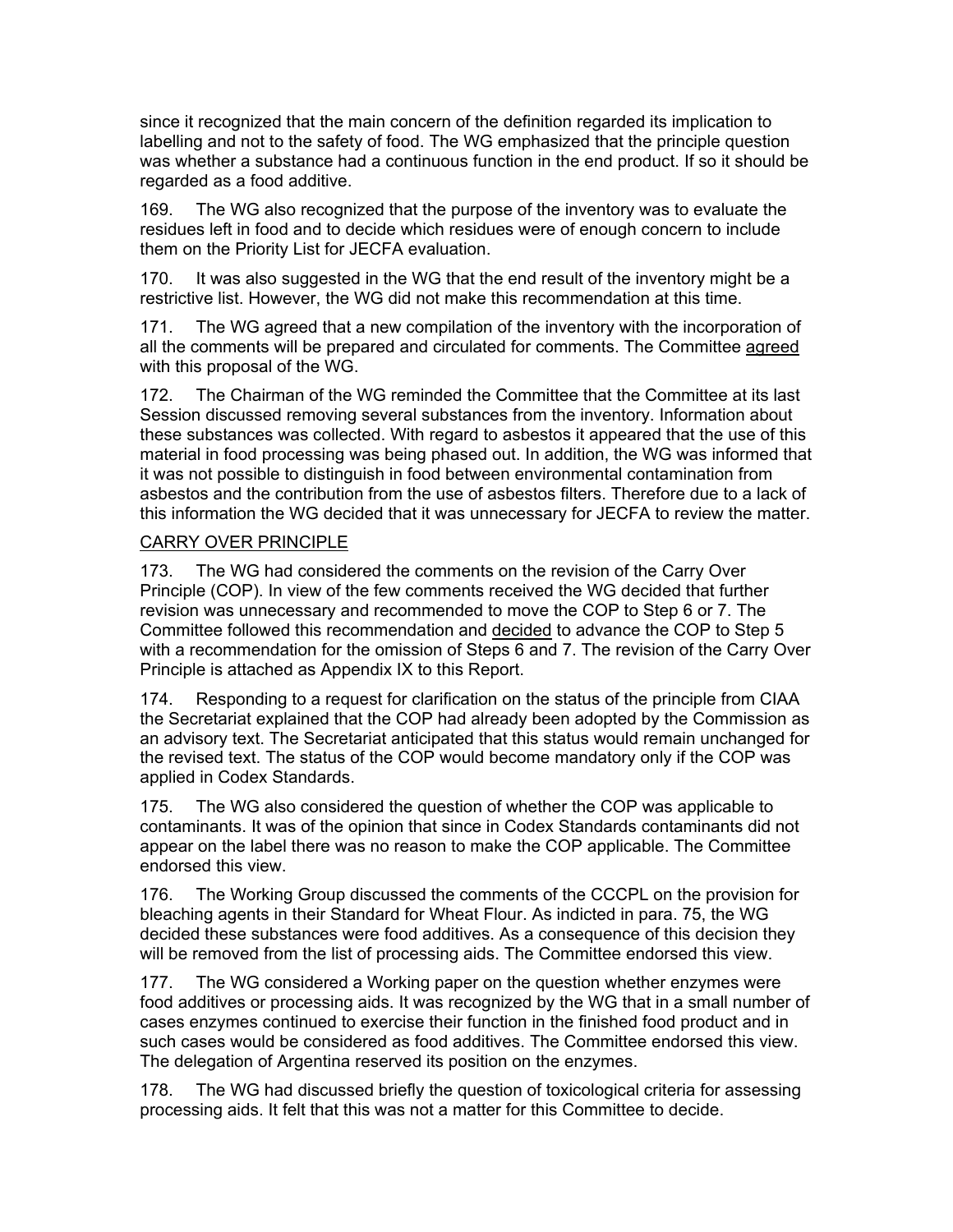179. The Committee thanked the Chairman and decided to reinstate the Working Group under the Chairmanship of Mr. R.J. Ronk (USA). The membership of the Working Group is as follows: Australia, Belgium, Brazil, Canada, Denmark, France, Finland, F.R. Germany, Italy, The Netherlands, Norway, New Zealand, Switzerland, Sweden, Thailand, United Kingdom, USA, AMFEP, IFGMA, CEE, IUPA, FAO and WHO.

#### Draft Standard for Food Grade Salt

180. The Committee had before it documents CX/FA 85/13 and CX/FA 85/13-Add.1 (Room Document). CX/FA 85/13 contained the government comments on Food Grade Salt received in response to CL 1984/26. CX/FA 85/13-Add.1 was a report prepared by the Working Group on Consideration of the draft standard for food grade salt and attached as Appendix X, Part 1 to this report.

181. The Committee noted that the Commission at its 16th Session had adopted the standard at Step 8 of the procedure in consideration of the urgent need for the standard by the industry and by many of the member countries. The Commission also stipulated that the provisions on Contaminants be included in the standard when finalized by CCFA.

182. Introducing the Working Group report, Dr. Perinelli informed the Committee that the Working Group dealt with Section 5 on Contaminants at the request of the Commission and also sections 7 - 8 on Labelling of Bulk Packs at the request of CCFL. The CCFL made this request because salt moved in bulk packs in international trade.

183. Based on the results of analysis of over 200 samples of food grade salt received from different countries, the Working Group recommended that the following maximum limits for contaminants should not be exceeded in food grade salt.

| Arsenic | - not more than 0.5 mg/kg expressed as As  |
|---------|--------------------------------------------|
| Copper  | - not more than 2 mg/kg expressed as Cu    |
| Lead    | - not more than 2 mg/kg expressed as Pb    |
| Cadmium | - not more than 0.5 mg/kg expressed as Cd  |
| Mercury | - not more than 0.1 mg/kg expressed as Hg. |

Assuming a figure of 10 grams for the average intake of salt per person per day, the As, Cu, Pb, Cd and Hg intakes from salt amounted to only 4.2%, 4.7%, 4.7%, 8% and 2.3% respectively of their potential tolerable weekly intakes and did not pose any potential health hazard.

184. The Working Group decided to temporarily endorse the maximum levels recommended for Arsenic, Cadmium and Mercury in salt and ask the Joint FAO/WHO Food Contaminants Monitoring Programme to monitor the intakes of these contaminants.

185. The Committee agreed with the recommendations of the Working Group for maximum levels for contaminants in Food Grade Salt.

186. New text for Section 5 of the Standard was contained in the Working Group report.

187. The Working Group also suggested the following wording for the provision regarding labelling of bulk packs.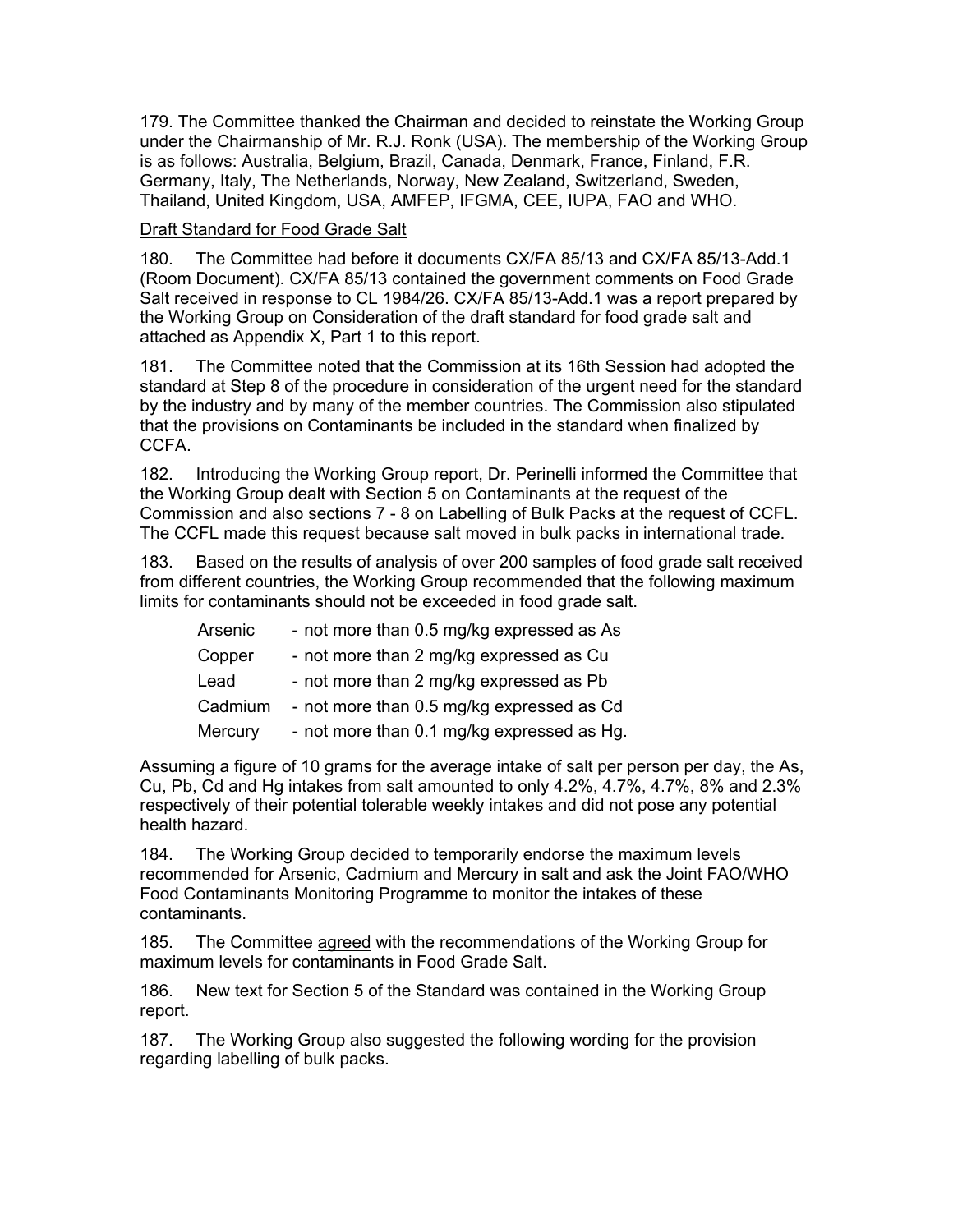## 7.8 Bulk Packs

Information required in sections 7.1 to 7.6 shall either be given on the container or in accompanying documents except that the name of the product, lot identification and the name and address of the manufacturer or packer shall appear on the container. However, the name and address of the manufacturer or packer may be replaced by an identification mark provided that such mark is clearly identifiable with the accompanying documents.

188. The Committee approved the above text noting that the wording for labelling of bulk packs suggested by the Working Group was in line with the guidelines on labelling provisions in Codex Standards and expressed the view that it should be referred to the CCFL for endorsement.

189. The Committee also agreed to refer to the CCFL for endorsement the new text "when salt is used as a carrier for nutrients, any special conditions on the storage should be indicated on the container".

190. The Chairman thanked Dr. Perinelli and members of the Working Group on behalf of the Committee for the work they had done. Since the Working Group had successfully completed its work it was not reinstated.

#### Consideration of the Report of the Working Group on Methods of Analysis for Salt

191. The Committee had before it a report of the above mentioned Working Group. The report was introduced by Mr. Viard of the CEES (see Appendix  $X$  - Part 2, to this report).

#### **Sampling**

192. The Committee noted that the Working Group had developed a sampling procedure which suggested the use of a lot average as the basis of the acceptance of lots (batches) of salt moving in trade as a mandatory provision. It had also suggested advisory sample sizes in relation to lots. The Committee agreed that this matter should be referred to the Codex Committee on Methods of Analysis and Sampling for endorsement.

#### Determination of Halogens

193. The Committee noted that the Working Group agreed for inclusion in the standard of two methods (one "reference" and one "alternative approved" method) to be tested and adopted by ISO to replace the mercurimetric method at present included in the standard. It was agreed that the methods adopted by ISO should be referred to the Codex Committee on Methods of Analysis and Sampling for endorsement.

#### Corrections to the existing Method for the determination of Total Mercury

194. The Committee accepted certain corrections to the above method included in the standard for salt (ALINORM 85/12) and requested the Secretariat to make the necessary corrections in the standard adopted by the Commission.

195. The Committee, noting that the ad hoc Working Group had completed its task, decided not to establish another Working Group. It expressed its appreciation to the chairman of the Working Group, Dr. Rocamora (Spain) and to the other members of the Working Group for their valuable assistance.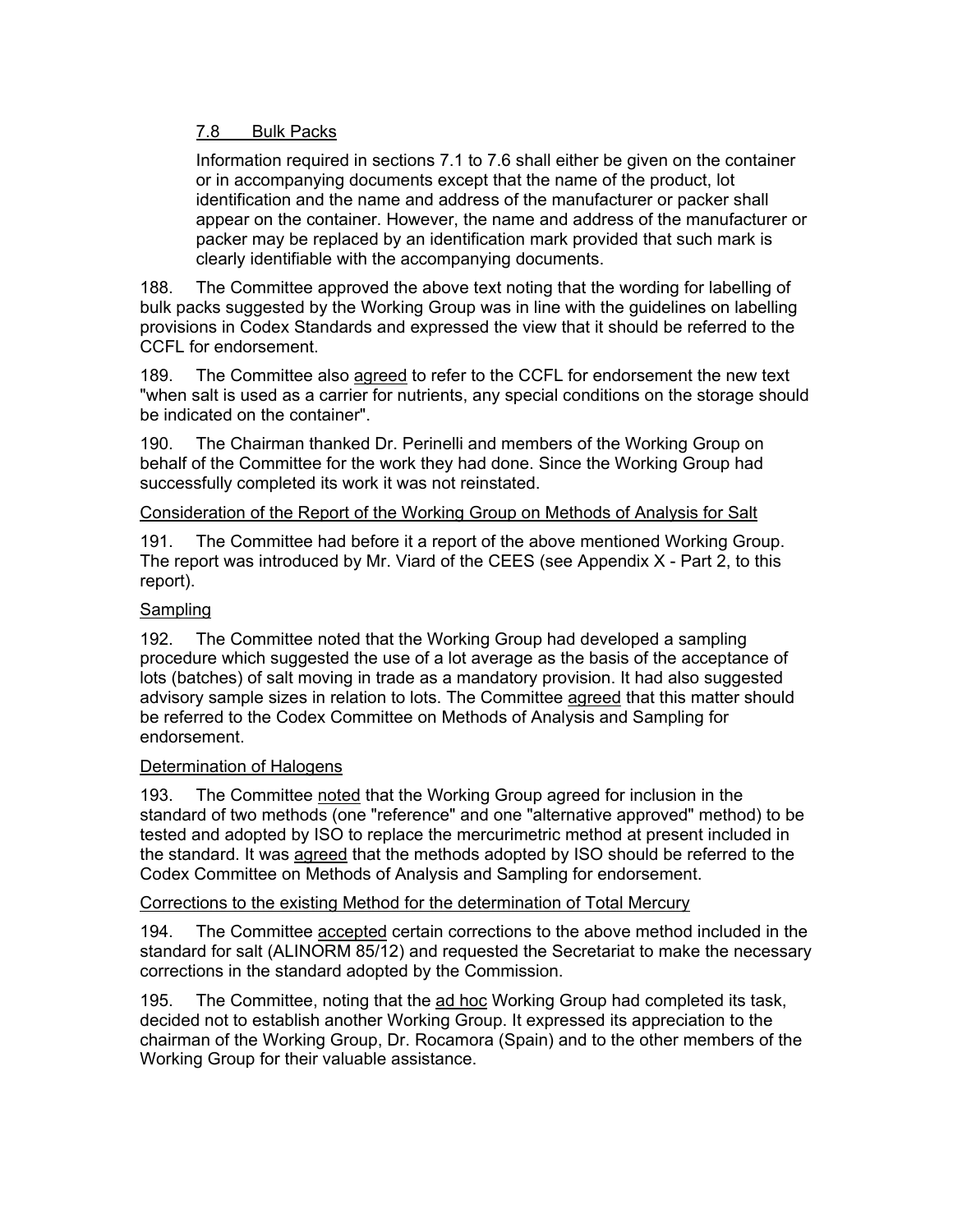## Consideration of Specifications of Identity and Purity of Food Additives

196. The Committee had before it document CX/FA 85/7 (Room Document) containing the report of the ad hoc Working Group on Specifications. The report of the WG is presented in full as Appendix XI. The report was introduced by Dr. J.P. Modderman, the Chairman of the WG. The chairman noted that the WG had considered specifications for 128 compounds evaluated at the 27th and 28th meetings of JECFA and published in FAO Food and Nutrition Papers N2 28, 31/1 and 31/2. The WG had also considered government comments arising from Codex Circular Letters 1983/43-FA and 1984/42-FA. Recommendations of the WG formed the basis for the endorsement of Codex Advisory Specifications in accordance with the procedure described in the Procedural Manual (5th Edition, 1981, pp. 40-41).

197. The Committee noted that to date 103 Codex Advisory Specifications (Category I) and 28 specifications with editorial amendments had been adopted by the Codex Alimentarius Commission. The recommendations of the WG if adopted, would bring these totals to 130 Category I and 59 Category II Codex Advisory Specifications. In addition 9 existing Codex Advisory Specifications were being proposed for revision.

198. The WG noted that there was no single document which contained a full reference list of Codex Advisory Specifications, and that the Category II specifications had never been published. It recommended that the Codex Advisory Specifications should be published in a single volume, preferably in a loose-leaf form (see para. 2 of the WG Report).

199. The Committee strongly endorsed the recommendation of the WG that the Codex Advisory Specifications be published.

200. The Committee also agreed with the revised description of the Categories used by the WG in its consideration of specifications (see paras. 3 and 4 of the WG Report).

#### Status of draft Codex Advisory Specifications

201. The Committee endorsed the recommendations of the WG with respect to Category I and Category II specifications arising from FAO Food and Nutrition Papers N2 28, 31/1 and 31/2, and agreed to submit them to the Commission for final adoption at Step 5 of the Procedure for the Elaboration of Codex Specifications for the Identity and Purity of Food Additives.

202. In considering the specifications for food colours included in FAO Food and Nutrition Paper N2 31/1, the observer from the EEC noted that specifications for food colours were still under discussion in the EEC and that therefore he could give no opinion at the present time.

203. The Committee also agreed with the recommendation that special attention be paid to the chemical nomenclature of these substances, and noted the offer of the observer from IUPAC to assist the secretariat in this regard.

204. With reference to a comment of the delegation of Australia, the Committee agreed that the inclusion of the International Numbering System numbers in the Codex Advisory Specifications would be considered after the system had been finalized. The delegation of Argentina, in reference to the foregoing discussion, reserved its opinion, due to lack of documentation in the Spanish language.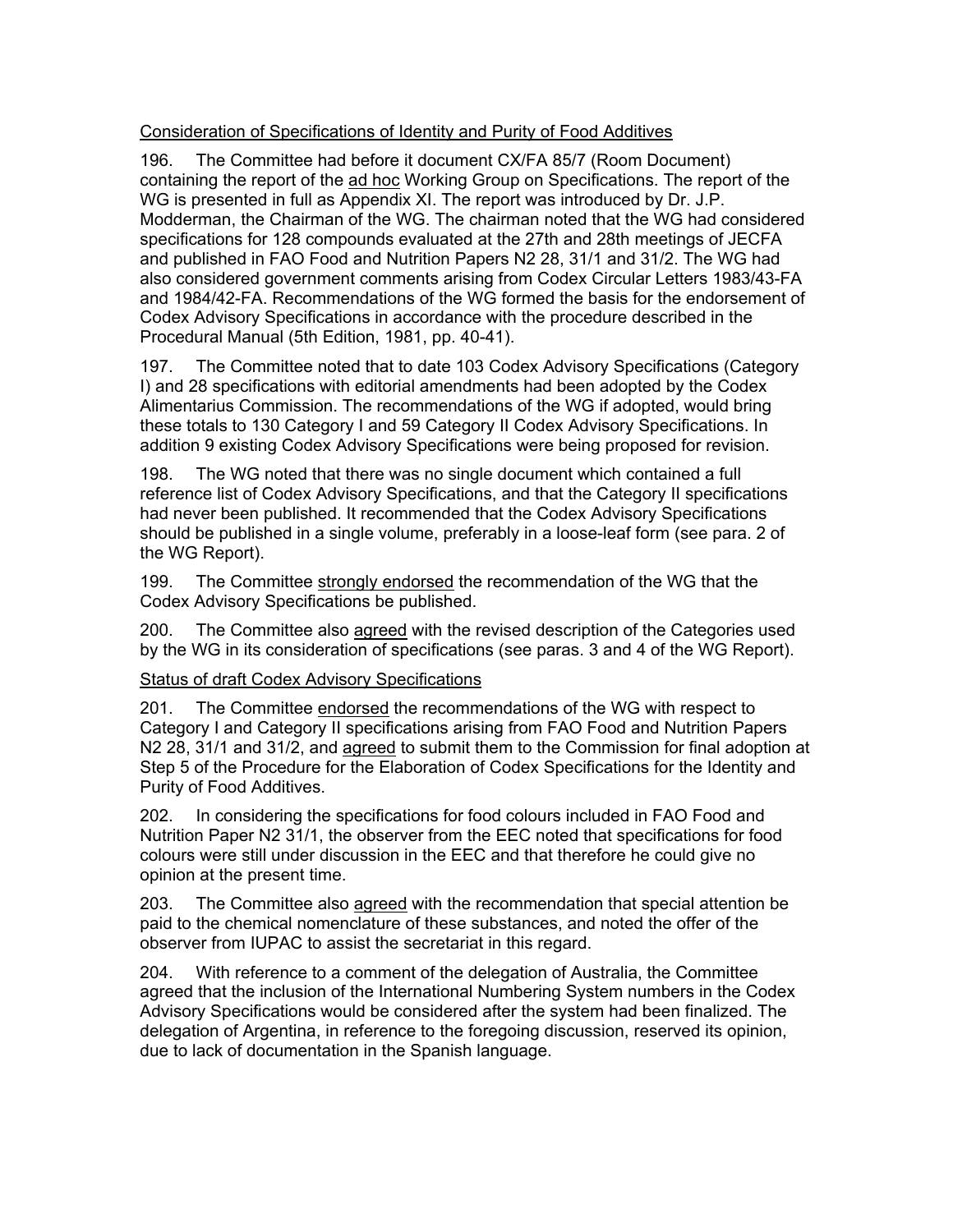## Establishment of an ad hoc Working Group on Specifications for Identity and Purity

205. The Committee expressed its thanks to the Chairman of the WG and decided to reestablish an ad hoc WG under the Chairmanship of Dr. J.P. Modderman (USA). The Group will have the following members: Austria, Brazil, Denmark, Finland, France, Fed. Rep. of Germany, India, Japan, Switzerland, Thailand, United Kingdom, United States, EEC, IUPAC and MARINALG.

#### CONSIDERATION OF SAMPLING PLANS FOR THE DETERMINATION OF CONTAMINANTS IN FOODS

206. The Committee had before it working paper CX/FA 85/14 containing an indication of various possible approaches to sampling and analysing shipments of food for determining compliance with Codex Maximum Permitted Levels (MPL). In introducing the paper the Secretariat stressed the need for an internationally agreed approach to defining the parameters on the basis of which consignments of food would be accepted or rejected in relation to MPLs for contaminants. The Secretariat was of the opinion that it would be useful to examine whether the acceptance/rejection criteria could be developed as mandatory parts of the Codex recommendations(i.e. subject to international agreement). Guidelines for the selection of sample size and other statistical considerations relating only to the degree of confidence in making correct decisions would be established.

207. The Committee was informed that very few replies had been received to the Circular Letter distributed to Governments on the above issue (CL 1983/38-FA) and that there appeared to be no concensus on the approach to be adopted. It also appeared that the various types of criteria would require different sampling procedures and lot acceptance criteria. For example, determining compliance might be acceptable on the average value of the samples examined in some cases. In other cases tolerances would have to be built into the acceptance criterion in order to ensure that no individual unit in the sample would exceed a certain value. In certain circumstances detailed sampling plans would be required.

208. The Committee noted the above remarks and also noted that the Committee on Fruit Juices had opted for a simple plan involving the analysis of a single composite sample (CX/FA 85/14, Appendix II, Section IIc) following the example of the Codex Committee on Pesticide Residues. Regarding the question of the status (i.e. advisory or mandatory) of Codex Sampling Procedures, the Committee noted that this question was still open. It noted, however, that the WG on Salt had adopted a system suggested by the Chairman of the WG involving mandatory acceptance criteria (average) with advisory sampling sizes in relation to lots.

209. It was agreed to discuss the question when considering the report of the Working Group on Contaminants (See para. 210).

#### REGULATION OF INDUSTRIAL AND ENVIRONMENTAL CONTAMINANTS IN FOOD

210. The Committee had before it the report of the Working Group, document CX/FA 85/18, Add. 3, (see Appendix XII of this report).

211. Prior to the discussions on this document, Mr. I. Avigdor, former rapporteur to CCFA, informed the Committee of a booklet, prepared by him, which contained general information on contaminants. The booklet was made available to the delegations.

212. Dr. S.A. Slorach (Sweden), Chairman of the WG, informed the Committee that the WG had discussed current national legislation on contaminants as indicated in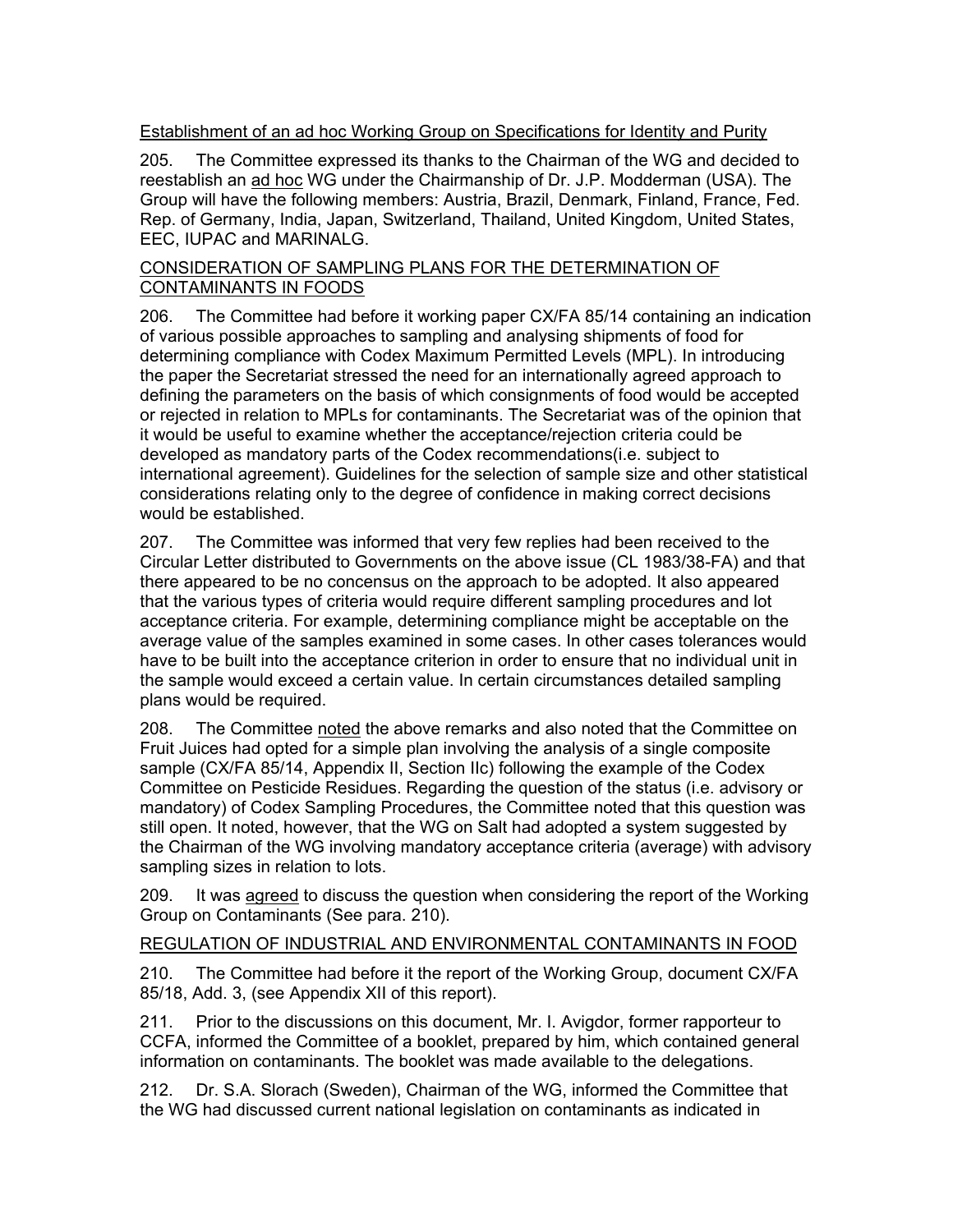document CX/FA 18 and Annex I which had been prepared by Mr. H. Mollenhauer, FAO Consultant and had abstract information on levels of mercury in fish and fish products as indicated in CX/FA 85/18-Add.4. The Secretariat together with the Chairman of the WG will prepare a CL requesting information on current status of National legislation of Contaminants in foods.

213. The Committee agreed with the proposal of the WG to update the documents. Governments were requested to send information to the Chairman of the WG.

214. The Committee noted that JFCMP had been collecting data for several years on contaminant levels in food and intake estimates for contaminants, including tin, lead and cadmium.

215. The Committee agreed with the WG that it is necessary to consider only limits which are enforceable with respect to the reliability and sensitivity of analytical methods.

216. The Committee had discussed possible ways of regulating contaminants in food. The Chairman of the WG explained the types of limits for contaminants considered by the WG. The WG differentiated between "maximum permitted levels" (MPL) and "guideline levels" (GL). An MFL was considered to be a legal level. If the MPL in a certain foodstuff was exceeded, the food would be considered as unfit for human consumption. A Problem with such a rigid limit was that it may cause difficulties in trade and food (might be rejected unnecessarily). The interpretation of compliance of shipments of food with the MPL in terms of sampling was also considered. For example should each and every item comply or does the MPL refer to the average value determined on the samples.

217. The WG, on the other hand, considered a guideline level to be more a warning level, above which control authorities should consider taking action in order to prevent any hazard to the consumer. The WG considered a GL to represent a more flexible approach, since if exceeded it would not automatically result in the rejection of the food.

218. The Committee recognized that the selection of an appropriate level depended on the type of contaminant involved.

219. The delegation of Switzerland pointed out that the approach for aflatoxins which are known carcinogens, should be different from the approach for regulating such contaminants as lead. For aflatoxins a GL approach did not appear to be appropriate.

220. The delegation of Denmark informed the Committee that its country had recently introduced legislation on contaminants and that both MPL and GL were used, depending on the product. For some products both levels were used. In the latter case, the GL was lower than the MPL.

221. The delegation of Canada supported by the delegation of Australia suggested an alternative approach involving setting MPLs and specifying what action had to be taken under various circumstances, i.e. where the food exceeded the MPL. Under such a system an MPL acted as a GL.

222. The delegation of the United Kingdom drew the attention of the Committee to the importance of the distribution of a contaminant in a lot, since this influenced the acceptance criteria and sampling procedures to be chosen, whether a GL or an MPL had been set.

223. The Committee concluded that both an MPL and a GL will have their use and that in some cases both might be applied. The WG would suggest on a case by case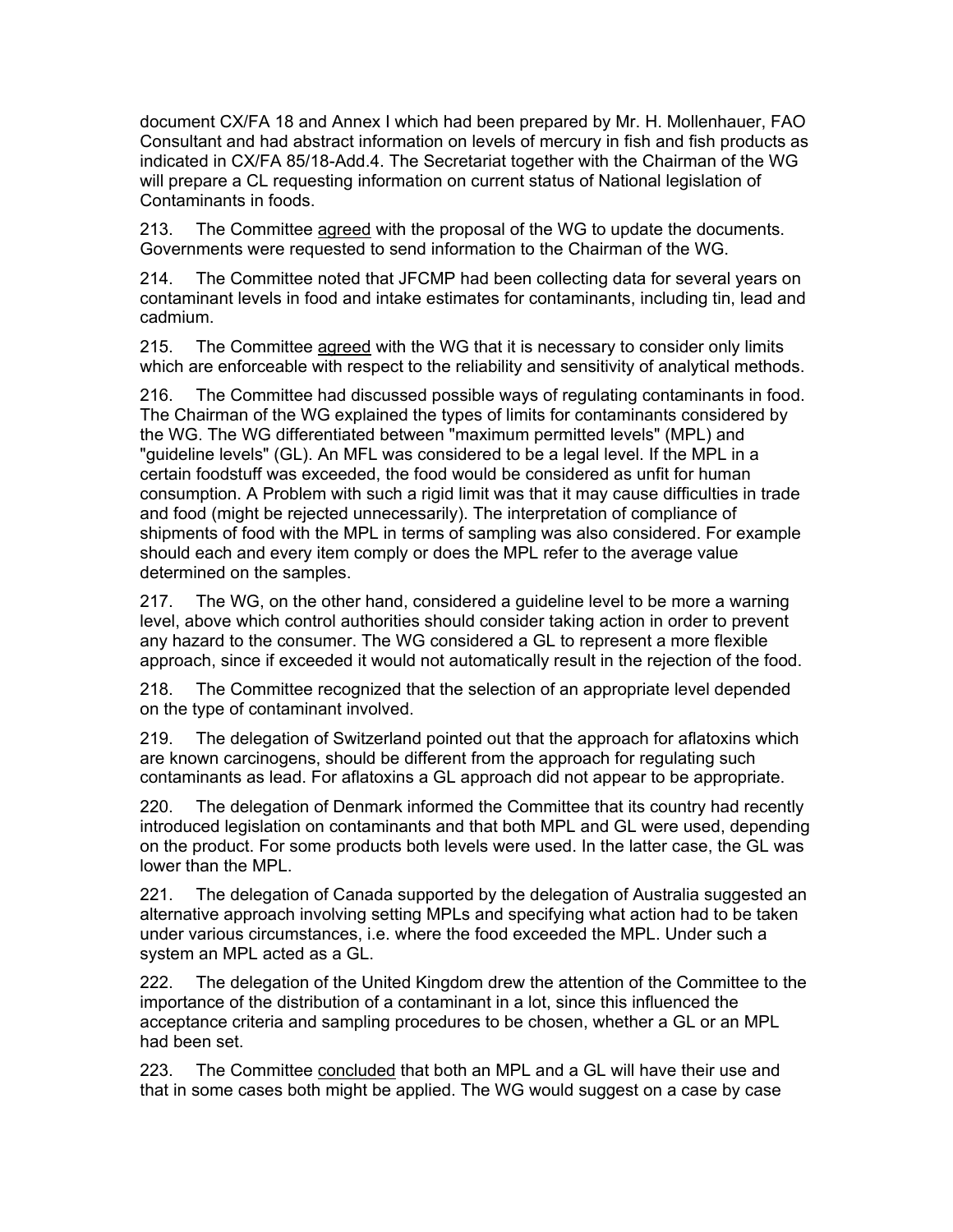basis which approach should be applied or whether the application of both approaches was necessary.

224. The Committee also decided that the WG on food Additives Intake should be involved in comparing the JECFA evaluations to intake estimates for the establishment of GLs.

## Establishment of Limits for Mercury in Fish

225. The Chairman of the WG informed the Committee that the WG had discussed data on levels of mercury and methyl mercury in fish and shellfish. It had noted that there were no limits for mercury in the Codex Standards on Fish and Fishery Products.

226. The WG had also noted that not all the mercury in fish seemed to be present in the form of methyl mercury. The delegation of the USA pointed out that the figures presented in some papers had been wrongly calculated as regards the ratio of methyl mercury to inorganic mercury. The Committee agreed that limits should refer to total mercury rather than methyl mercury, especially since total mercury was easier to measure analytically.

227. The WG, in reviewing the available data, considered a level of 0.5 ppm appropriate as a limit for total mercury in fish. However, it recognized that for some specific species of fish, a higher level would be necessary. The Committee agreed with the WG that it was not yet appropriate to establish levels for mercury but first more data should be collected. It was agreed, therefore, that a Circular Letter should be sent out and more data collected and evaluated by the Joint FAO/WHO Food Contamination Monitoring Programme.

228. It was also decided that the WG on Food Additive Intake should consider this issue and should collect, through a circular letter intake levels on mercury, and on the types of mercury analyzed (i.e. inorganic/organic mercury ratio).

229. Regarding the question whether the WG should consider limits for mercury in fish in general or should restrict itself to limits in Codex Standards only, the Committee supported the view of the Chairman to consider general limits for fish and where necessary to elaborate limits for specific species of fish.

#### Future Programme of Work

230. The Committee discussed the future tasks for the WG. It noted that the WG had suggested that priority should be given to aflatoxins and lead but had assigned cadmium a lower priority.

231. Responding to a request for clarification of the latter statement, the Chairman of the WG explained that this did not mean that cadmium had a lower priority from a health point of view, but that it had been decided for practical reasons. He felt that it would be very difficult to influence the levels of cadmium in food by establishing maximum levels. However, the WG would return to the issue in a future meeting.

232. The Secretariat informed the Committee that a second FAO/WHO conference on mycotoxins would in all likelihood be held in 1987 in Harare, Zimbabwe. The attention of the Committee was also drawn to the WG on oil seeds, fats and oils of the FAO Committee on Commodity Problems which had discussed the question and prepared a paper reviewing the current regulatory situation on aflatoxins in various countries. The Committee agreed that the WG should only discuss briefly the problems related to aflatoxins and should await the outcome of the FAO/WHO Conference.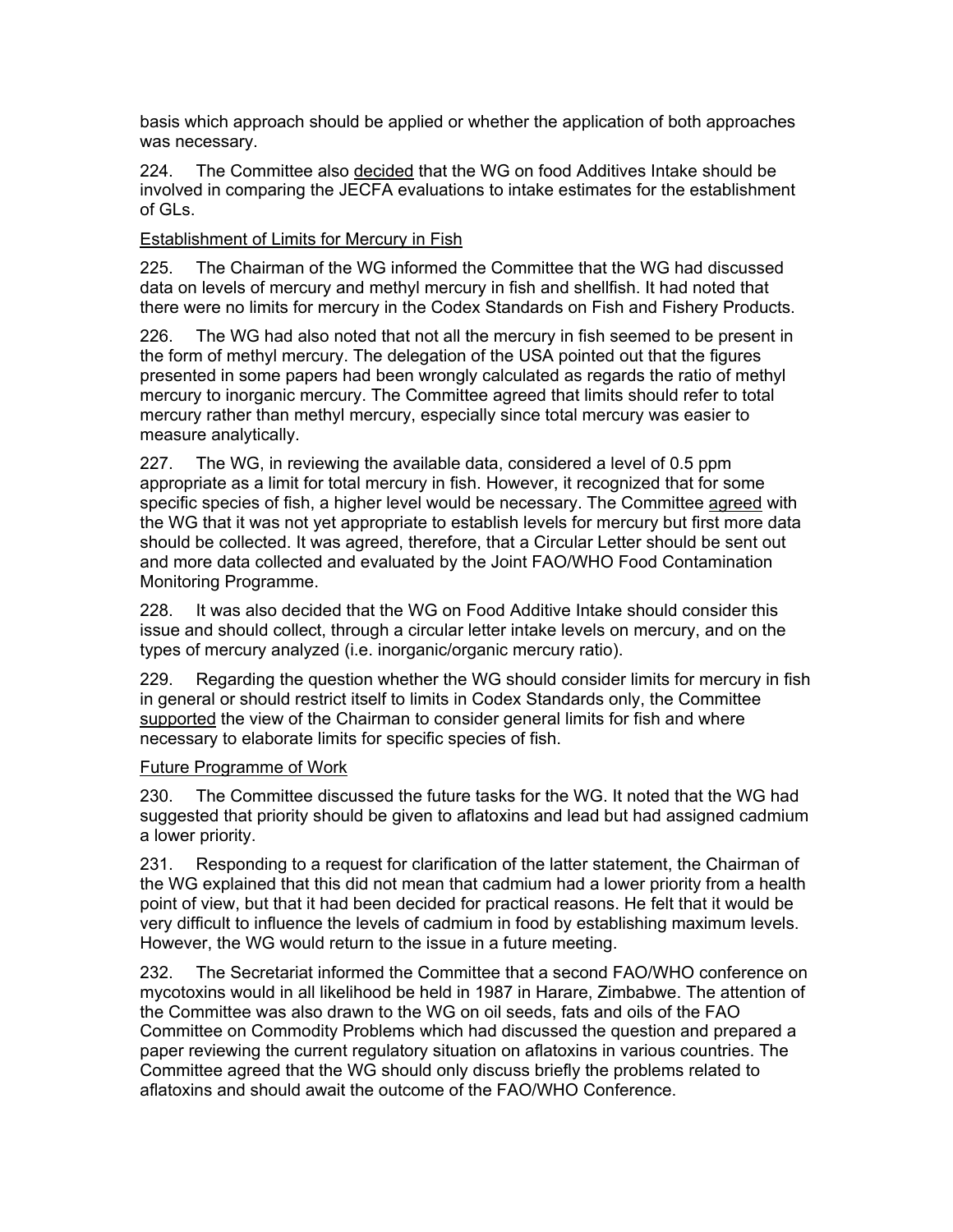233. Regarding the responsibilities of the different Codex Committees and Working Groups regarding contaminants, the Committee felt that the WG on Contaminants should work on the question of criteria for compliance of lots with limits already endorsed in various Codex Standards. The responsibilities of the WG would not include pesticide residues or migrants from packaging materials.

234. The Committee also agreed that the questions raised during the discussion of sampling and compliance criteria for consignments of food should be covered in a working paper for the next session of CCFA. The Chairman of the WG agreed to prepare such a paper in cooperation with the Secretariat.

235. The delegation of the USA was of the opinion that the main problem relating to compliance with contaminant regulations was not so much to determine under what circumstances goods should be detained but under what circumstances such foods should be released or condemned.

## Establishement of a Working Group on Contaminants

236. The Committee thanked the Chairman and reinstated the WG under the chairmanship of Dr. S.A. Slorach (Sweden). The membership of the Working Group is as follows: Australia, Belgium, Canada, Cuba, Denmark, Finland, France, Fed. Rep. of Germany, Italy, India, Ivory Coast, Israel, Sweden, New Zealand, Norway, Switzerland, Thailand, The Netherlands, United Kingdom, USA, OECD, IFGMA, WHO and FAO. The Chairman of the WG on Food Additive Intake had also been invited to participate.

## PRIORITIES FOR FOOD ADDITIVES

## Water Treatment Agents

237. The Committee had before it two documents for consideration CX/FA 85/11-Add. 2, an information paper prepared by WHO on the subject and CX/FA 85/11-Add. 6, which contained the replies of Governments in response to CL 1984/50-FA.

238. Introducing the paper CX/FA 85/11-Add. 2, Dr. Gorchev (WHO) informed the Committee that the paper was prepared at the request of the 17th Session of CCFA and outlined briefly the activities of WHO in the field of water treatment agents and construction materials. Reference was made to the polynuclear aromatic hydrocarbons arising from the use of coal tar and similar based materials from pipe linings and coatings on storage tanks and to polyelectrolyte coagulant aids which were of concern because of the unreacted monomer. Chlorine which is an inexpensive and effective disinfectant is widely used and its use may sometimes result in formation of chloroform and trichloromethane, compounds which may be harmful.

239. The Committee noted that chemicals and residues of chemicals as those named above found in water resulting from the use of water treatment agents and construction materials should be regulated by national authorities.

240. The Committee recalled the decision that it had taken at the last session not to embark on a programme on work on water treatment agents (ALINORM 85/12, Para 228), and considered the documents as information only and took no action.

#### Report of Working Group on Priorities

241. The report of the ad hoc Working Group on Priorities as amended by the Committee is attached as Appendix XIII to this report. The report was introduced by the Chairman of the Working Group Mr. L. Erwin (Australia).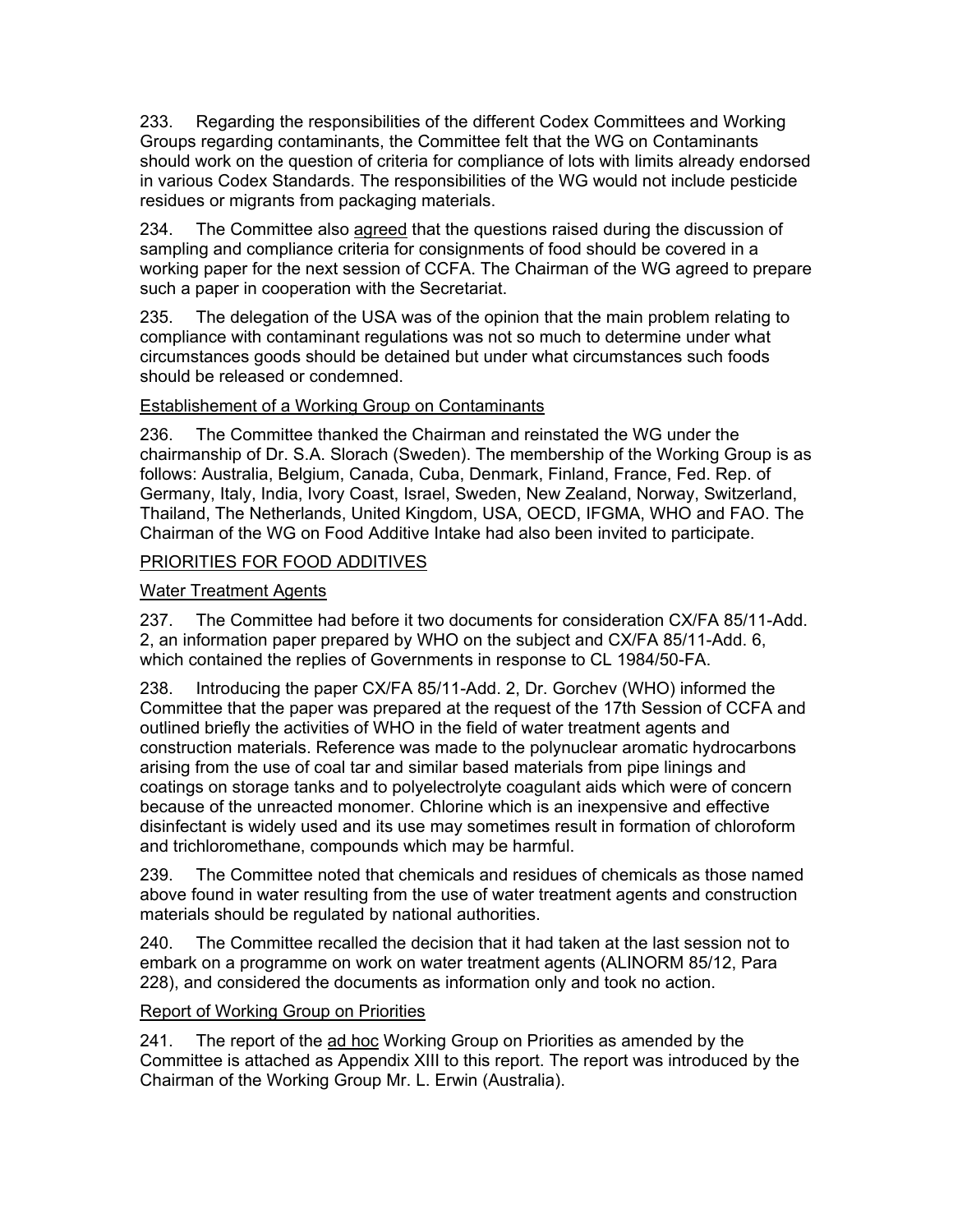## Codex Priority List of Food Additives and Contaminants

242. The Chairman of the WG informed the Committee that the WG had reviewed the priority list prepared at the previous session (ALINORM 85/12, Appendix XI, Annex 1). It had been noted that JECFA at its 29th Meeting assessed all the additives in the priority list, except clarifying enzymes.

243. The Committee noted that clarifying enzymes were mostly microbial enzymes used for clarification of fruit juices and that information including a list of specific enzymes was made available by AMFEP. This was retained in the priority list.

## 244. The Committee agreed to include the following in the priority list:

4-Hydroxylmethyl-2-6-di-tert-butyl-phenol (Antioxidant proposed by USA) Tin intake: Proposed by USA Natural smoke flavour (a specified product), proposed by Denmark Canthaxanthin - proposed by Australia and Sweden Beet Red Alpha-amylase from Aspergillus oryzae Protease from Aspergillus oryzae

245. The Codex Priority List as approved by the Committee is given as Annex I to Appendix XIII. The Committee noted that JECFA would review the new information on Monosodium Glutamate that had become available since 1973 at the 31st Meeting in 1987 under the provisions for cyclic review of compounds. However, if intake studies on MSG which may be carried out in the near future in South East-Asia show that there could be a potential problem, the Committee agreed to consider including it at its next session in the Codex Priority List for a full evaluation.

#### Packaging Materials for Foods

246. The Committee recalled that at its last session, it asked Canada to make estimates of intakes of Vinylchloride, acrylonitrile, styrene and di-(2-ethylhexyl) phtalate based on levels of these migrants from food packaging materials found in foods.

247. The above information had been collected by a Circular Letter from member countries and summarized in document CX/FA 85/11. Table 1 listed governments responding to the CL and indicated the type of information submitted. Additional information made available by USA, Fed. Rep. of Germany and Argentina, the Committee noted would be made available by Canada as an Addendum to the report. Table II summarized by country the levels of each migrant found in food. Tables III and IV summarized by country the levels of each migrant extracted by food stimulating solvents and the dietary exposure which could result in migrants from packaging materials.

248. The Committee agreed with the recommendation put forth by Canada (Paras. 27 and 28 of the WG report) that since human dietary exposure to these migrants had been demonstrated in food it was time to consider limiting these migrants as a result of food packaging application. Canada agreed to prepare a position paper on methods by which this task might be accomplished. A CL will be circulated to governments for comments prior to the next session.

249. The Committee also agreed with the recommendation of the WG (Paras. 29 and 30) and supported the continuation of a limited approach of studying the problems of food packaging material.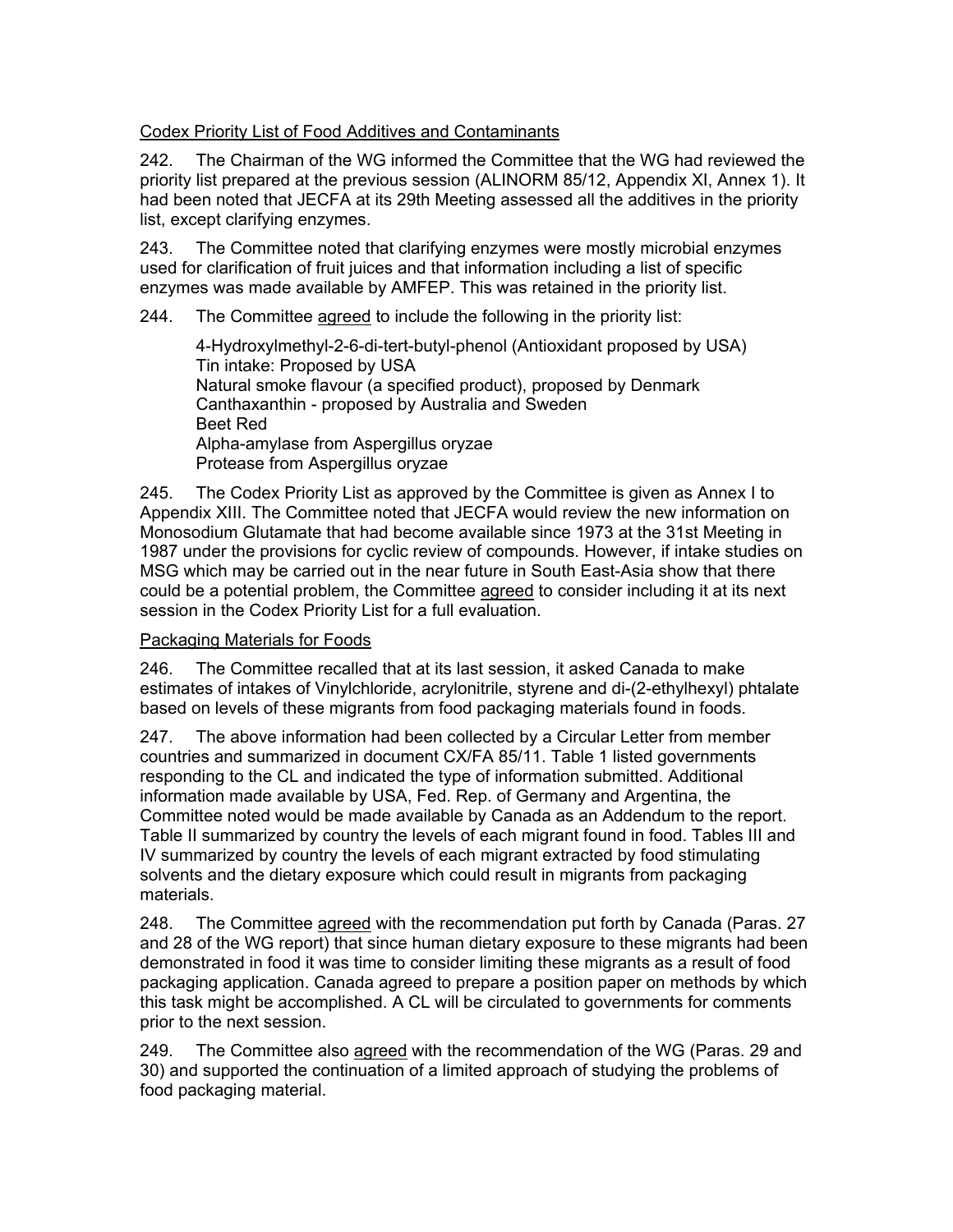## Consideration of Vitamins and Minerals

250. The Committee could not agree to the proposal of Federal Republic of Germany (F.R.G.) and the WG to consider the addition of a new para. 7 into the General Principles for the use of Food Additives as pointed out in paras. 31-33 of the WG report. F.R.G. was asked to prepare a paper together with the secretariat in order to indicate the reasons for the proposed amendment and to offer various options for inclusion of vitamins and minerals into the activities of CCFA. Many delegations objected to the inclusion of vitamins and minerals in the General Principles for the use of Food Additives.

## Request from OECD for the establishment of Codex Maximum Limits for certain Chemical substances on Various Fruits and Vegetables

251. The Committee noted that a request from OECD as above was referred to it and to CCPR by the Commission. The Committee agreed with the views of the WG (Paras. 35-38) that the request from OECD opened up a whole new area of work which needed careful consideration. Information provided by the OECD (ALINORM 85/11) would need to be supplemented with data on a range of matters including function of the chemical concerned, method of use, level of use, residual levels, extent of use, etc.

252. The Codex Secretariat agreed to liaise with the OECD to prepare a detailed discussion paper on this subject suitable for presentation to the next session of CCFA and CCPR.

## Methods of Analysis of Food Additives in Food

253. The Committee recalled its discussion at the last session on the subject when it considered the analytical determination of food additives in food as important area for future work and agreed that work should be initiated on this activity. It recognized that analysis of food additives represented a very broad field and had requested the delegation of Canada to investigate setting up certain priorities for future work.

254. The paper CX/FA 85/11 - Add. 1, prepared by Canada contained references to methods of analysis of food additives in food classified into: i) Methods of analysis for food additives for which validated methodology is available, ii) Methods of analysis for food additives for which methodology is available with some degree of validation but not subjected to full collaborative study and iii) Methods of analysis for food additives for which validated methodology is lacking.

255. The Committee agreed with the recommendation of the WG (Para 41) that the paper needs updating and information on the subject should be sought by a circular letter. Some information had already been provided by Fed. Rep. of Germany (CX/FA 85/11-Add. 1A) and by ISO (CX/FA 85/11-Add. IB) to the Committee.

256. The Committee expressed the view that the aim of the exercise should not be to develop Codex methods, but to use them for advice. The exercise covered a very broad field and the Committee agreed with a proposal of the delegation of the People's Republic of China that priorities should be set.

257. The Committee noted that the Interagency meeting (a meeting of all international agencies interested in the analysis of food) would be a good forum for discussion of the document. It was agreed that early action should be taken to seek inputs by means of a CL from member countries and also AOAC, ISO, IUPAC and the other international organizations and the document up-dated in light of information provided by them to be made available to the Interagency meeting in Budapest in November 1986.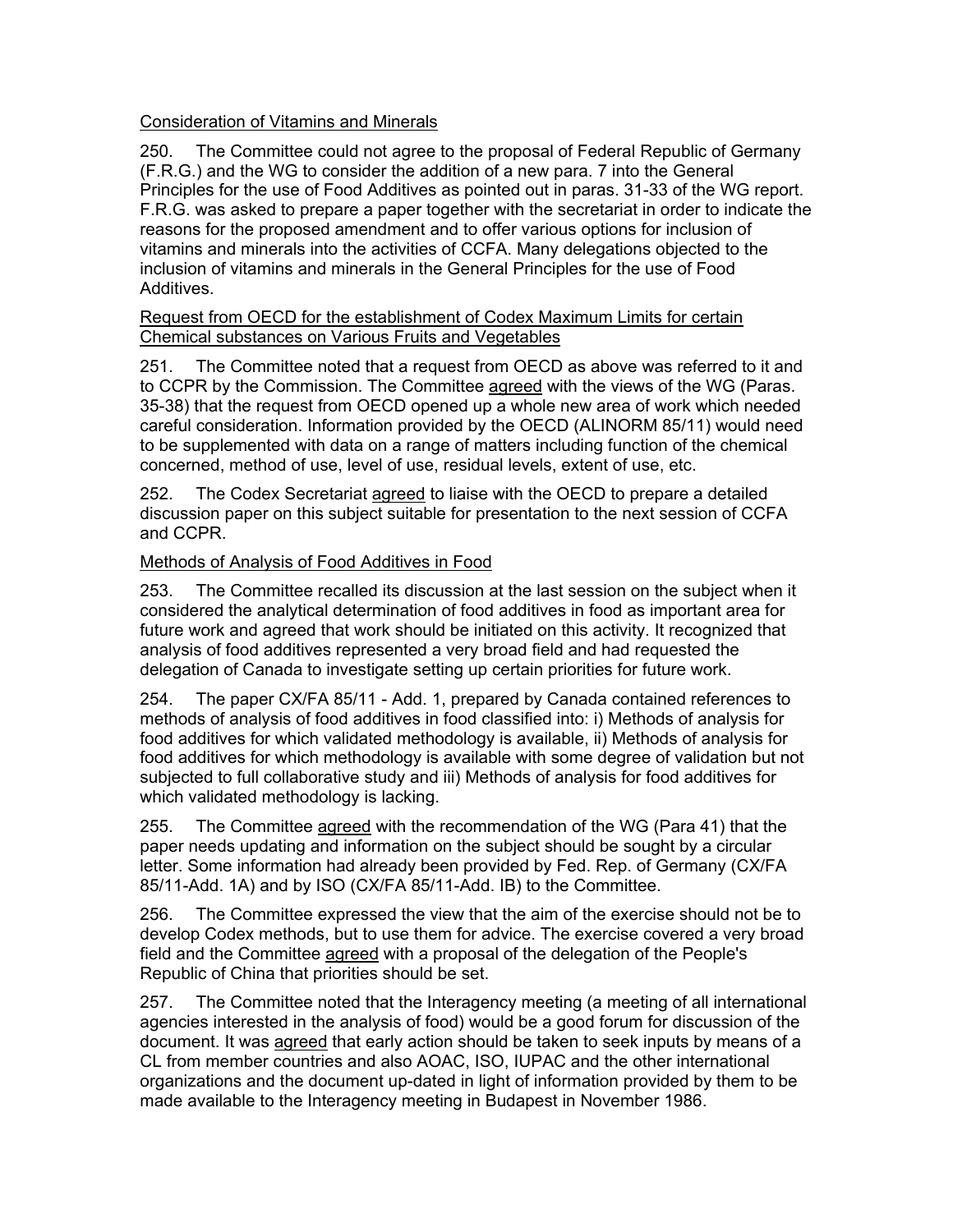258. The Committee agreed not to establish a WG for analysis of Food Additives. It accepted the recommendation of the WG that member governments be requested to submit information they may have on validated methods of analysis for FA in foods. It was agreed that the concept of validation be explained as a part of the CL to request input to a paper to be prepared by Canada.

## Procedures that Member Governments should follow for submission of data

259. The Committee noted that the WG had considered a paper CX/FA 85/11 - Add. 4 prepared by the Codex Secretariat. It was decided that in the light of recent discussions, the paper would need updating.

260. The Committee agreed with the recommendation of the WG (Para. 45) and asked the Codex and JECFA secretariats to liaise in revising the paper CX/FA 85/11 - Add. 4 for its consideration at the next Session.

## Establishment of an ad hoc Working Group on Priorities

261. The Committee expressed its appreciation to Mr. Erwin (Australia) for chairing the WG. It thanked Mrs. Kirkpatrick (Canada) for her extensive input into the work on methods of analysis of food additives and also for the paper on packaging materials. The chairman of the WG pointed out to the Committee that he was chairing two Working Groups. Because of the heavy work load he reluctantly asked to be relieved of the chairmanship of the Working Group on Priorities. Canada agreed to be the new chairman of the Working Group which was reinstated with the following membership: Australia, Brazil, Canada, Finland, Fed. Rep. of Germany, The Netherlands, Norway, Spain, Sweden, Switzerland, Thailand, United Kingdom, USA, EEC, IGTC, IFAC, Marinalg International.

## Other Future Work

262. The Committee had before it a Room Document CX/FA 85/16 prepared by the secretariat on how the Committee should proceed to express an opinion on food additives other than those included in Codex Standards.

263. The Secretariat informed the Committee that the official position taken by CCFA for the present was limited to those food additive provisions in Commodity Standards elaborated by the Codex and endorsed by it. The Committee has no expressed opinion concerning food additives that have not been included in Commodity Standards.

264. The Secretariat brought to the attention of the Committee that the Committee has been charged by the Commission with the responsibility for establishing maximum permitted levels for food additives in specific food items. The Secretariat expressed its view that a new programme of work should be initiated by the Committee to discharge its responsibility to the Commisssion.

265. The Secretariat will prepare a paper on the subject that would identify the problem and offer suggestions to provide solutions to the problem. This paper will be communicated by means of a circular letter to governments well in advance of the next Session. The Secretariat's paper along with the Governments' comments will be placed before the next Session of the Committee for discussion.

## Other business

266. The observer from CIAA brought the attention of the Committee to the Campaign in Europe and other regions of the world against the use of food additives in food which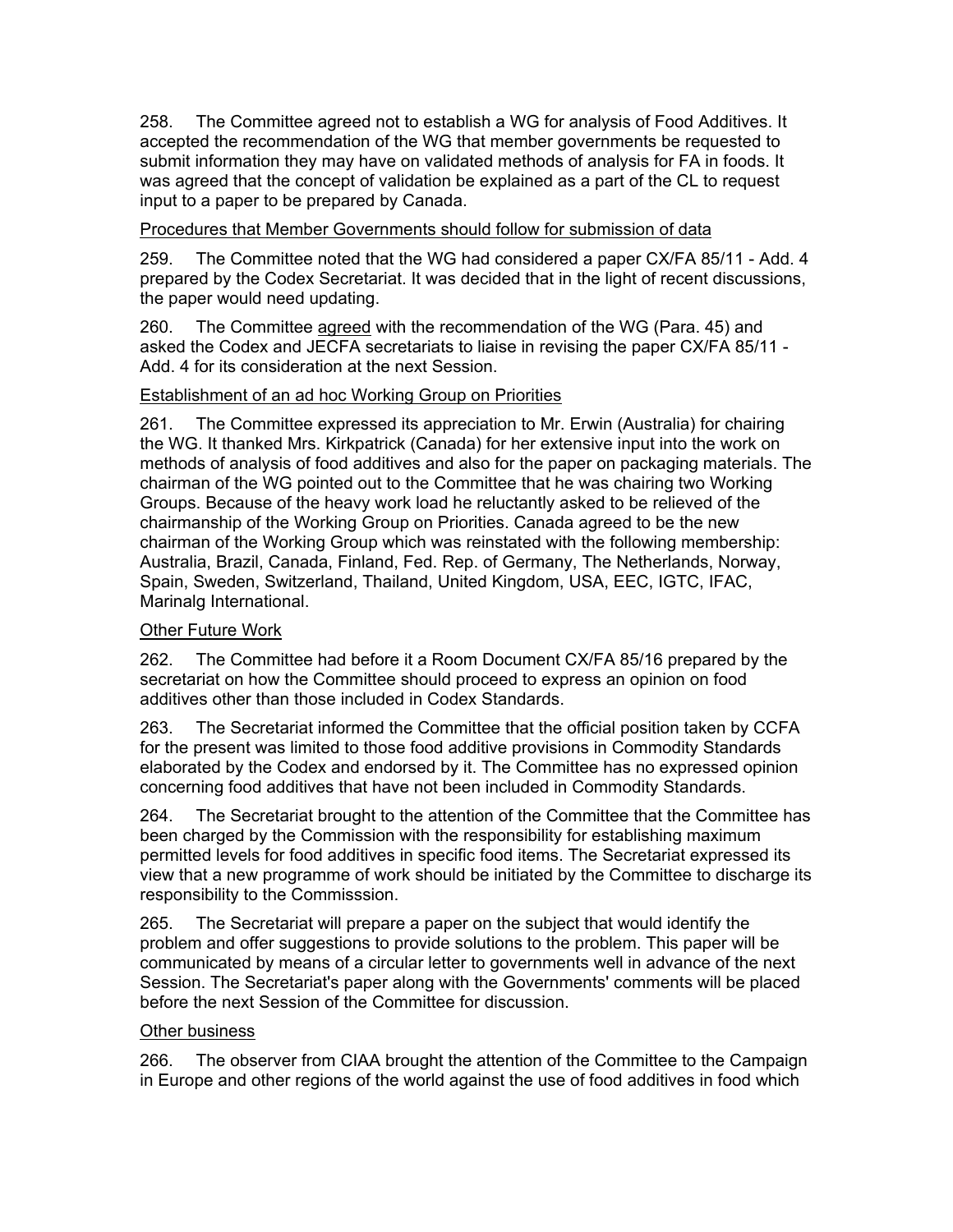has harmed not only the industry but also the public and agreed to prepare a paper for discussion by the next Session of the Committee.

267. The delegation of Spain, speaking on behalf of all Spanish speaking delegations who attended the Session, thanked the Dutch government for providing Spanish lnterpretation and documentation in Spanish at the Session which facilitated their effective participation in the deliberations of the Session.

### Moment of silence in memory of Professor Astolfi

268. The chairmen informed the Committee that Prof. Astolfi, an internationally renowned toxicologist and a member of the Argentine Medical Academy, had recently passed away. The Chairman referred to Prof. Astolfi's active participation in many sessions of the Codex Committee on Food Additives and also several JECFA meetings. The committee observed a moment of silence in memory of Professor Astolfi.

#### Date and place of next Session

269. The Committee noted that its next Session would be held in The Hague from March 17-23, 1987. The Committee was informed that further Sessions would propably be hold at yearly intervals.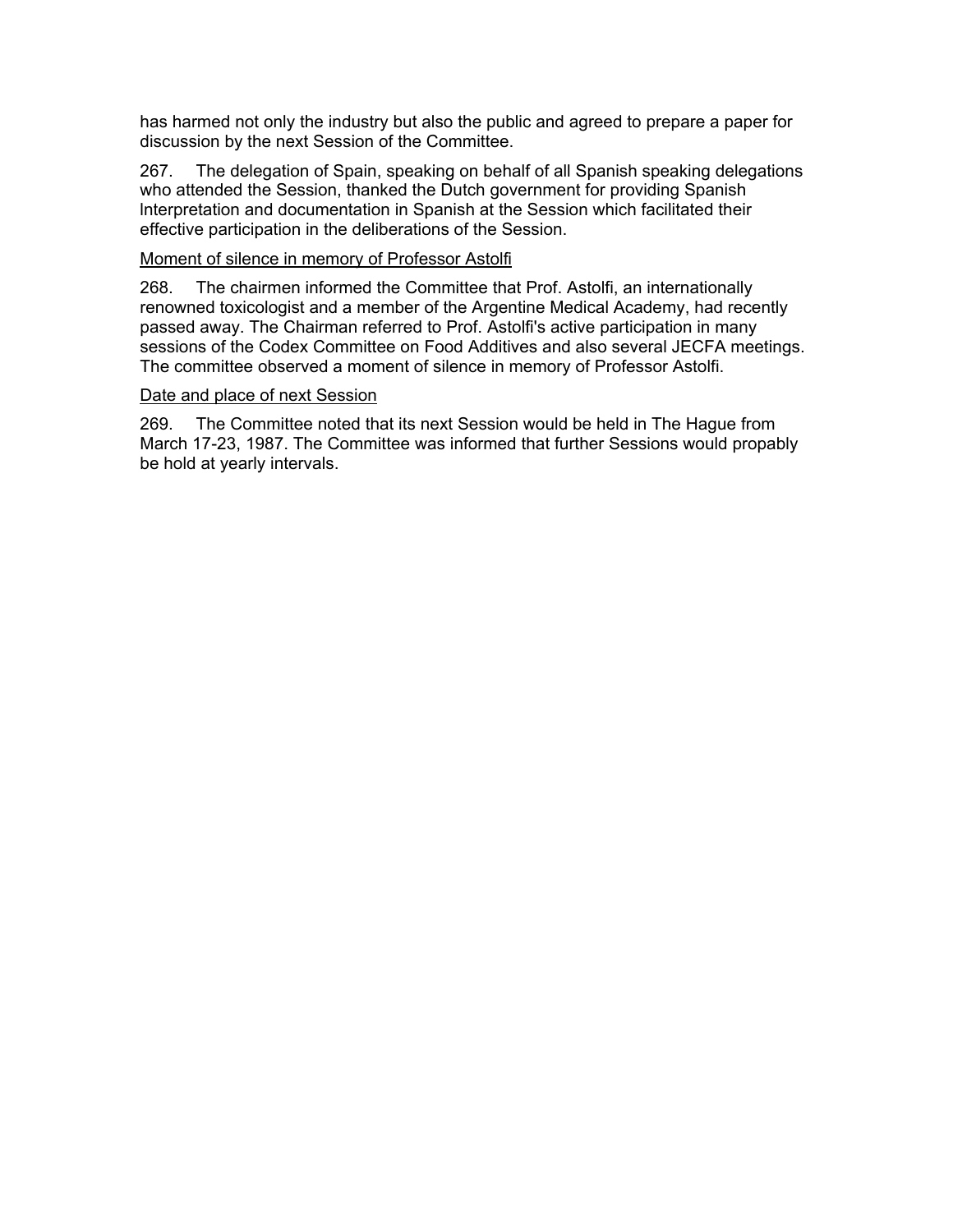#### ALINORM 87/12 APPENDIX 1

### LIST OF PARTICIPANTS\* LISTE DES PARTICIPANTS LISTA DE PARTICIPANTES

The Heads of Delegations are listed first. Les chefs de délégations figurent en tête. Figuran en primer lugar los Jefes de las delegationes.

Chairman of the Session: President de la Session; Presidente de la Reunión:

ALGERIA ALGERIE

R. Boussenadji Chef de Department Analyses Fines Ministere du Commerce Laboratoire Controle de la Qualite Belfort-El-Harrach Algerie - 76-42-43

M. Khorsi Chef Department de Composition Ministere de Controle, de la Qualite El Harrach Algerie

ARGENTINA ARGENTINE

D. Berazay **Diplomatico** Argentine Embassy Catsheuvel 85 2517 KA The Hague The Netherlands

AUSTRALIA AUSTRALIE

L.J. Erwin Principal Executive Officer Food Standards Section Department of Primary Industry Canberra ACT Australia

A. Feberwee Ministry of Agriculture & Fisheries Bezuidenhoutseweg 73 P.O. Box 20401 2500 EK The Hague The Netherlands

Dr. Gordon De Cean Director of Food Administration Department of Health Woden Canberra ACT 2606 Australia

AUSTRIA **AUTRICHE** 

Dr. W. Steiger Bundesministerium für Gesundheid und Umwelt Schutz Stubenring 1 A-1010 Vienna Austria

Dr. P.B. Czedik-Eysenberg Scientific Adviser Fachverband der Nahrungs- und Genussmittelindustrie Österreichs Zaunergasse 1-2 1037 Vienna Austria

**BELGIUM BELGIQUE BELGICA** 

Ch. Crémer Inspecteur Chef de Service Ministère de la Santé Publique Inspection des denrées alimentaires Cité Administrative de l'Etat Quartier Vésale 1010 Bruxelles Belgique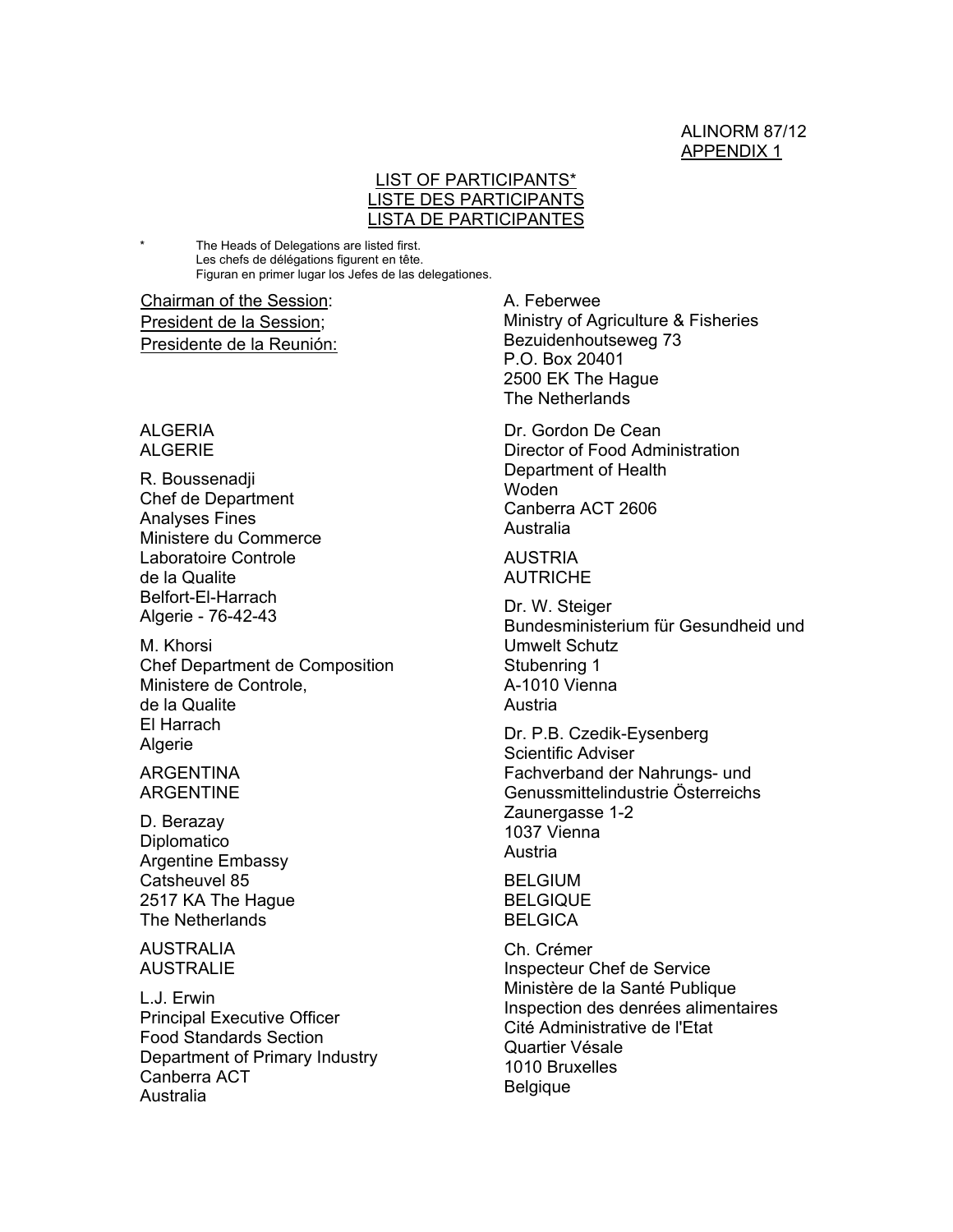M. Fondu Co-Director Food Law Research Center Free University of Brussel 39 Av. Fr. Rooseveld 1050 Brussels Belgium

P. Balduck LVN/FIA **Director** Food Law Department Kortenberglaan 172 B-1040 Brussels Belgium

P. Demanet 74 Strombeeklinde 1820 Grimbergen Belgium

BRAZIL **BRESIL** BRASIL

I.R. Moraes Chief of Food Technology Section Ministerio Da Saude Esplanada dos Ministerios SNVS/DINAL 2e Andar Brasilia D.F. Brazil

G. Pérez Queiroz CNI **Industrial** Av. Nilo Pechana 50 Rio de Janeiro Brazil

#### CANADA

Mrs. D.C. Kirkpatrick A/Director Bureau of Chemical Safety Food Directorate Health Protection Branch Health and Welfare Canada Tunney's Pasture **Ottawa** Canada K1A 0L2

J.A. Drum Technical Advisor 42 Overlea Blvd. Toronto/Ontario Canada M4H 1B8

CHINA, PEOPLE'S REPUBLIC OF

Yu Weizhou Deputy Director of Division the State Administration of Import and Export Commodity Inspection of China 12, Jianguomenwai Street Beijing People's Republic of China

Jin Qizhang Vice Director, Engineer Scientific Research Institute of Fragrance and Flavor Industry 138 Feng Yang Road **Shanghai** People's Republic of China

Yu Runmin Senior Engineer the State Administration of Import and Export Commodity Inspection of China 12, Jianguomenwai Street **Beijing** People's Republic of China

Liu Lianfang Engineer of Food Quality Control Scientific Research Institute of Food & Fermentation Industry, P.R.C. Dong YI Jie San Li Tun Beijing People's Republic of China

Xu Jin Lei Director of the Department 6th Engineer Beijing Research Institute of Chemical Industry Heping Li, Box 1442 **Beiling** People's Republic of China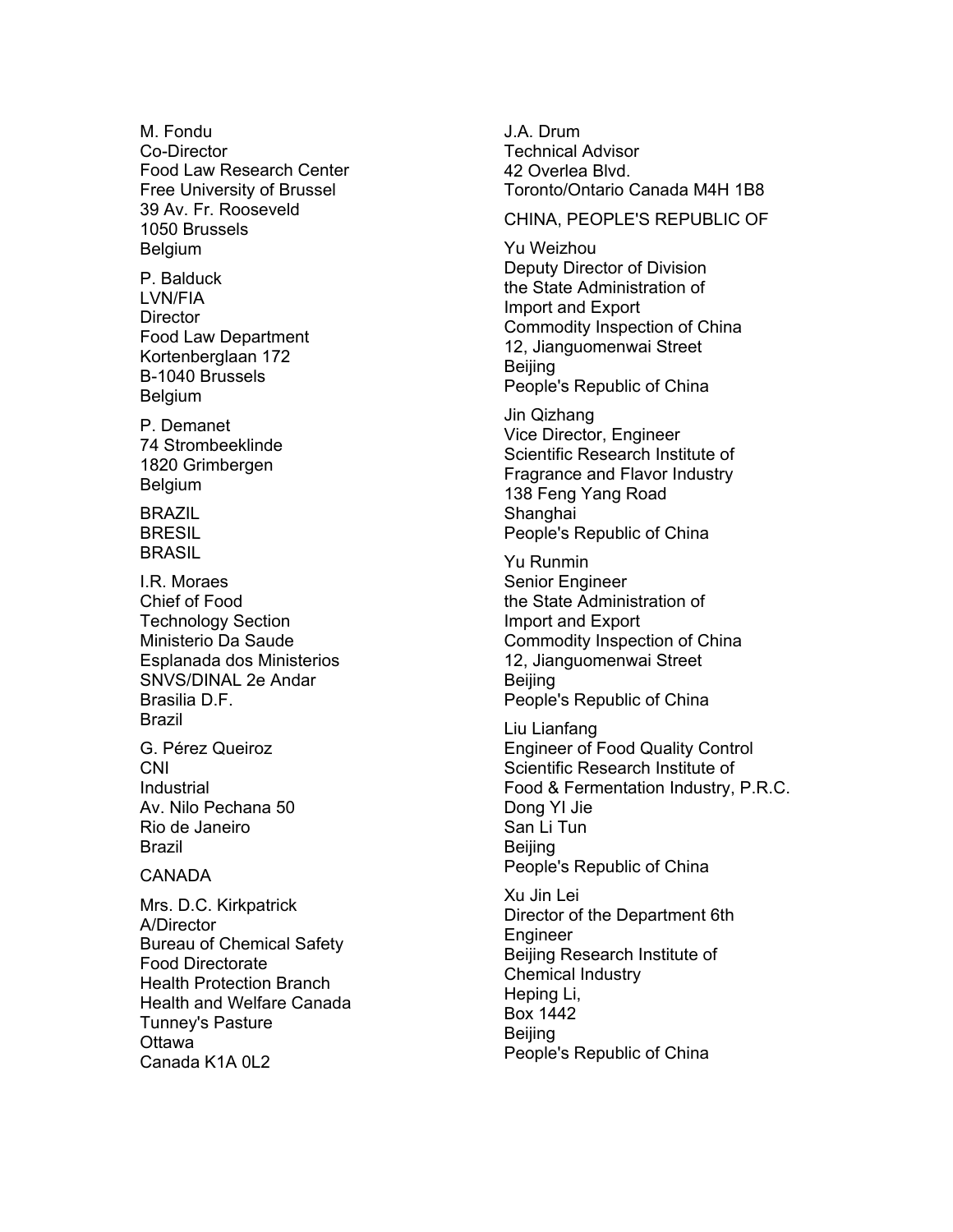Li Ru Cheng Engineer China State Bureau of Standards P.O. Box 820 **Beijing** People's Republic of China

#### CUBA

A. Castro Funcionario National Department Food Hygiene Ministry of Public Health 23 Street and N N. Havana **Cuba** 

**CZECHOSLOVAKIA** TCHECOSLOVAQUIE CHECOSLOVAQUIA

Dr. A. Szokolay Director of Food Research Institute 82509 Bratislava Trencianska 53 Czechoslovakia

DEMOCRATIC PEOPLE'S REPUBLIC OF KOREA

An Gi Ho Head Department Foodstuffs Institute P.O. Box 901 Pyongyang Dem. People's Rep. of Korea

U Dong Ho Research Foodstuffs Institute P.O. Box 901 Pyongyang Dem. People's Rep. of Korea

**DENMARK** DANAMARK **DINAMARCA** 

Mrs. A. Holm Olsen Scientific Officer Food Law Administration National Food Agency 19 Mørkhøj Bygade DK 2860 Søeborg **Denmark** 

Mrs. A. Busk-Jensen Head of Department Industriradet H.C. Andersens Boulevard 18 DK 1596 Copenhagen V **Denmark** 

Mrs. I. Meyland Scientific Officer National Food Agency Central Laboratory Nutrients and Food Additives Mørkhøj Bygade 19

FINLAND FINLANCE **FINLANDIA** 

Dr. A. Hallikainen **Toxicologist** National board of Trade and Consumer Interest P.O. Box 5 00531 Helsinki Finland

Mrs. L. Rajakangas Senior Inspector of Food Division National Board of Trade and Consumer Interest Food Division Haapaniemenkatu 4B P.O. Box 5 00530 Helsinki Finland

Mrs. H. Wallin Research Scientist Technical Research Centre of Finland Food Research Laboratory Biologinkuja 1 SF-02150 Espoo Finland

E. Niemi Head of Section Customs Laboratory Tekniikantie 13 02150 Espoo 15 Finland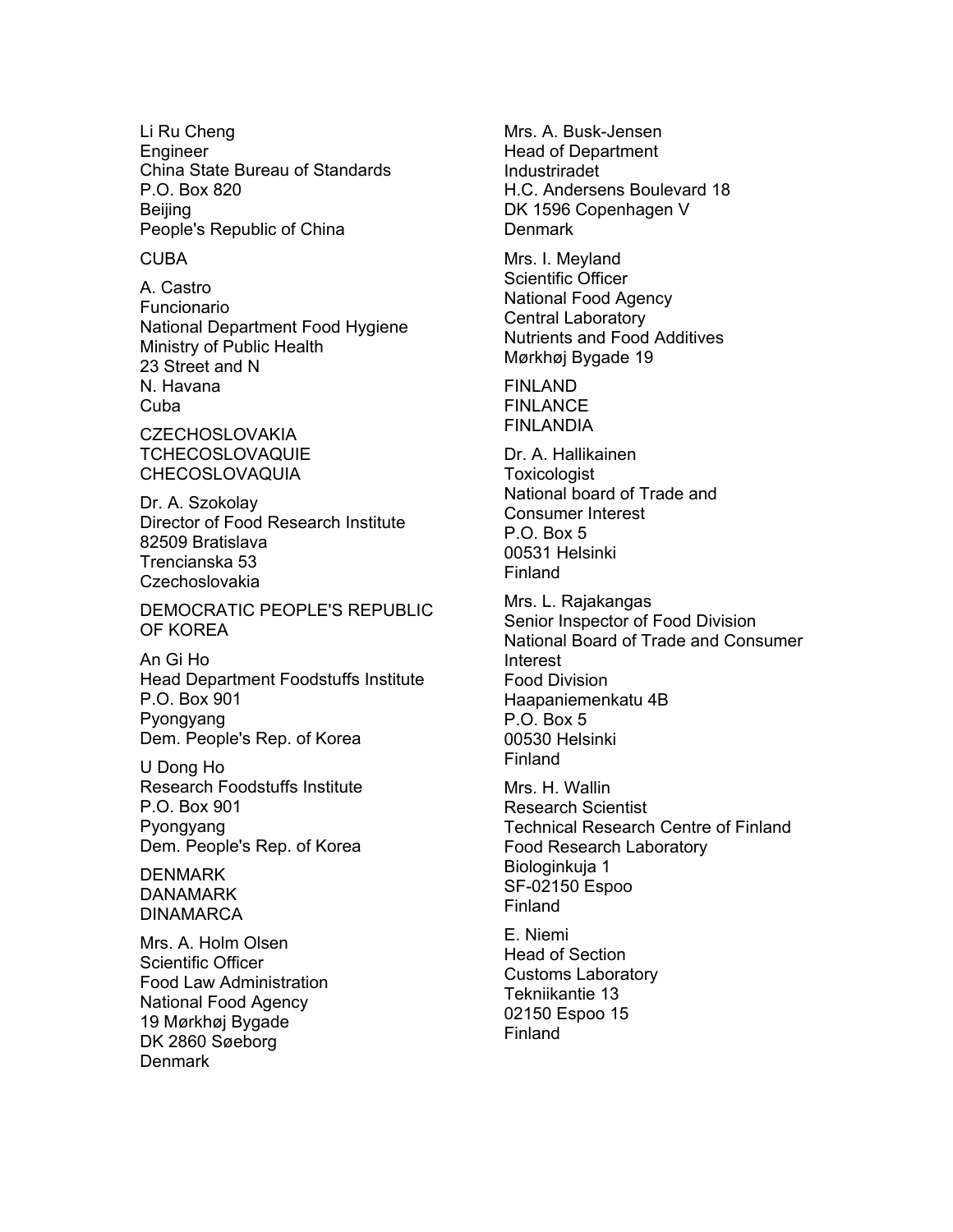S. Heiskanen Finnish Food Industries Federation Unionin Katu 14 00130 Helsinki Finland

Dr. P. Pakkala le Bourhis Senior Health Officer National Board of Health Siltasaarenkatu 18 00530 Helsinki Finland

FRANCE FRANCIA

Mme. C. Rioux Inspecteur secrétariat d'Etat chargé de la consommation Direction de la Consommation et de la Répression des Fraudes 13 Rue Saint Georges 75009 Paris France

Mme. Duhau AFNOR Chargée de normalisation agroalimentaire Tour Europe Cedex 7 92080 Paris-la-Defense France

J.P. Mareschi Directeur Relations Sci. et Adm. Groupe BSN 7 Rue de Teheran 75008 Paris France

Mme. Dr. I. Demade General Secretary Syndicat National des Producteurs d'additifs alimentaires 41 bis, Boulevard de Latour-Maubourg 75007 Paris France

P.M. Vincent Food Legislative Manager Roquette frères 62136 Lestrem France

M. Saint-Guilhem SOPAD Société des Produits Alimentaires et diététiques S.A. 17-19, Quai du Président Paul Doumer 921 Courbevoie Cedex France

M. de Bourhis Chef du Service de Toxicologie Pernod-Ricard 120 Avenue du Marechal Foch 94015 Creteil **France** 

GERMANY, FEDERAL REPUBLIC OF ALLEMAGNE, REPUBLIQUE FEDERALE D' ALEMANIA, REPUBLICA FEDERAL DE

P. Kuhnert Regierungsdirektor Bundesministerium für Jugend Familie und Gesundheit Deutschherrenstrasse 87 D-5300 Bonn Fed. Rep. of Germany

Mrs. S. Langguth Bund für Lebensmittelrecht und Lebensmittelkunde e.V. Godesberger Alle 157 D-5300 Bonn Fed. Rep. of Germany

Dr. W. Krönert Direktor und Professor Bundesgesundheitsamt Postfach 33 00 13 D-1000 Berlin 33 Fed. Rep. of Germany

Dr. G. Müller BASF AG Carl-Bosch-Strasse 38 D-6700 Ludwigshafen Fed. Rep. of Germany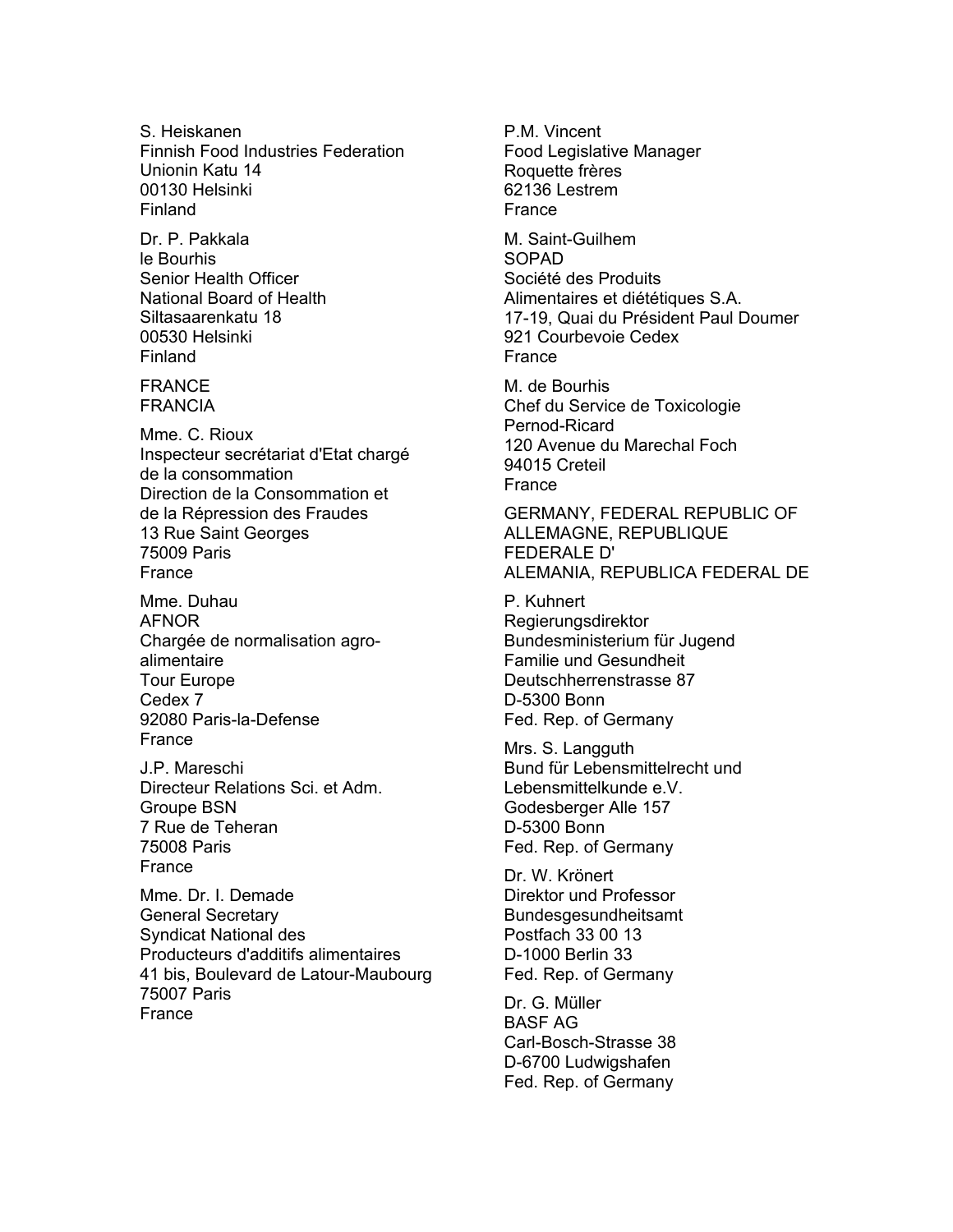Dr. R. Langlais Adviser Coca-Cola GmbH Max Keithstrasse 66 D-43 Essen 1 Fed. Rep. of Germany

K. Jones Verband der Deutschen Essenzenindustrie e.V Meckenheimer Allee 87 D-5300 Bonn 1 Fed. Rep. of Germany

Mr. H.E. Muermann Verband der Deutschen Essenzen industrie e.V. Meckenheimer Allee 87 D-5300 Bonn 1 Fed. Rep. of Germany

Dr. U. Salzer Firma Haarmann & Reimer Rumohrtalstrasse 1 D-3450 Holzminden Fed. Rep. of Germany

Dr. H. Hilpert Adviser Deutsche Unilever GmbH Postfach 50 15 68 D-2000 Hamburg 50 Fed. Rep. of Germany

Drs. P.J. Sträter **Adviser** Süddeutsche Zucker-AG Postfach 20 66 D-6800 Mannheim Fed. Rep. of Germany

Dr. C.G. vom Bruck Deutsche Unilever GmbH Postfach 50 15 68 D-2000 Hamburg Fed. Rep. of Germany

Dr. K. Trenkle Regierungsdirektor Bundesministerium für Ernährung, Landwirtschaft und Forsten Rochusstrasse 1 D-5300 Bonn Fed. Rep. of Germany

### **HUNGARY** HONGRIE **HUNGRIA**

Mrs. Dr. J. Sohár Head, Dept. of Toxicological **Chemistry** National Institute of Food Hygiene and Nutrition P.O. Box 52 H-1476 Budapest **Hungary** 

INDIA

Dr. B.S. Narasinga Rao **Director** Indian Council of Medical Research National Institute of Nutrition Hyderabas 500007 India

INDONESIA

Mrs. Sjamsimar Sitaba Head Sub Directorate of Food **Legislation** Directorate of Food Control Percetakan Negera 23 Jakarta Indonesia

Mrs. Indrawati Soegijanto A. Head Sub Directorate of Food **Standardization** Percetakan Negera 23 Jakarta Indonesia

IRAN

Dr. M.A. Malezad-Dilmegahni Chemist of Labor for Food & Drug Ministry of Health Imam Khomeini Street Tehran Iran

Dr. M. Tonkaboni Co-Director Food & Drug Laboratory Ministry of Health Imam Khomeini Street Tehran Iran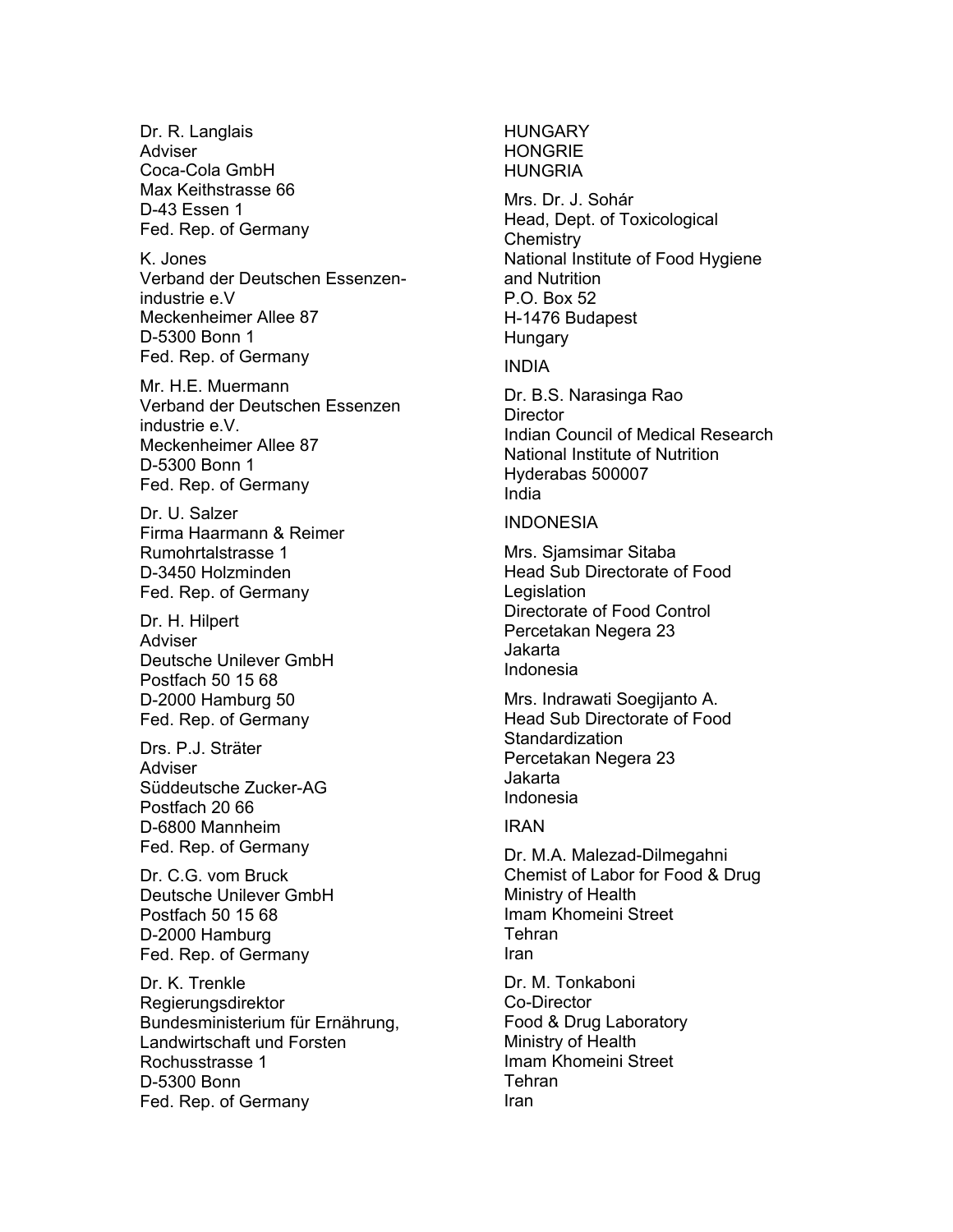#### ISRAEL

A. Eisenberg Chief Toxicologist Ministry of Health 20 King David Street Jerusalem Israel

#### ITALY ITALIE ITALIA

Prof. Stacchini Angelo Dirigente Ricerca Diretto Reparto Additivi e Contaminanto Instituto Superiore Sanita Viale Regina Elena 299 Roma Italy

L. Ciccardini Federchimica Via Fatebenefratelli 10 20121 Milano Italy

Dr. F. Puddu Via Lomelline 37 20133 Milano Italy

C. Ranzani Via N. Bonnet 10 Milano Italy

Mrs. Dr. M.A. Perinelli Monopoli di Stato Via delle Luce 34a/bis 00157 Roma Italy

Mrs. Prof. E. Quattrucci Research Scientist Instituto Nazionale della Nutrizione Via Ardeatina 546 00179 Roma Italy

Dr. G. Porcelli Chimico Capo Ministero delia Sanita Direzione Generale Igiene Alimenti e Nutrizlone Piazza G. Marconi 25 00100 Roma Eur Italy G. Luft Via Ed. Perro 1 Milano Italy IVORY COAST COTE D' IVOIRE Dr. D. Sess Medecin Ministère de la Santé I.N.S.P. Abidjan B.P. V 47 **Abidian** Ivory Coast JAPAN JAPON Hisanori Uchiyama Director, Food Chemistry Division Environmental and Health Bureau Ministry of Health and Welfare 1-2-2 Kasumigaseki Chiyoda-KU Tokyo 100 Japan Yuhzoh Hayashi Director, Pathology Department National Institute of Health 1-18-1, Kamiyohga Setagaya-Ku Tokyo 158 Japan Dr. Koh-Hei Kojima Profossor, Environmental Health Azabu University 1-17-71 Fuchinobe Sagamihara City 229 Japan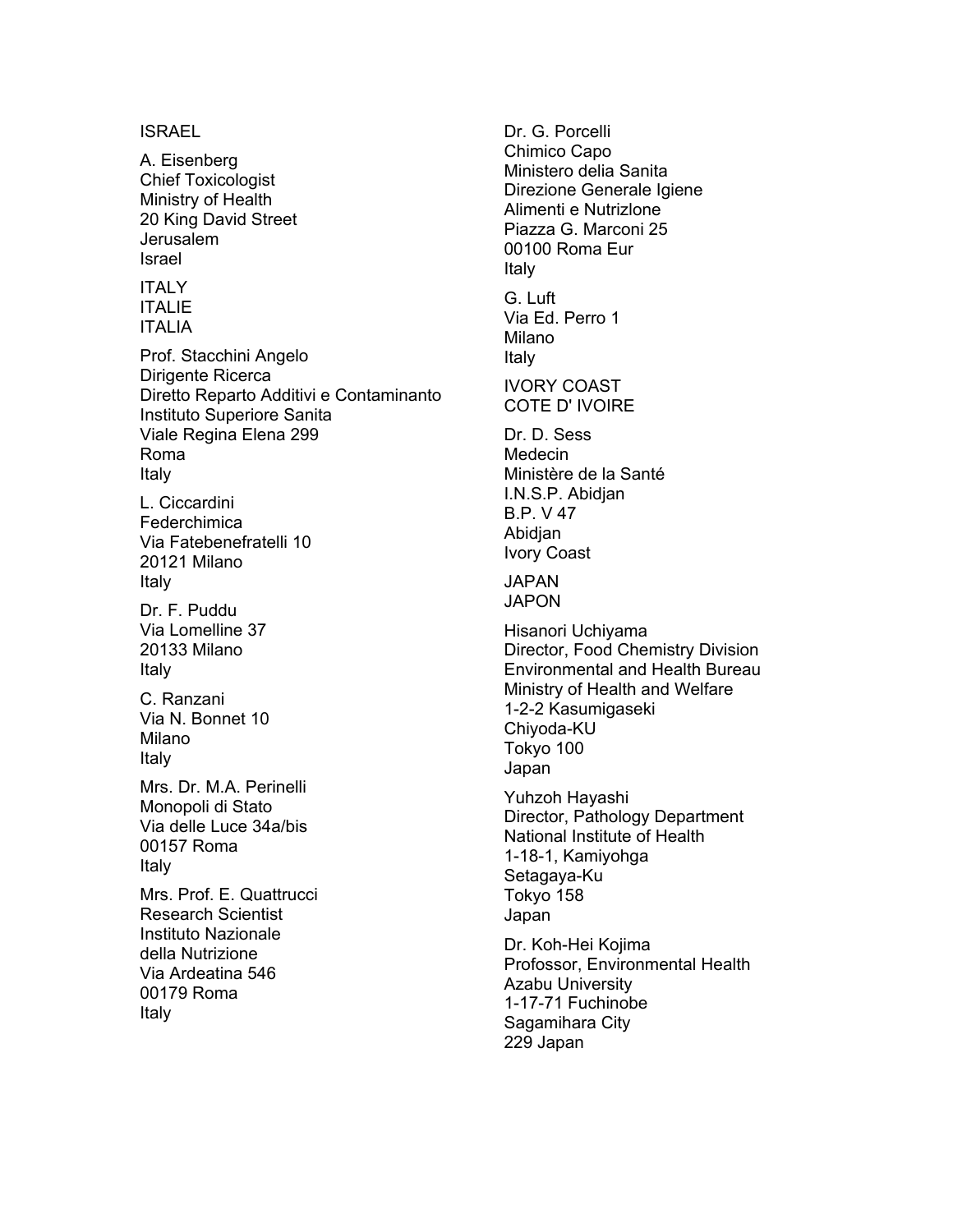T. Matsunaga Managing Director Taklta Building 3-GAI 1-2-16 Nihombashi-Horidome-cho Chuo-Ku Tokyo 103 Japan

M. Konishi Technical Adviser Japan Food Additives Association Takita Building Nihombashi-Horidome-CHO 1-2-16 Tokyo 103 Japan

T. Hashimoto Japan Tobacco Inc. 2-1 Tonanomon 2 - CHOME Minatoku Tokyo 105 Japan

NETHERLANDS BAYS-BAS PAISES-BAJOS

J.P. Goddijn Public Health Officer Ministry of Welfare, Health and Cultural Affairs Postbus 439 2260 Leidschendam The Netherlands

Dr. R.F. van der Heide Head of the Food and Nutrition Dept. Ministry of Welfare, Health and Cultural Affairs P.O. Box 439 2260 AK Leidschendam The Netherlands

W.J. de Koe Ministry of Welfare, Health and Cultural Affairs P.O. Box 439 2260 AK Leidschendam The Netherlands

Dr. R. van Venetië Directorate Food & Quality Affairs Ministry of Agriculture and Fisheries P.O. Box 20401 2500 EK The Netherlands

B. Evenhuis **Director** Product Safety Assurance national Flavours & Fragrances Liebergerweg 72-92 1221 JT Hilversum The Netherlands

Dr. D. de Groot AKZO-Chemie P.O. Box 25 7550 GC Hengelo (Ov.) the Netherlands

G.M. Koornneef General Commodity Board for Arable Products Postbus 29739 2502 LS Den Haag The Netherlands

Dr. J.J.L. Mees **Unilever** Burg. 's Jacobplein 1 Rotterdam The Netherlands

Dr. C. Nieman Netherlands Federation of Christian Employers Postbus 84100 2508 AC The Hague The Netherlands

H. Lindenbergh Van den Bergh en Jurgens Postbus 590 3000 AN Rotterdam The Netherlands

L.J. Schuddeboom HIL/Head Section I Ministry of Welfare, Health and Cultural Affairs P.O. Box 439 2260 AK Leidschendam The Netherlands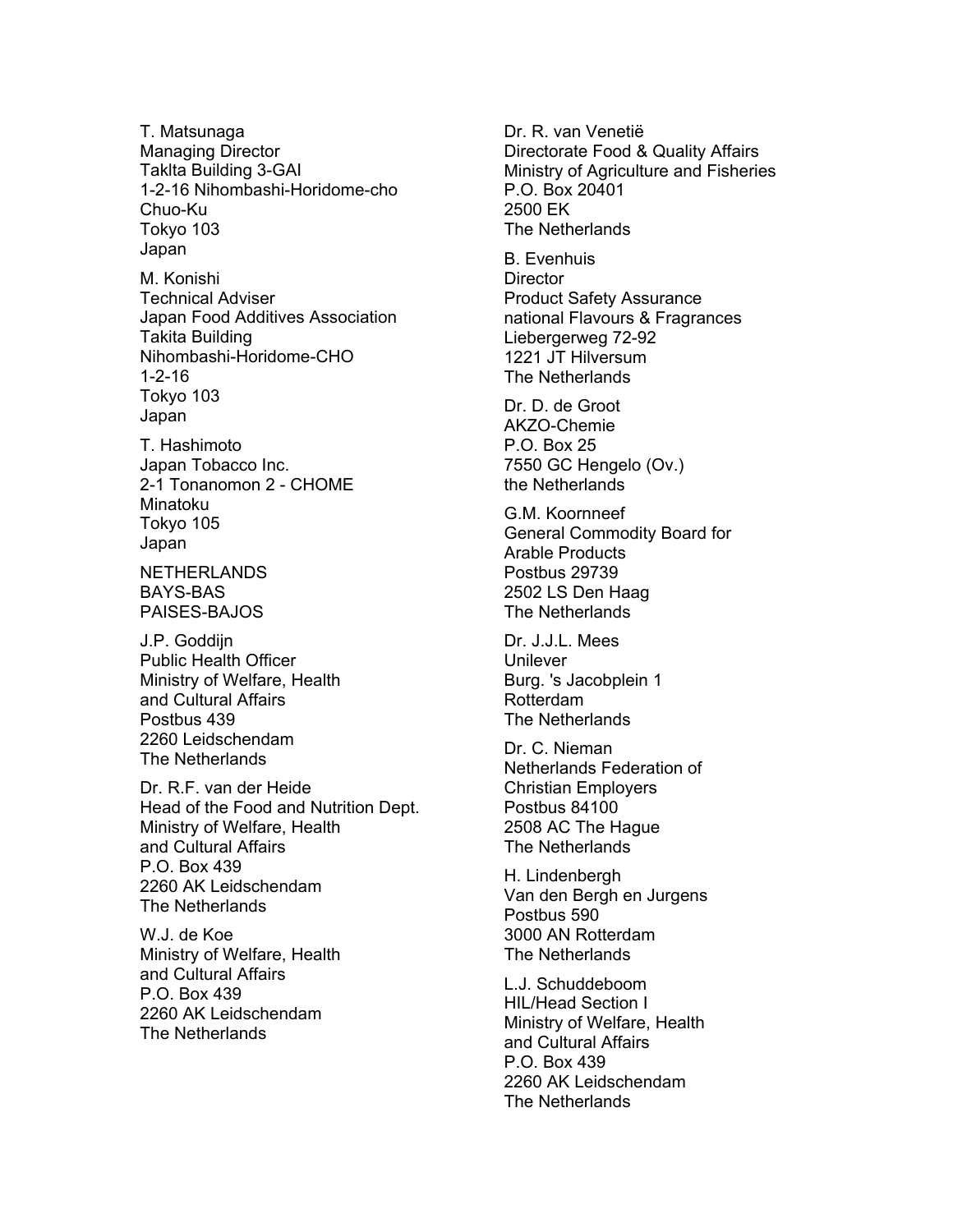NEW ZEALAND NOUVELLE-ZELANDE NUEVA ZELANDIA

J.S. Fraser Assistent Director Food Standards Department of Health P.O. Box 5013 **Wellington** New Zealand

**NORWAY** NORVEGE NORUEGA

R. Stabel Senior Executive Officer Norwegian Codex Alimentarius **Committee** P.O. Box 8139 Dep. 0033 Oslo 1 **Norway** 

B. BØe Section Leader Directorate of Fisheries P.O. Box 185 N-5001 Bergen **Norway** 

Mrs.R. Kjelkevlk Reinton Head of Office National Quality Control Authority for Processed Fruits and Vegetables P.O. Box 6399 **Etterstad** 0604 Oslo 6 **Norway** 

Ms. T. Hellstrom Executive Officer The Directorate of Health P.O. Box 8128 Dep. N-0032 Oslo 1 Norway

#### PHILIPPINES

Norberto A. Romnaldez Commercial Counsellor Ambassade des Philippines Bureau de l'attaché Commercial 130 Ch. de la Hulpe 4 m. Flr. 1050 Bruxelles Belgium

T. Endo Shemberg Marketing Corp. Cebu City **Philippines** 

B. Dakay

J. Mullin

POLAND POLOGNE POLONIA

K. Karlowski Chief of Laboratory National Institute of Hygiene Dept. of Food Research Chocimska 24 Street 00-791 Warsaw Poland

A. Pszczolkowski Chief of Section Ministry of Foreign Trade Quality Inspection Office Zurawia 32-34 Warsaw Poland

**Tyszkiewicz** Ass. Professor Meat and Fat Ind. Institute 36 Rakowiecka 02-532 Warsaw Poland

PORTUGAL

G. Pires Martins Directeur du Service d'Analyses DCEAI-LNETI Azinhaga Lameiros Estrada Paco do Lumiar 22 1600 Lisboa Portugal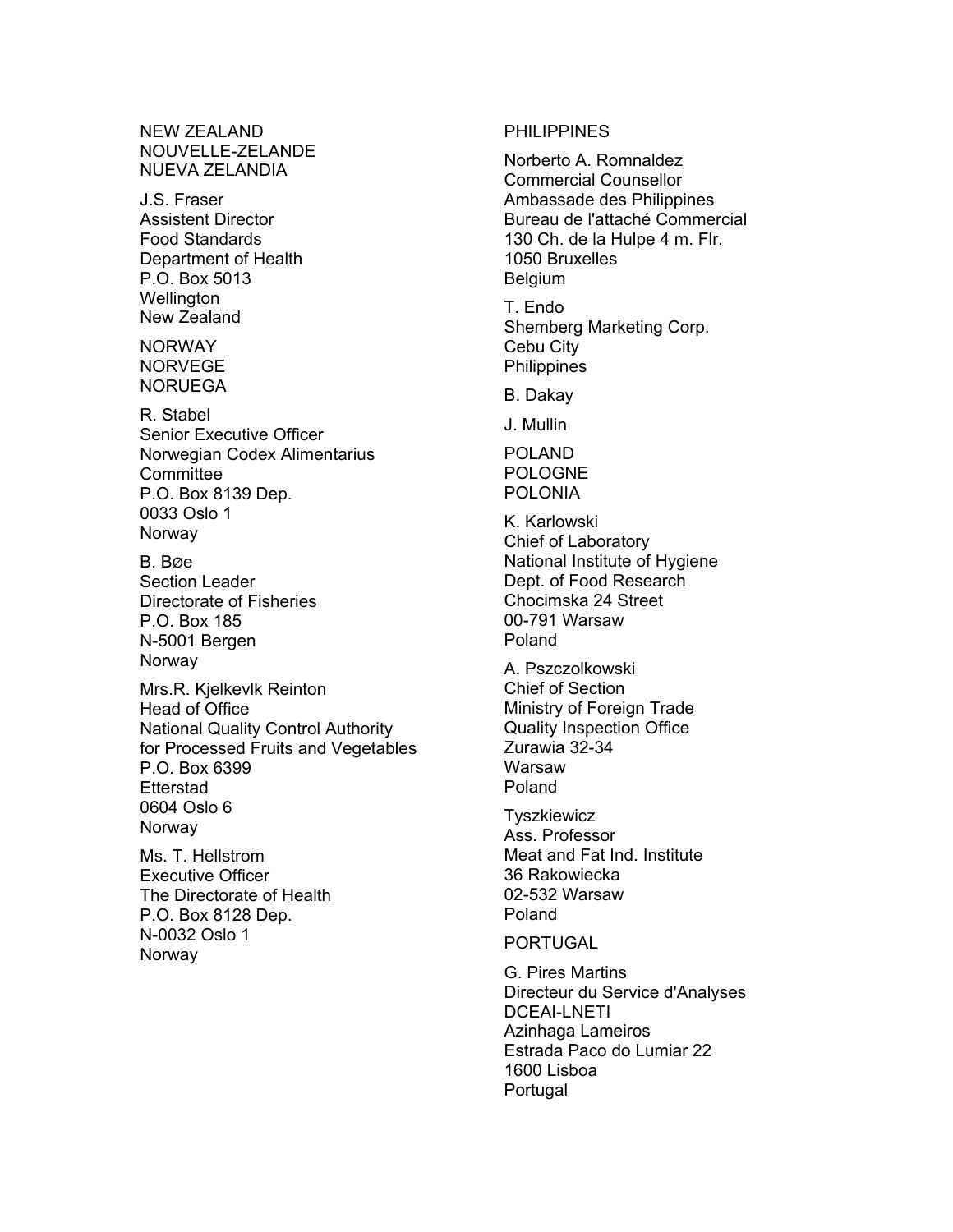M.C.G. Barreto Dias Head, Food Quality Control Laboratory Laboratorio Central de Qualidade Alimentar Rua Alexandre Herculano 6, 3º andar Lisboa Portugal Mrs. M. do Rosário Nogueira Techn. Superier de la Santé I.N.S.A. Av. Padre Cruz 1699 Lisboa Portugal SPAIN ESPAGNE **ESPANA** Sra. M. de la Luz Carretero Jefe Seccion Productos Alimentarios Ministerio Sanidad y Consumo Po. Prado 18-20 28014 Madrid Spain I.J. Badiola **Tecnico** Direccion General de Politica Alimentaria Subdireccion General del Mercado Alimentario Ministerio de Agricultura, Pesca y Alimentación Po. Infanta Isabel 1 Madrid Spain A. Carbajo **Tecnico** Ministerio de Sanidad y Consumo Po. del Prado 18-20 Madrid 28014 Spain A. Contijoch Presidente AFCA Mallorca 279 1º Barcelona-08037 Spain

Dr. J.M. Rafols Director de Investigacion Union Salinera de Espana S.A. Rambla Estudios, 109-le 08002 Barcelona Spain **SWEDEN SUEDA** SUECIA S.A. Slorach Head, Food Research Department National Food Adm. Box 622 S-75126 Uppsala Sweden A. Grundström Quality Control Manager Semper AB Box 23142 S-10435 Stockholm Sweden Mrs. A. Janelm Senior Adm. Officer Food Standard Division Swedish National Food Adm. Box 622 S-75126 Uppsala Sweden **SWITZERLAND** SUISSE SUIZA Prof. Dr. E. Matthey Président du Comité National Suisse du Codex Alimentarius Haslerstrasse 16 CH 3008 Berne Switzerland P. Rossier Office Fédéral de la Santé Publique Head of Section Codex Alimentarius Haslerstrasse 16

CH 3008 Berne Switzerland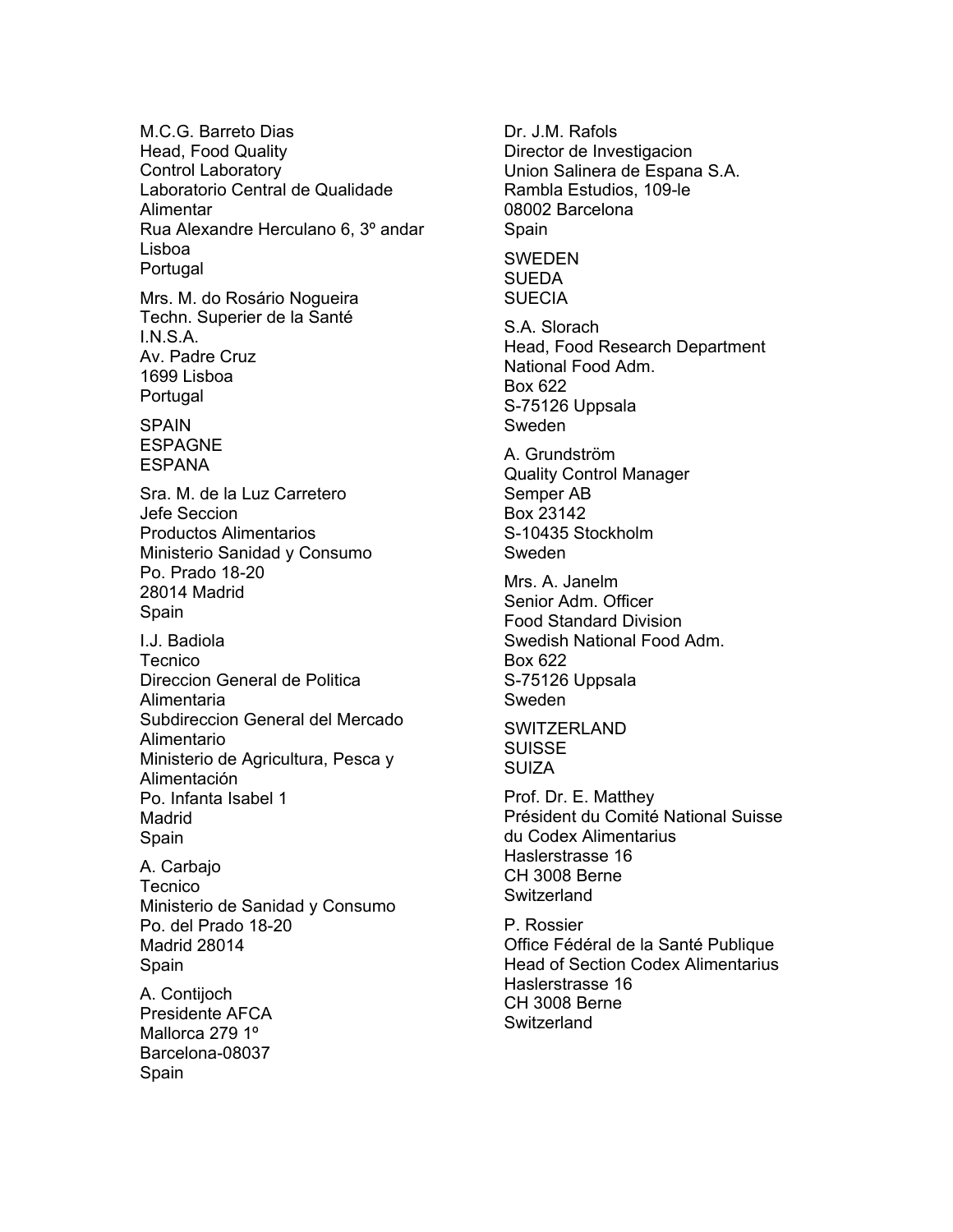G. Huschke Chemist Hoffmann-La Roche Grenzacherstrasse 124 CH - 4000 Basel **Switzerland** 

Dr. B.A. Gubler Givaudan Ueberlandstrasse 138 CH-8600 Duebendorf **Switzerland** 

T. Kappeler Microbiologist **NESTEC** C.P. 88 CH-1814 La Tour-de-Peilz **Switzerland** 

Dr. R.O. Riklin Givaudan SA CH-8600 Duebendorf **Switzerland** 

Dr. J. Hofstetter Chemist F. Hoffmann-La Roche Grenzacherstrasse 124 CH-4000 Basel **Switzerland** 

Ch. Vodoz Firmenich S.A. CH-1211 Geneve 8 **Switzerland** 

T. Avigdor Béranges 37 CH-1814 La Tour-de-Peilz **Switzerland** 

THAILAND THAILANDE TAILANDIA

Dr. P. Pothisiri rincipal Scientific Advisor Food & Drug Administration Ministry of Public Health Devaves Palace Deves Bangkok 10200 Thailand

Ms. S. Pruengkarn Government Officer Dep. of Science Service Rama 6 Street Bangkok 10400 **Thailand** 

Ms. R. Kumton Standard Officer Thai Industrial Standard Institute Ministry of Industry Rama 6 Street Bangkok 10400 **Thailand** 

U. Dechmani Director of Plant Protection Service Div. Department of Agricultural Extension Phaholyothin Road Bangkok 10900 **Thailand** 

UNITED KINGDOM ROYAUME-DNI REINO UNIDO

J. Horton Head of Food Additives Branch Standards Division Ministry of Agriculture, Fisheries and Food Room 544 Great Westminster House Horseferry Road London SW1P 2AE United Kingdom

T. Coomes Senior Principal Scientific Officer Food Science Division Ministry of Agriculture, Fisheries and Food Room 446 Great Westminster House Horseferry Road London SW1P 2AE United Kingdom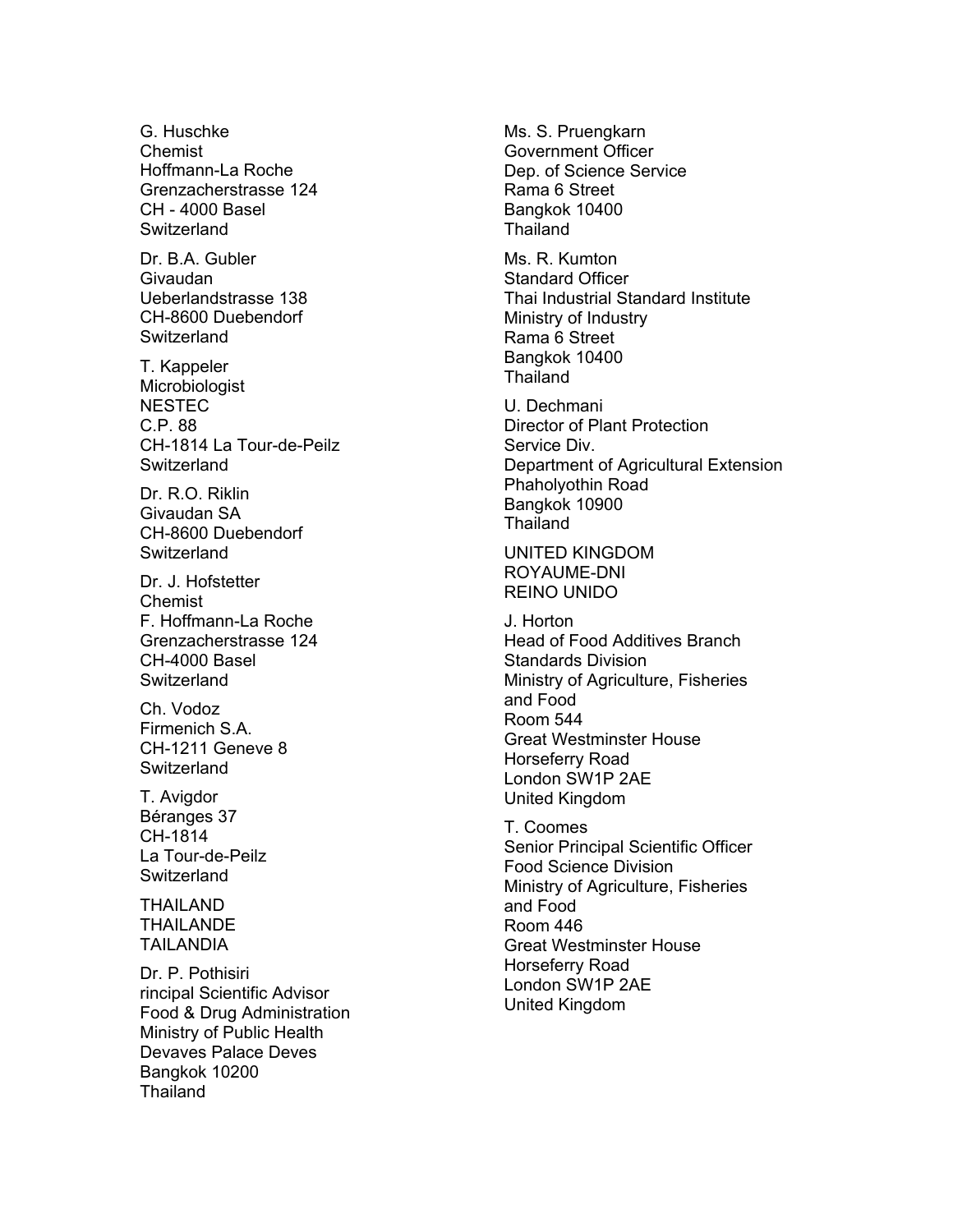A. Wyatt Chemical Indystry Association Alembic House 93 Albert Embankment London SE1 7TU United Kingdom

Dr. S. Barlow Principal Scientific Officer Toxicology and Environmental Protection Division Department of Health and Social **Security** Room 915 Hannibal House London SE1 United Kingdom

J.N. Counsell Chemical Industries Association Alembic House 93 Albert Embankment London SE1 7TU United Kingdom

J. Russell Chemical Industries Association Alembic House 93 Albert Embankment London SE1 7TU United Kingdom

J. Hammond Food and Drink Federation 6 Catherine Street London WC2B 5JS United Kingdom

J.F. Howlett Principal Scientific Officer Food Science Division Ministry of Agriculture, Fisheries and Food Room 451 Great Westminster House Horseferry Road London SW1P 2AE United Kingdom

#### UNITED STATES OF AMERICA ETATS UNIS D'AMERIQUE ESTADOS UNIDOS DE AMERICA

R.J. Ronk Deputy Director Center for Food Safety and Applied **Nutrition** U.S. Food and Drug Administration 200 C St. S.W. Washington DC 20204  $U.S.A.$ 

Dr. J.P. Modderman Senior Scientist Division of Chemistry & Physics Center for Food Safety and Applied **Nutrition** 200 C Street, SW Washington DC 20204 U.S.A.

E.F. Bouchard Senior Director Safety and Regulatory Affairs Chemical Products R + D Pfizer Inc. 235 East 42nd Street New York, NY 10017 U.S.A.

Dr. O.D. Easterday Vice President and Chief Product Safety Assurance **Officer** International Flavours & Fragrances, Inc. 521 West 57th Street New York, NY 10019 U.S.A.

Dr. P.F. Hopper Corporate Director Scientific Affairs General Foods Corporation 250 North Street White Plains NY 10625 U.S.A.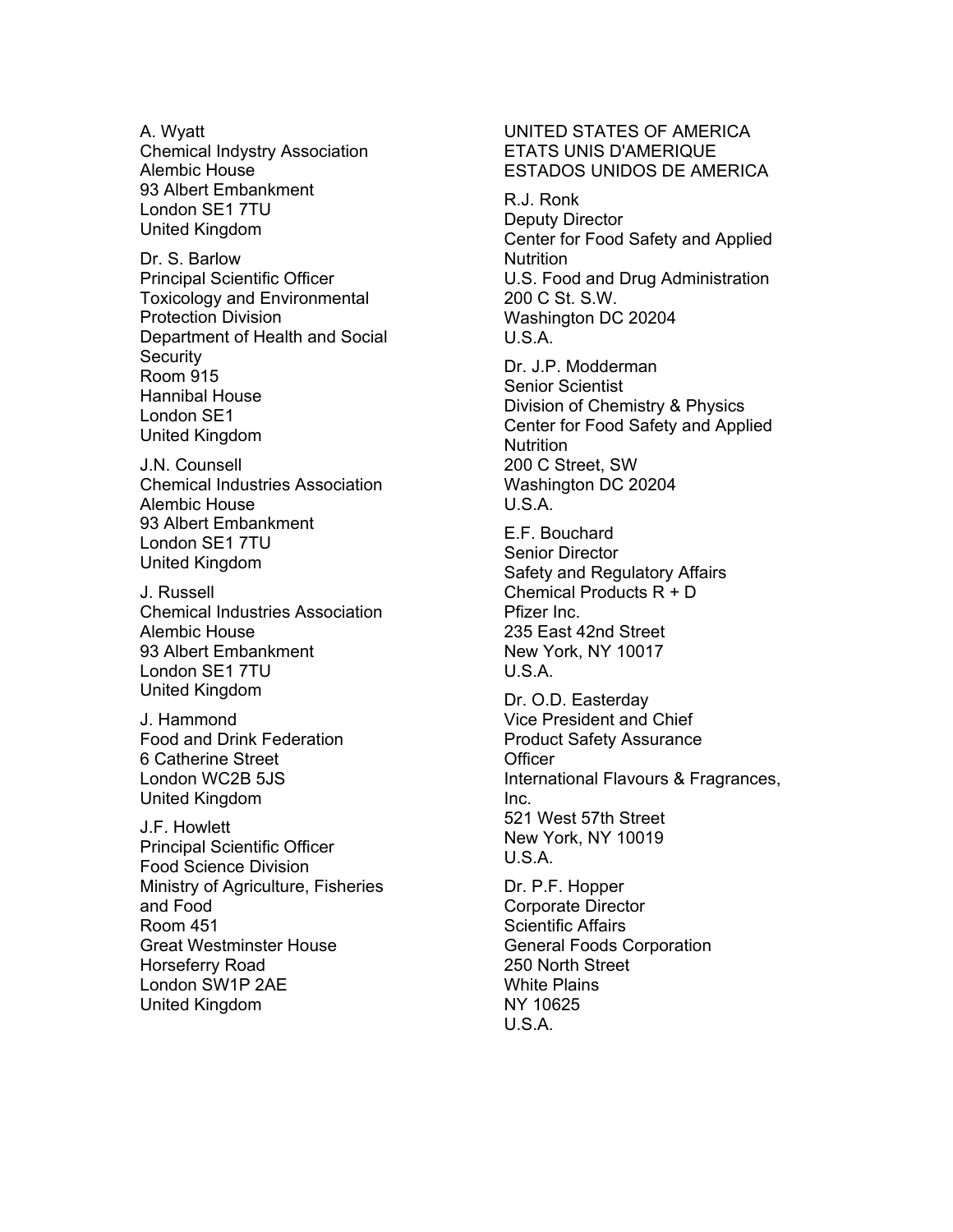Mrs. J.C. Howell Manager Regulatory Submissions The Coca Cola Company P.O. Drawer 1734 Atlanta Georgia 30301 U.S.A.

Mrs. R.F. Perkowski G.D. Searle & Co. 4711 Golf Road Skoaite Illinois U0076 - U.S.A.

Dr. G.E. Dunaif Senior Research Toxicologist P.O. Box 37D Campbell Soup Co. Campbell Place Camden N.J. 08101 U.S.A.

Mrs. R. Nally Acting Executive officer for Codex Alimentarius Food Safety and Inspection Service U.S. Department of Agriculture 14th & Independence Ave. SW. Washington DC 20250 U.S.A.

URUGUAY

Dr. F. Arroyo Secretario Embassy of Uruguay 2514 JS Den Haag The Netherlands

YUGOSLAVIA YOUGOSLAVIE

Dr. I. Petrović Institute of Public Health of SR Croatia Rochefeller Street 7 000 Zagreb Yugoslavia

Dr. V. Zotović Senior adviser Federal Committee for Labour, Health and Social Welfare Bul. Avnoja 104 11070 Beograd Yugoslavia

L. Trubetović Research Worker Yugoslav Institute of Heat Technology Kacanskog 13 11000 Beograd Yugoslavia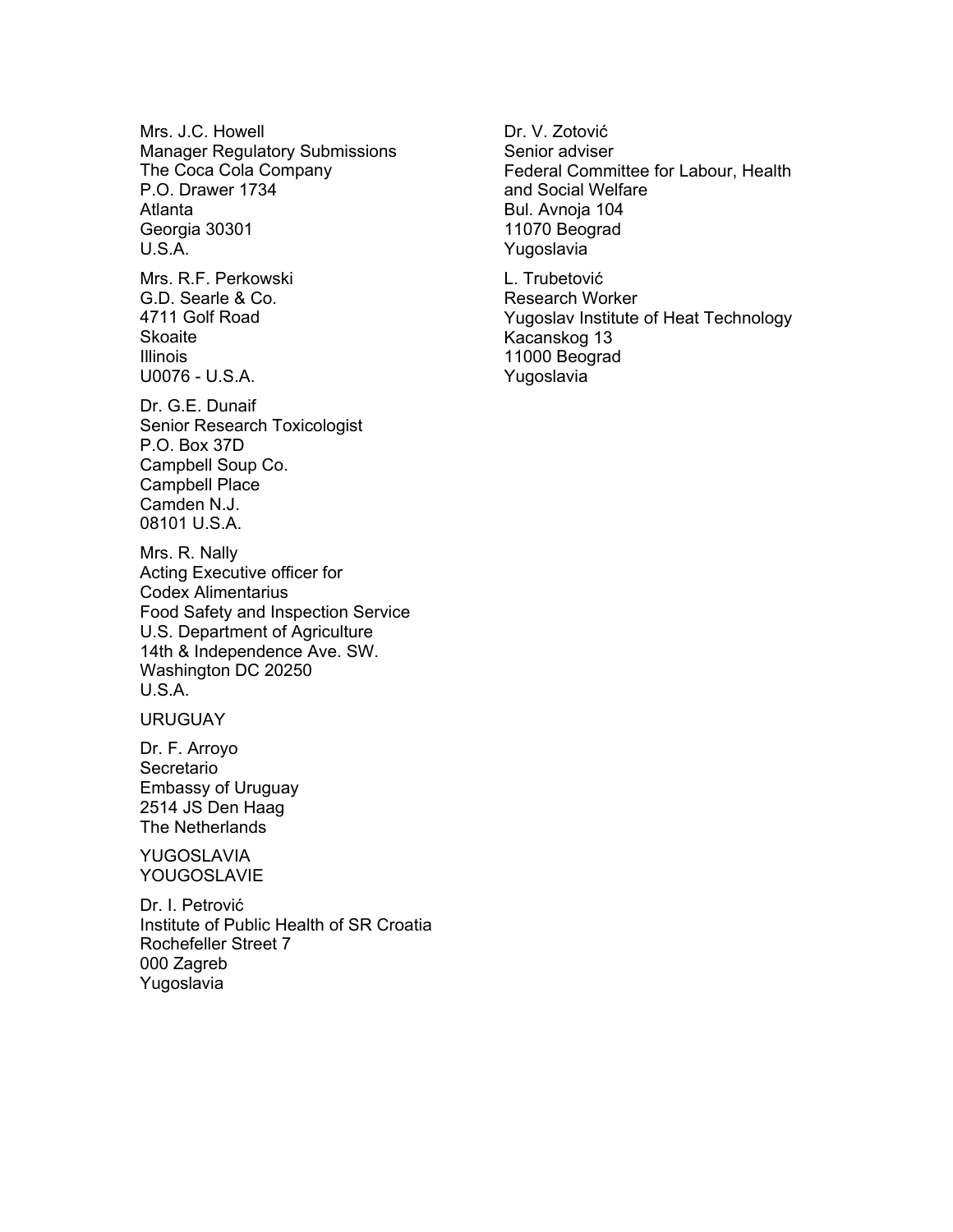#### **INTERNATIONAL ORGANIZATIONS ORGANISATIONS INTERNATIONALES ORGANIZACIONES INTERNACIONALES**

## (AMFEP) ASSOCIATION OF MICROBIAL FOOD ENZYME **PRODUCERS**

J.L. Mahler President (AMFEP) Novo Industri Novo Allé DR 20 Bagsvaerd **Denmark** 

F. Potemans Secretary (AMFEP) Kortenberglaan 172 1040 Brussels Belgium

D.A. Toet Secretary (AMFEP) Kortenberglaan 172 1040 Brussels Belgium

#### (AOAC) ASSOCIATION OF OFFICIAL ANALYTICAL CHEMISTS

Mrs. M. Tuinstra-Lauwaars European Representative Langhoven 12 6721 SR Bennekom The Netherlands

#### (CEES) EUROPEAN COMMITTEE FOR THE STUDY OF SALT

M. Viard 11 Bis, Rue Victor Hugo 75015 Paris France

J. Enjalbert 55 Rue des Matherrins 75008 Paris France

B. Moinier 11 Bis, Rue Victor Hugo 75015 Paris France

## (CEFIC) EUROPEAN COUNCIL OF CHEMICAL MANUFACTURERS' FEDERATIONS

L. Deurinck Counsellor, Technical Department Avenue Louise 250, Bte 71 B - 1050 Brussels Belgium

R. Fermin Dow Corning 154 Ch. de la Hulpe B 1050 Brussels Belgium

Dr. E. Lück Hoechst Aktiengesellschaft Forschung und Entwicklung Postfach 800320 D - 6230 Frankfurt am Main 80 Fed. Rep. of Germany

#### (CIAA) CONFEDERATION DES INDUSTRIES AGRO ALIMENTAIRES DE LA CEE

Ph. Mouton **Director** Conféderation des Industries Agro Alimentaires de la EEC Rue de Loxum 6 B-1000 Brussels Belgium

R.H. Murray Chairman of the CIAA Flavours W.G. "Naomh Phroinnsias" Mornington Near Drogheda Co. Louth Republic of Ireland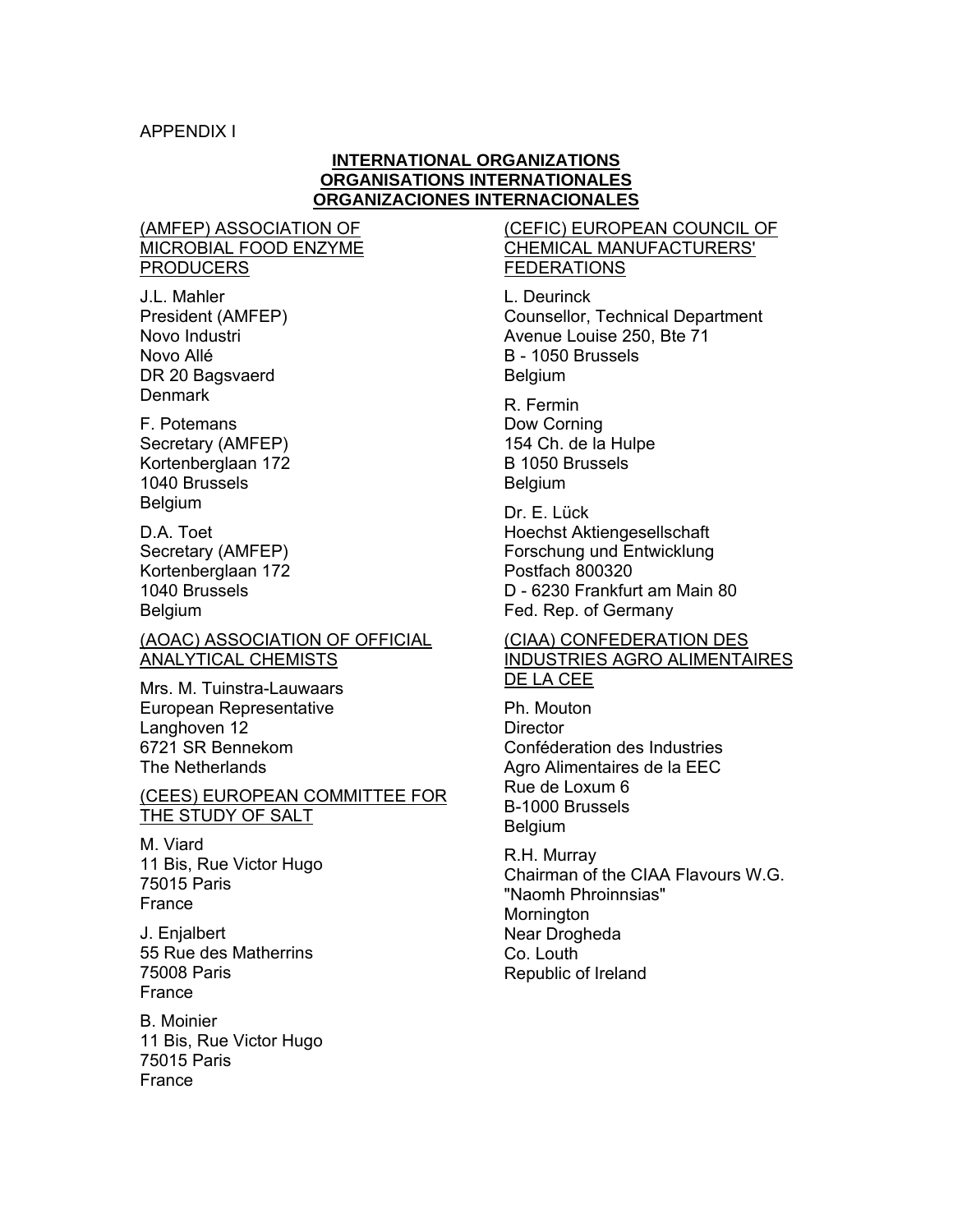### (CLITAVRI) CENTRE DE LIAISON DES INDUSTRIES TRANSFORMATRICES DE VIANDES DE LA COMMUNAUTE EUROPEENNE

J.P.W. van Baal UVG Nederland B.V. Postbus 18 5340 BG Oss The Netherlands

### (BdL) BUREAU DE LIAISON DES SYNDICATS EUROPEEN DES PRODUITS AROMATIQUES

J.P. Ostendorf Flavour Specialist Naarden International N.V. P.O. Box 2 1400 CA Bussum The Netherlands

#### (EEC) COMMISSION OF THE EUROPEAN COMMUNITIES

R. Haigh Principal Administrator Commission of the European **Communities** 200 Rue de la Loi 1049 Brussels Belgium

### (EFEMA) EUROPEAN FOOD EMULSIFIER MANUFACTURERS'S ASSOCIATION

J. Thestrup Legislation Officer, (EFEMA) Grindsted Products A/S 8220 Brabrand **Denmark** 

Ch.B. Jasogne General Secretary (EFEMA) Bte 64 B-1050 Brussels Belgium

#### (EFLA) EUROPEAN FOOD LAW ASSOCIATION

Prof. A. Gerard Secretaire General 3, Boulevard de la Cambre 1050 Brussels **Belgium** 

Prof. Dr. P.S. Ellas Director International Protect Federal Research Centre for Nutrition Postfach 3640 D-7500 Karlsruhe 1 Fed. Rep. of Germany

J. Byrne Council Member (EFLA) 28 Avenue Bois des Collines Braine L'Alleud Brussels Belgium

(FIVS) FEDERATION INTERNATIONALE DES INDUSTRIES ET DU COMMERCE EN GROS DES VINS, SPIRITUEUX, EAUX-DE-VIE ET LIQUERS

Dr. S. Valvassori (FIVS) Via San Secondo 67 Torino Italy

#### (ICC) INTERNATIONAL ASSOCIATION FOR CEREAL CHEMISTRY

Dr. A.H. Bloksma Institute for Cereals, Flour and Bread, TNO, (ICC) Postbus 15 6700 AA Wageningen The Netherlands

#### (IDF) INTERNATIONAL DAIRY **FEDERATION**

A.E. Penning Kon. Ned. Zuivelbond FNZ Volmerlaan 7 Postbus 5831 2280 HV Rijswijk The Netherlands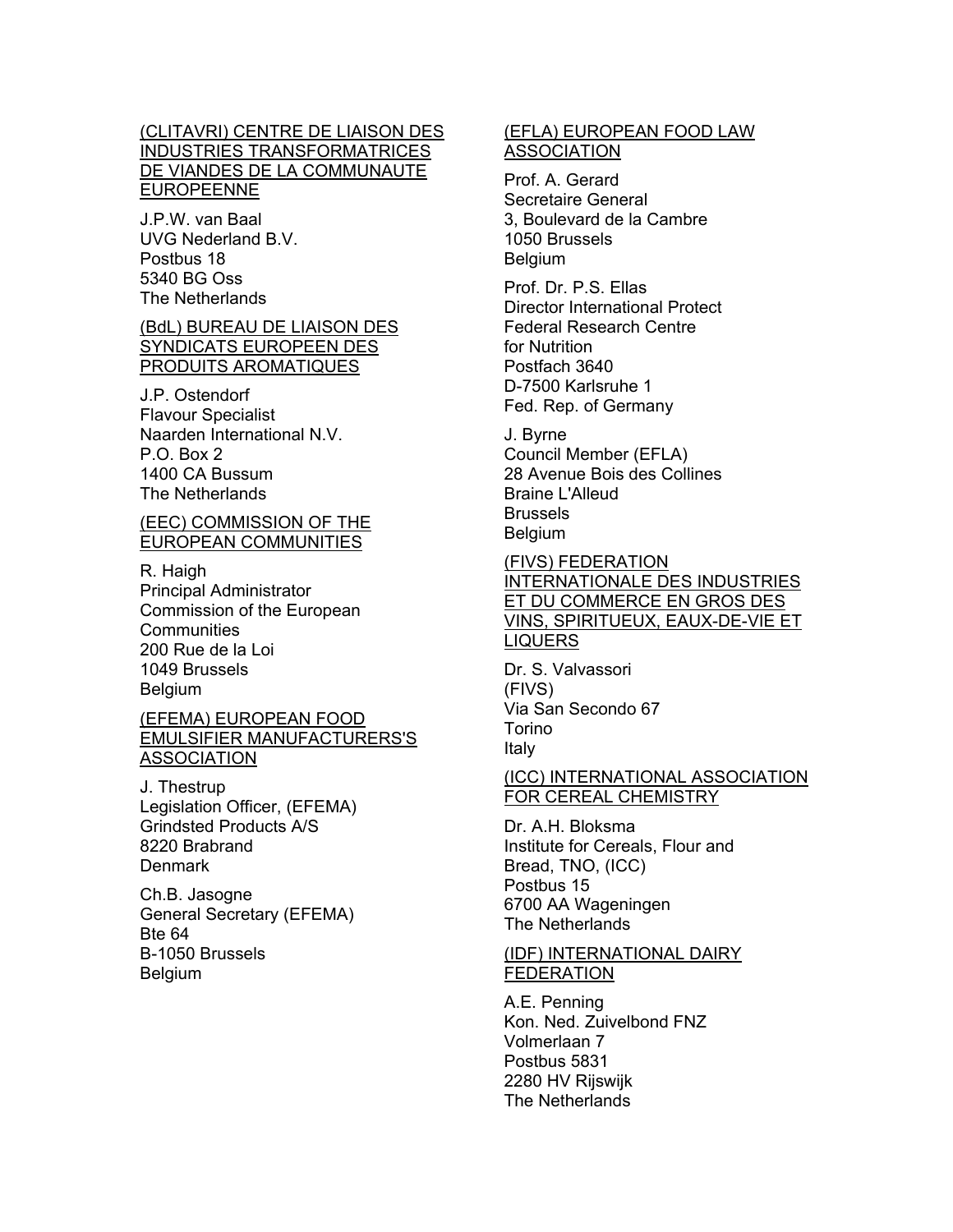P. Staal Secretary General Square Vergote 41 1040 Brussels **Belgium** 

Dr. R.J.M. Crawford West of Scotland Agricultural College , Auchincruive Ayr United Kingdom

J.M. van der Bas Director Netherlands Controlling Authority for Milk and Milk Products P.O. Box 250 3830 AG Leusden The Netherlands

#### (IFAC) INTERNATIONAL FOOD **ADDITIVES COUNCIL**

J.T. Elfstrum Stauffer Chemical Company **Westport** Connecticut 061 U.S.A.

R. Cristol Executive Director International Food Additives **Council** Suite 500-D 5775-D Peachtree-Dunwoody Road Atlanta, GA 30342 U.S.A.

#### (IFG) INTERNATIONAL FEDERATION OF GLUCOSE INDUSTRIES

E.G. Rapp (IFG) Avenue Ernest Claes 4 B-1980 Tervuren Belgium

#### (IFGMA) INTERNATIONAL FEDERATION OF GROCERY MANUFACTURERS **ASSOCIATIONS**

S. Gardner Vice President (GMA) 1010 Wisconsin Avenue N.W. Washington DC 20007 USA

Ch. Feldberg Vice President CPC International, Inc. International Plaza Englewood Cliffs New Jersey 07632 U.S.A.

#### (IFMA) INTERNATIONAL FEDERATION OF MARGARINE ASSOCIATIONS

L.P. van 't Hof Chief Chemist Van der Bergh & Jurgens Nassaukade 3 Rotterdam The Netherlands

### (IGTC) INTERNATIONAL GLUTAMATE TECHNICAL COMMITTEE

Y. Sugita Chief Executive Officer IGTC Kyobasi 1-5-8 Chuo-ku, Tokyo 104 Japan

#### (ILSI) INTERNATIONAL LIFE SCIENCE **INSTITUTE**

J. Byrne 1226 Sixteenth Street N.W. Suite 111 Washington DC 20036 U.S.A.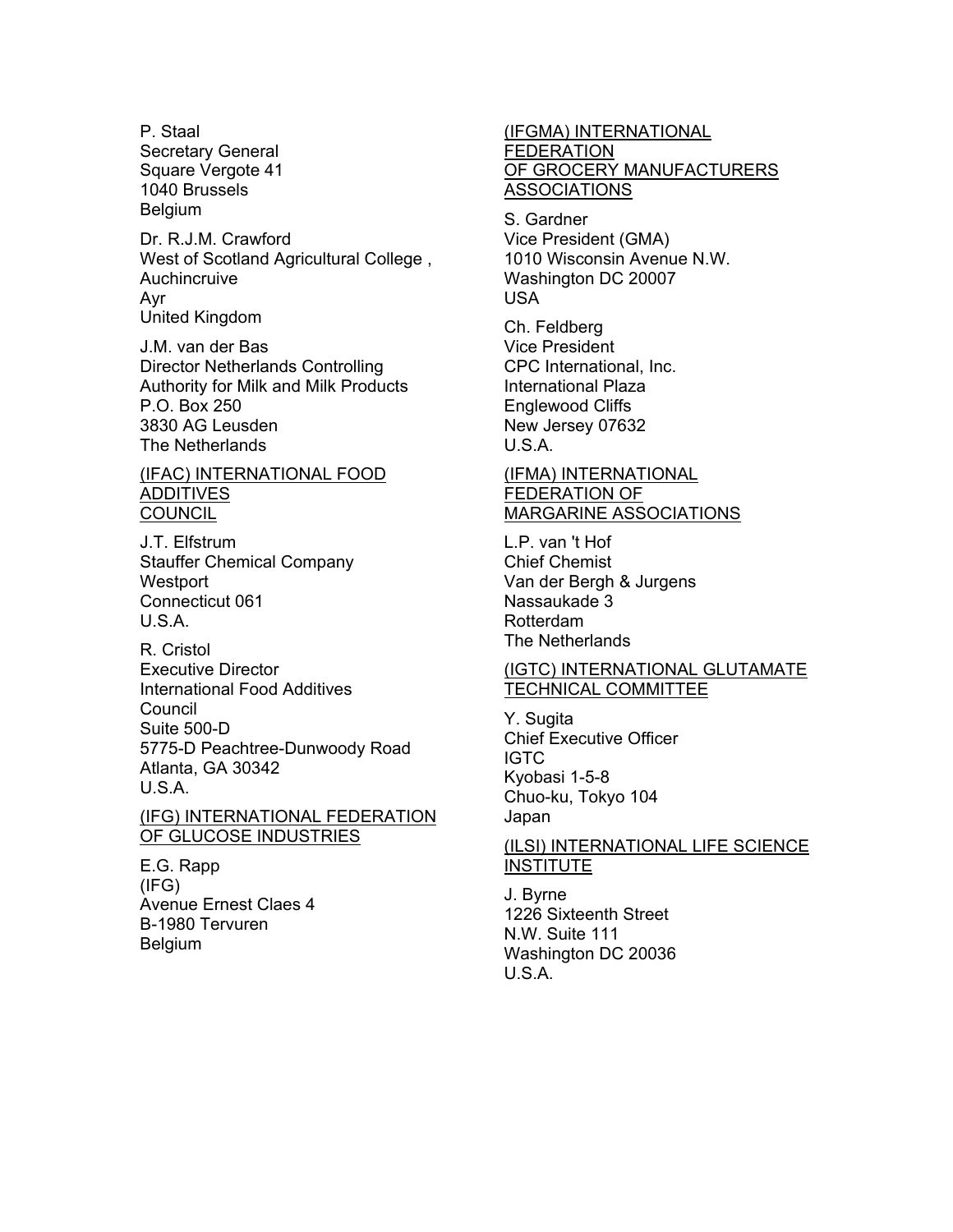#### (INCEC) INSTITUT EUROPEEN DES INDUSTRIES DE LA GOMME DE **CAROUBE**

Dr. E. Nittner Secretary General (INEC) Redingstrasse 2 CH 8280 Kreuzlingen **Switzerland** 

#### (IOCU) INTERNATIONAL ORGANIZATION OF CONSUMERS UNIONS

D.H. Grose 14 Buckingham Street London WC2N 6DS United Kingdom

#### (IOFI) INTERNATIONAL ORGANIZATION OF THE FLAVOUR **INDUSTRY**

Dr. F. Grundschober Scientific Adviser, (IOFI) 8 rue Charles Humbert Geneva **Switzerland** 

Dr. J. Stofberg Vice President, (IOFI) PFW Division of Hercules Inc. 33 Sprague Avenue Middletown N.Y. 10940 U.S.A.

### (IPPA) INTERNATIONAL PECTIN PRODUCERS ASSOCIATION

Prof. Dr. W. Pilnik Agricultural University Dept. of Food Science De Drijen 12 6703 BC Wageningen The Netherlands

#### (ISA) INTERNATIONAL SWEETENERS **ASSOCIATION**

Dr. van Essche DVM. Scientific Consultant 112 Vaartdijck 1070 Brussels Belgium

### (ISO) INTERNATIONAL ORGANIZATION FOR **STANDARDIZATION**

R.J. Zwart Technical Officer Nederlands Normalisatie Instituut Postbus 5059 2600 GB Delft The Netherlands

#### (IUPAC) INTERNATIONAL UNION OF PURE AND APPLIED CHEMISTRY

Dr. P.B. Czedik-Eysenberg Gesellschaft Österreichischer Chemiker Eschenbachgasse 9 A1010-Vienna Austria

#### (ITCA) INTERNATIONAL TECHNICAL CARAMEL ASSOCIATION

D. Serruys ITCA 21 Toutefais 9720 De Pinte Belgium

## (MARINALG INTERNATIONAL) WORLD ASSOCIATION OF SEAWEED

PROCESSORS

W.J. Sander President (Marinalg International) 85 Blvd. Haussmann 75008 Paris France

J.J. Piot Counceillor Advisor (Marinalg International) 85 Blvd. Haussmann 75008 Paris France

#### (NATCOL) NATURAL FOOD COLOURS ASSOCIATION

C. Verniers President (NATCOL) 15, Rue de Louvre F-75001 Paris France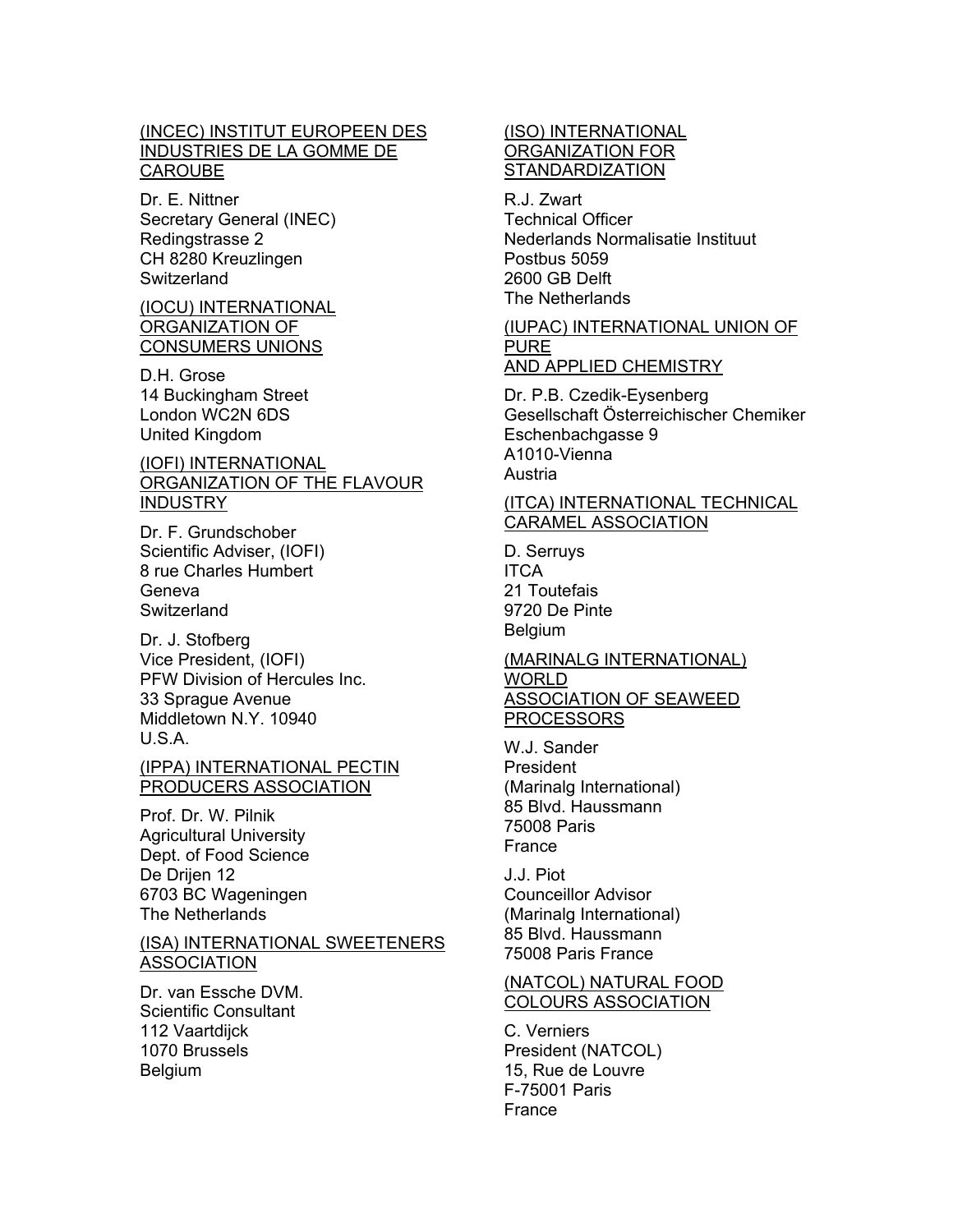### (OFCA) ORGANIZATION OF MANUFACTURERS OF CELLULOSE PRODUCTS FOR FOODSTUFFS IN THE EEC

A. Overeem Secretary General, (OFCA) Postbus 661 2280 AR Rijswijk The Netherlands

#### JOINT FAO/WHO SECRETARIAT

Dr. N. Rao Maturu Food Standards Officer Joint FAO/WHO. Food Standards Programme FAO Via delle Terme di Caracalla 00100 Rome Italy

Dr. L.G. Ladomery Food Standards Officer Joint FAO/WHO Food Standards Programme FAO Via delle Terme di Caracalla 00100 Rome Italy

Dr. A.W. Randell Nutrition Officer (Food Science) FAO Via delle Terme di Caracalla 00100 Rome Italy

Dr. G. Vettorazzi Senior Toxicologist International Programme on Chemical Safety-Environmental Health Division World Health Organization Geneva 1211 Switzerland

Mrs.Dr. H. Galal-Gorchev International Programme on Chemical Safety WHO Geneva 1211 Switzerland

### TECHNICAL SECRETARIAT

R. Top Ministry of Agriculture and Fisheries Postbus 20401 2500 EK The Hague The Netherlands

K. de Jong Unilever Research Laboratories 0. van Noortlaan 120 3133 AT Vlaardingen The Netherlands

B.C. Breedveld Nutrition Council of The Netherlands Postbus 95945 2509 CX The Hague The Netherlands

#### ORGANIZATIONAL SECRETARIAT

J.H. Lemain Ministry of Agriculture and Fisheries Postbus 20401 2500 EK The Hague The Netherlands

Mrs. A.B. van der Veen Secretary Codex Alimentarius Contact Point of the Netherlands Postbus 20401 2500 EK The Hague The Netherlands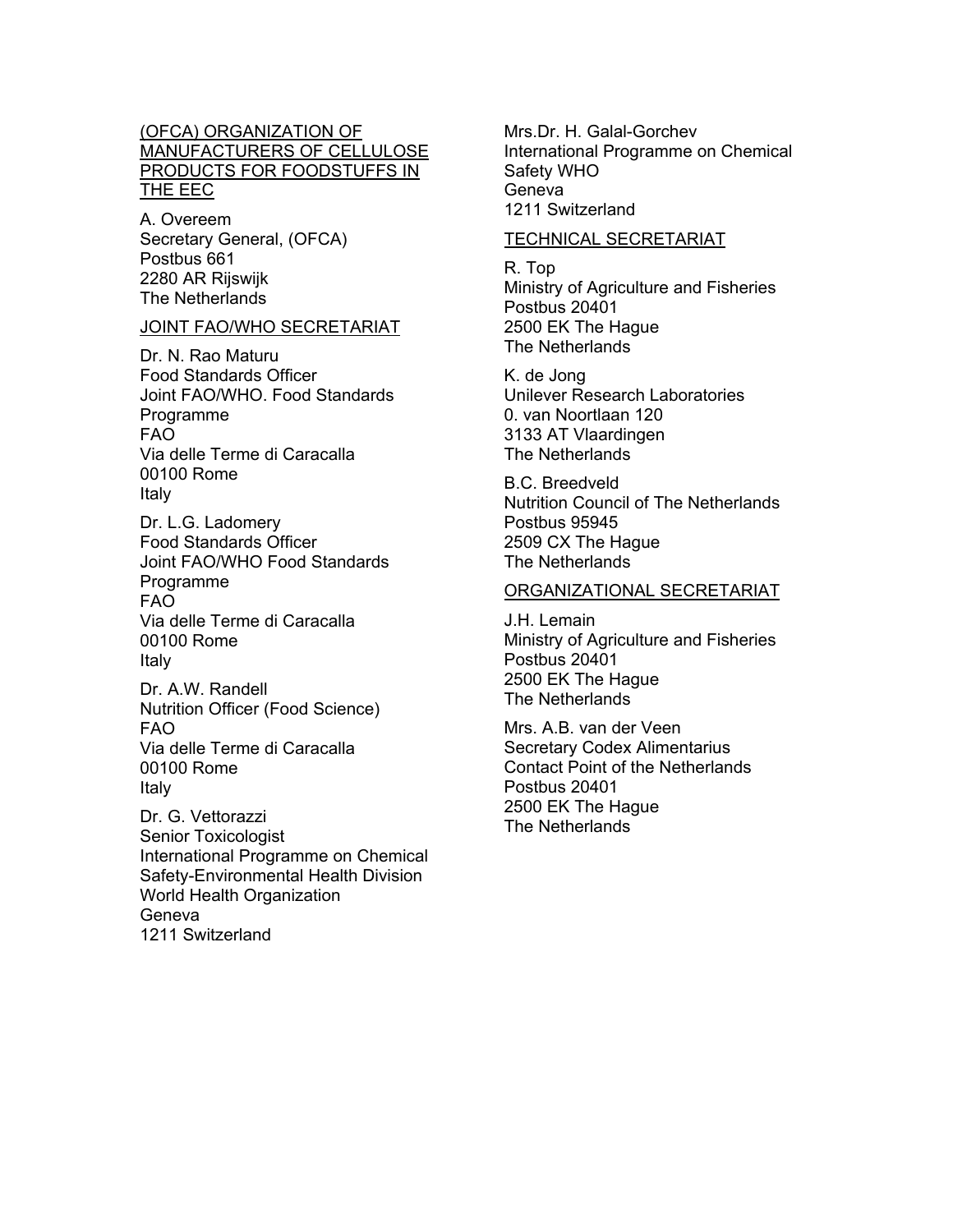## ALINORM 87/12 APPENDIX II

## REPORT OF THE WORKING GROUP ON FOOD ADDITIVE INTAKE

1. The following participated in the meeting (See Appendix I for Addresses):

| M. Fondu               |                          | Belgium (Chairman) | D.C. Kirkpatrick | - Canada          |
|------------------------|--------------------------|--------------------|------------------|-------------------|
| Ch. Crémer             | $\blacksquare$           | Belgium            | W.J. Sander      | - MARINALG        |
| H. Galad Gorchev       | $\blacksquare$           | <b>WHO</b>         | J.C. Howell      | - USA             |
| <b>B.</b> Mathiondakis | $\overline{\phantom{a}}$ | <b>CEC</b>         | T. Kappeler      | - Switzerland     |
| A.H. Olsen             | $\overline{\phantom{a}}$ | Denmark            | R.K. Reinton     | - Norway          |
| A. Hallikainen         |                          | - Finland          | T. Hellstrom     | - Norway          |
| Y. Sugita              | $\blacksquare$           | <b>IGTC</b>        | P.J. Sträter     | - Fed. Rep. of    |
| R. Van Essche          |                          | <b>ISA</b>         |                  | Germany           |
| R. Cristol             |                          | <b>IFAC</b>        | W. Krönert       | - Fed. Rep. of    |
| M. Konishi             | -                        | Japan              |                  | Germany           |
| S. Pruengkarn          | $\blacksquare$           | Thailand           | W.J. de Koe      | - The Netherlands |
| R. Kumton              | $\overline{\phantom{a}}$ | Thailand           | A. Eisenberg     | - Israel          |
| E. Quattrucci          | ۰                        | Italy              | P. Pothisiri     | - Thailand        |
|                        |                          |                    | U. Dechmani      | - Thailand        |
|                        |                          |                    | L.A. Ladomery    | <b>FAO</b>        |

2. During the discussions, the WG reached the following conclusions:

#### Tin in canned food:

- 3. The WG received with great interest the information that a document would be made available at the end of 1985 regarding Guidelines for producers of cans and of canned food on contamination with Tin and lead. It suggested that CCFA inform Governments concerning the importance of this document asking them to take this document into consideration.
- 4. As regards long term toxicity, a level of 250 mg Tin/kg food was considered acceptable for foodstuffs of not too high consumption. However, as regards canned drinks like beer, soft drinks and fruit juices, a level of 250 mg/kg drink was considered to be too high, taking into consideration a mean intake of 600 ml of the drinks. Therefore, the WG proposed to CCFA to request information from Governments regarding actual level of Tin in these drinks.
- 5. As regards acute toxicity, the WG would like to receive from JECFA more information regarding: "the threshold for acute manifestations of gastric, irritation appears to occur with concentrations of about 200 mg/kg in food. (Ref. JEFCA 26th Meeting, p. 32) Information is specially required regarding the kind of Tin combination which is involved and the meaning of "about 200 mg/kg food". The WG would be interested in receiving copies of the new toxicological monographs on Tin and stannous chloride which are in preparation according the 26th report of JECFA.
- 6. Taking into consideration the paper prepared for the WG on contaminants entitled "Different types of limits for contaminants in food and their enforcement, the WG confirmed that 250 mg/kg food had to be considered as a Maximum permitted level (level that is laid down in legal instruments such as laws and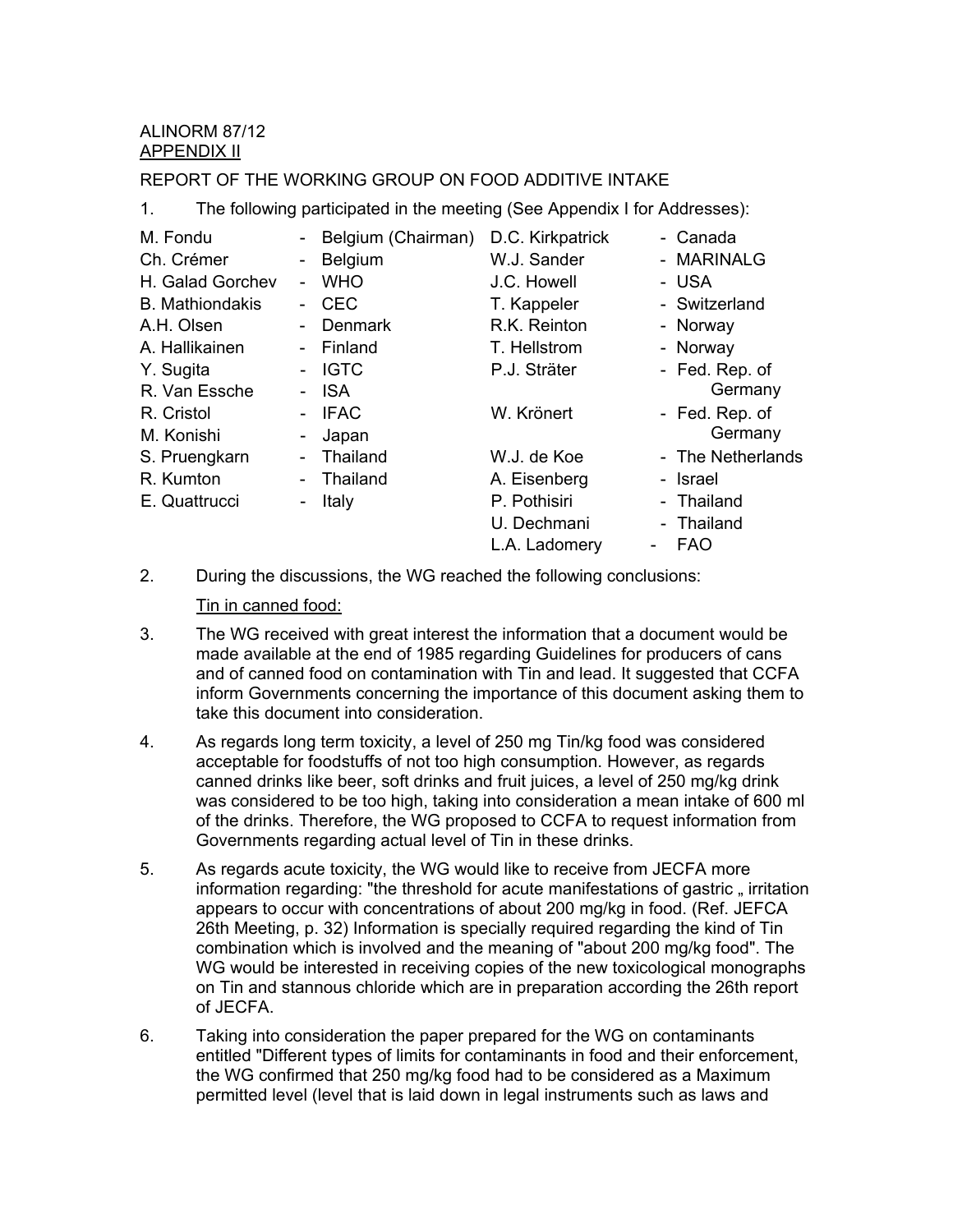regulations). However, the WG considered very useful to introduce "Guideline levels" as foreseen in the above mentioned paper. These levels would not automatically imply that the food is unfit for human consumption or that it cannot be offered for sale. They would mean levels above which the general control authorities should take action to prevent any hazard to the consumer, to identify the source of contaminants and, if possible, to reduce contamination.

Therefore, the WG proposed to CCFA that the following guideline levels should be sent for consideration to Governments:

canned foods - milk and milk products, baby and infant food: max. 50 mg/kg

- meat and meat products, fish and fish products: max. 100 mg/kg
- fruit, vegetables, fruit juices, other drinks: max. 150 mg/kg
- to propose a list of specific foods for which due to the nature of the food, a value of 200 mg/kg can be considered as acceptable.

### Intake of lead by infants and children

7. Taking into account the information received and the excellent paper CX/FA 85/5A prepared by WHO, the WG requested the CCFA to strongly indicate to JECFA the risk of high intake of lead and cadmium by infants and children. It proposed that CCFA asks Governments to continue to monitor this problem, to produce intake figures on this matter and to send their information to the Joint FAO/WHO Contamination Monitoring Programme.

#### Benzoic acid

8. According to the information received and provided, the level of benzoic acid in soft drinks remains below 300-400 mg/l, there seemed to be no likelihood of exceeding the ADI. It was proposed to the CCFA to ask Governments and especially those having calculated intakes to introduce into their calculations the Codex figures for benzoic acid and to examine to what extent acceptance of those Codex standards would modify their intake values.

#### Colouring matters with an ADI lower than 2 mq/kq b.w.

## Annatto:

9. The WG proposed to the CCFA to ask for uniformity in the way of authorisation of this colour in the different standards. A maximum level of 10 mg/kg calculated as Bixin seemed acceptable.

#### Curcumin:

10. It seemed that there was controversy regarding the chemical identity of the different forms of this product. If this is confirmed, JECFA should be requested to clarify the situation. Here also a uniformity in the way of authorisation was needed.

#### Residues of Sulfurdioxide

- 11. The WG proposed to the CCFA to ask JECFA
	- to have a look at the sensitivity problems linked to  $SO<sub>2</sub>$ , to inform JECFA.
	- on the fact that ADI is regularly exceeded by groups of populations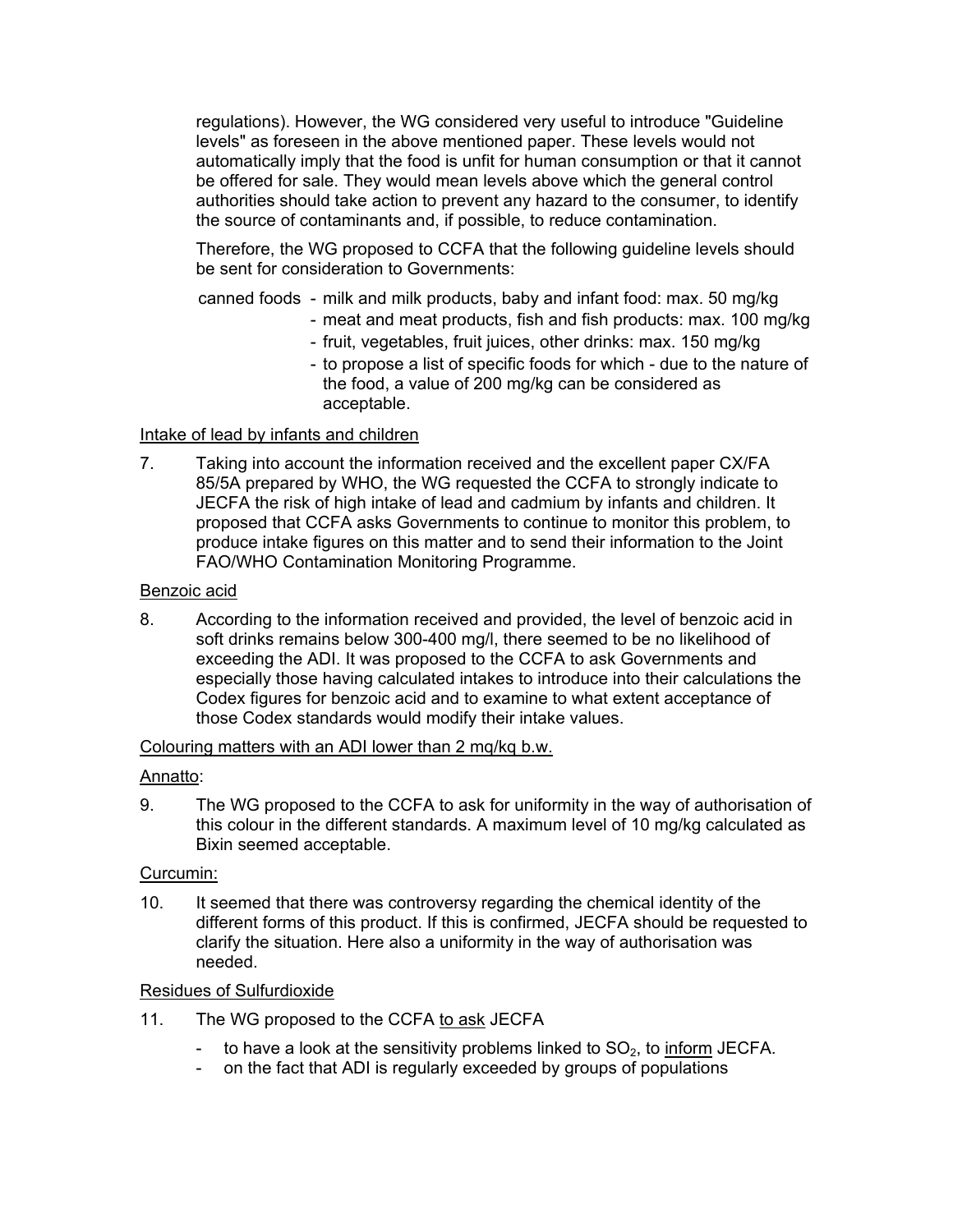- on the fact that the values of SO<sub>2</sub> found in foodstuffs were subject to discussion due to the problem of free and bound  $SO<sub>2</sub>$ , this bound  $SO<sub>2</sub>$ needing probably other toxicological evaluations.
- 12. During the discussions, the problem was raised to know whether bleaching dried fruit with  $SO<sub>2</sub>$ , which results in very high residue levels, could be considered as an acceptable practice in view of the high intakes of residues.

## Polyolycerol Polyricinoleate (P.G.P.R.)

13. Due to absence of technological justification P.G.P.R. should not be authorized in minarine. The authorisation of use in chocolate and chocolate products and as part of the list of processing aids (plate greasing agent) should be maintained.

## **Artificial Sweeteners**

14. The WG did consider that a compilation of national regulations on the use of artificial sweeteners should be continued. As regards intake studies, due to the fact that the situation is continuously changing, the WG considered that information on intake was important. Therefore, the WG proposed that the excercises should be continued.

## Existence of additives in different forms

15. Some concern has been expressed during the meeting of the WG regarding the presence of some organo-metal compounds in foodstuffs, like organo-arsenic in fish and organo tin in compounds as contaminants from packaging materials. The WG proposed to the CCFA that it informs JECFA of its great interest regarding such organo metal compounds.

#### Xanthan gum

16. The WG had requested to consider the problem of the intake of Xanthan gum, a problem related to a proposal for authorisation of this additive at a level of 8 g/kg in cheese foods and cheese spreads (in combination with various other thickening agents) After having examined information received from Governments and from Marinalg, it was concluded that 8 g/kg was a level relating to a blend of thickeners. As regards Xanthan gum, 5 g/kg could be considered as an acceptable figure. It was, therefore, proposed by the WG to CCFA that the Milk Committee be requested to introduce the 5 g/kg level for Xanthan gum instead of 8 g/kg cheese foods and cheese spreads.

## Other thickeners

- 17. A document was received from France for consideration regarding the problem of preferential consumption by children of food containing thickeners. Two questions were raised in this document and the WG proposed to the CCFA that JECFA be requested to consider these questions:
	- 1. What is the risk of modification of gut flora with the intake of thickeners at levels of 60-80 mg thickener/kg body weight/day for children and infants.
	- 2. What is the risk of modification of absorption of some essential nutrients with these levels of thickeners.

#### **Glutamates**

18. A letter from IDCU was discussed at length.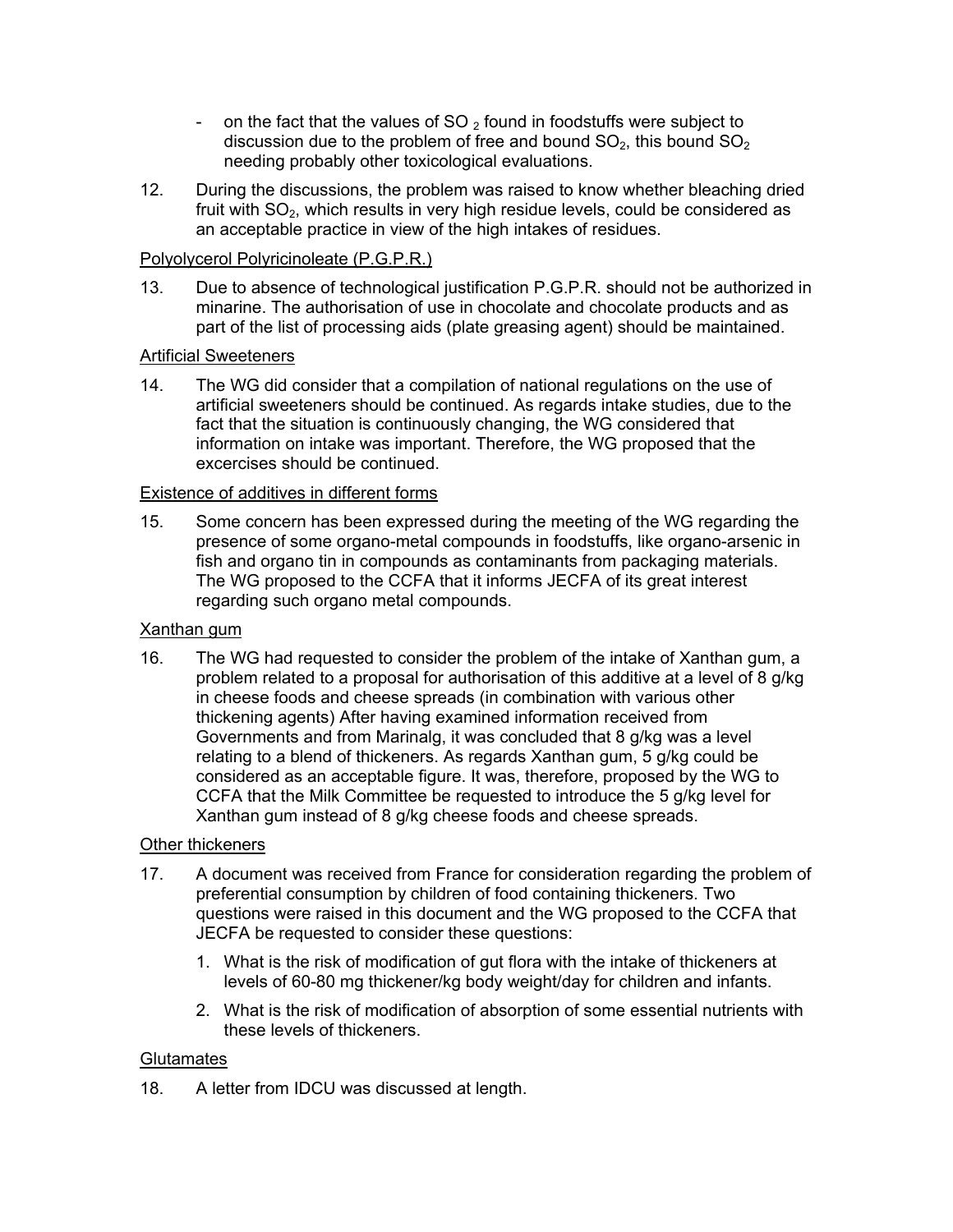The following proposals were made by the WG to CCFA:

- taking into account the fact that, according to intake figures received, there seemed to be no risk of exceeding the ADI, no intake study should be done. However, if in one country, indications exist that the ADI was exceeded by some groups of the population, this country should inform the JECFA of the situation.

Related to this problem it was proposed that Guidelines for a simple evaluation of additive intake for use by developing countries, would be elaborated taking as framework: the Guidelines for the study of dietary intake of chemical contaminants (WHO 1-87).

WHO (Mrs. Galal Gorchev), Thailand (Mr. Pothisiri), Belgium (Mr. Fondu), agreed to collaborate in the preparation of such a paper.

## Future Work

- 19. The following problems will have to be considered by the WG at its next meeting:
	- Tin level in canned drinks Lead intake by infants and children
	- Introduction of Codex values for benzoic acid into national intake studies.
	- $-SO<sub>2</sub>$  according to JECFA discussions
	- Follow up of artificial sweeteners
	- Antioxidants if ADI are lowered
	- Draft guidelines for a simple evaluation of food additive intake.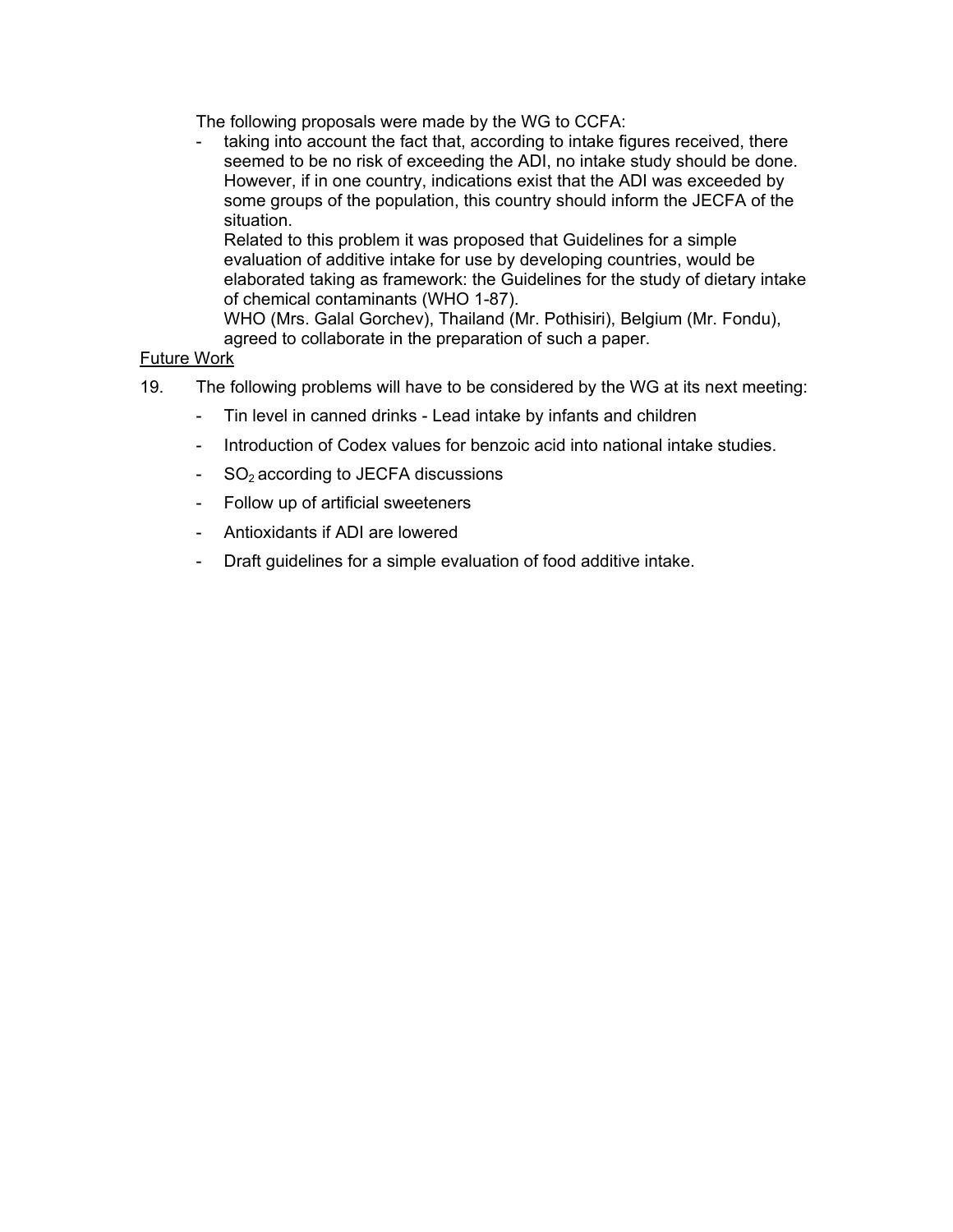## ALINORM 87/12 APPENDIX III

## PART I

## ENDORSEMENT OF MAXIMUM LEVELS FOR FOOD ADDITIVES IN CODEX COMMODITY STANDARDS

This Appendix summarizes all provisions which were considered by the codex Committee on Food Additives at its 18th Session.

## Abbreviations used

| E              | - Endorsed                                                 |
|----------------|------------------------------------------------------------|
| TE.            | - Temporarily Endorsed                                     |
| FP.            | - Endorsement postponed for reasons given in the footnotes |
| Limited by CMP | - Limited by Good Manufacturing Practice                   |
| NE.            | - Not Endorsed                                             |

## **Contents**

| <b>Committee/ Commodity</b> |                               | Session | Document      |
|-----------------------------|-------------------------------|---------|---------------|
| $\mathbf{L}$                | Olive oil (IOOC)              |         | ALINORM 85/35 |
| $\mathbf{H}$                | Cereal, Pulses and Legume     | 4th     | ALINORM 85/22 |
| Ш                           | Vinegar (CCE)                 | 14th    | ALINORM 85/15 |
| IV                          | Foods for Special Dietary Use | 14th    | ALINORM 85/26 |
| V                           | Fruit Juices (ECE)            | 16th    | ALINORM 85/14 |
| VI                          | <b>Fruits and Vegetables</b>  | 16th    | ALINORM 85/20 |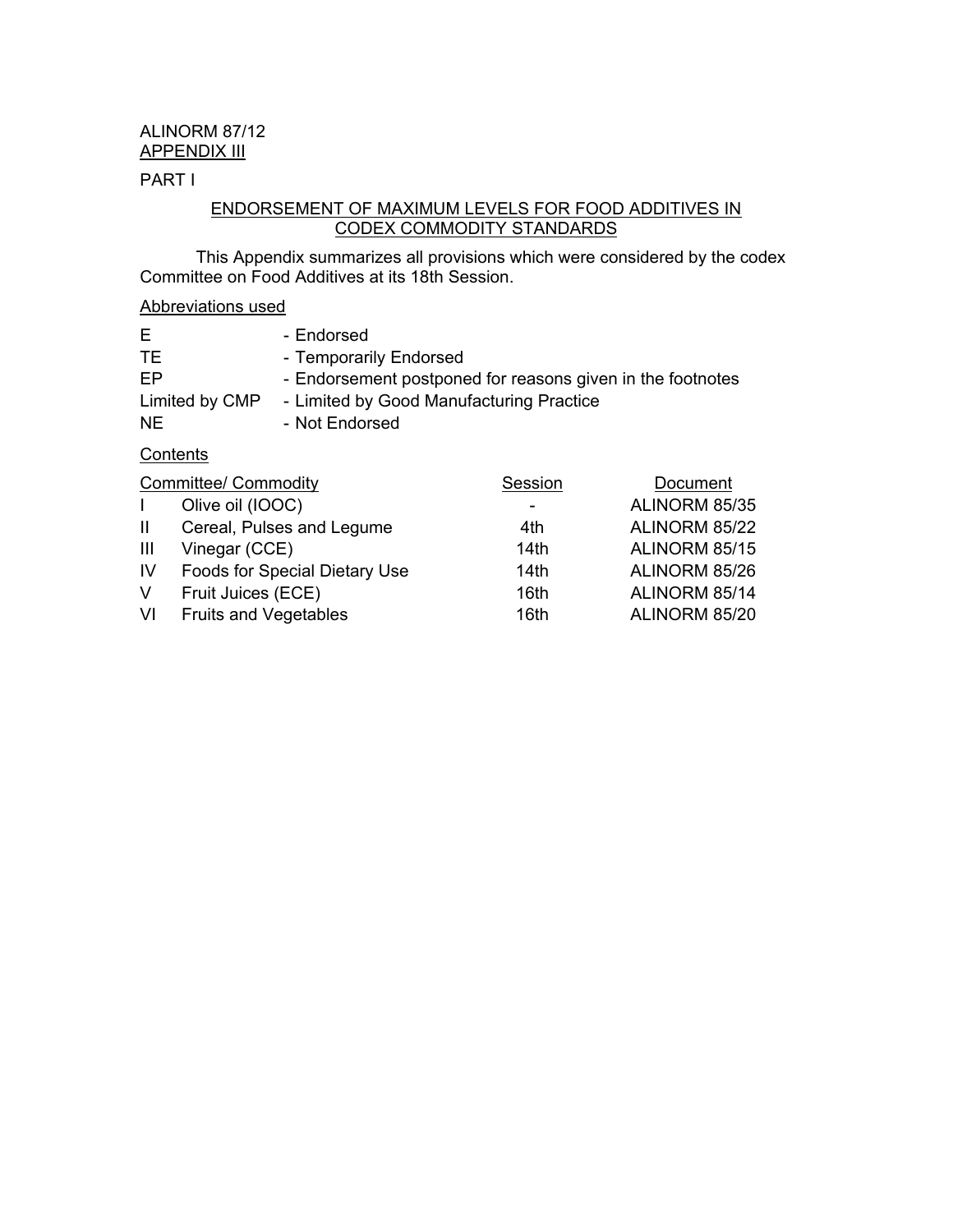| Meeting of the International Olive Oil Council (IOOC)                                                                                  |                                                                                                                   |           |                                                                                                                |
|----------------------------------------------------------------------------------------------------------------------------------------|-------------------------------------------------------------------------------------------------------------------|-----------|----------------------------------------------------------------------------------------------------------------|
| Codex Standard for Table Olives (ALINORM B5/33, "Appendix III)                                                                         |                                                                                                                   |           |                                                                                                                |
| <b>Food Additive</b>                                                                                                                   | Maximum Level in<br>the final product<br>(Expressed as weight m/m over total<br>weight of olives including brine) | Paragraph | Status of endorsement                                                                                          |
| Benzoic acid and its Sodium and potassium 1g/kg expressed as Benzoic acid<br>salts                                                     |                                                                                                                   |           | E                                                                                                              |
| Sorbic acid and its sodium and potassium<br>salts                                                                                      | 0.5g/kg expressed as sorbic acid                                                                                  |           | E                                                                                                              |
| Sulphur dioxide<br>Sodium sulphite<br>Sodium bisulphate<br>Sodium disulphite<br>Potassium disulphite<br>Calcium sulphite <sup>2)</sup> | Sulphur dioxide residue in the<br>processed product ready for<br>consumption shall not exceed 100<br>mg/kg.       | 62        | EP <sup>1</sup><br>EP <sup>1</sup><br>EP <sup>1</sup><br>EP <sup>1</sup><br>EP <sup>1</sup><br>EP <sup>1</sup> |
| Lactic acid<br>Citric acid                                                                                                             | 15g/kg<br>15g/kg                                                                                                  |           | E<br>E                                                                                                         |
| Tartaric acid<br>Acetic acid<br>Carbon dioxide                                                                                         | 15g/kg<br>Limited by GMP<br>Limited by GMP                                                                        | 63        | E<br>E<br>E                                                                                                    |
| L-Ascorbic acid<br>Ferrous gluconate                                                                                                   | 0.2g/kg<br>0.15q/kg                                                                                               |           | E<br>E                                                                                                         |
| Ferrous lactate                                                                                                                        | (calculated as total Fe in the fruit)<br>0.15/kg<br>(calculated as total Fe in the fruit)                         | 64        | EP                                                                                                             |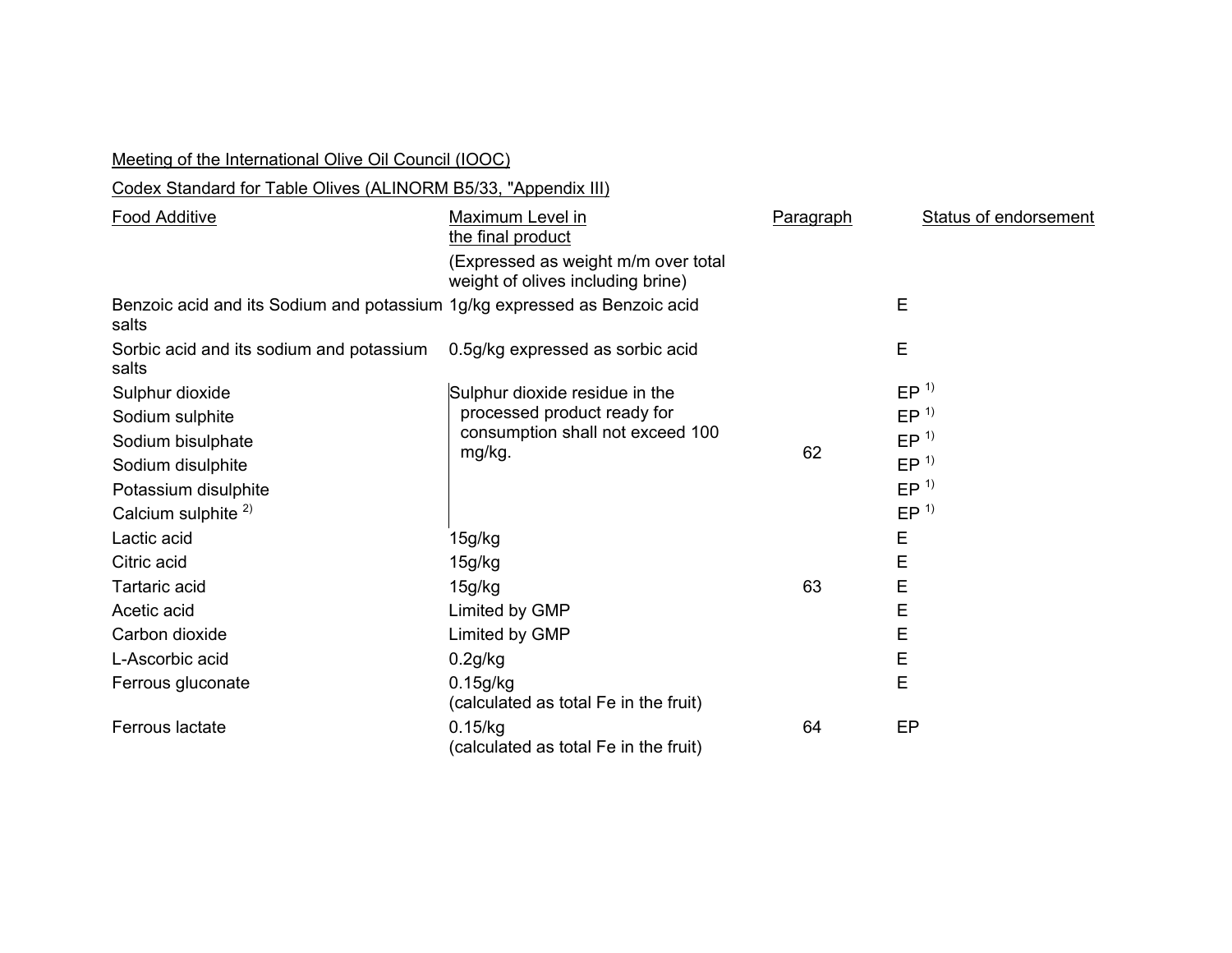1) EP, requesting more information on the technological need

2) Not Cleared toxicologically by JECFA.

| <b>Food Additive</b>                                 | Maximum level in                                                  | Paragraph | <b>Status of endorsement</b> |
|------------------------------------------------------|-------------------------------------------------------------------|-----------|------------------------------|
|                                                      | the final product                                                 |           |                              |
| Natural Flavours as defined by Codex<br>Alimentarius | Limited by GMP                                                    | 65        | <b>TE</b>                    |
| Monosodium glutamate                                 | 5g/kg                                                             |           | E                            |
| Guanylic acid                                        | Limited by GMP                                                    |           | E                            |
| Sodium guanylate                                     | Limited by GMP                                                    |           | E                            |
| Inosinic acid                                        | Limited by GMP                                                    |           | E                            |
| Sodium alginate                                      |                                                                   | 66, 67    | $EP.$ <sup>1)</sup>          |
| Carrageenates                                        |                                                                   |           | E                            |
| Carob bean gum                                       | imited by GMP                                                     |           | Е                            |
| Guar gum                                             |                                                                   |           | E                            |
| Xanthan gum                                          |                                                                   | 66        | EP <sup>1</sup>              |
| Calcium chloride                                     | 15g/kg expressed as calcium ion in                                |           | E                            |
| Calcium lactate                                      | the stuffed end product                                           | 68        | E                            |
| Calcium citrate                                      |                                                                   |           | E                            |
| Potassium chloride                                   | 1,5g/kg expressed as potassium ions<br>in the stuffed end product |           | E                            |
| Sodium hydroxide                                     | Limited by GMP.                                                   | 69        | E                            |
| Hydrochloric acid                                    | Limited by GMP                                                    | 69        | Ε                            |
| <b>Processing Aid</b>                                | Use level                                                         | 70        | E                            |
| Cultures of microorganisms                           | Limited by GMP                                                    |           |                              |
| Nitrogen                                             | Limited by GMP                                                    |           | Ε                            |
| Carbon dioxide                                       | Limited by GMP                                                    |           | E                            |

1) CP, requiring the setting of a maximum level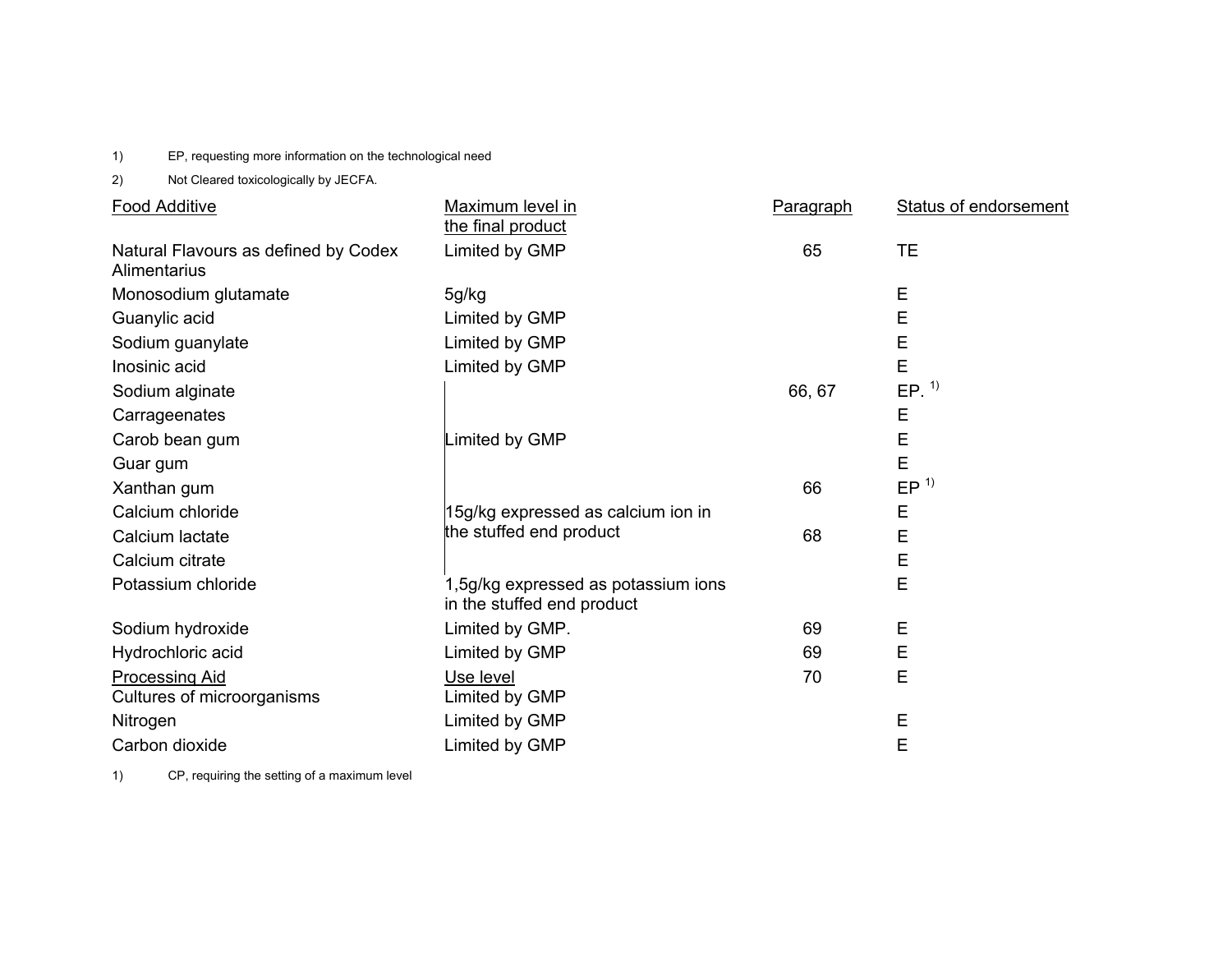## CODEX COMMITTEE O N CEREALS, PULSES AND LEGUMES

| Draft Standard for Wheat Flour (ALINORM 85/29, Appendix II) |                                         |           |                              |  |  |
|-------------------------------------------------------------|-----------------------------------------|-----------|------------------------------|--|--|
| <b>Food Additive</b>                                        | Maximum Level in<br>the final product   | Paragraph | <b>Status of endorsement</b> |  |  |
| Fungal anylase from                                         |                                         |           |                              |  |  |
| Aspergillus oryzae<br>L.                                    | Limited by GMP                          | 71        | EP <sup>1</sup>              |  |  |
| Aspergillus niger<br>ii.                                    | Limited by GMP                          |           | E                            |  |  |
| Proteolytic cnzymes from                                    |                                         | 71        |                              |  |  |
| Aspergíllus oryzne                                          | Limited by GMP                          |           | EP <sup>1</sup>              |  |  |
| <b>Bacillus subtilis</b><br>ii.                             | Limited by GMP                          |           | Е                            |  |  |
| L-ascorbic caid and its Na and K salts                      | 300 mg/kg expressed as ascorbic<br>acid | 72        | E                            |  |  |
| Azodicarbonamide                                            | 45 mg/kg $^2$                           | 73        | EP <sup>3</sup>              |  |  |
| Potassium bromate                                           | 50 mg/kg $^2$                           | 73        | EP <sup>3</sup>              |  |  |
| Mono-calcium-phosphate                                      | 2500 mg/kg                              | 74        | EP <sup>4</sup>              |  |  |
| Lacithin                                                    | 2000 mg/kg                              |           |                              |  |  |
| Benzoyl peroxide                                            | 100 mg/kg $^2$                          | 75, 76    | EP <sup>3</sup>              |  |  |
| Chlorine dioxide                                            | 30 mg/kg $^2$                           | 75, 74    | EP <sup>3</sup>              |  |  |
| Chlorine                                                    | 2500 mg/kg $^2$                         | 75, 76    | EP <sup>3</sup>              |  |  |
|                                                             |                                         |           |                              |  |  |

<sup>1</sup> Not cleared toxicolocally by JECFA<br>
<sup>2</sup>  $E$ P, lacking technological justification

<sup>4</sup> EP, in the view of the high level proposed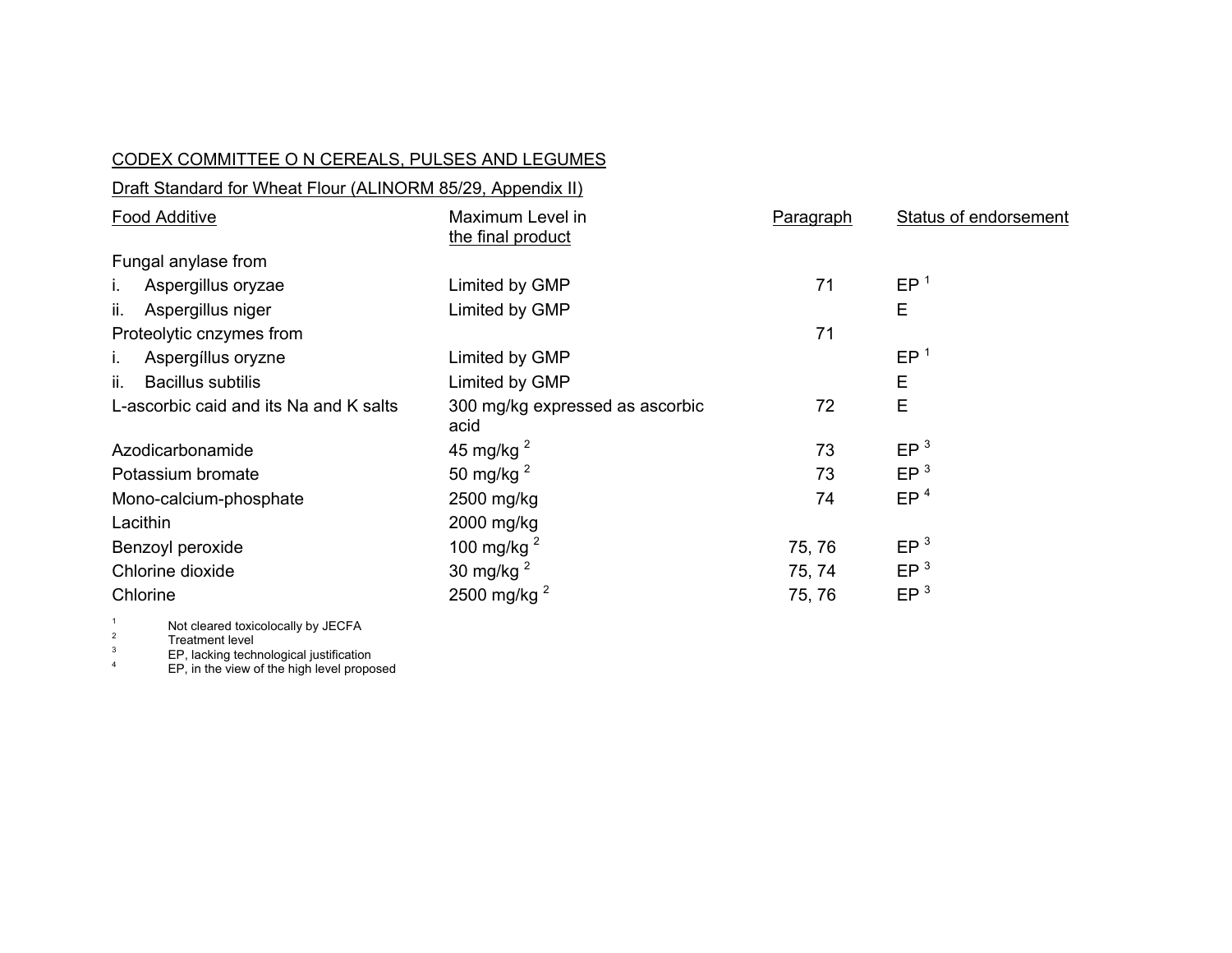| <b>COORDINATING COMMITTEE FOR EUROPE</b>                |                                                                                                                                                                                   |           |                              |
|---------------------------------------------------------|-----------------------------------------------------------------------------------------------------------------------------------------------------------------------------------|-----------|------------------------------|
| Draft Standard for Vinegar (ALINROM 85/19, Appendix II) |                                                                                                                                                                                   |           |                              |
| <b>Food Additive</b>                                    | Maximum Level in<br>the final product                                                                                                                                             | Paragraph | <b>Status of endorsement</b> |
| <b>Caramel Colour</b>                                   |                                                                                                                                                                                   |           |                              |
| (ammonia process)<br>(for malt vinegar only)            | $1$ g/kg                                                                                                                                                                          |           | E                            |
| CODEX COMMITTEE ON FOODS FOR SPECIAL DIETARY USE        |                                                                                                                                                                                   |           |                              |
|                                                         | Draft Standard for Follow-up Food for Older Infants and Young Children (ALINORM 85/26, Appendix IV)                                                                               |           |                              |
| <b>Food Additive</b>                                    | Maximum level in 100 ml of<br>product - ready for consumption                                                                                                                     | Paragraph | <b>Status of endorsement</b> |
| Guar gum                                                | 0.1 g singly or in combination                                                                                                                                                    |           | EP <sup>1</sup>              |
| Locust bean gum                                         |                                                                                                                                                                                   |           |                              |
| Distarch phosphate                                      | 0.5 g singly or in combination in soy                                                                                                                                             |           | EP <sup>1</sup>              |
| Acetylated distarch phosphate                           | based products only, 2.5 g singly or<br>in combination in hydrolyzed protein                                                                                                      | 78, 79    | EP <sup>1</sup>              |
| Phosphated distarch phosphate                           | and/or amino acid based products<br>only                                                                                                                                          |           | EP <sup>1</sup>              |
| Acetylated distarch adipate                             |                                                                                                                                                                                   |           | EP <sup>1</sup>              |
| Carrageenan<br>Alginates, Na, K, Ca, NH <sub>4</sub>    | 0.3 g singly or in combination in milk<br>and soy based products only, 0.1 g<br>singly or in combination in<br>hydrolyzed protein and/or amino<br>acid based liquid products only |           | EP <sup>1</sup>              |
| Pectins (amidated and non-amidated)                     | 1 <sub>g</sub>                                                                                                                                                                    |           | EP <sup>1</sup>              |
| Lecithin                                                | 0.5 <sub>g</sub>                                                                                                                                                                  |           | EP <sup>1</sup>              |
| Mono- and Diglycerides                                  | 0.4 <sub>g</sub>                                                                                                                                                                  |           | EP <sup>1</sup>              |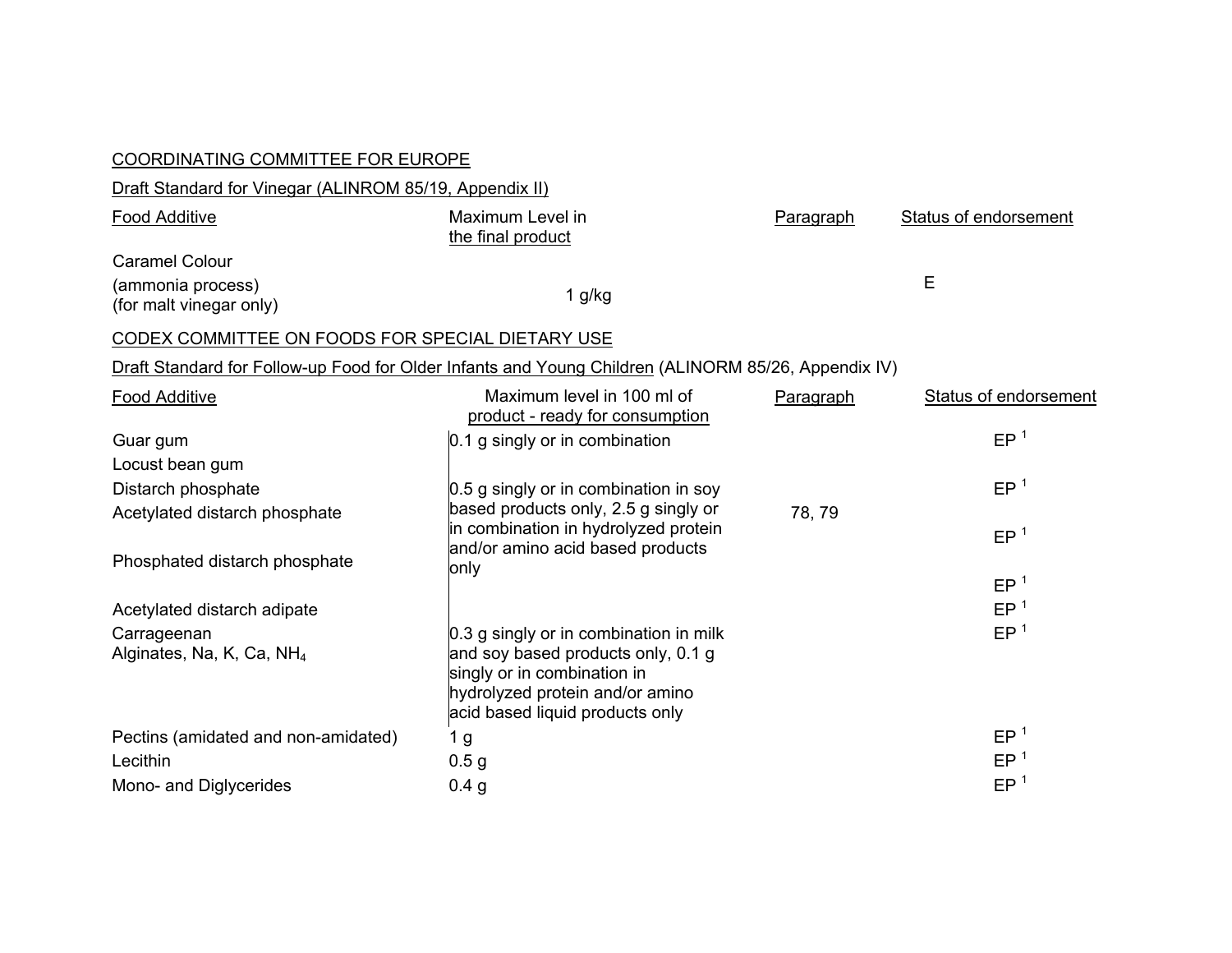| Sodium hydrogen carbonate                 |                                                                    | 78, 79 |                 |
|-------------------------------------------|--------------------------------------------------------------------|--------|-----------------|
| Sodium carbonate                          |                                                                    |        |                 |
| Sodium citrate                            |                                                                    |        |                 |
| Potassium hydrogen carbonate              |                                                                    |        |                 |
| Potassium carbonate                       |                                                                    |        | EP <sup>1</sup> |
| Potassium citrate                         |                                                                    |        |                 |
| Sodium hydroxide                          | Limited by CMP, within the limits for<br>Na and K in Section 3.2.6 |        |                 |
| Potassium hydroxide                       |                                                                    |        |                 |
| Calcium hydroxide                         |                                                                    |        |                 |
| $L(+)$ Lactic acid                        |                                                                    |        |                 |
| $L(+)$ Lactic acid producing cultures     |                                                                    |        |                 |
| Citric acid                               |                                                                    |        |                 |
| Mixed tocopherol concentrate - Tocopherol | 3 mg singly or in combination                                      |        | EP <sup>1</sup> |
| L-ascorbyl palmitate                      | 5 mg singly or in combination<br>expressed as ascorbic acid        | 78, 79 | EP <sup>1</sup> |
| L-ascorbic acid and its Na and Ca Salts   |                                                                    |        |                 |
| <b>Natural Fruit Extract</b>              | <b>GMP</b>                                                         |        | EP <sup>1</sup> |
| Vanilla Extract                           | <b>GMP</b>                                                         |        | EP <sup>1</sup> |
| <b>Ethyl Vannillin</b>                    | 5 mg                                                               |        | EP <sup>1</sup> |
| Vanillin                                  | 5 <sub>mg</sub>                                                    |        | EP <sup>1</sup> |
| Caramel Colour, plain                     | <b>GMP</b>                                                         |        | EP <sup>1</sup> |

1 EP - requesting for more information on the technological justification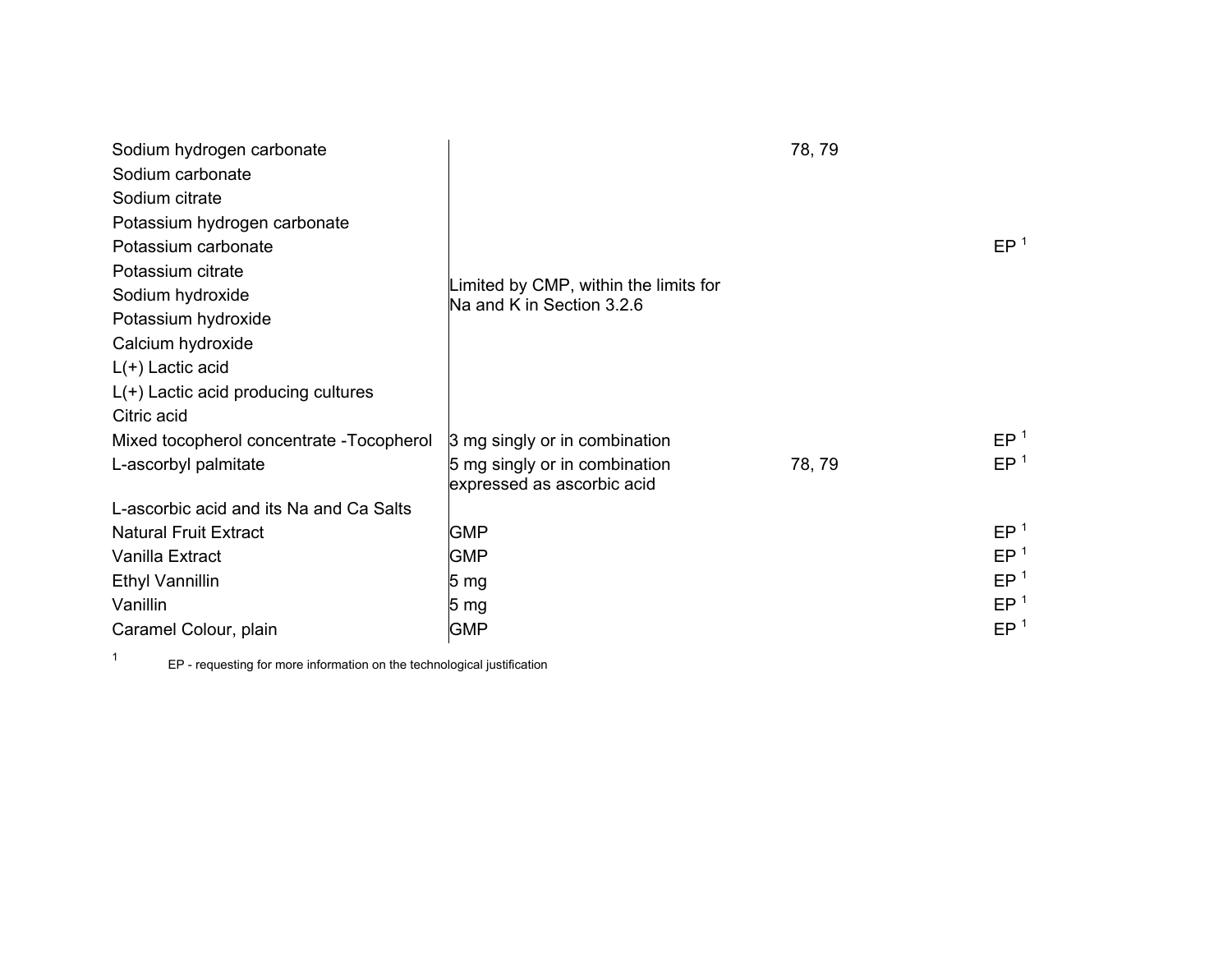## ECE/CODEX GROUP OF EXPERTS ON STANDARDIZATION OF FRUIT JUICES

## DRAFT GENERAL STANDARD FOR FRUIT NECTARS PRESERVED EXCLUSIVELY BY PHYSICAL MEANS HOT COVERED BY INDIVIDUAL STANDARDS (ALINORM 85/14, Appendix IV)

| Food Additive             | Maximum Level<br>in the final product | Paragraph | Status of endorsement |
|---------------------------|---------------------------------------|-----------|-----------------------|
| Citric acid<br>Malic acid | Limited by GMP                        |           | F.<br>E.              |
| L-ascorbic acid           | 400 rag/kg                            |           | E.                    |
| Carbon dioxide            | Limited by GMP                        |           | F                     |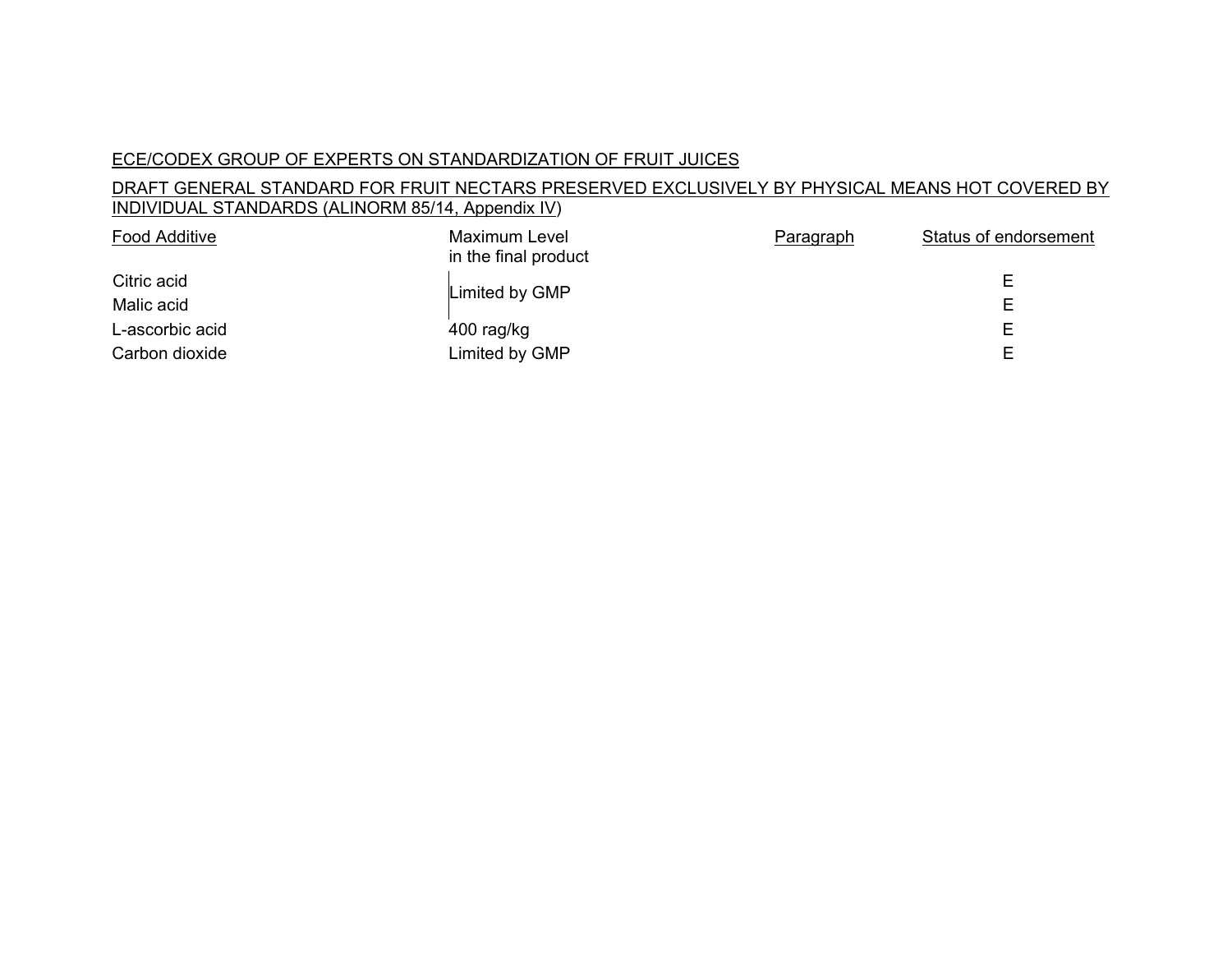#### CODEX COMMITTEE ON FRUITS AND VEGETABLES

## DRAFT STANDARD FOR CANNED PALMITO (Appendix VII, ALINORM 85/20)

| <b>Food Additive</b>                                                                               | Maximum Level in the<br><b>Final Product</b>                             | Paragraph | <b>Status of endorsement</b> |
|----------------------------------------------------------------------------------------------------|--------------------------------------------------------------------------|-----------|------------------------------|
| Stannous chloride, only for palmito in glass 25 mg/kg<br>or in fully enamel-lined (lacquered) cans |                                                                          | 81        | Ε                            |
| L-ascorbic acid                                                                                    | 300 mg/kg                                                                |           | Е                            |
| Citric acid                                                                                        | To maintain the pH at a level not                                        |           | Е                            |
| $L(+)$ tartaric acid                                                                               | above 4.6 if the product is heat<br>pasteurized or limited by CMP if the |           | E                            |
| dl-lactic acid                                                                                     | product is heat sterilized                                               |           | E                            |
| Alginates (Ca, K, Na, NH <sub>4</sub> )                                                            | 1%. m/m singly or in combination, to                                     |           | E                            |
| Carrageenan                                                                                        | be used only when butter, margarine                                      |           | E                            |
| Pectin (amidated or non-amidated)                                                                  | or other animal or vegetable fats or<br>bils are added as ingredients    |           | E                            |
| Gum arabic (acacia)                                                                                |                                                                          |           | E                            |
| Guar gum                                                                                           |                                                                          |           | E                            |
| Acid-treated starches                                                                              |                                                                          |           | E                            |
| Alkali-treated starches                                                                            |                                                                          |           | E                            |
| <b>Bleached starches</b>                                                                           |                                                                          |           | E<br>E                       |
| Distarch phosphate<br>(phosphated)                                                                 |                                                                          |           |                              |
| Distarch phosphate                                                                                 | 0.5% m/m singly or in combination                                        |           | Е                            |
| (sodium trimetaphosphate treated)                                                                  |                                                                          |           |                              |
| Monostarch phosphate                                                                               |                                                                          |           | Е                            |
| Distarch phosphate, acetylated                                                                     |                                                                          |           | E                            |
| Distarch glycerol, acetylated                                                                      |                                                                          |           | E                            |
|                                                                                                    |                                                                          |           |                              |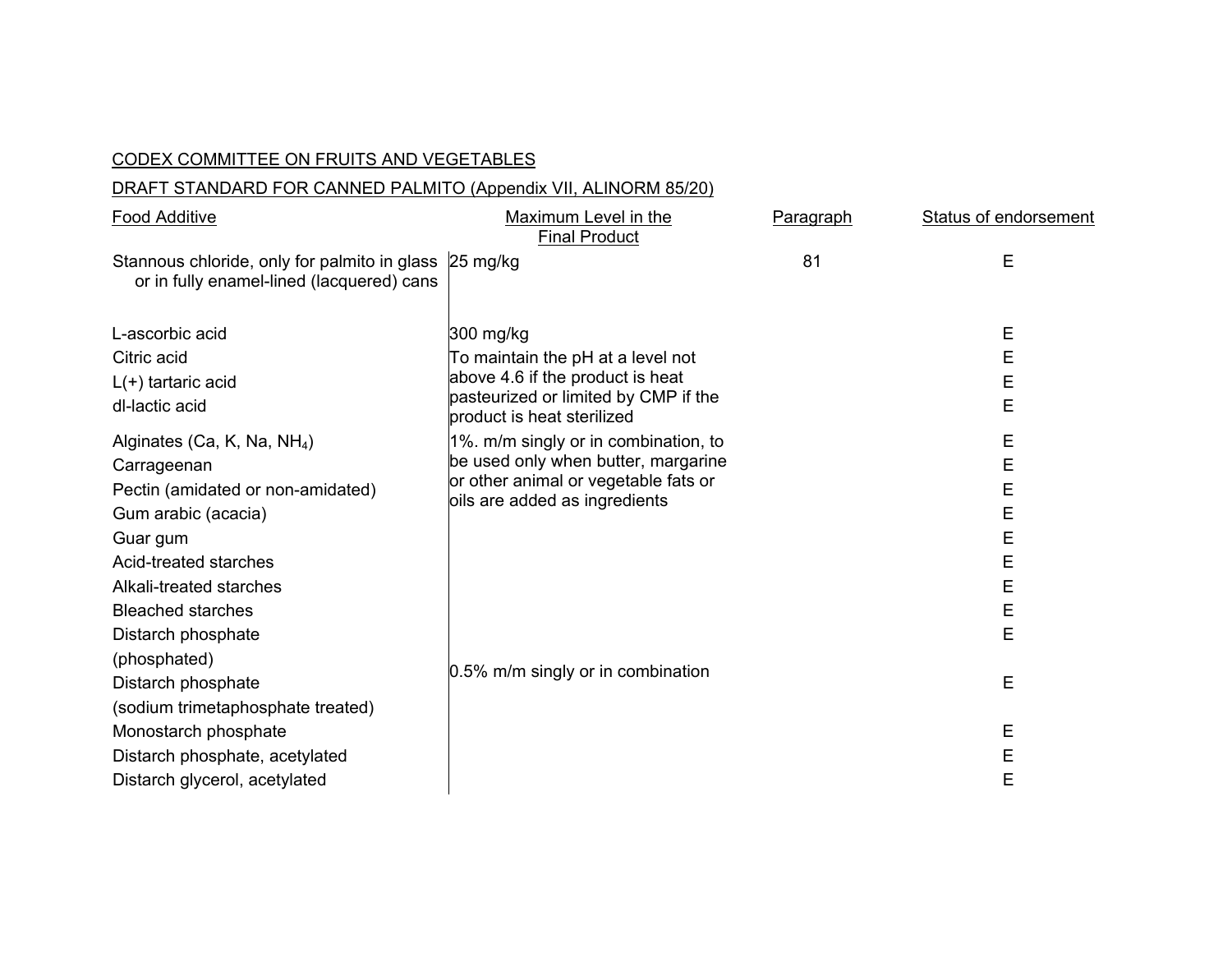| Distarch adipate, acetylated                                                          |                                       |            | Е               |
|---------------------------------------------------------------------------------------|---------------------------------------|------------|-----------------|
| Sodium metabisulphite                                                                 | 20 mg/kg as $SO2$                     | 82, 83     | Е               |
| CODEX COMMITTEE ON PROCESSED FRUITS AMD VEGETABLES                                    |                                       |            |                 |
| Draft Standard for Canned Chestnuts and Chestnut Puree (ALINORM 85/20, Appendix VIII) |                                       |            |                 |
| <b>Food Additive</b>                                                                  | Maximum Level in the<br>Final product |            |                 |
| I-Tartaric acid                                                                       | 10g/kg                                |            | Е               |
| Preparation of Provolonc cheese                                                       |                                       |            |                 |
| Hexatnethylenetetraraine                                                              | $25 \text{ mg/kg}$                    | 84, 85, 86 | EP <sup>1</sup> |
| EP, requesting more information on the toxicological evaluation                       |                                       |            |                 |
| Provisions for annatto in cheeses                                                     |                                       | $87 - 90$  | EP <sup>1</sup> |
| Karaya and xantham gum in cheese                                                      |                                       | 91         | EP              |
|                                                                                       |                                       |            |                 |

1 EP, requesting more information on the types of cheeses used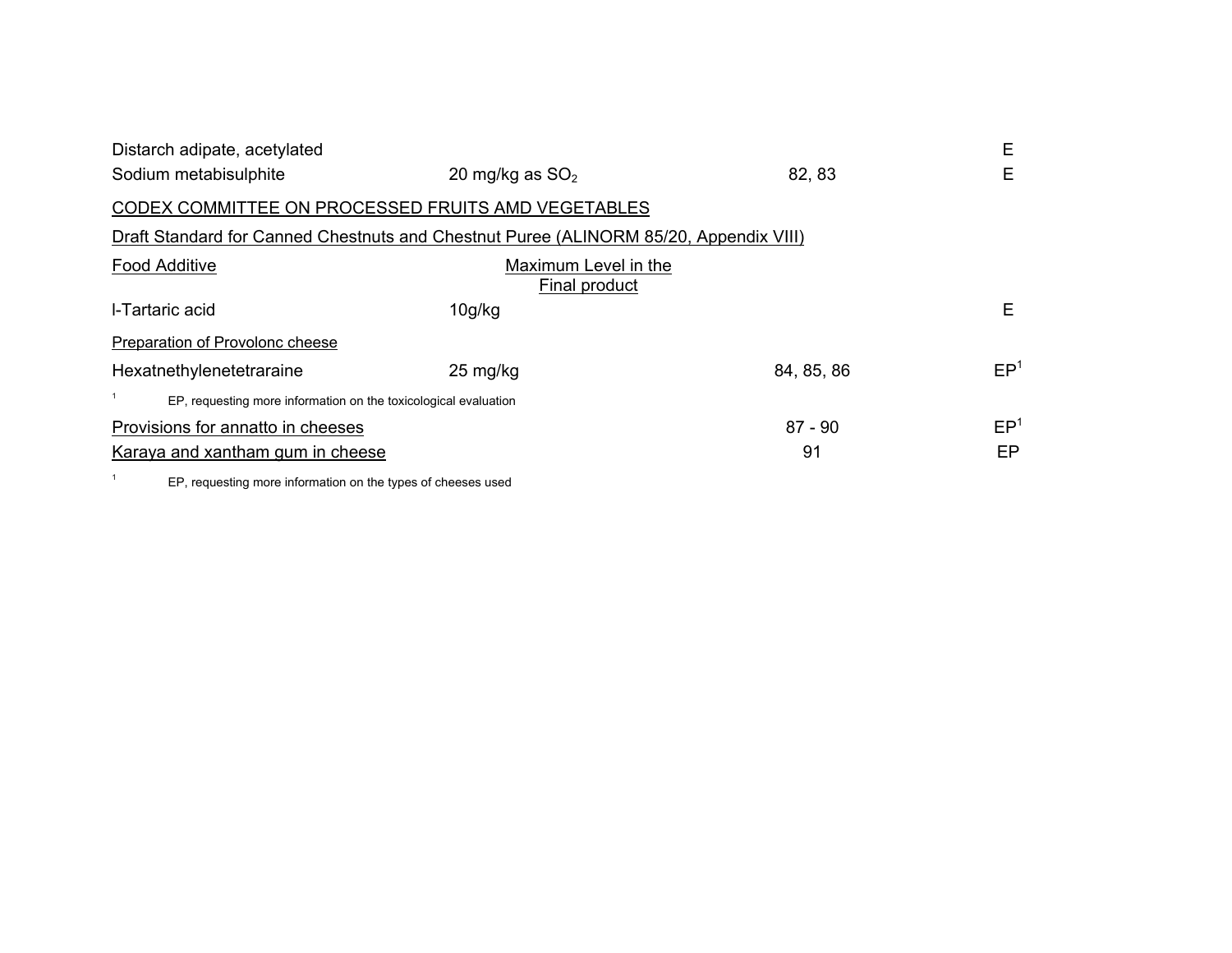# ALINORM 87/12 <u>APPENDIX III</u><br>PART II

Chage is status of endorsement of food additives resulting from changes in ADI status

|                                                                       | <u>AZORUBINE</u>                                                                                                           |                       |                                      |
|-----------------------------------------------------------------------|----------------------------------------------------------------------------------------------------------------------------|-----------------------|--------------------------------------|
| Commodity                                                             | <b>Maximum Level of Use</b>                                                                                                | <b>Earlier Status</b> | <b>Present status of endorsement</b> |
| Flavouxetl Yoghurt and<br>Products heat-treated after<br>fermentation | 57 mg/kg (from flavouring<br>substances as a result of carry-over)                                                         | TE.                   | Е                                    |
|                                                                       | PONCEAU 4 R                                                                                                                |                       |                                      |
| 1. Canned Raspberries                                                 | 300 mg/kg singly or in combination<br>with Erythrosine                                                                     | TE                    | Е                                    |
| 2. Canned Strawberries                                                | 300 mg/kg singly or in combination<br>with Erythrosine                                                                     | TE                    | Е                                    |
| 3. Canned Plums                                                       | 300 mg/kg singly or in combination<br>with Erythrosine, in "red" or "purple"<br>plums only                                 | TE                    | Е                                    |
| 4. Canned rears                                                       | 200 mg/kg, singly or in combination<br>with other colours, in speciality<br>packs only                                     | TE                    | Е                                    |
| 5. Jams (fruit preserves) and<br>Jellies                              | 200 mg/kg singly or in combination<br>with other colours                                                                   | TE                    | Е                                    |
| 6. Canned Shrimps or Prawns                                           | 30 mg/kg singly or in combination<br>with other colours                                                                    | TE                    | Е                                    |
|                                                                       | 7. quick Frozen Shrimps or Prawns30 mg/kg singly or in combination<br>with other colours, in heat-treated<br>products only | TE                    | Е                                    |
| heat-treated after fermentation as a result of carry-over             | 8. Flavoured Yoghurt and Products 48 mg/kg from flavoured substances                                                       | TE                    | Е                                    |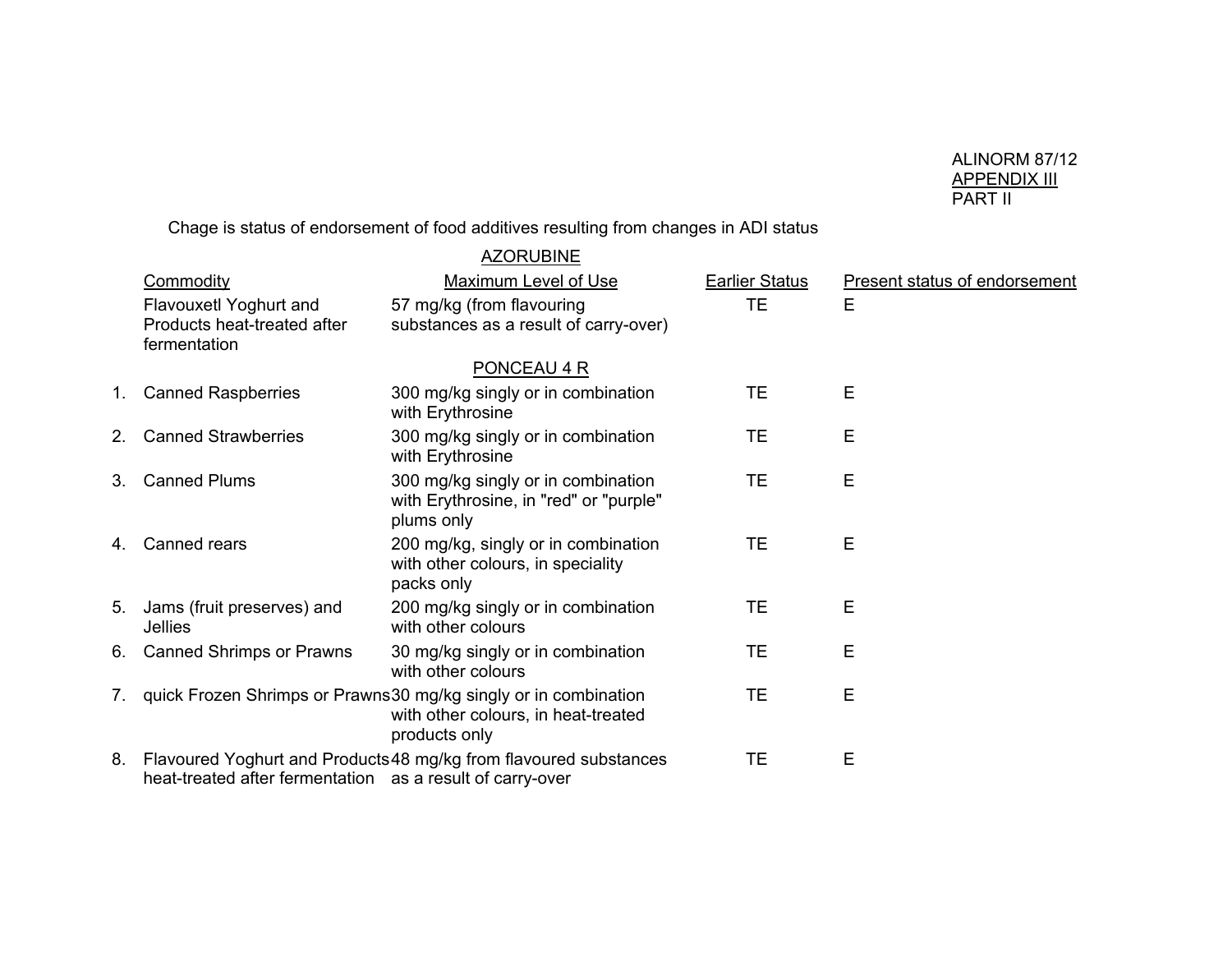|   |                                                           | <b>ERYTUROSINE</b>                                                                        |                       |                                      |
|---|-----------------------------------------------------------|-------------------------------------------------------------------------------------------|-----------------------|--------------------------------------|
|   | Commodity                                                 | <b>Maximum Level of Use</b>                                                               | <b>Carller Status</b> | <b>Present status of endorsement</b> |
| 1 | Canned Apple cauce                                        | 200 mg/kg, singly or in combination<br>which other colours                                | E                     | <b>TE</b>                            |
| 2 | <b>Canned Pears</b>                                       | 200 mg/kg, singly or in combination<br>which other colours                                | E                     | <b>TE</b>                            |
| 3 | Jams (fruit preserves) and<br><b>Jellies</b>              | 100 mg/kg, singly or in combination<br>which other colours                                | Е                     | <b>TE</b>                            |
| 4 | <b>Canned Raspbarries</b>                                 | 300 mg/kg singly or in combination<br>with Ponceau 4R                                     | Е                     | TE                                   |
| 5 | <b>Canned Strawberries</b>                                | 300 mg/kg singly or in combination<br>with Ponceau 4R                                     | E                     | <b>TE</b>                            |
| 6 | <b>Canned Fruit Cocktail</b>                              | Limited by GMP (to colour the<br>cherries                                                 | E                     | <b>TE</b>                            |
| 7 | <b>Canned Tropical Fruit Salad</b>                        | Limited by GMP (to colour the<br>cherries                                                 | E                     | <b>TE</b>                            |
| 8 | Quick Frozen Shrimps or<br>Prawns                         | 30 mg/kg singly or in combination<br>with other colour, in heat-treated<br>products only  | E                     | <b>TE</b>                            |
| 9 | Canned shimps or Prawns                                   | 30 mg/kg singly or in combination<br>with other colours                                   | E                     | TE                                   |
|   | 10 Luncheon Meat                                          | 15 mg/kg (to replace loss of colour<br>for the product with blinder                       | E                     | TE                                   |
|   | 11 Canned plums                                           | 300 mg/kg, singly or in combination<br>with Ponceau 4r, in "red" or" purple<br>apple only | Е                     | TE                                   |
|   | heat-treated after Fermentation as a result of carry-over | 12 Flavoured Yoghurt and Products 27 mg/kg from flavoured substances                      | E                     | TE                                   |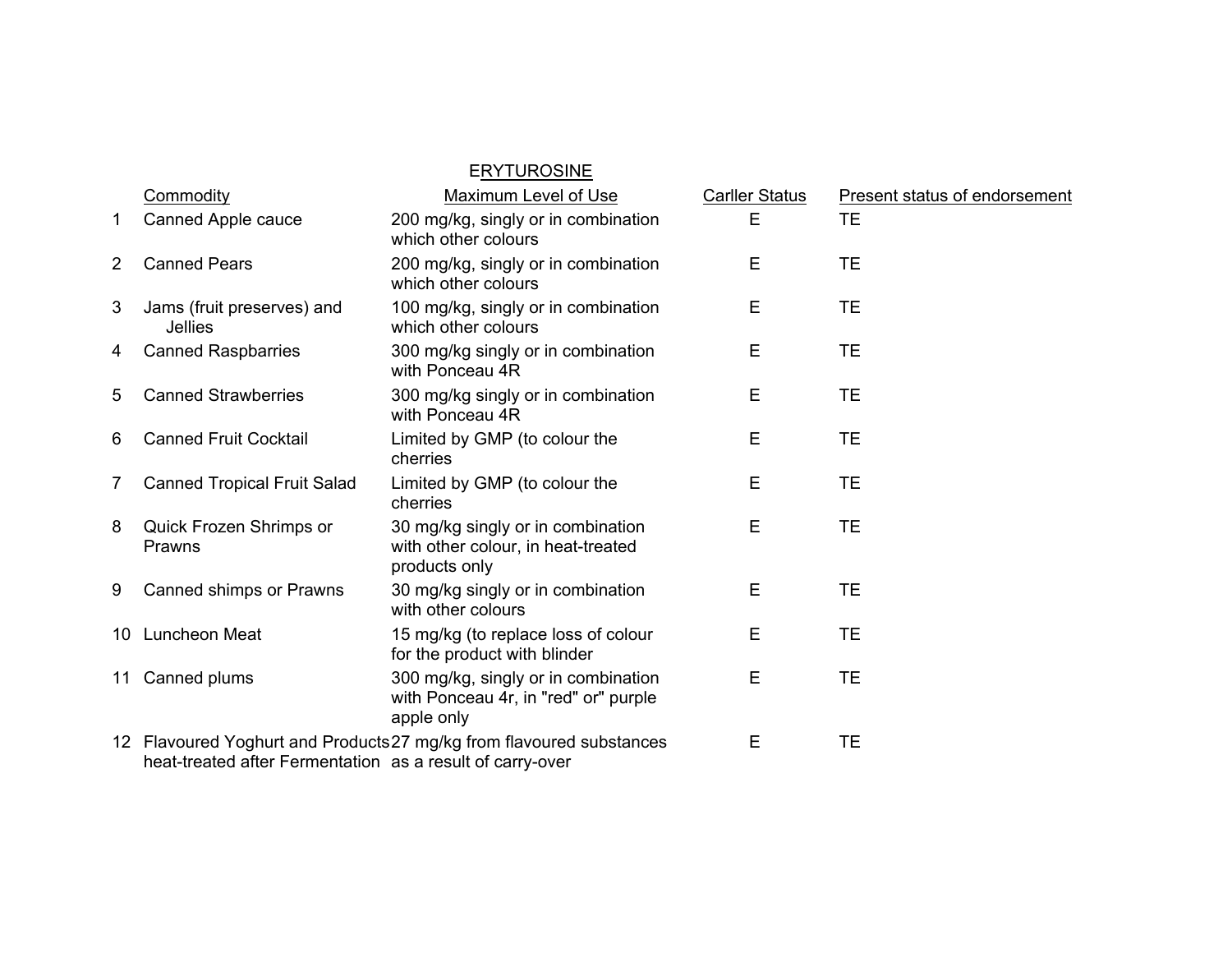

#### ENDORSEMENT OF MAXIMUM LEVELS OF CONTAMINANTS IN CODEX COMMODITY STANDARDS

|      | Meetings of the international Olive Oil Council on revisions of the Couex Standard For Table Olives           |               |                         |                                                 |  |  |
|------|---------------------------------------------------------------------------------------------------------------|---------------|-------------------------|-------------------------------------------------|--|--|
|      | Draft Revised Codex Standard for Table Olives (At Step 5)<br>(ALINORM B5/33, Appendix III)                    |               |                         |                                                 |  |  |
|      | Contaminant                                                                                                   | Maximum Level | Paragraph               | <b>Status of endorsement</b>                    |  |  |
|      | Lead                                                                                                          | 1 mg/kg       |                         | E                                               |  |  |
|      | Tin                                                                                                           | 250 mg/kg     |                         | ТE                                              |  |  |
| II.  | <b>Coordinating Committee for Europe</b>                                                                      |               |                         |                                                 |  |  |
|      | Draft European Regional Standard for Vinegar (Advanced to Step 8)                                             |               |                         |                                                 |  |  |
|      | Contaminant                                                                                                   | Maximum Level | <b>Paragraph</b>        | <b>Status of endorsement</b>                    |  |  |
|      | Arsenic                                                                                                       | 1 mg/kg       |                         | Е                                               |  |  |
|      | Lead                                                                                                          | 1 mg/kg       |                         | Е                                               |  |  |
|      | Sum of Copper and Zinc                                                                                        | 10 mg/kg      |                         | Е                                               |  |  |
|      | Iron                                                                                                          | 10 mg/kg      |                         | E                                               |  |  |
| III. | Codex Committee on Cereals, Pulses and Legumes                                                                |               |                         |                                                 |  |  |
|      | Draft Standard for Certain Pulses (Advanced to Step 5) (ALINORM 85/29, Apppendix VI)                          |               |                         |                                                 |  |  |
|      | Contaminants:<br>Pulses shall be free from heavy metals in amounts which may<br>represent a hazard to health. |               | <b>Paragraph</b><br>102 | <b>Status of endornrment</b><br>ME <sup>1</sup> |  |  |
|      |                                                                                                               |               |                         |                                                 |  |  |

I. Meetings of the International Olive Oil Council on revisions of the Codex Standard For Table Olives

<sup>1</sup> The Committee requested the Codex Committee on Cereals, Pulses and Legumes to provide proposals For maximum levels For the heavy metals of significance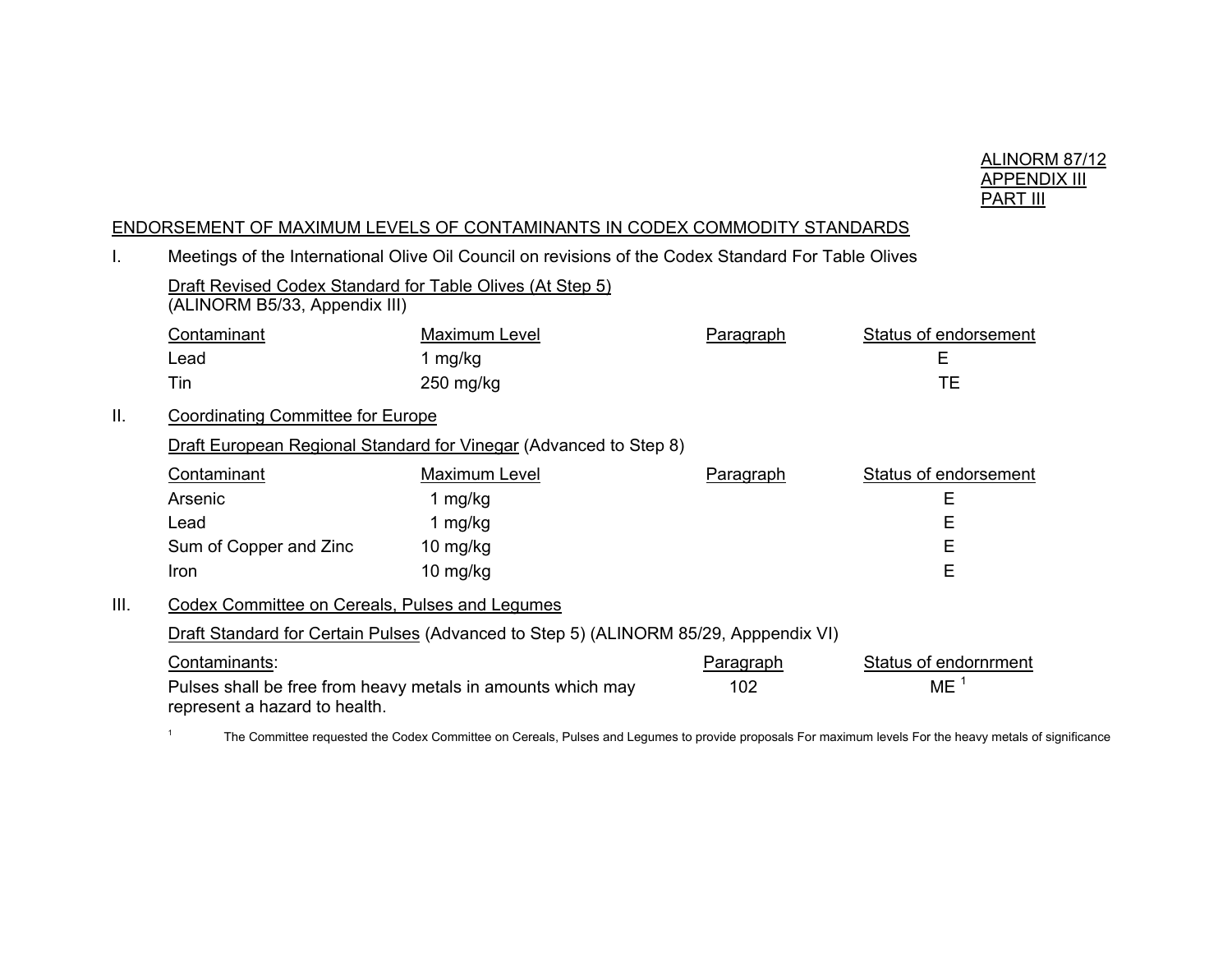| IV. | Joint ECE/Codex Alimentarius Group of Experts on Standardization of Fruit Juices |
|-----|----------------------------------------------------------------------------------|
|     |                                                                                  |

Draft General Standard for Fruit Nectars p reserved Exclusively by Physical Means

(ALINORM 85/14, Appendix IV)

| Contaminant                  | Maximum Level<br>mg/kg | Paragraph | Status of endorsement |
|------------------------------|------------------------|-----------|-----------------------|
| Arsenic                      | 0.2                    | 103       | EP                    |
| Lead                         | 0.3                    | 103       | EP <sup>1</sup>       |
| Copper                       | 5.0                    |           | E                     |
| Zinc                         | 5.0                    |           | E                     |
| Iron                         | 15.0                   |           | Е                     |
| Tin                          | 250.0                  | 104       | TЕ                    |
| Sum of Copper, Zinc and Iron | 20.0                   |           | E                     |
| <b>Sulphur Dloxide</b>       | 10.0                   | 105       | Е                     |

1 EP, pending review of these contaminants by JECFA

## V. CODEX COMMITTEE ON PROCESSED FRUITS AND VEGETABLES (ALINORM 85/20)

#### Codex Standards for Canned Fruits and Vegetables

| Contaminant | Maximum Level<br>mg/kg                    | Paragraph | Status of endorsement |
|-------------|-------------------------------------------|-----------|-----------------------|
| Lead        | 1.0 (except tomato paste)<br>concentrate) | 106,107   | EP <sup>2</sup>       |
|             | 1.5 (tomato paste<br>concentrate)         |           | EP <sup>2</sup>       |
| Tin         | 250                                       | 106,108   | EP <sup>2</sup>       |

 $2^2$  The proposal is too general. The Committee requested a differentiation between products.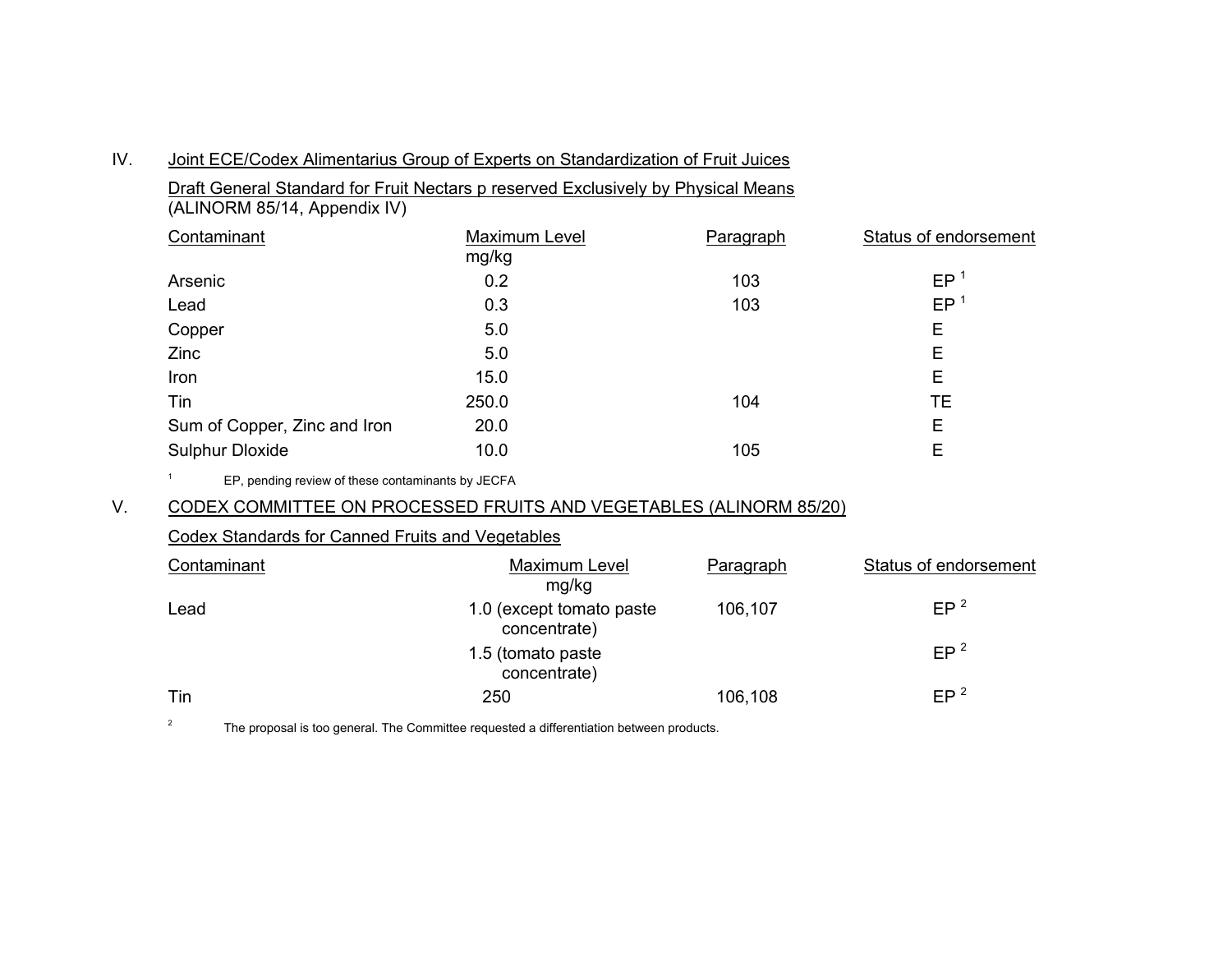#### VI. <u>CODEX COMMITTEE ON SUGAR</u>

| Food                                 | Max. Level of lead<br>(mg/kg) | Paragraph | Status of endorsement <sup>1</sup> |
|--------------------------------------|-------------------------------|-----------|------------------------------------|
| - White Sugar                        | 1.0                           | 109 - 111 | TE                                 |
| - Powdered Sugar (leing Sugar)       | 1.0                           |           | TЕ                                 |
| - Soft Sugar                         | 1.0                           |           | TE                                 |
| - Dextrose, Anhydrous                | 1.0                           |           | TE                                 |
| - Dextrost Monohydrate               | 1.0                           |           | TE                                 |
| - Glucose Syrup                      | 1.0                           |           | <b>TE</b>                          |
| - Dried Clucose Syrup                | 1.0                           |           | TE                                 |
| - Lactose                            | 1.0                           |           | <b>TE</b>                          |
| - Powdered Dextrose (Icing Dextrose) | 1.0                           |           | TE                                 |
| - Fructose                           | 0.5                           |           | TЕ                                 |

<sup>1</sup> The committee temporarily the provision for land in sugars, but steted its intention of keeping them under review objective of further levering the levris in the furture.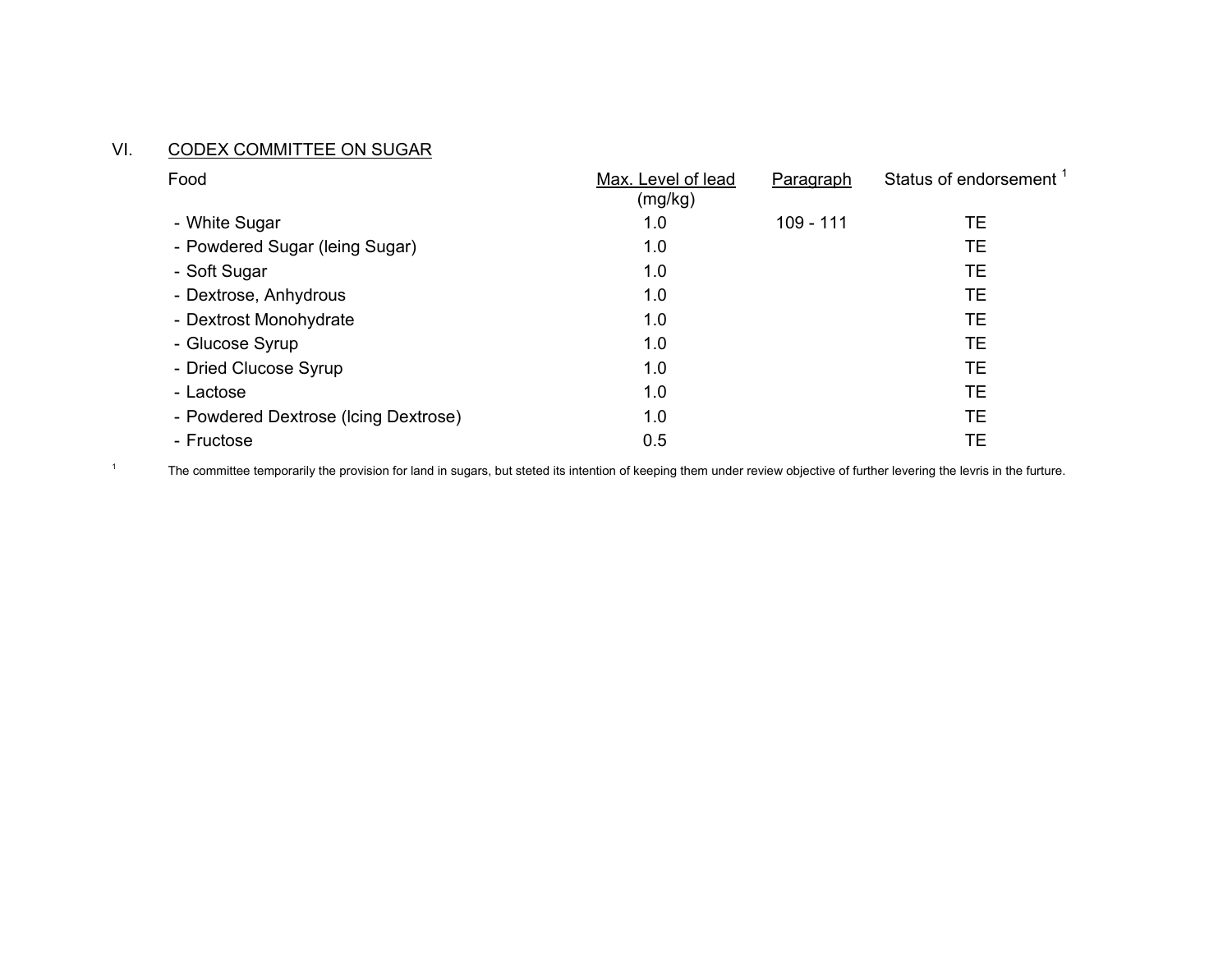ALINORM 87/12 APPENDIX IV

### REPORT OF THE WORKING GROUP ON CLASS NAMES AND THE INTERNATIONAL NUMBERING SYSTEM

1. The following participated in the meeting (See Appendix I for addresses).

| L.J. Erwin (Chairman)      | Australia    |
|----------------------------|--------------|
| N. Rao Maturu (Rapporteur) | FAO          |
| G. De Cean                 | Australia    |
| J.A. Drum                  | Canada       |
| P. Kuhnert                 | F.R. Germany |
| J.S. Fraser                | New Zealand  |
| R.F. van der Heide         | Netherlands  |
| C. Nieman                  | Netherlands  |
| Anita Janelm               | Sweden       |
| <b>Pierre Rossier</b>      | Switzerland  |
| J. Horton                  | UK           |
| 0. Easterday               | <b>USA</b>   |
| Regina Perkowski           | <b>USA</b>   |
| R. Haigh                   | <b>EEC</b>   |
| Ph. Mouton                 | <b>CIAA</b>  |
| R.H. Murray                | <b>CIAA</b>  |
| D.A. Toet                  | AMFEP        |

- 2. The Working Group had the following documentation for consideration:
	- (1) CX/FA 85/9 Consideration of the International Numbering System for Food Additives Based on Replies to CL 1984/23 - FA. Late comments from USA and Canada were also considered.
	- (2) CL 1984/23(FA) International Numbering System for Food Additives.
	- (3) CX/FA 85/4 Matters of interest arising from other Codex Committees.

### Consideration of the International Numbering System (INS)

- 3. The Working Group expressed general agreement with the proposed INS based on the EEC numbers and presented in CL 1984/23 (FA).
- 4. The delegation of Australia advised the group that the numbering system would be introduced in that country in January 1987. A pamphlet for use by con sumers was distributed. The delegation of New Zealand indicated that a similar approach was being followed in that country.
- 5. It was agreed that the INS numbers should be for labelling purposes only and as a means of identifying specific food additives. The allocation of a number should not be interpreted as providing information on the toxicological status of the additive.
- 6. The Working Group discussed a suggestion that the declaration of the numbers on the label without the class names would simplify the labelling. This would be achieved because the numbers would be widely understood internationally whereas the language used for the class names would be restrictive. The Working Group noted that the language problem extended to all the information required on the label.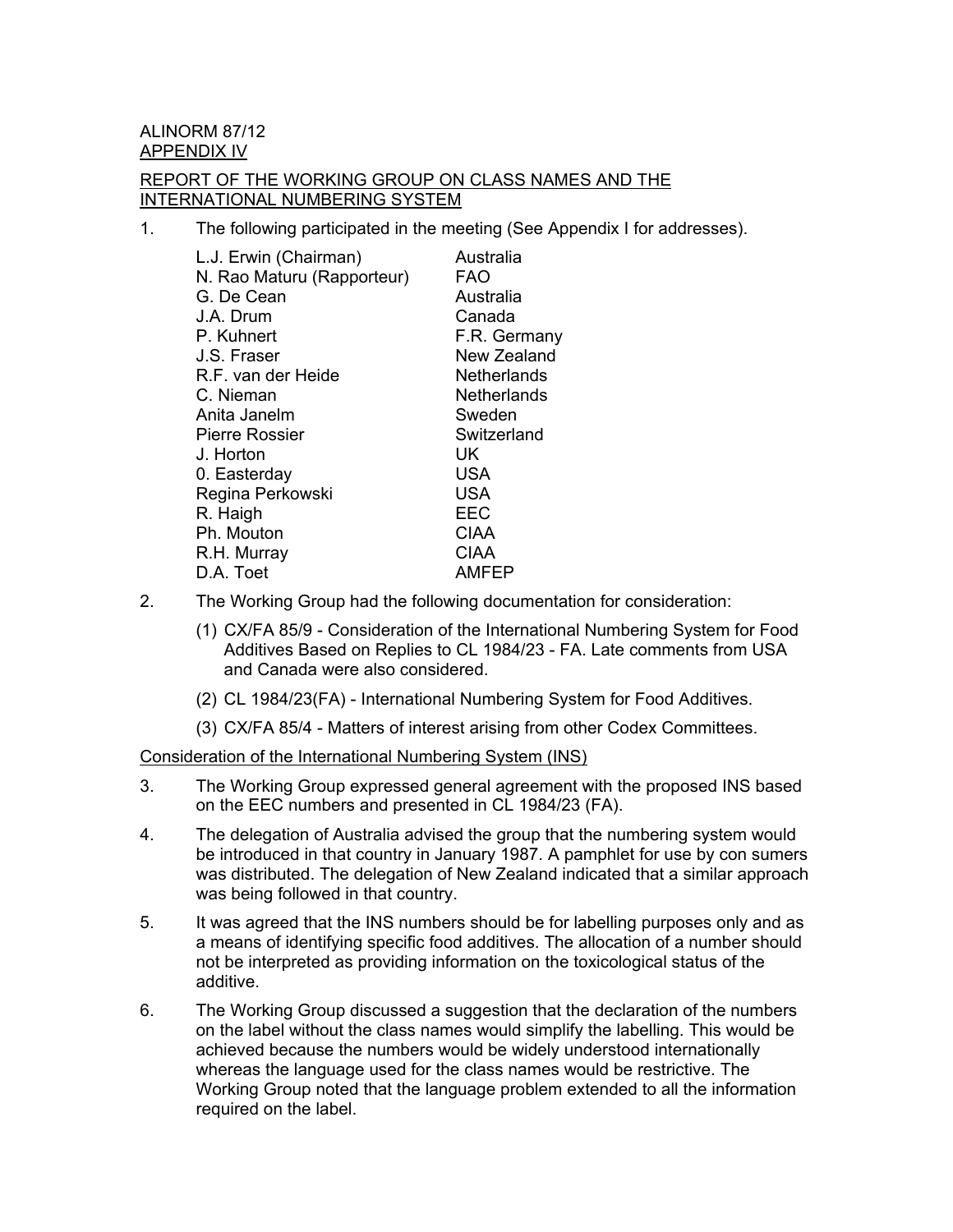- 6(a). It was noted that the recent Session (July 1985) of the Commission had already adopted a revised General Standard for the Labelling of Prepackaged Foods (CODEX STAN 1-1985) which requires the declaration of the class name along with the specific name of the food additive or its recognized numerical identification. The Working Group endorsed this requirement because, in its view, consumers did wish to know the functions of the additives listed.
- 7. It was decided that a list using only the additives in Volume XIV of the Codex Alimentarius would be inadequate as a basis for an INS. This resulted from the restricted range of foods presently covered by Codex standards. There was general agreement that an INS would need to cover most additives in foods in international trade.
- 8. After considering various options, it was decided that in the first instance the list should be extended to include all additives in FAG Food and Nutrition Paper No. 30 which have been allocated either a full or temporary ADI by JECFA.
- 9. The Chairman of the Working Group with the assistance of the Codex Secretariat and Mr. R. Haigh (EEC) undertook to prepare a draft INS along the above lines.
- 10. A number of delegates expressed the view that such a numbering system would still be incomplete as regards facilitating international trade since there were additional additives approved for use by national legislation but not yet cleared by JECFA. In the longer term it would be necessary to allocate numbers for such additives which were common in foods in international trade.
- 11. It was decided that the revised draft INS (para 9 above) should be distributed to governments along with a request for advice on additional additives for which there could be justification for allocating a number.
- 12. There was general agreement that future lists should be prepared in both numerical and alphabetical order. Further, where possible the functional classes should be included as subheadings.
- 13. In order to achieve uniformity with the chemical names used, it was decided that those used in Food and Nutrition Paper No. 30 should be used as primary names. Synonyms, including those names used in Codex Volume XIV and the EEC, should be given in brackets.
- 14. There was an extended discussion on whether the different salts, and in particular the sodium ones, should be identified by a separate number. It was decided that the intake of sodium from sodium salts used as food additives would probably not add significantly to sodium intake. In any case, nutrient labelling would be the more appropriate means of informing the consumer of sodium levels.
- 15. It was noted that the present list did not follow any consistent pattern in regard to the degree of specificity for the chemicals concerned. In some cases separate numbers were used to identify individual chemicals (e.g. 201 and 202 for the sodium and potassium salts of sorbic acid). In other cases the one number was used to cover a group of related chemical compounds (e.g. 471 for the mono and di-glycerides of fatty acids). Suffixes were also used to identify sub-groups (e.g. 450 (a) for potassium and sodium pyrophosphates, 450 (b) for the sodium and potassium triphosphates, and 450 (c) for the sodium and potassium polyphosphates.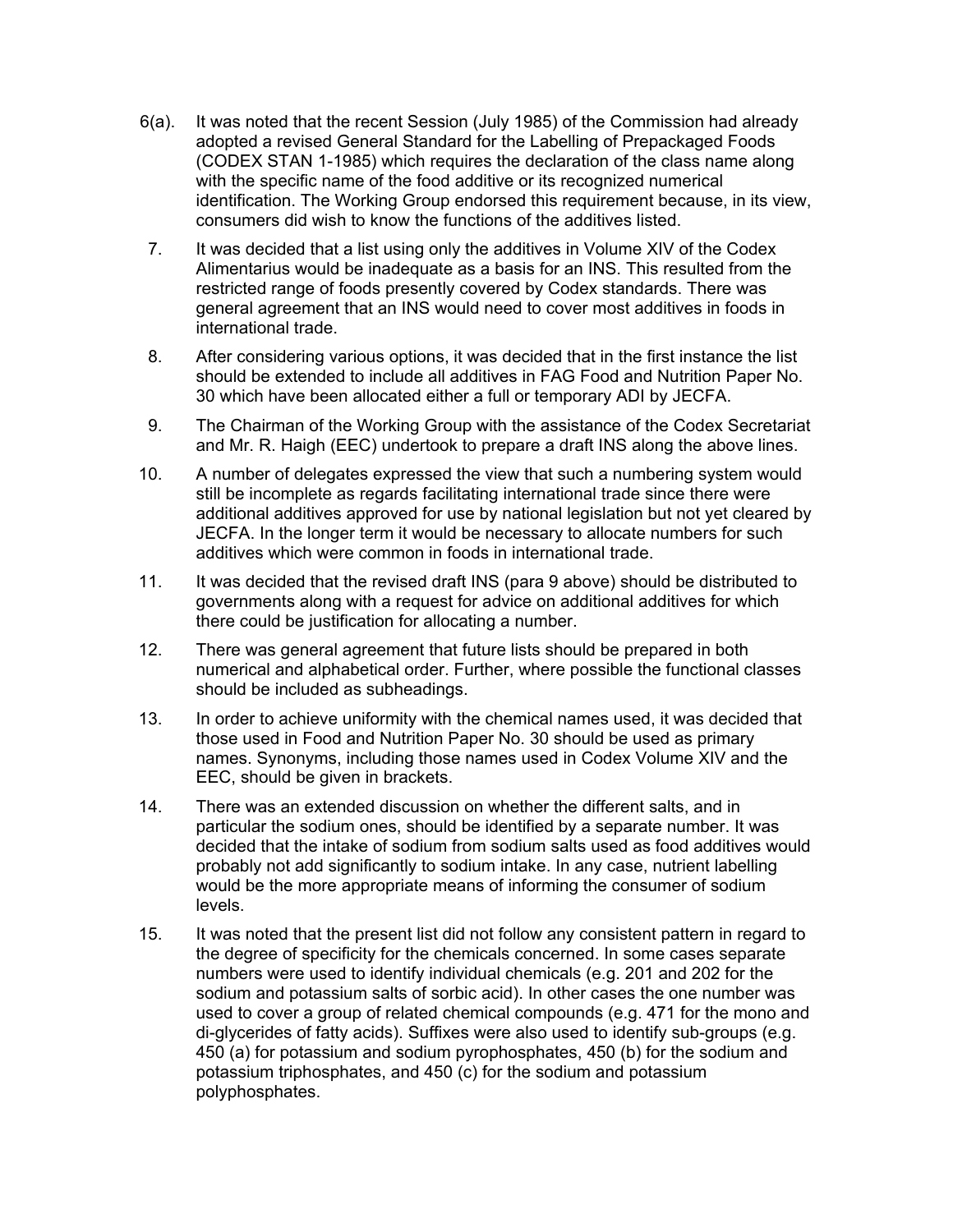- 16. Because the present system of numbers was in wide use, not only within the EEC but also in other countries, it was agreed that the present numbers should be retained to the greatest extent possible. However, in future it would be preferable for each chemical compound to be identified. It. was acknowledged that this would create difficulties since there was a preference for the use of only three digits whenever possible.
- 17. Since many additional food additives would have to be included in the revised draft INS it was accepted that some additional form of identification beyond three numerical digits would be necessary. Some preference was expressed for the present alphabetical suffixes since they were already in use. Others expressed a preference for a decimal type system because numericals would be more easily understood internationally, since letters would have to be changed to comply with the alphabet of the country of sale. However, a decimal system would also have drawbacks since a comma is now the method recommended by the International Standards Organisation for marking the decimal place. This used in conjunction with commas to separate the numbers would create unacceptable confusion. Therefore, a decimal system would, of necessity, have to use a dot to mark the decimal place.
- 18. As both systems would have advantages and disadvantages it was decided that government views should also be requested on this matter.

## Necessity of a Prefix

- 19. The Working Group was informed that the prefix "E" was an integral part of the currently operational EEC system and had particular significance for consumers. It was intended to be allocated only to substances which had undergone a toxicological evaluation by the Community. There was agreement that the prefix "E" would serve no purpose in an INS which would be for identification purposes only. The possibility of using another prefix to identify the system as international and/or Codex was considered but not accepted because it would unnecessarily lengthen the number. Here again the use of letters would also have the disadvantage of language.
- 20. It was decided that a prefix would not be necessary.

## Ingredients or Food Additives

- 21. The Working Group acknowledged that there was no easy answer to the question of where the dividing line should be drawn between food additives and ingredients. It was noted that the present list contained gelatine and sodium caseinate for which there was no consistent policy in member countries. Some considered them as ingredients only while others required them to be treated as food additives in cases where they were used in food to achieve a technological purpose. Others noted that on this basis many ingredients such as flour, starches, etc. would have to be considered as food additives.
- 22. It was accepted that there was no easy solution to the problem and that such substances would have to be considered on a case by case basis. The matter could be reviewed at the next meeting.

### Class Names

23. Consideration was given to whether the list of class names in the revised General Standard for the Labelling of Prepackaged Foods (CODEX STAN 1-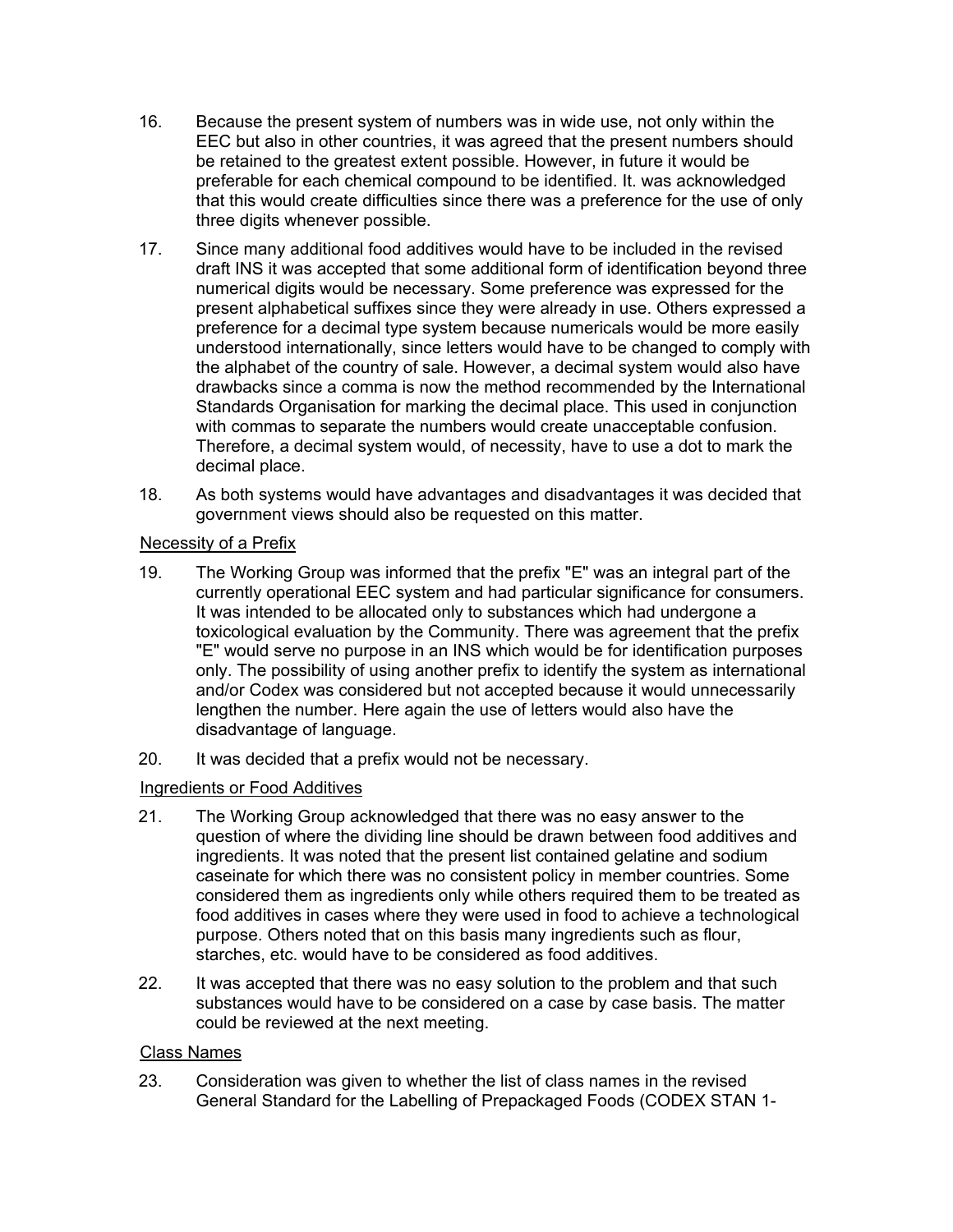1985) was sufficiently extensive to cover all food additives and provide adequate information for consumers. The Chairman noted that already the labelling standard included four classes (propellants, glazing agents, flour improvers and raising agents/bakery powder) additional to those given in Volume XIV of the Codex Alimentarius. While Food and Nutrition Paper No. 30 included a much more extensive list of functional classes many of these would not be suitable for labelling purposes.

- 24. No decision was taken on additional class names although humectant and firming agent were suggested for consideration in the future. The need for these and perhaps other class names should be raised with governments.
- 25. The Working Group noted that although the revised Codex General Standard for Labelling included a class name "artificial sweeteners" there was no Codex listing of sweeteners which should be described as such. It was noted that nutritive sweeteners such as sorbitol could not be appropriately included under such a class name. The Working Group rejected a proposal that such sweeteners be labelled as either nutritive or non-nutritive. This was because the low levels of intake of such sweeteners would not add significantly to energy intake.
- 26. It was noted that Food and Nutrition Paper No. 30 (page 214) included a functional class entitled "sweetening agent" which included potassium acesulfame, aspartame, saccharin and its salts, cyclohexylsulfamic acid, hydrogenated glucose syrup, isomaltitol, lactitol, mannitol, sodium cyclamate, sorbitol, thaumatin and xylitol.
- 27. The Working Group considered that the class name "Sweetening Agent" would be appropriate for identifying these sweeteners for labelling purposes. It recommends that this proposal be brought to the attention of the Codex Committee on Food Labelling with a view to that Committee initiating an amendment to the General Labelling Standard.
- 28. The deletion of the class name "enzymes" in the revised General Labelling Standard was endorsed by the Working Group. It agreed that the term did not indicate the function of the substances and that the majority of enzymes were processing aids. Those which were food additives could be covered by other class names or by specific names.
- 29. The use of the class name "flour improvers" in the revised General Labelling Standard was questioned. It was pointed out that the Working Group on Processing Aids had agreed that the bleaching agents, used in conjunction with flour improvers, should be considered as food additives. On this basis, the correct class name should be flour treatment agent as this would include both the flour improvers and the bleaching agents. The Working Group recommends that this also be brought to the attention of the Codex Committee on Food Labelling with a view to initiating an amendment to the General Standard for Labelling.
- 30. Consideration was given to the request of the European Starch Association that chemically modified starches should be classed as ingredients rather than food additives. The Working Group did not accept this view and agreed that chemically modified starches must be considered as food additives.
- 31. It was noted that although the draft INS already included numbers for the chemically modified starches, the declaration of such numbers was not a mandatory requirement of the General Standard for Labelling. A number of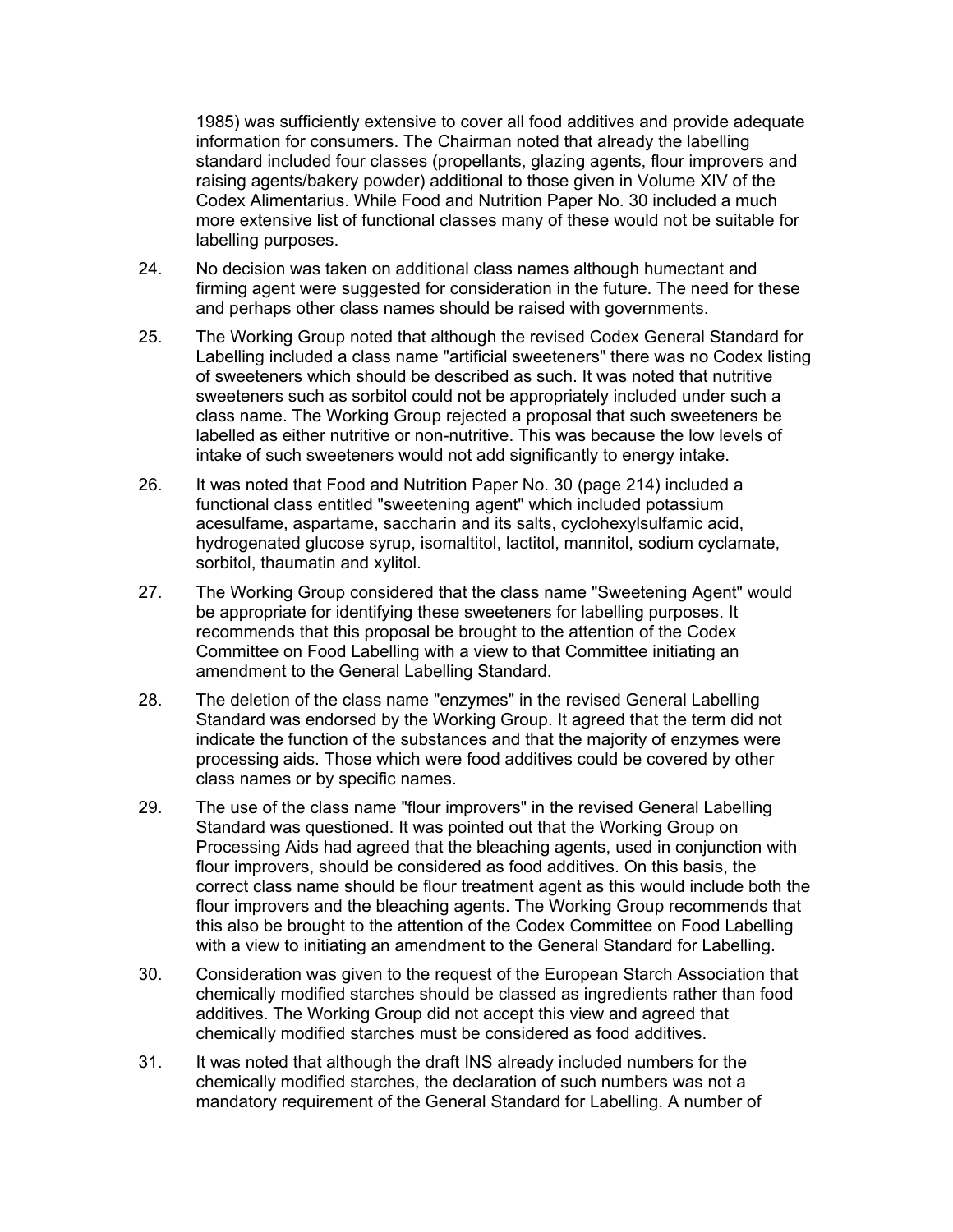delegates supported the retention of the numbers since in their countries the specific identification of the chemically modified starches was mandatory. Further, the Working Group had already taken a decision to allocate numbers for food additives in Food and Nutrition Paper No. 30 and this included the chemically modified starches. The allocation of numbers would also facilitate trade.

- 32. Other delegates expressed the view that since the General Standard for Labelling did not require the specific identification of chemically modified starches it would be contrary to the wishes of the Commission to allocate numbers.
- 33. The Working Group was unable to resolve this matter and brings it to the attention of the CCFA for further consideration.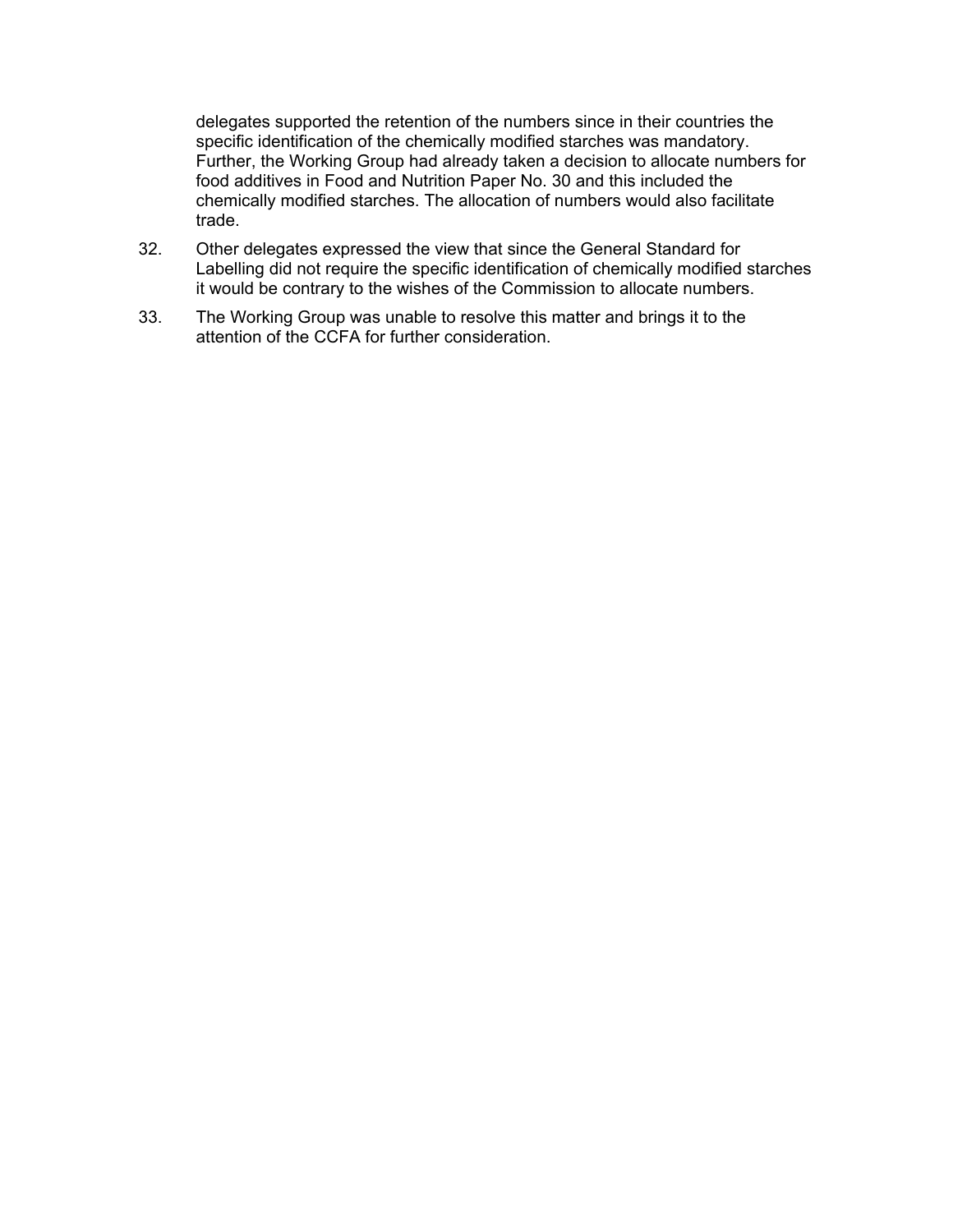#### ALINORAM 87/12 APPENDIX V

## UP-DATED CODEX LIST B OF FOOD ADDITIVES

Codes List B of Food Additives contains those substances in which the member states and/or industry have shown interest, and evaluation of which by the Joint FAP/WHO Expert Committee on Food Additives (JECFA), is pending

Some of the Food additives in the list B had been evluated byJECFA at some of its sessions but no ADI could be allocated mainly because of a lack of adequate data. Such of the food additives which fall in the above Category are given a Status of Bl. The rest of the food additives which had never been consider by JECFA are given a Status of B2.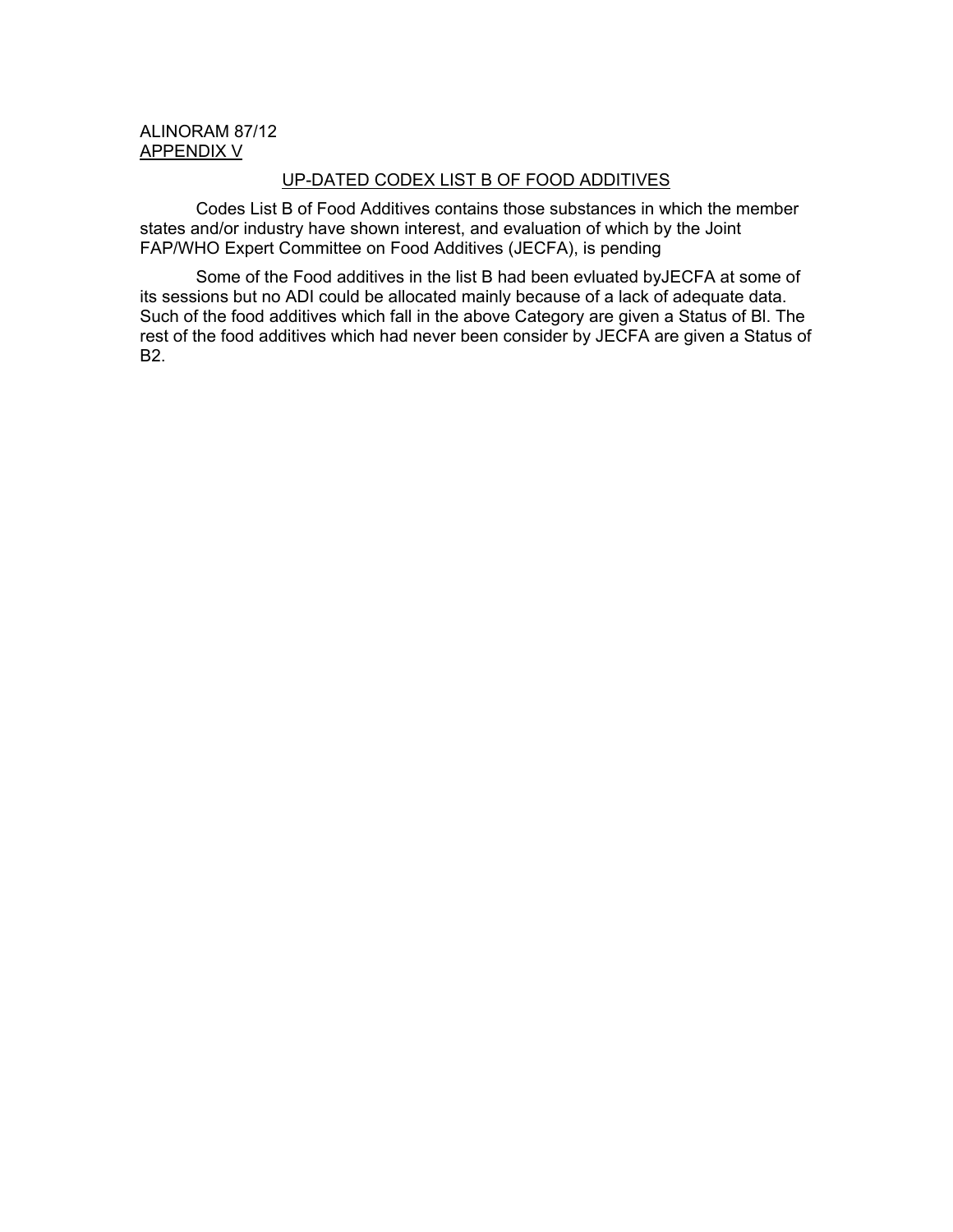| 1. | <b>ACIDS, BASES, SALTS</b>                                             | <b>Status</b>  | JECFA Ref.     |
|----|------------------------------------------------------------------------|----------------|----------------|
|    | Benzoate, calcium                                                      | B <sub>2</sub> |                |
|    | Dihydrogen orthophosphate, ammonium (ammonium<br>phosphate, monobasic) | B <sub>2</sub> |                |
|    | Diphosphate, dicalcium (calcium pyrophosphate)                         | <b>B1</b>      | 8              |
|    | Diphosphate, tetrapotassium (potassium<br>pyrophosphate)               | <b>B1</b>      | 8              |
|    | Fumarate, calcium                                                      | B <sub>2</sub> |                |
|    | 1,4-Heptanolactone, calcium and sodium salts                           | B <sub>2</sub> |                |
|    | Hydrogen orthophosphate, diammonium (ammonium<br>phosphate, dibasic)   | <b>B1</b>      | 8              |
|    | Hydrogen orthophosphate, magnesium (magnesium<br>phosphate, dibasic)   | B <sub>2</sub> |                |
|    | DL-malate, sodium hydrogen                                             | <b>B2</b>      |                |
|    | DL-malic acid                                                          | B <sub>2</sub> |                |
|    | L-malic acid                                                           | <b>B2</b>      |                |
|    | Metabisulphate, calcium                                                | B <sub>2</sub> |                |
|    | Phosphate, bone                                                        | <b>B1</b>      | 8              |
|    | Phytate, calcium                                                       | B <sub>2</sub> |                |
|    | Polyphosphate, ammonium                                                | <b>B1</b>      | 8              |
|    | Polyphosphate, calcium                                                 | <b>B1</b>      | 8              |
|    | Polyphosphate, potassium                                               | <b>B1</b>      | 8              |
|    | Sodium Sesquicarbonate                                                 | <b>B1</b>      | 9              |
|    | Succinic acid                                                          | B <sub>2</sub> |                |
|    | Sulphate, aluminium-potassium                                          | <b>B1</b>      | 1,2            |
|    | Sulphate, aluminium-sodium                                             | <b>B1</b>      | $\overline{2}$ |
|    | Sulphate, aluminium                                                    | <b>B1</b>      | 1,2            |
|    | Sulphate, ammonium and sodium                                          | B <sub>2</sub> |                |
|    | Sulphate, hydrogen, potassium and sodium                               | <b>B2</b>      |                |
|    | Suphuric acid                                                          | <b>B2</b>      |                |
|    | DL-Tartaric acid and its salts                                         | <b>B1</b>      | 3,9            |
|    | L(+)Tartaric acid                                                      | B <sub>1</sub> | 9              |
|    | L(+)Tartrate, ammonium                                                 | <b>B1</b>      | 3,9            |
|    | L(+)Tartrate, calcium                                                  | <b>B1</b>      | 3,9            |
|    | L(+)Tartrate, magnesium                                                | <b>B1</b>      | 3,9            |
|    | Meta-tartaric acid                                                     | B <sub>2</sub> |                |
|    | Potassium acid tartrate                                                | B <sub>2</sub> |                |
|    | Triphosphate, pentapotassium                                           | B <sub>2</sub> |                |
| 2. | <b>ANTIOXIDANTS</b>                                                    |                |                |
|    | 4-Hydroxymethyl-2,6-di-tert-butylphenol                                | B <sub>2</sub> |                |
| 3. | <b>CARRIER SOLVENTS</b>                                                |                |                |
|    | Diethylene glysol monoethyl ether                                      | <b>B1</b>      | 4, 5, 6        |
|    | Diethylene glysol monopropyl ehter                                     | <b>B1</b>      | 5              |
|    | Diethyl tartrate                                                       | <b>B1</b>      | 5,7            |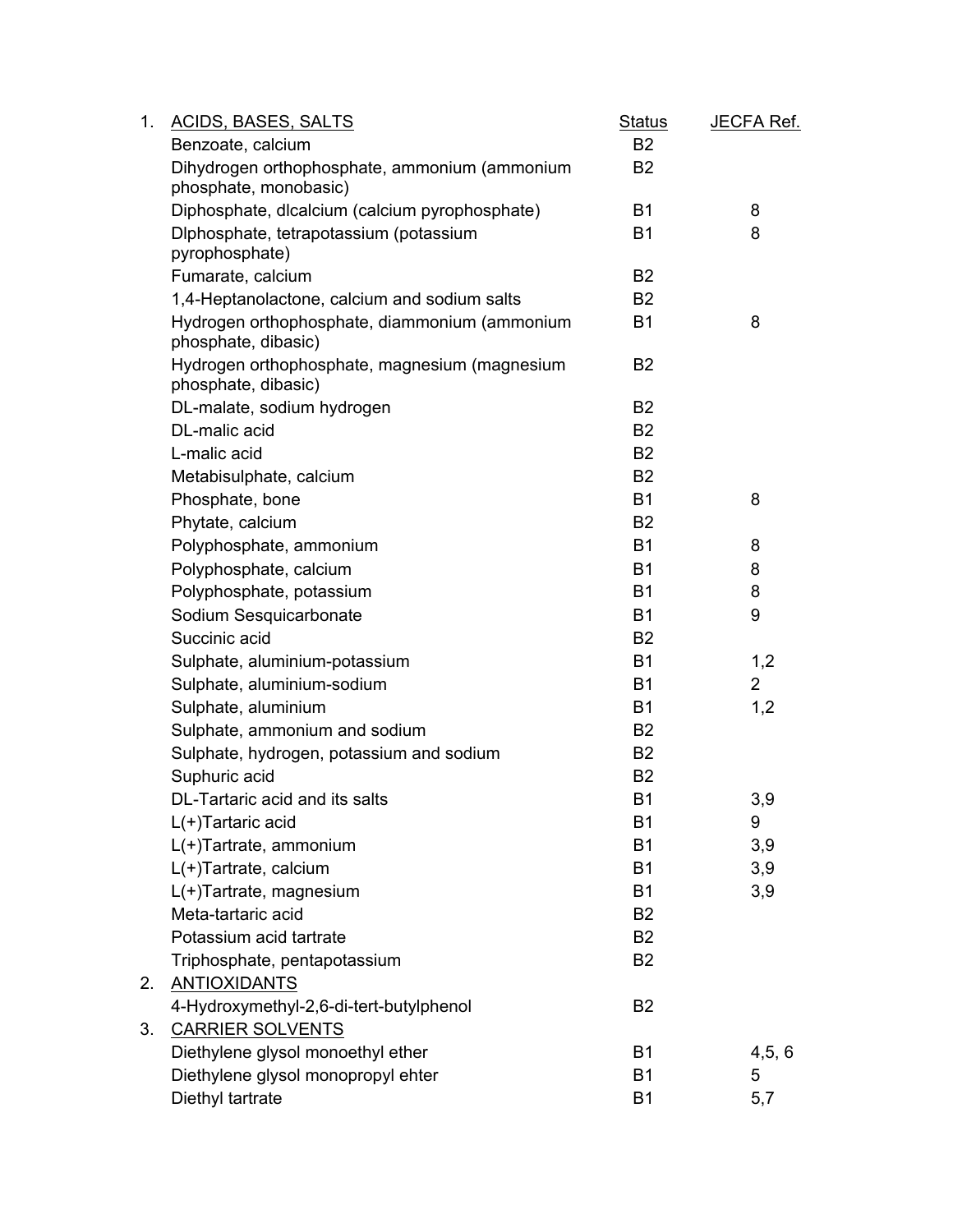|    | Dipropylene glycol                                      | <b>B1</b>      | 5     |
|----|---------------------------------------------------------|----------------|-------|
|    | Hexylene glycol                                         | B <sub>2</sub> |       |
|    | Isopropyl myristate                                     | <b>B1</b>      | 5     |
|    | Paraffins (not defined)                                 | B <sub>2</sub> |       |
|    | Synthetic triglycerides                                 | <b>B1</b>      | 5,7   |
| 4. | <b>COLOURS</b>                                          |                |       |
|    | <b>Beet Red</b>                                         | <b>B1</b>      | 8,9   |
|    | Alkanet                                                 | <b>B1</b>      | 3     |
|    | Alkanin                                                 | <b>B1</b>      | 3     |
|    | Anthocyanins (incl. anthocyanine)                       | <b>B1</b>      | 3,8   |
|    | <b>Black 7984</b>                                       | <b>B1</b>      | 3     |
|    | Capsanthine                                             | <b>B1</b>      | 3     |
|    | Capsorubine                                             | <b>B1</b>      | 3     |
|    | Carothene (natural)                                     | <b>B1</b>      | 3,9   |
|    | Carthamus (red)                                         | <b>B1</b>      | 3,9   |
|    | Carthamus (yellow)                                      | <b>B1</b>      | 3,9   |
|    | Charcoal, medical                                       | B <sub>2</sub> |       |
|    | Chrysoine                                               | <b>B1</b>      | 3     |
|    | Fast Red E                                              | <b>B1</b>      | 3,9   |
|    | <b>Fast Yellow AB</b>                                   | <b>B1</b>      | 3     |
|    | Green S                                                 | B <sub>2</sub> |       |
|    | Indanthrene Blue                                        | <b>B2</b>      |       |
|    | Lithol Rubine BK                                        | <b>B1</b>      | 3,8,9 |
|    | Lycopene                                                | <b>B1</b>      | 1,3   |
|    | Orange GGN                                              | <b>B1</b>      | 1,3   |
|    | Orange G                                                | B <sub>2</sub> |       |
|    | Orange RN                                               | <b>B1</b>      | 1,3,4 |
|    | Patent Blue V                                           | <b>B1</b>      | 1,8,9 |
|    | Ponceau SX                                              | <b>B1</b>      | 1,6   |
|    | Ponceau 6R                                              | <b>B1</b>      | 1,3   |
|    | Quercetin and quercitron                                | B1             | 3     |
|    | <b>Scarlet GN</b>                                       | <b>B1</b>      | 3     |
|    | Silver                                                  | <b>B1</b>      | 3,9   |
|    | <b>Ultramarines</b>                                     | <b>B1</b>      | 3     |
|    | Xanthophylls                                            | <b>B1</b>      | 1     |
|    | Yellow 2G                                               | <b>B1</b>      | 1,3,5 |
| 5. | <b>EMULSIFIERS AND STABILIZERS</b>                      |                |       |
|    | Benzoin gum                                             | <b>B1</b>      | 3     |
|    | <b>Bleached lecithins</b>                               | <b>B2</b>      |       |
|    | Dextran                                                 | <b>B2</b>      |       |
|    | Dioctyl sodium sulphosuccinate                          | B <sub>2</sub> |       |
|    | Esters of glycerol and thermally oxidized soybean fatty | <b>B1</b>      | 4,6   |
|    | acids                                                   |                |       |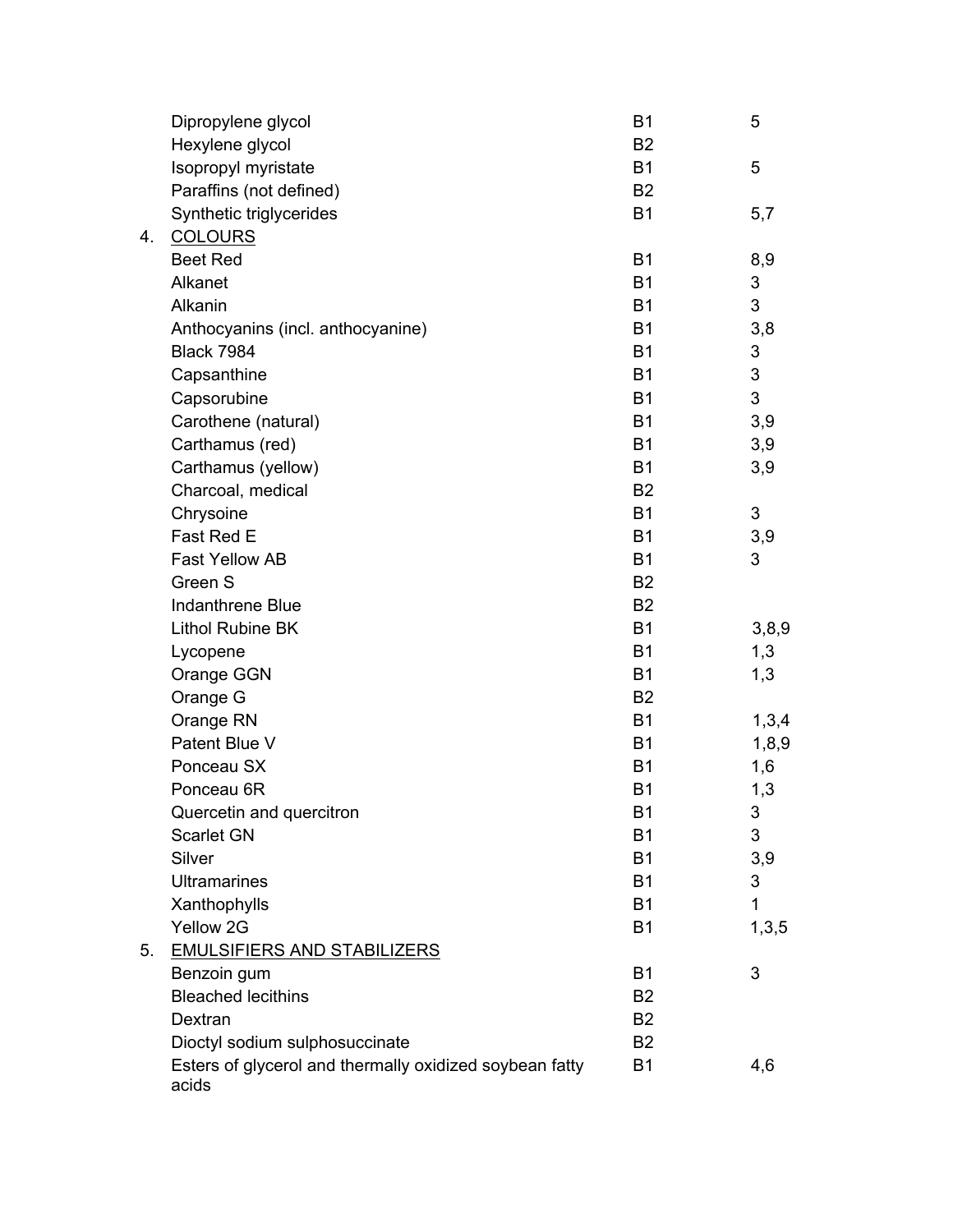|    | Gum ghatti                                   | <b>B1</b>      | 8   |
|----|----------------------------------------------|----------------|-----|
|    | Hydroxylated lecithin                        | <b>B1</b>      | 3,6 |
|    | Oxidized hydroxypropyl distarch glycerol     | <b>B1</b>      | 4   |
|    | Polyglycerolesters of fatty acids            | B <sub>2</sub> |     |
|    | Quillaia extract                             | <b>B1</b>      | 8   |
|    | Sodium carboxymethyl distarch glycerol       | B <sub>2</sub> |     |
|    | Sodium hypophosfite                          | B <sub>2</sub> |     |
|    | Starch aluminium octenyl succinate           | <b>B2</b>      |     |
|    | Starch sodium succinate                      | <b>B1</b>      | 8   |
|    | Stearoyl monoglyceridyl citrate              | <b>B1</b>      | 8   |
|    | Stearoyl propylene glycol hydrogen succinate | B <sub>2</sub> |     |
|    | Succinylated monoglycerides                  | <b>B1</b>      | 8   |
| 6. | <b>ENZYMES</b>                               |                |     |
|    | Carbohydrase (Aspergillus oryzae varieties)  | B <sub>2</sub> |     |
|    | Catalase (Aspergillus niger varieties)       | B <sub>2</sub> |     |
|    | Catalase (Micrococcus lysodeikticus)         | B <sub>2</sub> |     |
|    | Ficin                                        | B <sub>2</sub> |     |
|    | Micorbial carbohydrase (Aspergillus awamori) | B <sub>2</sub> |     |
|    | Microbial carbohydrase (Arthrobacter)        | B <sub>2</sub> |     |
|    | Microbial glucose oxidase (Penicillium       | <b>B2</b>      |     |
|    | amagasakiense)                               |                |     |
|    | Microbial rennet (Bacillus cereus)           | <b>B2</b>      |     |
|    | Microbial rennet (Irpex lacteus)             | <b>B2</b>      |     |
|    | Protease (Aspergillus oryzae varieties)      | <b>B2</b>      |     |
|    | Streptomyces fradial-protease                | B <sub>1</sub> | 9   |
| 7. | <b>EXTRACTION SOLVENTS</b>                   |                |     |
|    | Butan-1-ol                                   | <b>B1</b>      | 5,9 |
|    | Butan-2-ol                                   | <b>B1</b>      | 5   |
|    | <b>Butane</b>                                | <b>B1</b>      | 5   |
|    | Cyclohexane                                  | <b>B1</b>      | 5   |
|    | Di-isopropyl ether                           | <b>B1</b>      | 5   |
|    | 1,1-Dichloroethane                           | <b>B1</b>      | 5   |
|    | Dichlorofluoromethane                        | B <sub>2</sub> |     |
|    | 1,2-dichlorotetrafluoroethane                | <b>B1</b>      | 5   |
|    | Diethyl ether                                | <b>B1</b>      | 5   |
|    | Furfural                                     | <b>B1</b>      | 5   |
|    | Iso-butanol                                  | B <sub>1</sub> | 5   |
|    | Isopropanol                                  | <b>B1</b>      | 6,7 |
|    | Isopropyl acetate                            | <b>B1</b>      | 5   |
|    | Methyl ethyl ketone                          | <b>B1</b>      | 5   |
|    | Methylated spirit (industrial)               | B <sub>2</sub> |     |
|    | Naphta (Medium petroleum fraction)           | B <sub>2</sub> |     |
|    | n-Propanol                                   | <b>B1</b>      | 5,7 |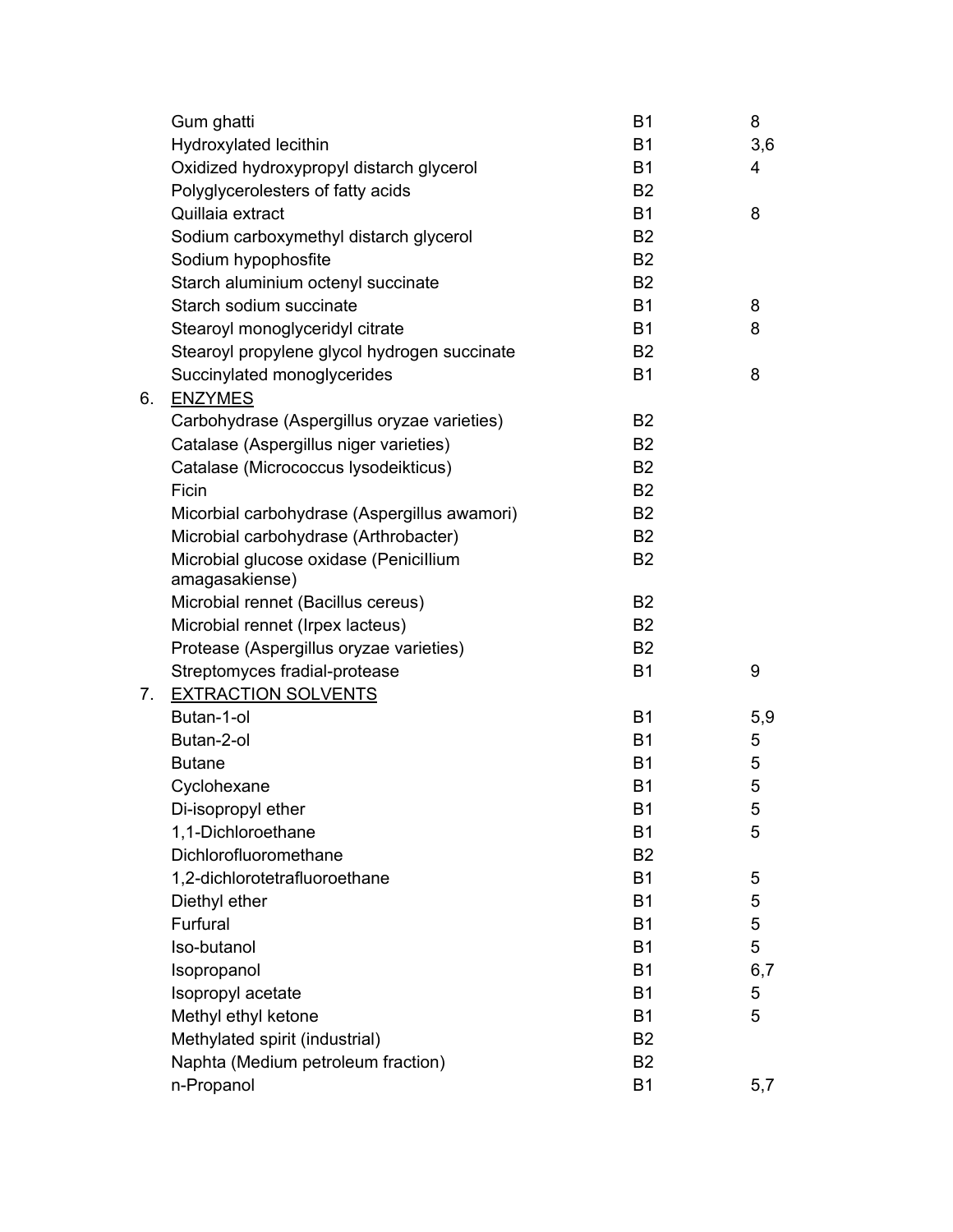| Tetrachloroethylene             | R1 |     |
|---------------------------------|----|-----|
| 1,1,1-Trichloroethane           | R1 | 5.7 |
| 1,1,2-trichloro-trifluoroethane | B1 | 5   |

| 8. | <b>FLAVOURS</b>                            | <u>Status</u>  | Council of | <b>FEM No.</b> | <u>JECFA</u> |
|----|--------------------------------------------|----------------|------------|----------------|--------------|
|    |                                            |                | Europe No. |                | Reference    |
|    | Acetaldehyde benzyl methoxyethyl<br>acatal |                | 523        | 2148           |              |
|    | Acetaldehyde phenethyl propyl acetal       |                | 511        | 2004           |              |
|    | Acetaldehyde diisopropyl acetal            |                |            |                |              |
|    | 3-Acetyl-2,5-dimethylfuran                 |                |            | 3391           |              |
|    | 3-Acetyl-2,5-dimethylthiophene             |                | 11603      | 3527           |              |
|    | Acetyl isovaleryl                          |                |            | 3190           |              |
|    | Acetyl nonanoyl                            |                | 155        | 3090           |              |
|    | Allyl acetic acid                          |                | 2004       | 2843           |              |
|    | Allyl anthranilate                         | B <sub>2</sub> | 254        | 2020           |              |
|    | <b>Allyl Butyrate</b>                      |                | 280        | 2021           |              |
|    | Allyl cinnamate                            |                | 344        | 2022           |              |
|    | Allyl crotonate                            |                | 2222       |                |              |
|    | Allyl cyclohexylacetate                    |                | 2070       | 2023           |              |
|    | Allyl cyclohexylbutyrate                   |                | 283        | 2024           |              |
|    | Allyl cyclohexylhexanoate                  |                | 2180       | 2025           |              |
|    | Allyl cyclohexylpropionate                 |                | 2223       | 2026           |              |
|    | Allyl cyclohexylvalerate                   |                | 474        | 2027           |              |
|    | Allyl 2-ethyibutyrate                      |                | 281        | 2029           |              |
|    | Allyl furoate                              | <b>B2</b>      | 360        | 2030           |              |
|    | Allyl heptanoate                           | B <sub>2</sub> | 369        | 2031           |              |
|    | Allyl hexanoate                            | B <sub>2</sub> | 2181       | 2032           |              |
|    | Allyl hexenoate                            | B <sub>2</sub> | 610        |                |              |
|    | Allyl-a-ionone                             | B <sub>2</sub> | 2040       | 2033           |              |
|    | Allyl isovalerate                          | B <sub>2</sub> | 2098       | 2045           |              |
|    | Allyl nonanoate                            | B <sub>2</sub> | 390        | 2036           |              |
|    | Allyl octanoate                            | B <sub>2</sub> | 400        | 2037           |              |
|    | Allyl phenoxyacetate                       | B <sub>2</sub> | 228        | 2038           |              |
|    | Allyl phenylacetate                        | B <sub>2</sub> | 2162       | 2039           |              |
|    | Allyl propionate                           | B <sub>2</sub> | 2094       | 2040           |              |
|    | Allyl sOrbate                              | B <sub>2</sub> | 2182       | 2041           |              |
|    | Allyl thiopriopionate                      | B <sub>2</sub> |            | 3329           |              |
|    | Allyl tiglate                              | B <sub>2</sub> | 2183       | 2043           |              |
|    | Allyl undecen-10-oate                      | B <sub>2</sub> | 441        | 2044           |              |
|    | Amylheptin carbonate                       | B <sub>2</sub> | 2172       |                |              |
|    | a-Amylcinnamaldehyde dimethyl acetal       | B <sub>2</sub> | 47         | 2062           |              |
|    | a-Amylcinnamaldehyde                       | B <sub>2</sub> | 128        | 2061           |              |
|    |                                            |                |            |                |              |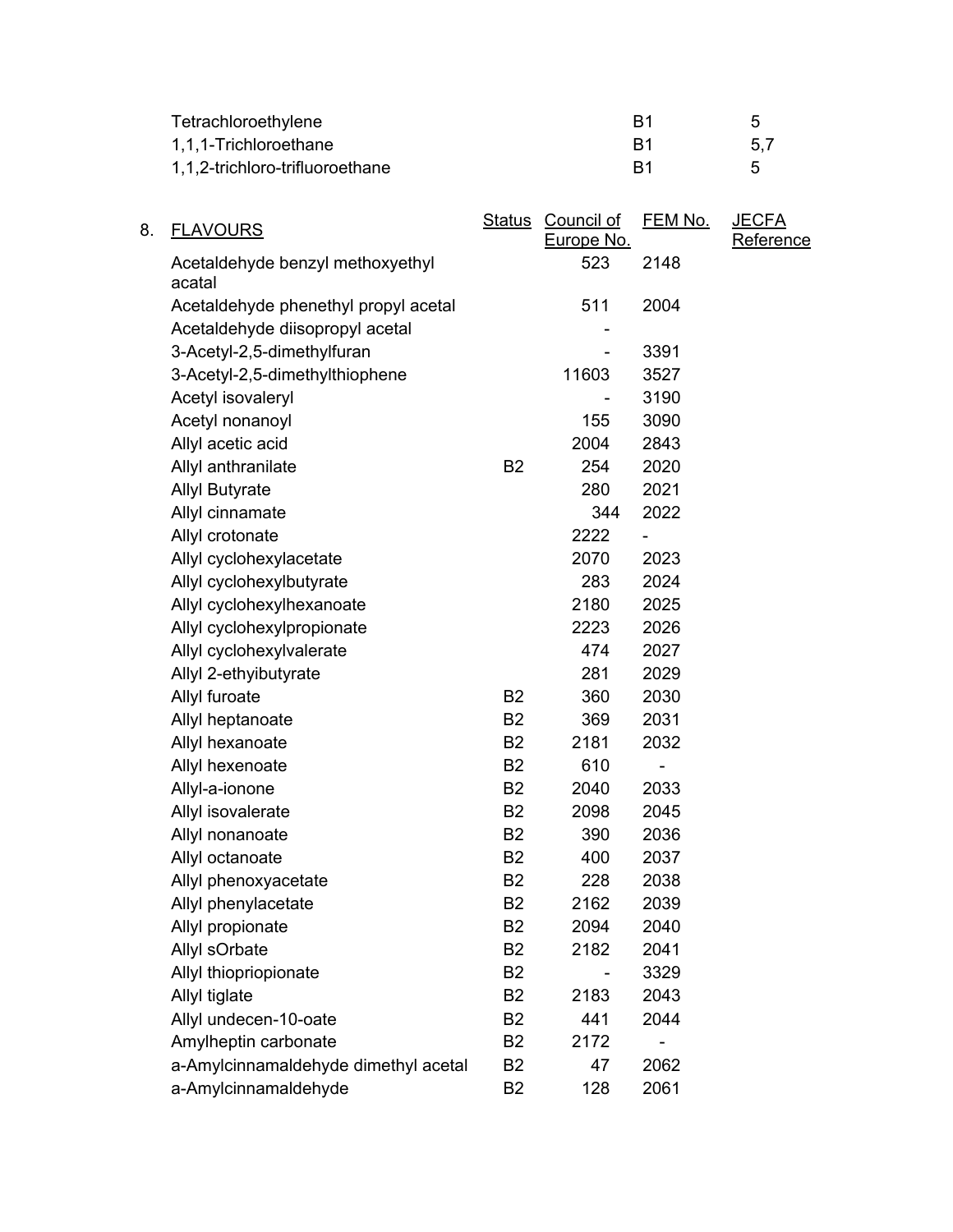| a-Amylcinnatnal acetate               | B <sub>2</sub> | 216   | 2064      |
|---------------------------------------|----------------|-------|-----------|
| a-Amylcinnamal alcohol                | B <sub>2</sub> | 79    | 2065      |
| a-Amylcinnamal formate                | B <sub>2</sub> | 357   | 2066      |
| a-Amylcinnamal isovalerate            | B2             | 463   | 2067      |
| 2-Amyl-5 or 6-keto-I,4-dioxane        | B <sub>2</sub> | 2205  | 2076      |
| Anisylacetone                         | <b>B2</b>      | 163   | 2672      |
| Anisyl phenylacetate                  | B2             | 233   | Fed. Reg. |
| Anisyl propionate                     | <b>B2</b>      | 426   | 2102      |
| Benzaldehyde glyceryl acetal          | <b>B2</b>      | 36    | 2129      |
| Benzaldehyde propylene glycol acetal  | B2             | 2226  | 2130      |
| Benzilidene methyl acetone            | B2             | 161   | 2734      |
| 2-Benzofurnacarboxaldehyde            | B2             | 2247  | 3128      |
| Benzoin                               | B2             | 162   | 2132      |
| Benzyl butyl ether                    | B2             | 520   | 2139      |
| Benzyl-2,3-dimethyl crotonate         | <b>B2</b>      | 2187  | 2143      |
| Benzyl-4-heptanone                    | B <sub>2</sub> | 2140  | 2146      |
| Benzyl isobutyl carbinol              | B2             | 2031  | 2208      |
| Benzyl isobutyl ketone                | B <sub>2</sub> | 159   | 2740      |
| Benzyl isoeugenol                     | B2             | 522   |           |
| Benzyl phenylacetate                  | B2             | 232   | 2149      |
| Benzyl propyl carbinol                | <b>B2</b>      | 83    | 2953      |
| Benzyl ethyl carbinol                 | B <sub>2</sub> | 2137  |           |
| Benzylidenmethional                   | B2             |       |           |
| Butan-2-one-2-yl butanoate            | B2             |       | 3332      |
| Butyl acetoacetate                    | <b>B2</b>      | 241   | 2176      |
| 2-Butyl-2-butenal                     | <b>B2</b>      |       | 3392      |
| 1,2-Butanedithiol                     | B <sub>2</sub> | 11909 | 3528      |
| 1,3-Butanedithiol                     | B2             | 11910 | 3529      |
| 2,3-Butanedithiol                     | B <sub>2</sub> |       | 3477      |
| Butyl anthranilate                    | B <sub>2</sub> | 252   | 2181      |
| Butyl butytylglycollate               | B <sub>2</sub> | 21    |           |
| Butyl butyryllactate                  | B <sub>2</sub> | 2107  | 2190      |
| Butyl ethyl malonate                  | B <sub>2</sub> | 384   | 2195      |
| <b>Butyl levulinate</b>               | <b>B2</b>      | 374   | 2207      |
| Butyl phenylacetate                   | B2             | 2159  | 2209      |
| <b>Butyl salicylate</b>               | <b>B2</b>      | 614   | 3650      |
| Butyl 10-undecenoate                  | B <sub>2</sub> | 2103  | 2216      |
| 2-sec-Butylcyclohexanone              | B <sub>2</sub> |       | 3261      |
| 2-Butyl-5 or 6-keto-I,4-dioxane       | B2             | 2206  | 2204      |
| a-Butylcinnamaldehyde                 | <b>B2</b>      | 127   | 2191      |
| 2-(2-Butyl)-4,5-dimethyl-3-thiazoline | B <sub>2</sub> |       | 3619      |
| Caffeine                              | B <sub>2</sub> |       |           |
| Carvacryl ethylether                  | <b>B2</b>      | 2057  | 2246      |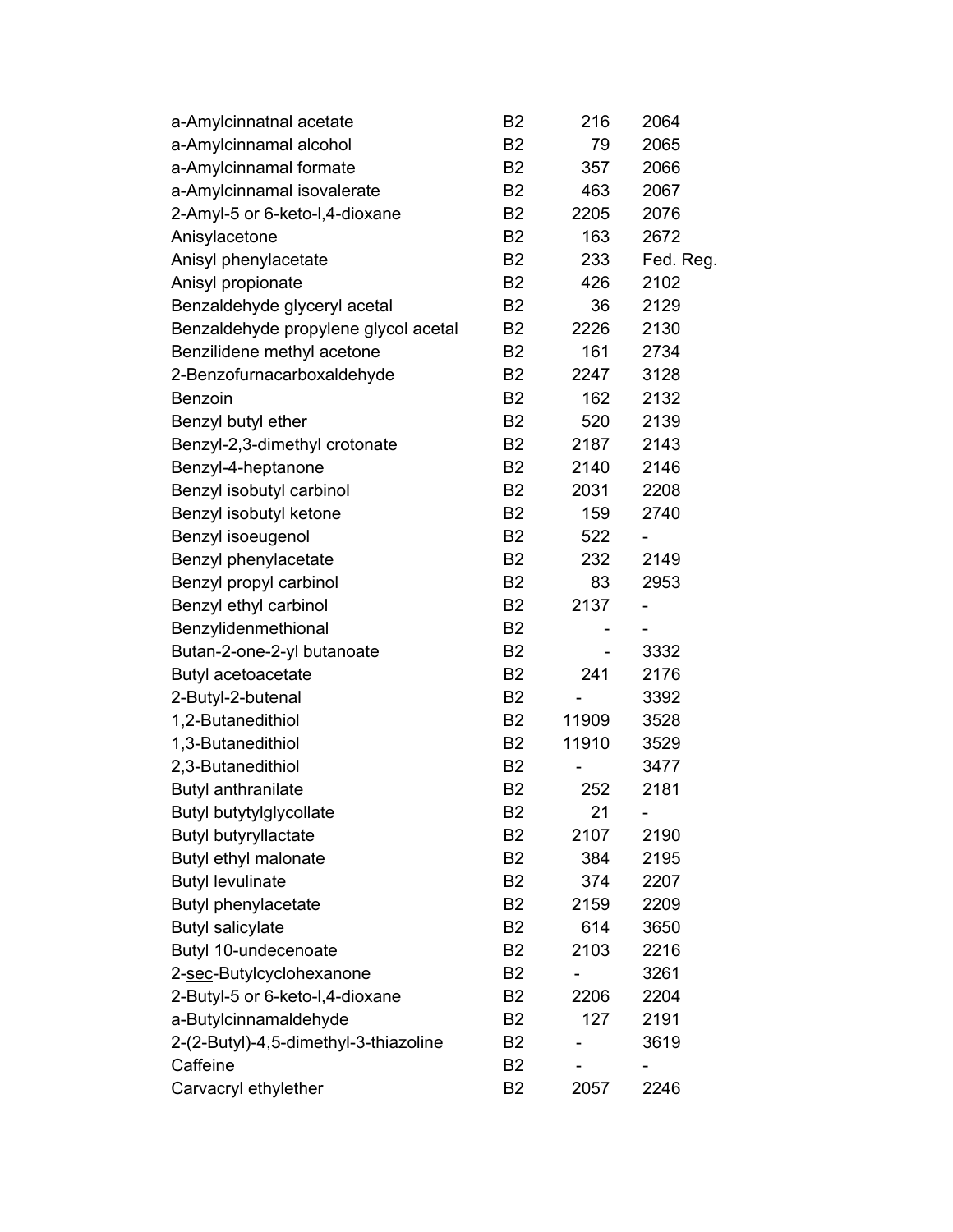| Carvyl proplonate                       | B <sub>2</sub> | 424   | 2251                     |
|-----------------------------------------|----------------|-------|--------------------------|
| Caryophyllene alcohol acetate           | <b>B2</b>      |       | Fed.Reg.                 |
| Cedryl acetate                          | B <sub>2</sub> | 527   |                          |
| Cinnamaldehyde ethyleneglycol           | <b>B2</b>      | 48    | 2287                     |
| Cinnamyl anthranilate                   | B <sub>2</sub> | 255   | 2295                     |
| Cinnamyl phenylacetate                  | <b>B2</b>      | 235   | 2300                     |
| Cinnamyl isobutyrate                    | <b>B2</b>      | 496   | 2297                     |
| Citral diethyl acetal                   | B <sub>2</sub> | 38    | 2304                     |
| Citral dimethyl acetal                  | <b>B2</b>      | 39    | 2305                     |
| Citral propylene glycol acetal          | <b>B2</b>      | 4064  | $\overline{\phantom{0}}$ |
| Citronellvl oxvacetaldehvde             | <b>B2</b>      | 2012  | 2310                     |
| Citronellyl phenylacetate               | <b>B2</b>      | 2157  | 2315                     |
| Cinnamyl formate                        | <b>B2</b>      | 352   | 2299                     |
| Cinnamyl propionate                     | <b>B2</b>      | 414   | 2301                     |
| Cyclocitral                             | <b>B2</b>      | 10326 | 3639                     |
|                                         |                | 11849 |                          |
| Cyclohexanecarboxylic acid              | <b>B2</b>      | 11911 | 3531                     |
| Cyclohexvl acetate                      | <b>B2</b>      | 217   | 2349                     |
| Cyclohexvl butyrate                     | <b>B2</b>      | 2082  | 2351                     |
| Cyclohexvl formate                      | B <sub>2</sub> | 498   | 2353                     |
| Cyclohexvl hexanoate                    | B <sub>2</sub> | 528   |                          |
| Cyclohexvl isovalerate                  | B <sub>2</sub> | 459   | 2355                     |
| <b>Cyclohexylinethyl Pyrazine</b>       | <b>B2</b>      |       | 3631                     |
| Cyclohexyl propionate                   | <b>B2</b>      | 421   | 2354                     |
| Cyclohexylacetic acid                   | B <sub>2</sub> | 34    | 2347                     |
| Cyclohexyl anthranilate                 | <b>B2</b>      | 257   | 2350                     |
| Cyclohexyl cinnamate                    | <b>B2</b>      | 337   | 2352                     |
| Cyclohexylethyl acetate                 | <b>B2</b>      | 218   | 2348                     |
| Cyclohexyl mercaptan                    | B <sub>2</sub> | 529   |                          |
| Cyclopentanethiol                       | B <sub>2</sub> |       | 3262                     |
| -Damascone                              | B2             |       | 3622                     |
| -Decalactone                            | B <sub>2</sub> |       | 3613                     |
| Decanal dimethyl acetal                 | B <sub>2</sub> | 43    | 2363                     |
| Dehydrodihydroionone                    | B <sub>2</sub> |       | 3447                     |
| Diallyl polysulfides                    | B <sub>2</sub> | 11912 | 3533                     |
| 1,2-Di[(l'-ethoxy)-ethoxy]propane       | B <sub>2</sub> |       | 3534                     |
| Diethyl sebacate                        | B <sub>2</sub> | 623   | 2376                     |
| Dimethylbenzylcarbinyl acetate          | B <sub>2</sub> | 2077  | 2392                     |
| Dimethylbenzylcarbinyl isobutyrate      | B <sub>2</sub> | 2084  | 2394                     |
| 4,5-Dimethyl-2-ethyl-3-thiazoline       | B <sub>2</sub> |       | 3620                     |
| 4,5-Dimethyl-2-isobutyl-3-thiazoline    | B <sub>2</sub> |       | 3621                     |
| 2,6-Dimethyl-3-[(2-methyl-3-furyl)thio] | B <sub>2</sub> |       |                          |
| -4-heptanone                            |                | 11915 | 3538                     |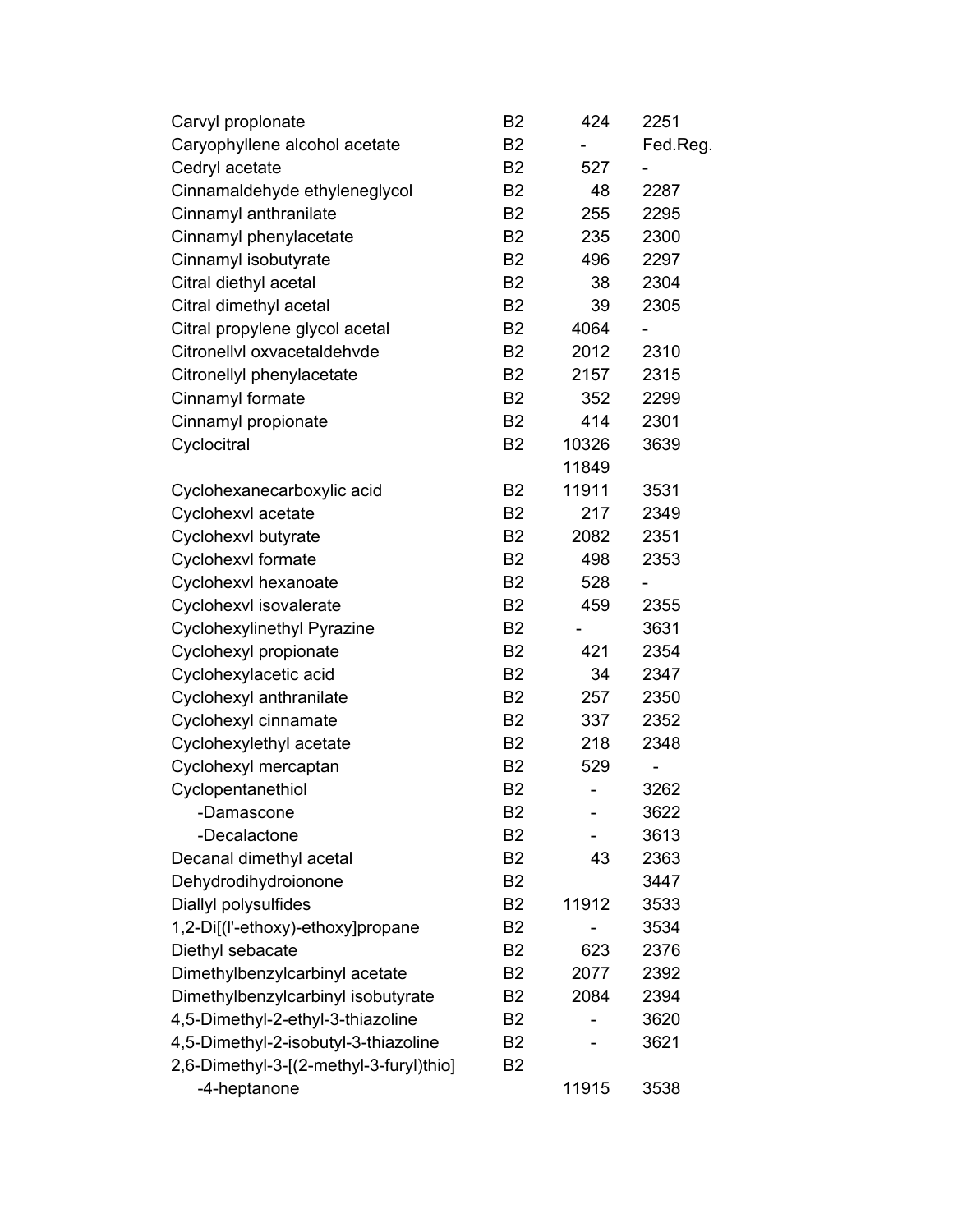| a, a-Dimethylphenethyl formate                    | B <sub>2</sub> | 353  | 2395 |   |
|---------------------------------------------------|----------------|------|------|---|
| 3,7-Dimethyl-2,6-octadienyl 2-                    | B <sub>2</sub> |      | 3339 |   |
| ethylbutyrate                                     |                |      |      |   |
| Debydrodihydroionol                               | B <sub>2</sub> |      | 3446 |   |
| Dibenzyl disulflde                                | <b>B2</b>      | 4077 |      |   |
| Dibenzyl ketone                                   | <b>B2</b>      | 2054 | 2397 |   |
| Dibenzyl ether                                    | <b>B2</b>      | 2150 | 2371 |   |
| Di-(butan-3-one-l-yl) sulfide                     | B <sub>2</sub> |      | 3335 |   |
| 4,4-Dibutyl-y-butyrolactone                       | <b>B2</b>      | 2231 | 2372 |   |
| Dibutyl sebacate                                  | B <sub>2</sub> | 622  | 2373 |   |
| Dicyclohexyl disulfide                            | <b>B2</b>      | ÷,   | 3448 |   |
| 5,7-Dihydro-2-methylthiano (3,4-<br>D) pyrimidine | B <sub>2</sub> |      | 3338 |   |
| 2,4-Dimethyl-5-acetylthiazole                     | <b>B2</b>      |      | 3267 |   |
| 2,4-Dimethylbenzaldehyde                          | <b>B2</b>      |      | 3427 |   |
| 2,5-Dimethyl-2,5-dihydroxy-l,4-dithiane           | <b>B2</b>      |      | 3450 |   |
| 2,5-Dimethyl-3-furanthiol                         | <b>B2</b>      |      | 3451 |   |
| bis-(2,5-Dimethyl-3-£uryl)disulfide               | B <sub>2</sub> |      | 3476 |   |
| 2,5-Dimethyl-3-thiofuroylfuran                    | B <sub>2</sub> |      | 3481 |   |
| 2,5-Dimethyl-3-thioisovalerylfuran                | B <sub>2</sub> |      | 3482 |   |
| 2,6-Dimethyl-4-heptanol                           | <b>B2</b>      | 4030 | 3140 |   |
| 2,6-Dimethyl-5-heptenal                           | B <sub>2</sub> | 2006 | 2389 |   |
| 2,6-Dimethyloctanal                               | <b>B2</b>      | 112  | 2390 |   |
| 2,4-Dimethyl-2-pentenoic acid                     | B <sub>2</sub> | 4081 | 3143 |   |
| Dimethyl phenyl carbinyl isobutyrate              | <b>B2</b>      | 4240 | 23   |   |
| Dimethyl phenylethyl carbinyl acetate             | B <sub>2</sub> | 219  | 2735 |   |
| Dimethyl phenylethyl carbinyl isobutyrate         | <b>B2</b>      | 2086 | 2736 |   |
| Diphenyl disulfide                                | B <sub>2</sub> | 4085 | 3225 |   |
| spiro-(2,4-Dithia-l-methyl-8-                     |                |      |      |   |
| oxabbicyclo(3.3.0)                                |                |      |      |   |
| octane-3,3-(I'-oxa-2'-                            |                |      |      |   |
| methyl)cyclopentane) and                          |                |      |      |   |
| apiro (2,4-dithia-6-methyl-7-                     |                |      |      |   |
| oxabicyclo(3.3.0)                                 |                |      |      |   |
| octane-3,3'-(I'-oxa-2'-<br>methyl)cyclopentane)   | B <sub>2</sub> |      | 3270 |   |
| 2,2-Dithiodithiophene                             | <b>B2</b>      |      | 3323 |   |
| Dodeca-3,6-dional                                 | <b>B2</b>      | 2121 |      |   |
| -Dodecalactone                                    | <b>B2</b>      |      | 3610 |   |
|                                                   | B <sub>2</sub> |      |      |   |
| Dodecyl isobutyrate<br>Estragole                  | BI             |      | 3452 | 5 |
|                                                   | B <sub>2</sub> | 626  | 2413 |   |
| p-Ethoxybenzaldehyde                              | <b>B2</b>      | 2193 |      |   |
| 7-Ethoxy-4-methy1-coumarine                       |                |      |      |   |
| o-(Ethoxymethyl)phenol                            | B <sub>2</sub> |      | 3485 |   |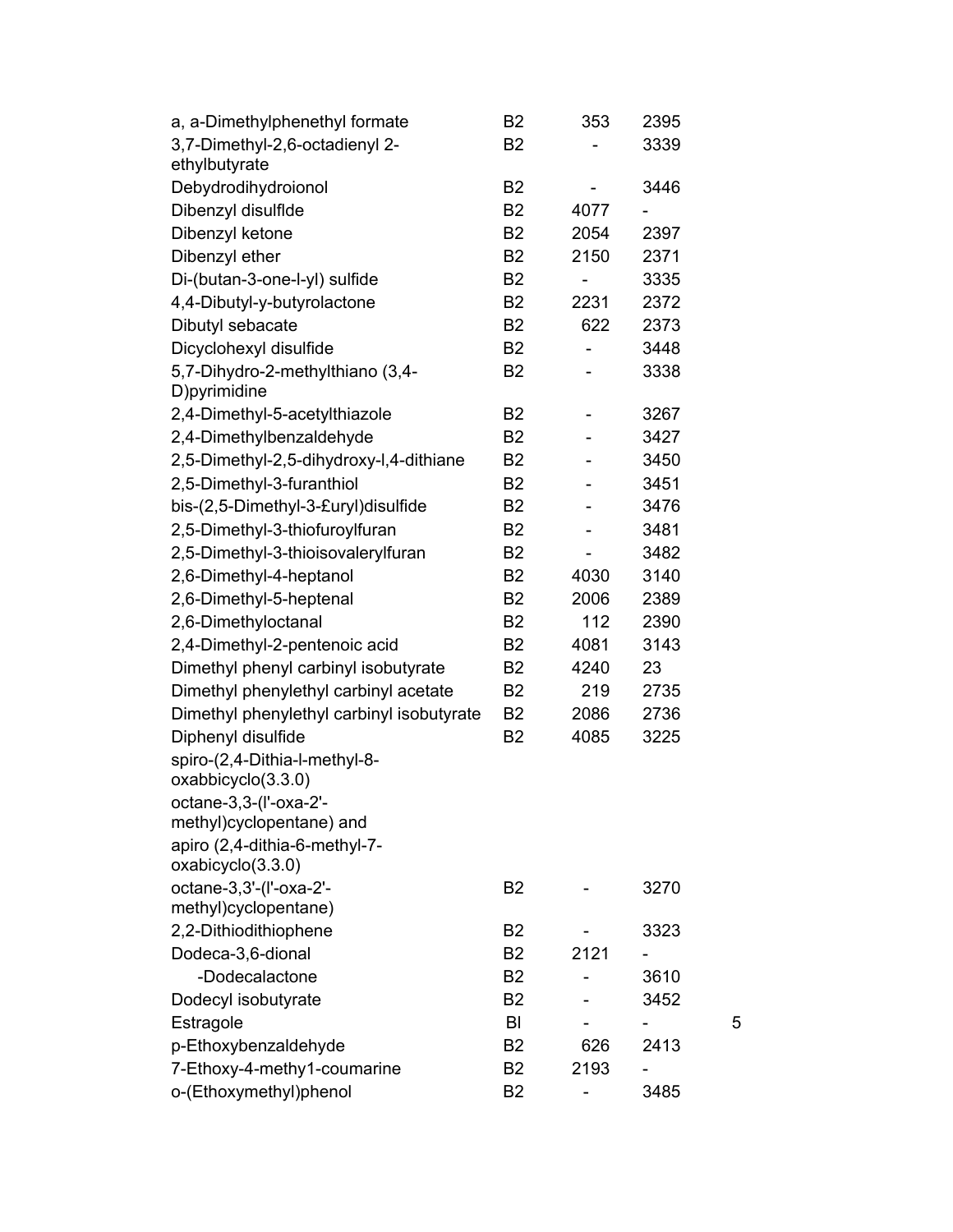| 2-Ethoxythiazole                                        | B <sub>2</sub> | $\overline{\phantom{a}}$ | 3340                     |      |
|---------------------------------------------------------|----------------|--------------------------|--------------------------|------|
| Ethyl aconitate                                         | <b>B2</b>      | 2108                     | 2417                     |      |
| Ethyl 2-acetyl-3-phenylpropionate                       | B <sub>2</sub> | 2241                     | 2416                     |      |
| Ethyl benzoylacetate                                    | <b>B2</b>      | 627                      | 2423                     |      |
| a-Ethylbenzyl butyrate                                  | B <sub>2</sub> | 628                      | 2424                     |      |
| 2-Ethylbutyl acetate                                    | <b>B2</b>      | 215                      | 2425                     |      |
| Ethyl butyryllactate                                    | B <sub>2</sub> | 2242                     |                          |      |
| Ethyl cresoxyacetate                                    | <b>B2</b>      | 2243                     | 3157                     |      |
| Ethyl eyelohexanecarboxylate                            | B <sub>2</sub> | 11916                    | 3544                     |      |
| Ethyl cyclohexylpropionate                              | B <sub>2</sub> | 2095                     | 2431                     |      |
| Ethyl 2,4-dioxohexanoate                                | <b>B2</b>      | -                        | 3278                     |      |
| Ethyl N-ethylanthranilate                               | B <sub>2</sub> | 629                      |                          |      |
| Ethyl 2-ethyl-3-phenylpropanoate                        | B <sub>2</sub> | $\overline{\phantom{0}}$ | 3341                     |      |
| Ethyl 8-furfuryl-8-thiopropionate                       | B <sub>2</sub> |                          | $\overline{\phantom{0}}$ |      |
| Ethyl furfuracrylate                                    | <b>B2</b>      | 545                      | $\overline{\phantom{0}}$ |      |
| Ethyl furylpropionate                                   | B <sub>2</sub> | 2091                     | 2435                     |      |
| 2-Ethyl-2-heptenal                                      | <b>B2</b>      | 120                      | 2438                     |      |
| Ethyl-iso-eugenol                                       | B <sub>2</sub> | 190                      | 2472                     |      |
| Ethyl 2-mercaptopropionate                              | B <sub>2</sub> | $\overline{a}$           | 3279                     |      |
| Ethyl 2-methylpentanoate                                | B <sub>2</sub> | -                        | 34                       |      |
| Ethyl 2-methyl-4-pentenoate                             | B <sub>2</sub> | 10613                    | 3489                     |      |
| Ethyl(4-emthylthio)-butyrate                            | B <sub>2</sub> |                          |                          |      |
| Ethyl nitrite                                           | <b>B2</b>      | 2190                     | 2446                     |      |
| Ethyl octine carbonate                                  | <b>B2</b>      | 480                      | 2448                     |      |
| Ethyl 4-phenylbutyrate                                  | B <sub>2</sub> | 307                      | 2453                     |      |
| Ethyl phenyl carbinyl butyrate                          | B <sub>2</sub> | 628                      | 2424                     |      |
| Ethyl 3-phenyl glycidate                                | <b>B1</b>      | 2097                     | 2454                     | 3    |
| Ethyl thioacetate                                       | B <sub>2</sub> | -                        | 3282                     |      |
| 2-Ethylthiophenol                                       | B <sub>2</sub> |                          | 3345                     |      |
| Ethyl 10-undecenoate                                    | B <sub>2</sub> | 2102                     | 2461                     |      |
| Ethylene tridecanedioate                                | B2             | 4094                     | -                        |      |
| 3-Ethyl-2-hydroxy-4-methyl-cyclopent-2-<br>en-l-one     | B <sub>2</sub> |                          | 3453                     |      |
| 5-Ethyl-2-hydroxy-3-methyl-cyclopent-2-<br>en-l-one     | B <sub>2</sub> |                          | 3454                     |      |
| N-Ethyl-2-isopropyl-5-methyl-<br>cyclohexanecarboxamide | B <sub>2</sub> |                          | 3455                     |      |
| Ethyl-2-methyl-3-pentenoate                             | B <sub>2</sub> |                          | 3456                     |      |
| 2-Ethyl-I, 3,3-trimethylr2-norbomanol                   | B <sub>2</sub> |                          | 3491                     |      |
| Eugenyl formate                                         | B <sub>2</sub> | 355                      | 2473                     |      |
| Eugenyl methylether                                     | <b>B1</b>      |                          |                          | 5, 7 |
| 2-Furanmethanethiol formate                             | B <sub>2</sub> | 4112                     | 3158                     |      |
| 2-Furfurylidene butanal                                 | <b>B2</b>      | 2251                     | 2492                     |      |
| Furfuryl isopropyl sulphide                             | B <sub>2</sub> | 2248                     | 3161                     |      |
|                                                         |                |                          |                          |      |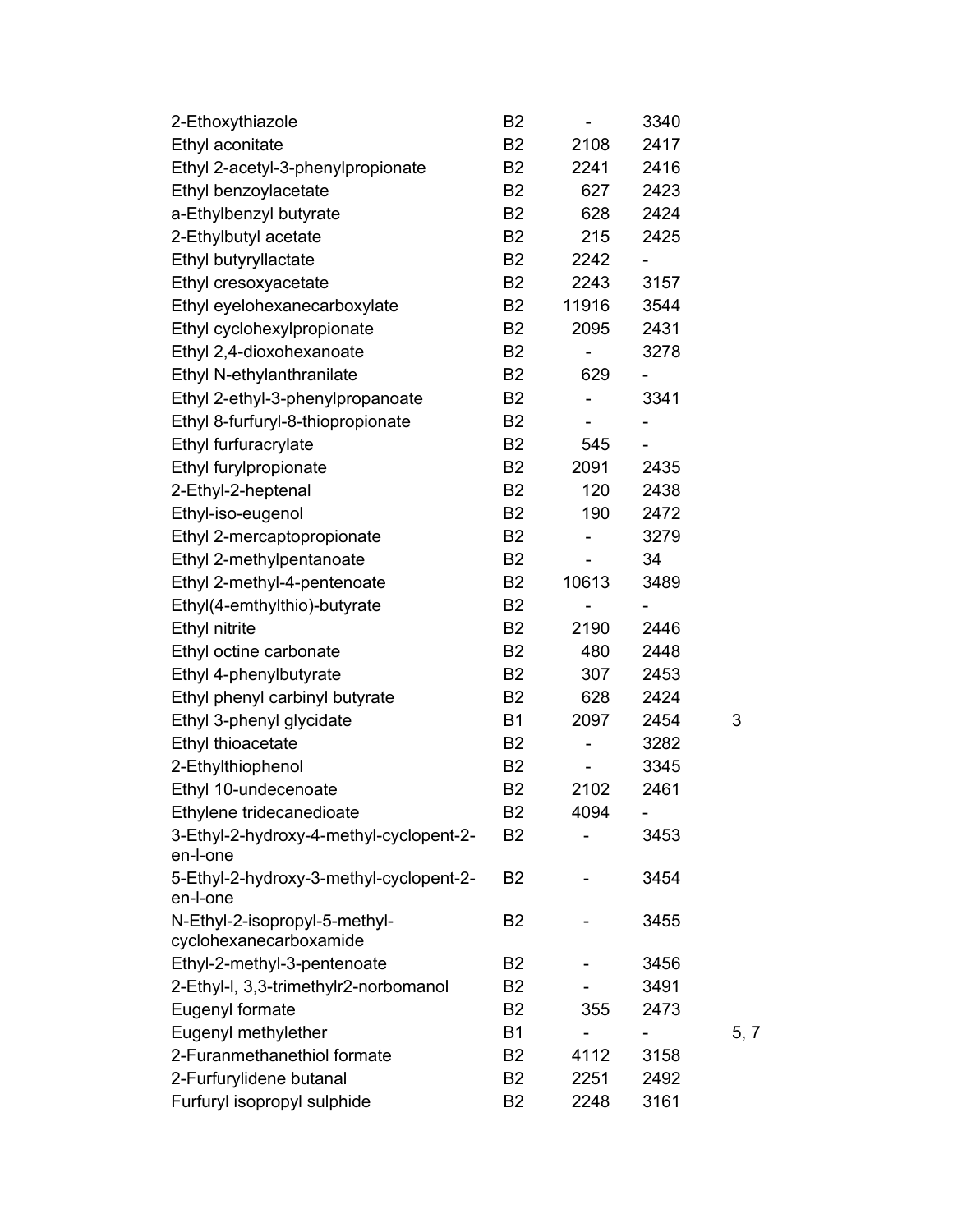| Furfuryo thiopropionate                                              | B <sub>2</sub> |      | 3347 |
|----------------------------------------------------------------------|----------------|------|------|
| Geranyl acetoacetate                                                 | <b>B2</b>      | 243  | 2510 |
| Geranyl phenylacetate                                                | B <sub>2</sub> | 231  | 2516 |
| Glucose pentaacetate                                                 | <b>B2</b>      |      | 2524 |
| Guaiyl acetate                                                       | B <sub>2</sub> | 552  |      |
| Heptanal dimethyl acetal Heptana1                                    | B <sub>2</sub> | 2015 | 2541 |
| glyseryl acetal(2-hexyl-4-                                           | B <sub>2</sub> | 2016 | 2542 |
| hydroxymethyl-1,3-dioxolan and 2-                                    |                |      |      |
| hexyl-5-hydroxy-l,3-dioxane)                                         |                |      |      |
| 4-Heptanol                                                           | B <sub>2</sub> | 555  |      |
| Heptyl cinnamate                                                     | <b>B2</b>      | 2104 | 2551 |
| 3-Heptyp-5-methyl-2(3H)furanone                                      | B <sub>2</sub> |      | 3350 |
| trans-3-Heptenyl acetate                                             | <b>B2</b>      |      | 3493 |
| trans-3-Heptenyl-2-methylpropanoate                                  | B <sub>2</sub> |      | 3494 |
| Hexyl 2-methyl-3(4)-penten e                                         | <b>B2</b>      |      |      |
| a-Hexylcinnamaldehyde                                                | B <sub>2</sub> | 129  | 2569 |
| Hexyl 2-furoate                                                      | <b>B2</b>      | 361  | 2571 |
| 2-Hexylidene cyclopenthanone                                         | B <sub>2</sub> | 167  | 2573 |
| Hydroquinone monoethyl ether                                         | <b>B2</b>      | 2258 |      |
| Hydroxycitronellal                                                   | B <sub>2</sub> | 100  | 2583 |
| Hydroxycitronellal diethyl acetal                                    | <b>B2</b>      | 44   | 2584 |
| Hydroxycitronellal dimethyl acetal                                   | B <sub>2</sub> | 45   | 2585 |
| Hydroxycitronellol                                                   | B <sub>2</sub> | 559  | 2586 |
| 2-Hydroxy-2-cyclohexen-l-one                                         | <b>B2</b>      |      | 3458 |
| 2-Hydroxymethy1-6, 6-dimethyl-bicydo<br>(3.1.1. )hept-2-enyl formate | B <sub>2</sub> |      | 3405 |
| 2-Hydroxy-3,5,5-trimethy 1-2-<br>cydohexenone                        | B <sub>2</sub> |      | 3459 |
| 6-Hydroxy-3,7-dimethylocatnoic acid<br>lactone                       | B <sub>2</sub> |      | 3355 |
| 3-(Hydroxymethy1)2-heptanone                                         | B <sub>2</sub> | 592  | 2804 |
| 3-(Hydroxymethy1)-2-octanone                                         | B2             |      | 3292 |
| Isoamyl acetoacetate                                                 | B <sub>2</sub> | 227  | 3551 |
| Isoamyl cinnamate                                                    | <b>B2</b>      | 335  | 2063 |
| Isoamyl pyruvate                                                     | <b>B2</b>      | 431  | 2083 |
| IsobOrnyl acetate                                                    | B <sub>2</sub> | 2066 | 2160 |
| Isobornyl butyrate                                                   | B <sub>2</sub> | 564  |      |
| Isobornyl phenylacetate                                              | B <sub>2</sub> | 566  |      |
| Isobutyl acetoacetate                                                | <b>B2</b>      | 242  | 2177 |
| Isobutyl anthranilate                                                | B <sub>2</sub> | 253  | 2182 |
| Isobutyl benzyl carbinol                                             | <b>B2</b>      | 2031 | 2208 |
| Isobutyl cinnamate                                                   | B <sub>2</sub> | 327  | 2195 |
| Isobutyl N-methylanthranilate                                        | B <sub>2</sub> | 649  |      |
| Isobutyl salicylate                                                  | B <sub>2</sub> | 434  | 2213 |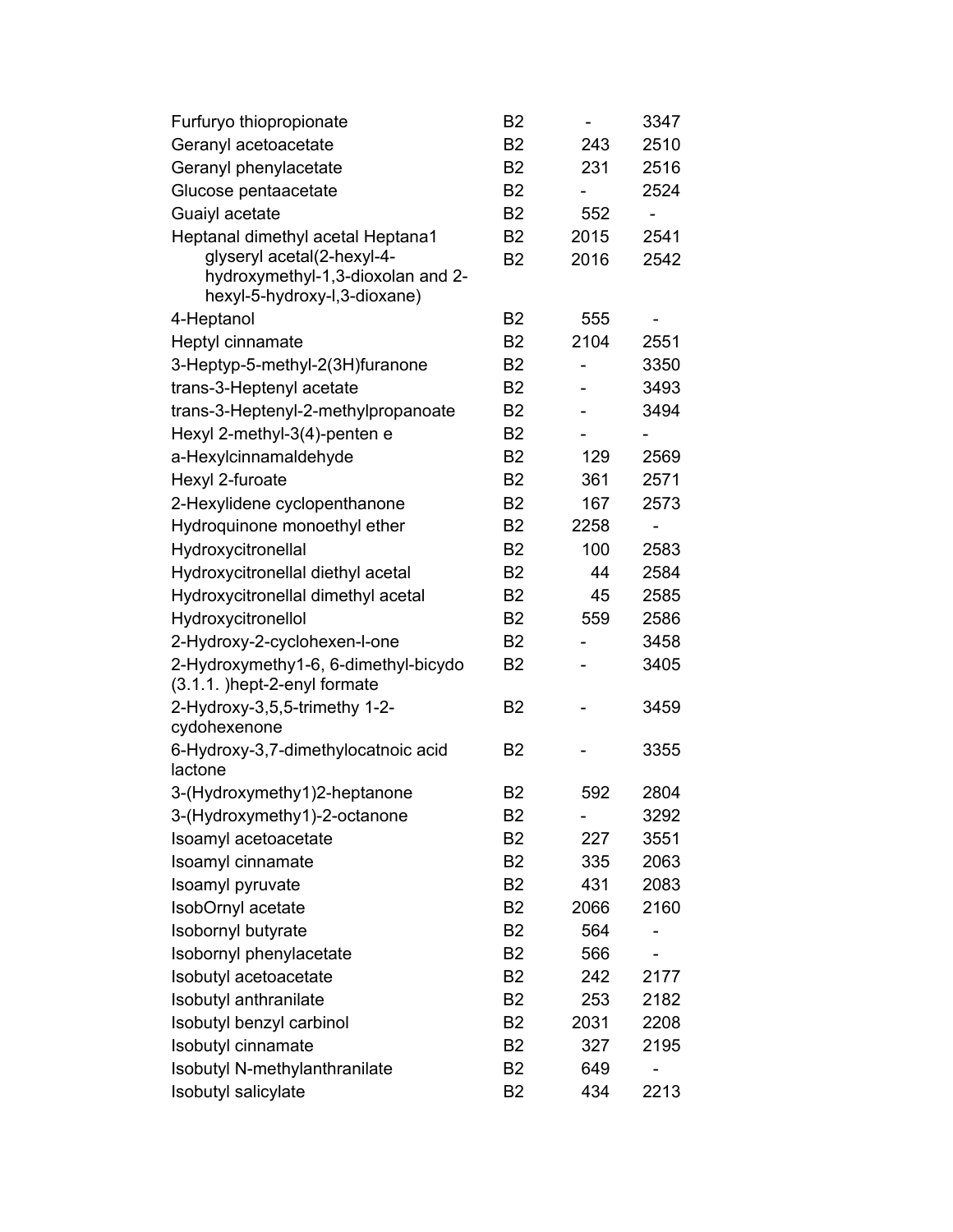| Isojasmone                               | B <sub>2</sub> | 167   | 3552                     |
|------------------------------------------|----------------|-------|--------------------------|
| beta-Isomethyl ionone                    | <b>B2</b>      | 650   |                          |
| cis-5-Isopropenyl-cis-2-                 | <b>B2</b>      |       |                          |
| methylcyclopentan-1-                     | <b>B2</b>      |       | 3645                     |
| carboxaldehyde                           |                |       |                          |
| Isopropyl cinnamate                      | B <sub>2</sub> | 325   | 2939                     |
| Isopropyl phenylacetate                  | <b>B2</b>      | 2158  | 2956                     |
| Isopropyl tiglate                        | <b>B2</b>      |       | 3229                     |
| y-lonone                                 | B <sub>2</sub> | 4139  | 3175                     |
| Isoamyl furylbutyrate                    | B <sub>2</sub> | 2080  | 2070                     |
| Isoamyl furylpropionate                  | <b>B2</b>      | 2092  | 2071                     |
| Isobornyl formiate                       | <b>B2</b>      | 565   | 2162                     |
| Isobornyl isovalerate                    | B <sub>2</sub> | 452   | 2166                     |
| Isobornyl propionate                     | <b>B2</b>      | 412   | 2163                     |
| Isobutyl furylpropionate                 | <b>B2</b>      | 2093  | 2198                     |
| Isoegenyl butylether                     | <b>B2</b>      | 2151  | $\overline{\phantom{0}}$ |
| Isoegenyl formate                        | B <sub>2</sub> | 356   | 2474                     |
| Isoegenyl phenylacetate                  | <b>B2</b>      | 237   | 2477                     |
| Iso-a-methylionone                       | B <sub>2</sub> | 169   | 2714                     |
| p-Isopropyl phenyl acetaldehyde          | <b>B2</b>      | 132   | 2954                     |
| 3-(p-Isopropyl)-phenyl propanal          | B <sub>2</sub> | 2261  | 2957                     |
| Isoquinoline                             | <b>B2</b>      | 4871  | 2978                     |
| 2-Keto-4-butanethiol                     | <b>B2</b>      |       | 3357                     |
| Licorice                                 | <b>B2</b>      |       |                          |
| Linalyl anthranilate                     | <b>B2</b>      | 256   | 2637                     |
| Linalyl cinnamate                        | B <sub>2</sub> | 329   | 2641                     |
| Linalyl phenylacetate                    | <b>B2</b>      |       | 3501                     |
| Malty1 isobutyrate                       | B <sub>2</sub> |       | 3462                     |
| 3-Mercapto-2-butanol                     | <b>B2</b>      |       | 3502                     |
| 2-Mercapto thiophene                     | B <sub>2</sub> | 478   |                          |
| 5 or 6-Methoxy-3-ethyl-pyrazine          | B <sub>2</sub> |       | 3280                     |
| 5 or 6-Methoxy-3-methyl-purazine         | B <sub>2</sub> |       | 3183                     |
| 2-Methoxy-5 or 6-isopropylpyrazine       | B <sub>2</sub> | 11344 | 3358                     |
| 4-Methyl-5-(beta-acetoxy ethyl)thiazole- | B <sub>2</sub> |       |                          |
| 3-                                       |                |       |                          |
| methyl-5-ethylpheno                      | B <sub>2</sub> | 580   |                          |
| Methyl thiazol acetate                   | B <sub>2</sub> |       | 3205                     |
| 2-Mercapto-3-butanol                     | <b>B2</b>      |       | 3502                     |
| 3-Mercapto-2-butanone                    | B <sub>2</sub> |       | 3298                     |
| 3-Mercapto-2-pentanone                   | B <sub>2</sub> |       | 3300                     |
| 2,3 or 10-Mercaptopinane                 | B <sub>2</sub> |       | 3503                     |
| 2-Mercaptopropionic acid                 | B <sub>2</sub> | 4156  | 3180                     |
| I-(p-Methoxyphenyl)-I-penten-3-one       | B <sub>2</sub> | 164   | 2673                     |
| Methoxypyrazine                          | B <sub>2</sub> |       | 3302                     |
|                                          |                |       |                          |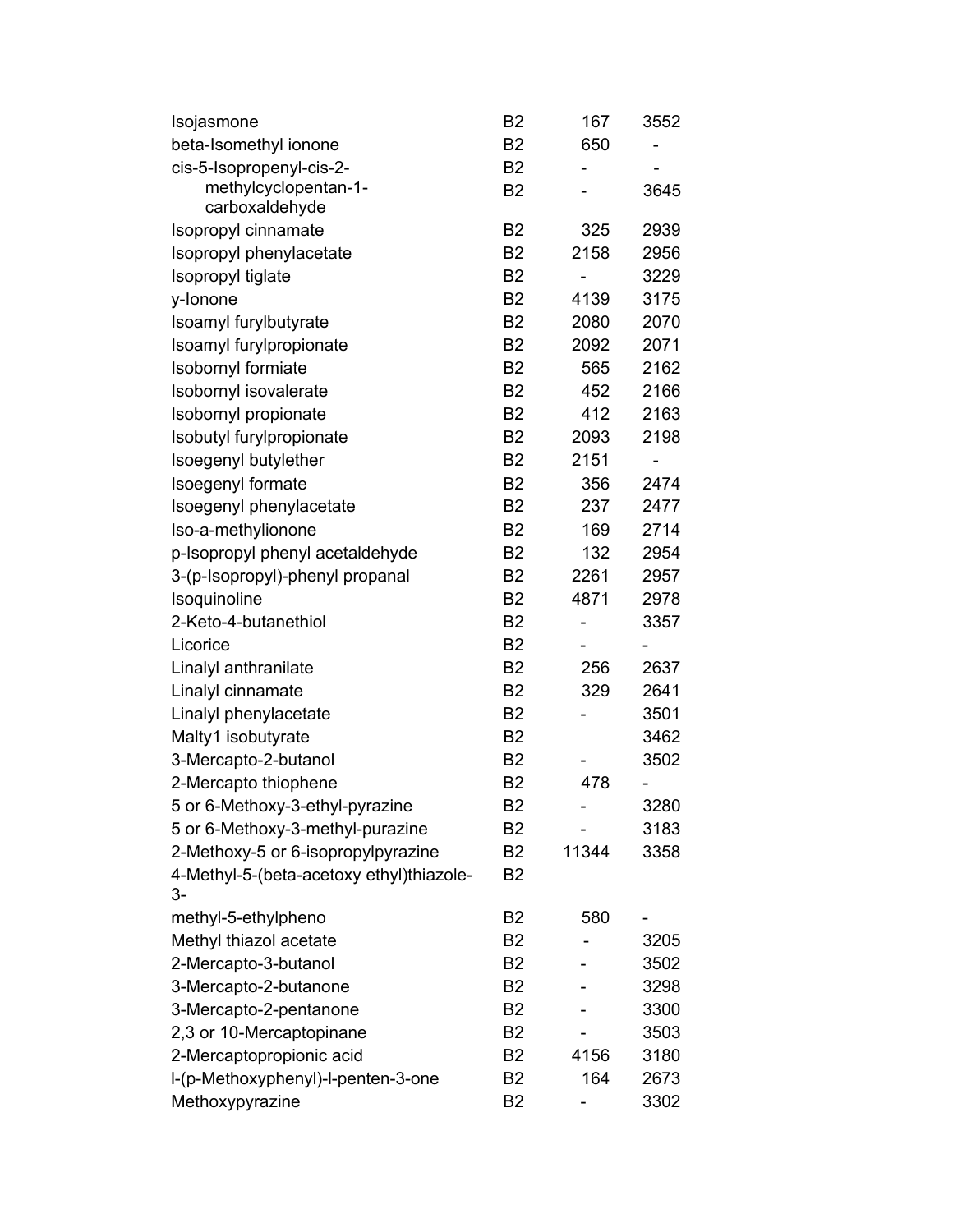| p-Methylbenzyl acetone                          | B <sub>2</sub> | 160    | 3074 |                |
|-------------------------------------------------|----------------|--------|------|----------------|
| a-Methylbenzyl butyrate                         | <b>B2</b>      | 2083   | 2686 |                |
| Methylbenzyl disulphide                         | B <sub>2</sub> |        | 3504 |                |
| a-Methylbenzyl formate                          | <b>B2</b>      | 574    | 26   |                |
| a-Methylbenzyl isobutyrate                      | B <sub>2</sub> | 20     | 2687 |                |
| a-Methylbenzyl propionate                       | B <sub>2</sub> | 425    | 2689 |                |
| 4-Methylbiphenyl                                | B <sub>2</sub> | 2292   | 3186 |                |
| p-Methylcinnamaldehyde                          | <b>B2</b>      | 10352  | 3640 |                |
| 2-Methyl-3,5 or 6-ethoxy-pyrazine               | <b>B2</b>      | 11921  | 3569 |                |
| 3-[(2-Methyl-3-furyl)-thio]-4-heptanone         | B2             | 11922  | 3570 |                |
| 4-[(2-Methyl-3-furyl)-thio]-5-nonanone          | B2             | 11923  | 3571 |                |
| Methyl p-tert-butylphenylacetate                | B <sub>2</sub> | 577    | 2690 |                |
| d-Methylcinnamaldehyde                          | <b>B2</b>      | 578    | 2697 |                |
| 6-Methyleoumarin                                | <b>B2</b>      | 579    | 2699 |                |
| Methyl decine carbonate                         | <b>B2</b>      | 2111   | 2751 |                |
| Methyl-beta-naphthyl Ketone                     | <b>B1</b>      |        | ۳    | $\overline{7}$ |
| 2-Methyl-3-furanthiol                           | <b>B2</b>      | 4172   | 31   |                |
| Methyl furfuraerylate                           | B <sub>2</sub> | 2267   |      |                |
| 2-Methyl-3,5 or 6-furfuryl-thiopyrazine         | B <sub>2</sub> | (2287) | 3189 |                |
| 3-(5-Methyl-2-furyl)butanal                     | <b>B2</b>      | -      | 3307 |                |
| bis(2-Methyl-3-furyl)disulfide                  | B <sub>2</sub> |        | 3259 |                |
| bis(2-Methy1-3-furyl)tetrasulfide               | B <sub>2</sub> |        | 3260 |                |
| Methyl heptine carbonate                        | B <sub>2</sub> | 481    | 2729 |                |
| 5-Methyl-5-hexen-2-one                          | <b>B2</b>      |        | 3365 |                |
| a-Methyl ionone                                 | <b>B2</b>      | 143    | 2711 |                |
| a~Methyl-beta-hydroxypropyl-(a~methyl-<br>beta- | B <sub>2</sub> |        |      |                |
| mercaptopropyl)sulphide                         | <b>B2</b>      |        | 3509 |                |
| 2-Methyl-3-(p-isopropylphenyl)-propion-         | B <sub>2</sub> |        |      |                |
| aldehyde (Cyclamen aldehyde)                    | B <sub>2</sub> | 133    | 2743 |                |
| Methyl 2-methyl-3-furyl disulfide               | <b>B2</b>      | 11924  | 3573 |                |
| 4-Methyl-2-pentyl-l,3-dioxolane                 | B <sub>2</sub> |        | 3630 |                |
| 2-Methyl-4-phenyl-2-butanol                     | B <sub>2</sub> | 10281  | 3629 |                |
| 4-(Methylthio)butanol                           | B <sub>2</sub> |        | 3600 |                |
| 2-Methylundecanal                               | B <sub>2</sub> | 2010   | 2749 |                |
| Methyl-iso-butylcarbinyl acetate                | B <sub>2</sub> | 2073   |      |                |
| Methy1-beta-ionone                              | <b>B2</b>      | 144    | 2712 |                |
| Methyl-delta-ionone                             | B <sub>2</sub> | 2145   | 2713 |                |
| a-Methyl-p-methoxy-cinnamaldehyde               | B <sub>2</sub> | 584    | 3182 |                |
| 2-Methyl-5-methoxythlazole                      | B <sub>2</sub> | 4034   | 3192 |                |
| Methyl 4-(methylthio)butyrate                   | B <sub>2</sub> |        | 3412 |                |
| 2-Methyl-4-(methylthio)furan                    | B <sub>2</sub> |        | 3366 |                |
| 2-Methyl-3,5 or 6-methylthio-pyrazine           | B2             | (2290) | 3208 |                |
|                                                 |                |        |      |                |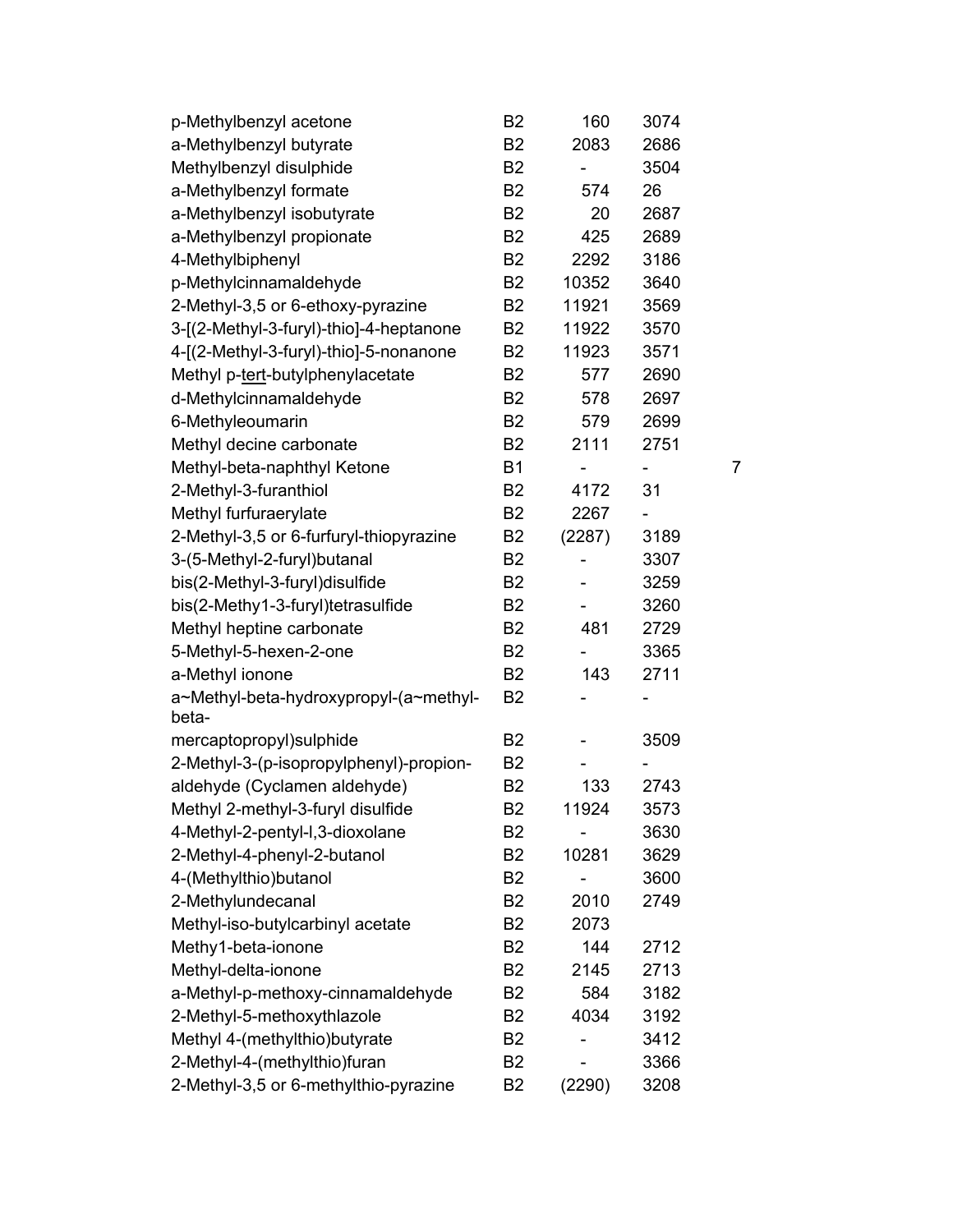| 2-Methyloctanal                     | B <sub>2</sub> | 113                          | 2727                     |   |
|-------------------------------------|----------------|------------------------------|--------------------------|---|
| Methyl octine carbonate             | <b>B2</b>      | 479                          | 2726                     |   |
| 2-Methyl-4-pentenoic acid           | B <sub>2</sub> |                              | 3511                     |   |
| 2-Methyl-4-phenylbutanal            | <b>B2</b>      | 134                          | 2737                     |   |
| 3-Methy1-2-phenylbutanal            | B <sub>2</sub> | 135                          | 2738                     |   |
| Methyl 4-phenylbutyrate             | <b>B2</b>      | 308                          | 2739                     |   |
| 3-Methyl-5-propyl-2-cydohexen-l-one | <b>B2</b>      | 4178                         | 3577                     |   |
| 2-(2-Methylpropyl)pyridine          | B <sub>2</sub> |                              | 3370                     |   |
| 3-(2-Methylpropyl)pyridine          | <b>B2</b>      |                              | 3371                     |   |
| 2-(I-Methylpropyl)thiazole          | <b>B2</b>      |                              | 3372                     |   |
| Methyl styryl carbinol              | B <sub>2</sub> | 2032                         | 20                       |   |
| 3-Methylthiobutanal                 | B <sub>2</sub> | $\qquad \qquad \blacksquare$ | 3374                     |   |
| 4-Methylthiobutanal                 | <b>B2</b>      |                              | 3414                     |   |
| 4-Methylthio-2-butanone             | <b>B2</b>      |                              | 3375                     |   |
| Methyl thiofuroate                  | <b>B2</b>      |                              | 3311                     |   |
| 3-Methylthio-l-hexanol              | B <sub>2</sub> |                              | 3438                     |   |
| 4-Methylthio-4-methyl-2-pentanone   | <b>B2</b>      |                              | 3376                     |   |
| 2-Methyl-3-toly1-propanal           | B <sub>2</sub> | 587                          | 2748                     |   |
| Musk ambrette                       | <b>B2</b>      | 495                          | 2758                     |   |
| 2-Naphthalenthiol                   | <b>B2</b>      |                              | 3314                     |   |
| beta-Naphtyl anthranilate           | <b>B2</b>      | 2170                         | 2767                     |   |
| beta-Naphtyl ethylether             | B <sub>2</sub> | 2058                         | 2768                     |   |
| beta-Naphtyl methyl ketone          | <b>B1</b>      | 147                          | 2723                     | 5 |
| beta-Naphtyl isobutyl ether         | <b>B2</b>      | 2273                         | $\overline{\phantom{0}}$ |   |
| 2,6-Nonadienal diethyl acetal       | B <sub>2</sub> | 660                          | 3378                     |   |
| 1,9-Nonanedithiol                   | B <sub>2</sub> |                              | 3513                     |   |
| Nonanoyl 4-hydroxy-3-               | <b>B2</b>      | 590                          | 2787                     |   |
| methoxybenzylamide                  |                |                              |                          |   |
| 1,3-Nonanediol acetate              | B <sub>2</sub> | 2075                         | 2783                     |   |
| 1,4-Nonanediol diacetate            | B <sub>2</sub> | 11927                        | 3579                     |   |
| 3-Nonanon-l-yl acetate              | <b>B2</b>      | 2076                         | 2786                     |   |
| 2-trans-6-trans-Octadienal          | B <sub>2</sub> |                              | 3466                     |   |
| Octanal dimethyl acetal             | B <sub>2</sub> | 42                           | 2798                     |   |
| 3-Octen-2-ol                        | <b>B2</b>      |                              | 3602                     |   |
| 1,8-Octanedithiol                   | <b>B2</b>      |                              | 3514                     |   |
| 6-Octenal                           | B <sub>2</sub> | 664                          |                          |   |
| Octyl formate                       | B <sub>2</sub> | 342                          | 2809                     |   |
| Octyl heptanoate                    | B <sub>2</sub> | 366                          | 2810                     |   |
| Octyl phenylacetate                 | <b>B2</b>      | 230                          | 2812                     |   |
| Paraldehyde                         | B <sub>2</sub> | 594                          |                          |   |
| Phenethyl anthranilate              | B <sub>2</sub> | 258                          | 2859                     |   |
| Phenethyl 2-furoate                 | B <sub>2</sub> | 362                          | 2865                     |   |
| Phenethyl senecloate                | <b>B2</b>      | 246                          | 2869                     |   |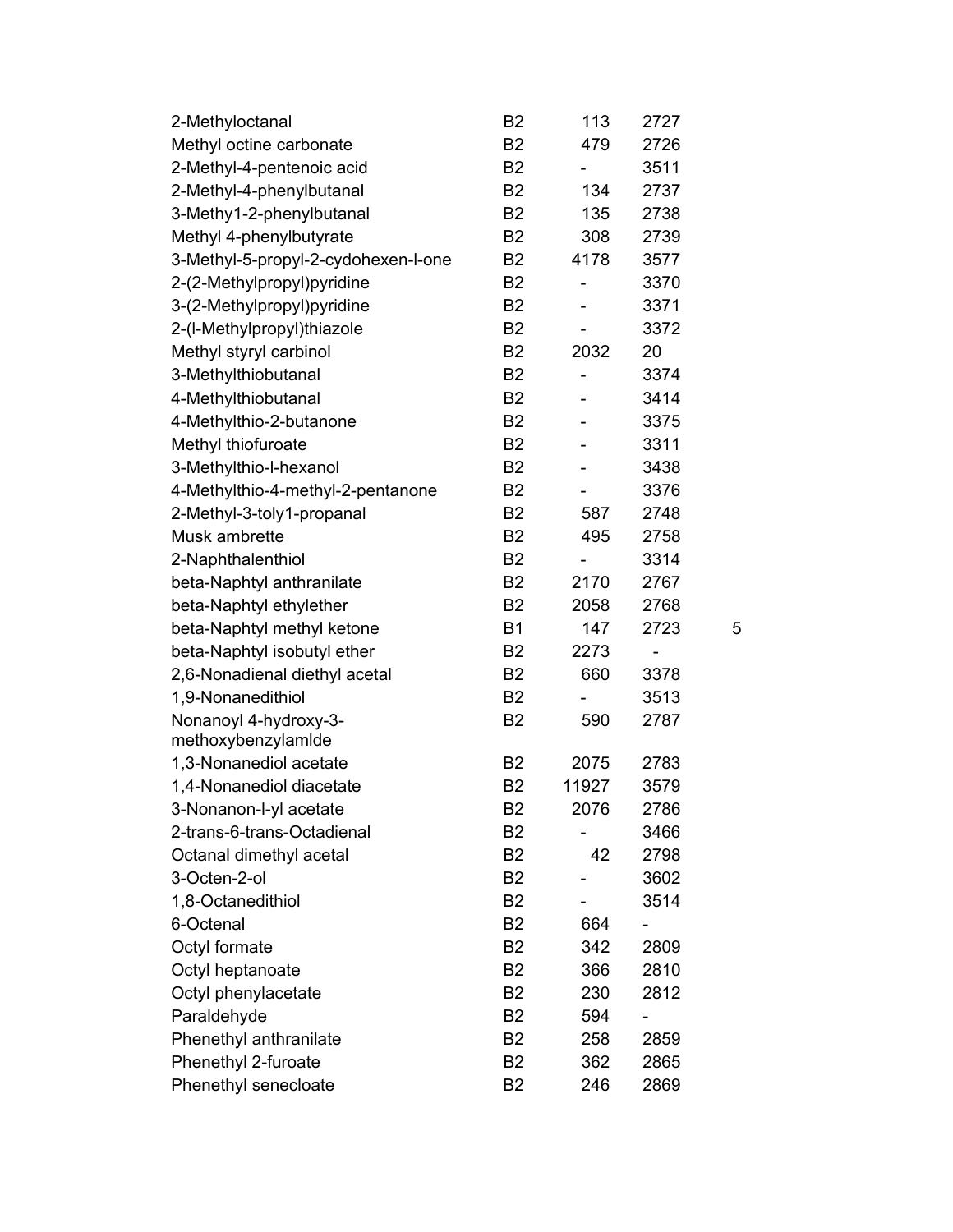| Phenoxyacetic acid                               | B <sub>2</sub> | 2005  | 2872 |   |
|--------------------------------------------------|----------------|-------|------|---|
| Phenylacetaldehyde 2,3-butylene glycol<br>acetal |                |       |      |   |
|                                                  | B <sub>2</sub> | 669   | 2875 |   |
| Phenylacetaldehyde glyceryl acetal               | <b>B2</b>      | 41    | 2877 |   |
| 2-Phenyl-3-(2-furyl)-prop-2-enal                 | B <sub>2</sub> | 11928 | 3586 |   |
| I-Phenyl-2-methyl-propan-2-yl butyrate           | <b>B2</b>      |       |      |   |
| Phenylethyldimethylcarbinyl isobutyrate          | B <sub>2</sub> | 2086  | 2736 |   |
| 3-Phenylpropyl formate                           | <b>B2</b>      | 351   | 2895 |   |
| 3-Phenylpropyl hexanoate                         | <b>B2</b>      | 321   | 2896 |   |
| 3-Phenylpropyl isovalerate                       | B <sub>2</sub> | 462   | 2899 |   |
| 3-Phenylpropyl propionate                        | B <sub>2</sub> | 419   | 2897 |   |
| I-Phenyl-3(5)-propylpyrazole                     | <b>B2</b>      | 2277  |      |   |
| Piperonyl formate                                | <b>B2</b>      | 2154  |      |   |
| Pentyl 2-furyl ketone                            | B <sub>2</sub> |       | 3418 |   |
| Phenoxyethyl isobutyrate                         | <b>B2</b>      | 2089  | 2873 |   |
| 4-Phenyl-2-butyl acetate                         | B <sub>2</sub> | 671   | 22   |   |
| 2-Phenyl-3-carbethoxy-furan                      | <b>B2</b>      |       | 3468 |   |
| Phenylethyl methyl carbinol                      | B <sub>2</sub> | 85    | 2879 |   |
| Phenylethyl methyl ethyl carbinol                | <b>B2</b>      | 86    | 2883 |   |
| 5-Phenylpentanol                                 | <b>B2</b>      | 674   |      |   |
| 3-Phenyl-4-pentenal                              | <b>B2</b>      |       | 3318 |   |
| 2-Phenyl-4-pentenal                              | <b>B2</b>      |       | 3519 |   |
| 2-Phenyl-l-propanol                              | <b>B2</b>      | 2257  | 2732 |   |
| 2-Phenylpropanal dimethyl acetal                 | B <sub>2</sub> | 2017  | 28   |   |
| 1,2-Propanedithiol                               | <b>B2</b>      |       | 3520 |   |
| 2-Phenylpropionaldehyde                          | B <sub>2</sub> | 126   | 26   |   |
| 1-Pheny1-2-propyl butyrate                       | B <sub>2</sub> | 2276  | 3197 |   |
| 2-Phenylpropyl butyrate                          | <b>B2</b>      | 285   | 2891 |   |
| 3-Phenylpropyl cinnamate                         | B <sub>2</sub> | 597   |      |   |
| 2-Phenylpropyl isobutyrate                       | B <sub>2</sub> | 2087  | 2892 |   |
| 2-(3-Phenylprbpyl) tetrahydrofurane              | B2             | 489   | 2898 |   |
| Piperonyl acetate                                | <b>B2</b>      | 2068  | 2912 |   |
| Piperonyl acetone                                | B <sub>2</sub> | 165   | 2701 |   |
| Piperonyl isobutyrate                            | <b>B2</b>      | 305   | 2913 |   |
| Propenylguaethol                                 | <b>B2</b>      | 170   | 2922 |   |
| p-Propyl anisole                                 | <b>B1</b>      | 2026  | 2930 | 5 |
| Propyl cinnamate                                 | B <sub>2</sub> | 324   | 2938 |   |
| Propylene glycol dibenzoate                      | B <sub>2</sub> |       | 3419 |   |
| Propyl 2-methyl-3-furyl disulfide                | B <sub>2</sub> |       | 3607 |   |
| Propyl furylacrylate                             | B <sub>2</sub> | 2090  | 2945 |   |
| 3-Propylidenephtalide                            | B <sub>2</sub> | 494   | 2952 |   |
|                                                  |                |       |      |   |
| o-Propylphenol                                   | B <sub>2</sub> |       | 3522 |   |
| Propyl thloacetate                               | B <sub>2</sub> |       | 3385 |   |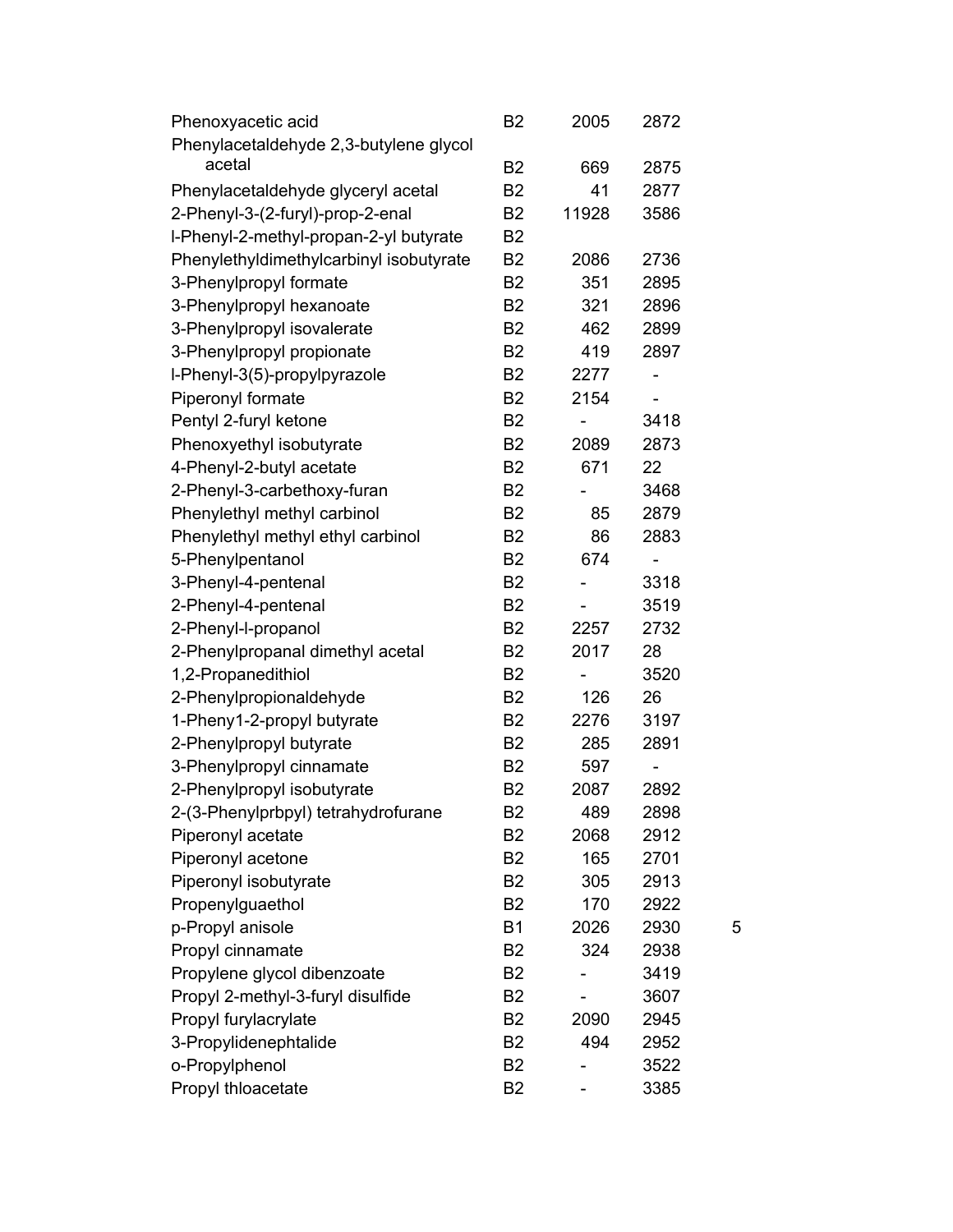| Pseudocyclocitral        |                                        | B <sub>2</sub> | 2133   |                 |  |
|--------------------------|----------------------------------------|----------------|--------|-----------------|--|
| Pyrazine ethanethlol     |                                        | B <sub>2</sub> | (2285) | 3230            |  |
| Pyrazine methanethiol    |                                        | B <sub>2</sub> |        | 3299            |  |
| Pyrazinyl methyl sulfide |                                        | B <sub>2</sub> | (22)   | 3231            |  |
| 2-Pyridine methanethiol  |                                        | B <sub>2</sub> | 2279   | 3232            |  |
| Quinine hydrochloride    |                                        | B <sub>2</sub> |        |                 |  |
| Quinine sulfate          |                                        | B <sub>2</sub> |        |                 |  |
|                          | Resorcinol dimethyl ether              | B <sub>2</sub> | 189    | 2385            |  |
| Rhodinyl acetate         |                                        | B <sub>2</sub> | 223    | 2981            |  |
| Rhodinyl phenylacetate   |                                        | <b>B2</b>      | 2163   | 2985            |  |
| Santalyl phenylacetate   |                                        | B <sub>2</sub> | 239    | 3008            |  |
| Sucrose octa acetate     |                                        | B <sub>2</sub> | 4219   | <b>FDA/GRAS</b> |  |
| Terpinyl isobutyrate     |                                        | B <sub>2</sub> | 300    | 3050            |  |
|                          | Tetrahydrofurfuryl acetate             | <b>B2</b>      | 2069   | 3055            |  |
| cyclo(8,3,0,04,9)        | 1,5,5,9-tetramethyl-13-oxatri-         |                |        |                 |  |
| tridecane                |                                        | B <sub>2</sub> |        | 3471            |  |
|                          | Tolualdehyde glyceryl acetal           | B <sub>2</sub> | 46     | 3067            |  |
| p-Tolylacetaldehyde      |                                        | <b>B2</b>      | 130    | 3071            |  |
| o-Tolyl acetate          |                                        | B <sub>2</sub> | 2078   | 3072            |  |
| p-Tolyl isobutyrate      |                                        | B <sub>2</sub> | 304    | 3075            |  |
| p-Tolyl phenylacetate    |                                        | B <sub>2</sub> | 236    | 3077            |  |
| Trideca-4,7-dienal       |                                        | B <sub>2</sub> | 684    |                 |  |
| a-Terpinyl anthranilate  |                                        | B <sub>2</sub> | 259    | 3048            |  |
| Terpinyl cinnamate       |                                        | B <sub>2</sub> | 330    | 3051            |  |
|                          | Tetrahydrofurfuryl butyrate            | <b>B2</b>      | 2081   | 3057            |  |
|                          | Tetrahydrofurfuryl cinnamate           | B <sub>2</sub> | 4224   | 3320            |  |
|                          | Tetrahydrofurfuryl propionate          | <b>B2</b>      | 2096   | 3058            |  |
| Tetrahydrolinalobl       |                                        | B <sub>2</sub> | 77     | 3060            |  |
|                          | Tetrahydro-pseudo-ionone               | <b>B2</b>      | 2053   | 3059            |  |
|                          | Tetramethyl ethylcyclohexenone         | <b>B2</b>      | 168    | 3061            |  |
| Thiogeraniol             |                                        | B <sub>2</sub> |        | 3472            |  |
| Thioguaiacol             |                                        | <b>B2</b>      | 2219   |                 |  |
| 2-(p-Tolyl)-propanal     |                                        | <b>B2</b>      | 131    | 3078            |  |
|                          | 2,6,6-Trimethy1-1-cyclohexen-1-        | <b>B2</b>      |        | 3474            |  |
| acetaldehyde             |                                        |                |        |                 |  |
| 3,5,5-Trimethylhexanal   |                                        | B <sub>2</sub> |        | 3524            |  |
|                          | 3,5,5-Trimethy1-1-hexanol              | B <sub>2</sub> |        | 3324            |  |
|                          | I,2,3-Tris[(I'-ethoxy)-ethoxy]-propane | B <sub>2</sub> | 11930  | 3593            |  |
| 9-Undecenal              |                                        | <b>B2</b>      | 123    | 3094            |  |
| 10-Undecenal             |                                        | B <sub>2</sub> | 122    | 3095            |  |
| 10-Undecen-l-yl acetate  |                                        | B <sub>2</sub> | 2062   | 3096            |  |
| Vanillin acetate         |                                        | B <sub>2</sub> | 225    | 3108            |  |
| Vanillidene acetone      |                                        | <b>B2</b>      | 691    |                 |  |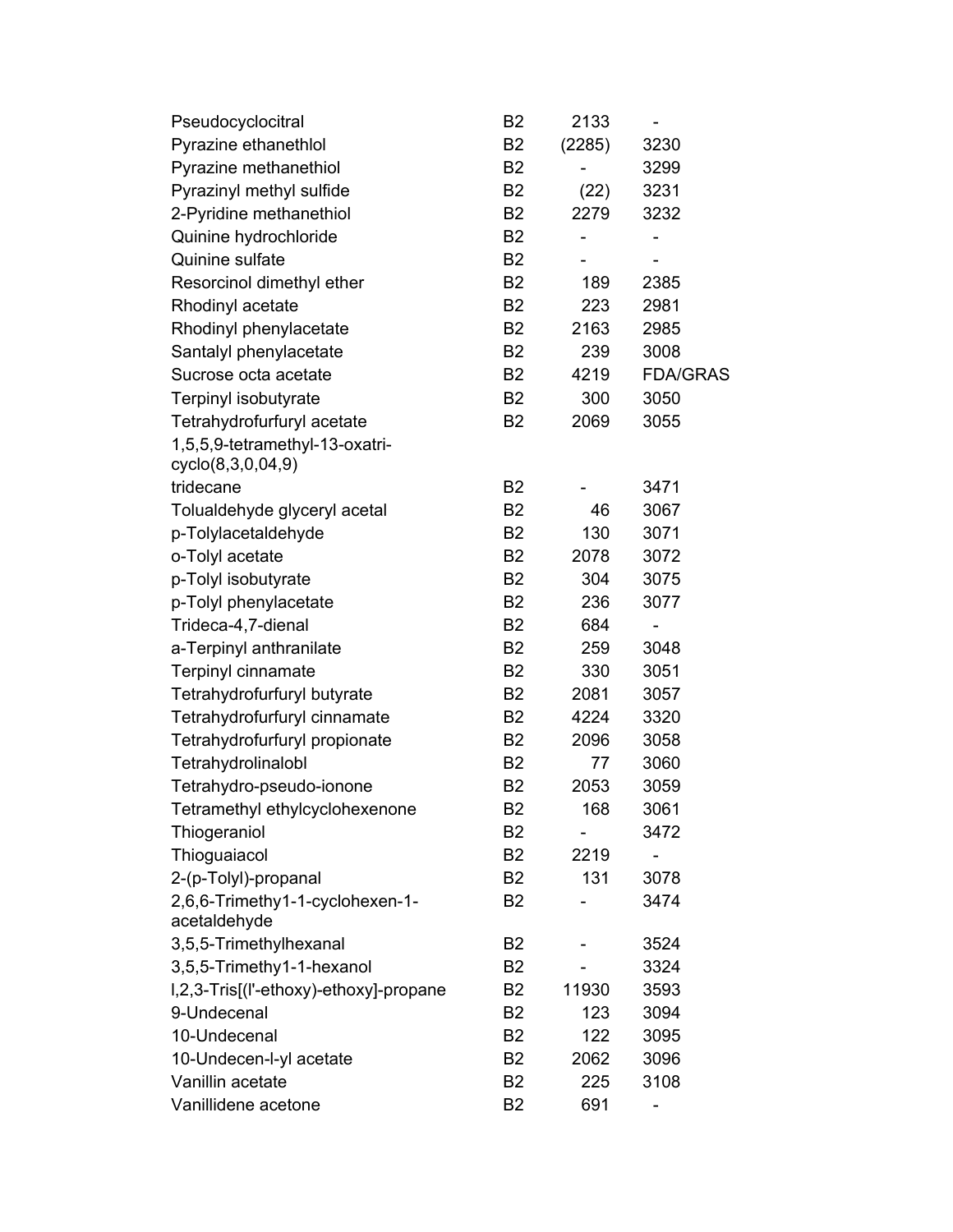|    | Vetiveryl acetate                 | <b>B2</b> | 2284 |           |      |
|----|-----------------------------------|-----------|------|-----------|------|
| 9. | <b>FLAVOUR ENHANCERS</b>          |           |      |           |      |
|    | Aspartate, monosodium             | <b>B2</b> |      |           |      |
|    | Glutamate, L-Arginine             | <b>B2</b> |      |           |      |
|    | Glutamate, L-Lysine               | <b>B2</b> |      |           |      |
| 10 | .MISCELLANEOUS                    |           |      |           |      |
|    | Acetone peroxide                  | <b>B2</b> |      |           |      |
|    | Beexwax                           | <b>B2</b> |      |           |      |
|    | Carnauba wax                      | <b>B2</b> |      |           |      |
|    | <b>Condensed tannins</b>          | <b>B2</b> |      |           |      |
|    | Diethyline glycol manoethyl ether | <b>B1</b> |      |           | 6    |
|    | Dioctyl sodium sulphosuccinate    | <b>B1</b> |      |           | 3, 6 |
|    | Glycerol esters of wood rasin     | <b>B1</b> |      |           | 1, 4 |
|    | Licorice                          | <b>B2</b> |      |           |      |
|    | Maltitol                          | <b>B2</b> |      |           |      |
|    | Saccharate of lime                | <b>B2</b> |      |           |      |
|    | Shellac                           | <b>B2</b> |      |           |      |
|    | Sodium Thiocyanate                | <b>B1</b> |      |           | 11   |
|    | Sorbitol                          | <b>B1</b> |      |           | 8    |
|    | Sorboyl palmitate                 | <b>B1</b> |      |           | 1, 4 |
|    | Sucrose acetate isobutyrate       | <b>B1</b> |      |           | 3, 8 |
|    | Thermally oxidized soyabean oil   | <b>B1</b> |      |           | 9    |
|    | Wood flour                        | <b>B2</b> |      |           |      |
|    | 11. PROCESSING AIDS               |           |      |           |      |
|    | Asbestos                          | <b>B2</b> |      |           |      |
|    | <b>Bentonite</b>                  | <b>B1</b> |      |           | 4    |
|    | Diatomaceous earth                | <b>B1</b> |      |           | 3    |
|    | Perlite                           | <b>B2</b> |      |           |      |
|    | 12 PRESERVATIVES                  |           |      |           |      |
|    | Calcium metabisulfite             |           |      | <b>B1</b> | 9    |
|    | Parahydroxybenzoate, butyl        |           |      | <b>B2</b> |      |
|    |                                   |           |      |           |      |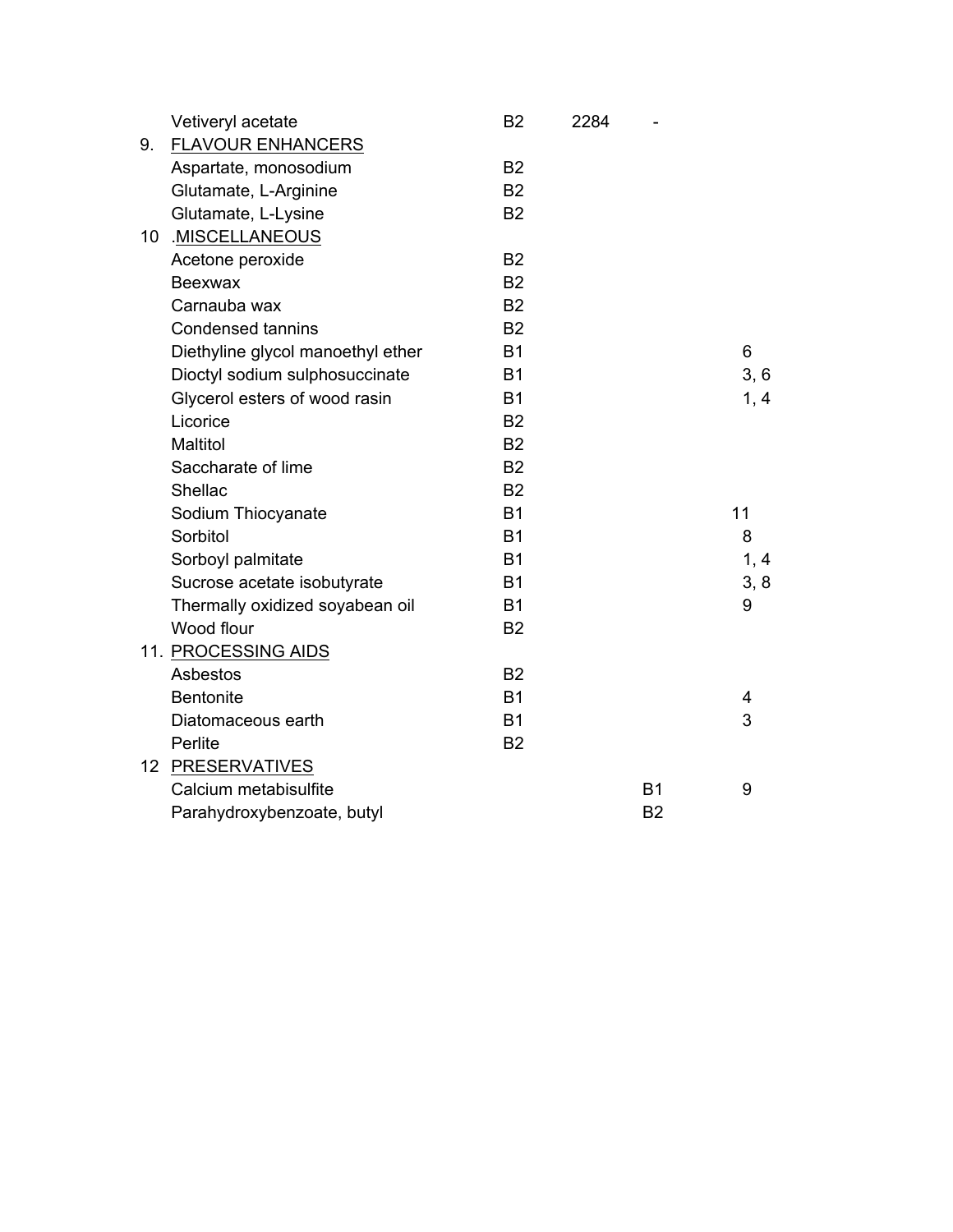REFERENCES

1. Evaluation of Certain Food Additives (Eighteenth Report of the Expert Committee). FAO Nutrition Meeting Report Series No. 54, 1974; WHO Technical Report Series No. 557, 1974 and Corrigendum.

2. Evaluation of Certain Food Additives (Twenty-second Report of the Joint FAO/WHO Expert Committee on Food Additives). WHO Technical Report Series No. 631, 1978.

3. Evaluation of Certain Food Additives (Twenty-first Report of the Joint FAO/WHO Expert Committee on Food Additives). WHO Technical Report Series No. 617, 1978.

4. Evalution of Certain Food Additives (Twentieth Report of the Expert Committee). FAO Food and Nutrition Series No. 1,1976). WHO Technical Report Series No. 599, 1976.

5. Evaluation of Certain Food Additives (Twenty-third Report of the Joint FAO/WHO Expert Committee on Food Additives). WHO Technical Report Series No. 648, 1980.

6. Evaluation of Certain Food Additives (Twenty-fourth Report of the Joint FAO/WHO Committee on Food Additives). WHO Technical Report Series No. 653, 1980.

7. Evaluation of Certain Food Additives (Twenty-fifth Report of the Joint FAO/WHO Expert Committee on Food Additives). WHO Technical Report Series No. 669, 1981.

8. Evaluation of Certain Food Additives (Twenty-sixth Report of the Joint FAO/WHO Expert Committee on Food Additives). WHO Technical Report Series No. 683, 1982.

9. Evaluation of Certain Food Additives (Twenty-seventh Report of the Joint FAO/WHO Expert Committee on Food Additives). WHO Technical Report Series No. 696, 1983.

10. Evaluation of Certain Food Additives (Twenty-eigth Report of the Joint FAO/WHO Expert Committee on Food Additives). WHO Technical Report Series No. 710, 1984)

11. Evaluation of Certain Food Additives (Twenty-ninth Report of the Joint FA0/WH0 Expert Committee on Food Additives). WHO Technical Report Series No. )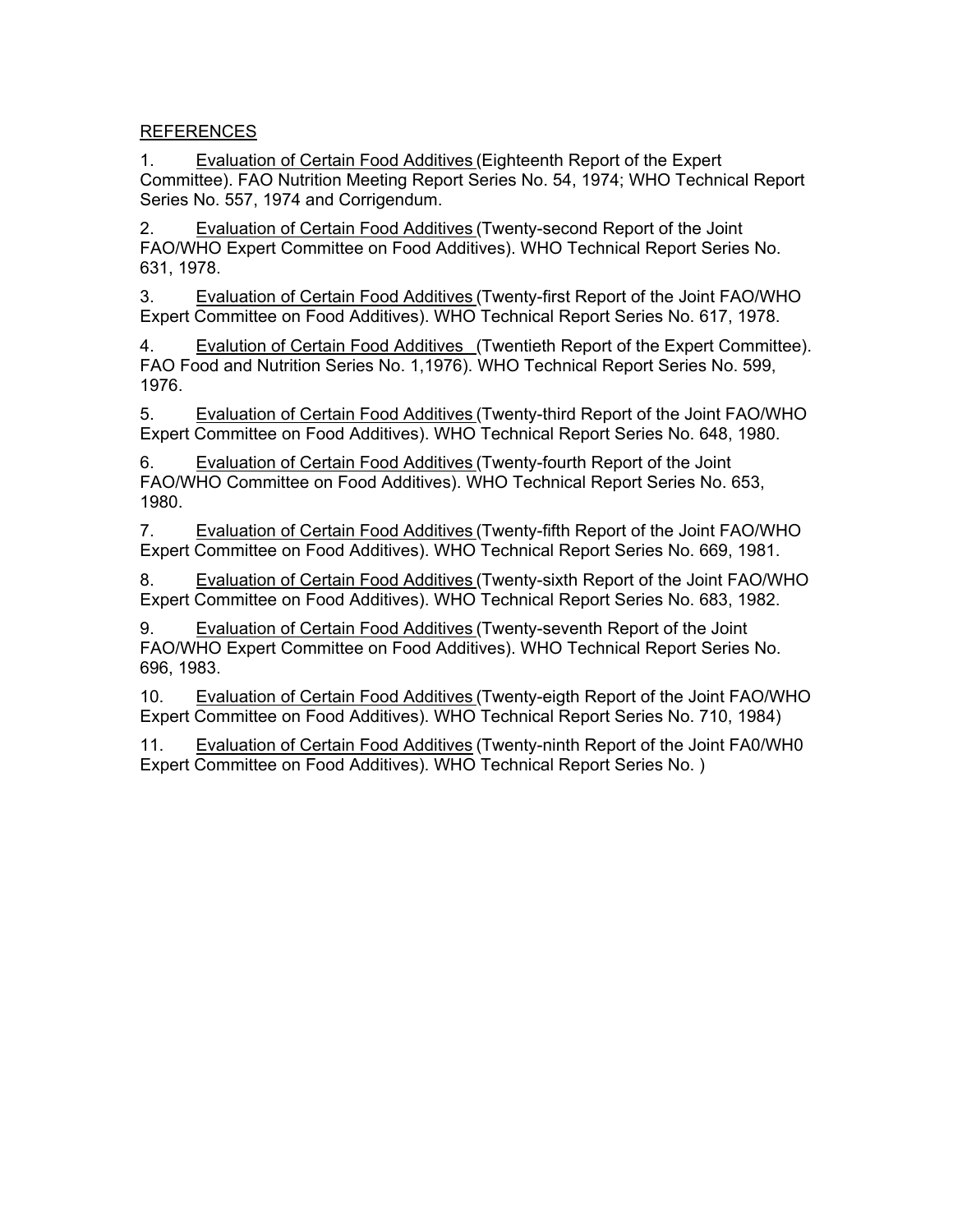## CODEX LIST (C) OF FOOD ADDITIVES

Codex List 'C' of Food Additives are subdivided into Lists  $C_1$  and  $C_2$ . List  $C_1$ contains those food additives which, in the opinion of JECFA, are unsafe in food. List  $\mathrm{C}_2$ contains those food additives which, in the opinion of JECFA, should he restricted to certain specified uses.

Lists  $C_1$  and  $C_2$  are given below.

1

|                                    | <b>LIST CI OF FOOD ADDITIVES</b> |                        |
|------------------------------------|----------------------------------|------------------------|
| <b>Food Colours</b>                |                                  | Reference <sup>1</sup> |
| Auramine,                          | CI 41000                         | 10                     |
| Benzvlviolet 4B,                   | CI 42640                         | 44                     |
| Rutter yellow                      | CI 11020                         | 10                     |
| Chrysoidine                        | CI 11270, 11270B                 | 10                     |
| Citrus Red 2                       | CI 12156                         | 20                     |
| Guinea Green B                     | CI 42085                         | 10                     |
| Magenta                            | CI 42510                         | 10                     |
| Oil Orange 5 5                     | CI 12100                         | 10                     |
| Oil Yellow XO                      | CI 12140                         | 10                     |
| Oil Yellow AB                      | CI 11380                         | 10                     |
| Oil Yellow OR                      | CI 11390                         | 10                     |
| Ponceau 3R                         | CI 16155                         | 10                     |
| Ponceau SX                         | CI 14700                         | 10                     |
| Sudan I                            | CI 12055                         | 10                     |
| <b>Others</b>                      |                                  | 50                     |
| Renzene                            |                                  | 6                      |
| <b>Borax</b>                       |                                  | 6                      |
| Roric acid                         |                                  | 22                     |
| <b>Brominated Vegetable Oils</b>   |                                  | 19                     |
| Chlorate, Potassium                |                                  | 50                     |
| Chloroform                         |                                  | 50                     |
| Dichloroethane                     |                                  | 50                     |
| Diethylene glycol                  |                                  | 32                     |
| Diethylpyrocarbonate               |                                  | 56                     |
| Hydrocyanic acid                   |                                  | 11                     |
| Iodates, Calcium, Potassium        |                                  | 11                     |
| Nitrofurazone                      |                                  | 14,15                  |
| P-Phenethylcarbamide               |                                  |                        |
| (Syn: Dulcin, 4-ethoxy phenylurea) |                                  |                        |
| Salicylic acid and its salts       |                                  | 6                      |

References are given in Annex 1 of any recent report of JECFA issued as WHO Technical Report Series.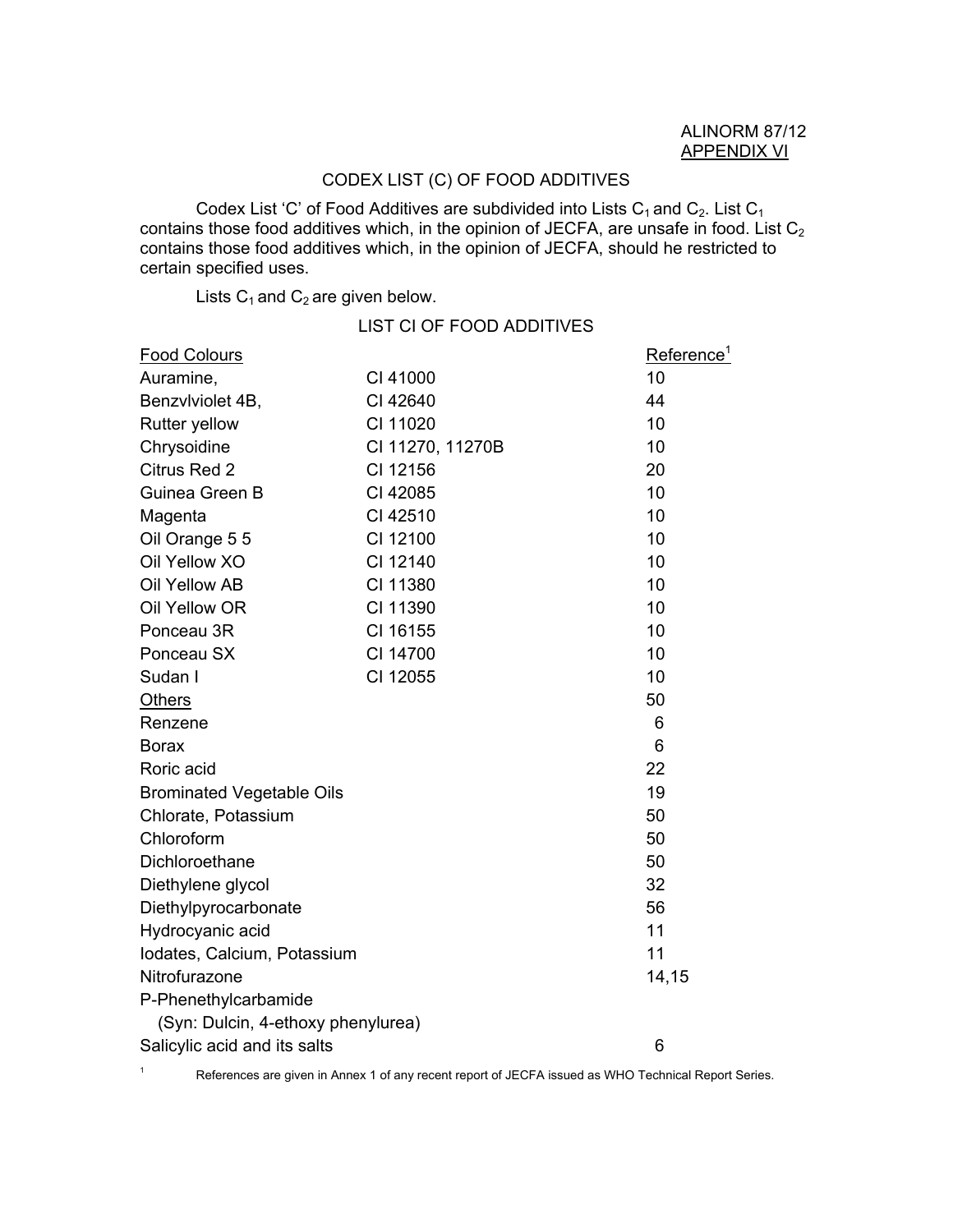# LIST  $C_2$  OF FOOD ADDITIVES

| Hydrogen Peroxide | Restricted for use as an emergency    | 32, 33 |
|-------------------|---------------------------------------|--------|
|                   | measure for the preservation of milk. |        |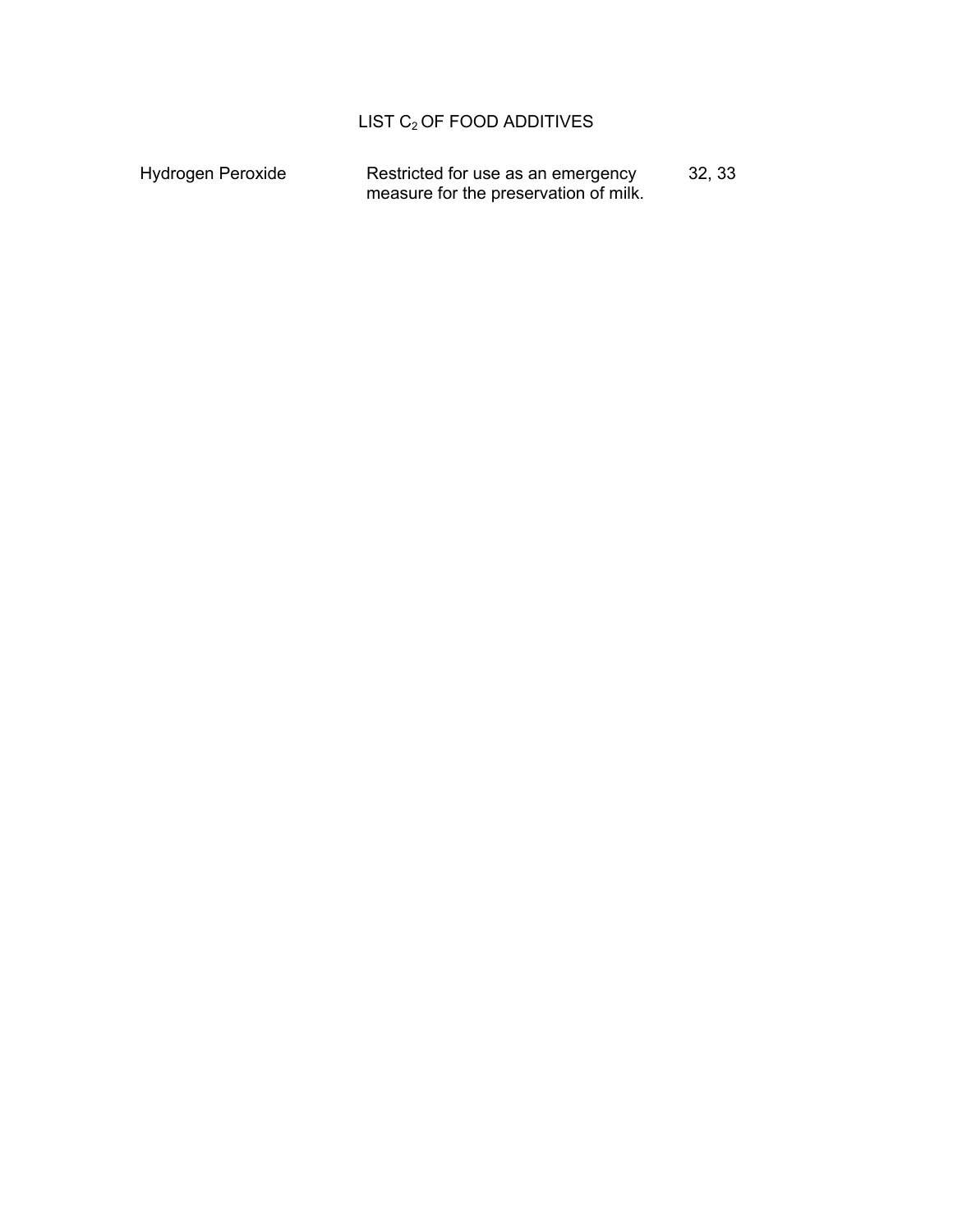## REPORT OF THE AD HOC WORKING GROUP ON FLAVOURS

1. The following participated in the meeting (See Appendix I for Addresses).

| J.P. Goddijn       |                              |                          |   |    | Netherlands (Chairman) |
|--------------------|------------------------------|--------------------------|---|----|------------------------|
| <b>B.</b> Evenhuis | $\overline{\phantom{a}}$     | <b>Netherlands</b>       |   |    |                        |
| A. Holm Olsen      |                              | <b>Denmark</b>           |   |    |                        |
| O.D. Easterday     |                              | <b>USA</b>               |   |    |                        |
| J.C. Howell        | $\overline{\phantom{0}}$     | <b>USA</b>               |   |    |                        |
| A. Eisenberg       |                              | Israel                   |   |    |                        |
| J. Stofberg        | $\qquad \qquad \blacksquare$ | <b>IOFI</b>              |   |    |                        |
| F. Grundschober    |                              | <b>IOFI</b>              |   |    |                        |
| J.A. Drum          |                              | Canada                   |   |    |                        |
| D.C. Kirkpatrick   | $\qquad \qquad \blacksquare$ | Canada                   |   |    |                        |
| J.A. Cremades      |                              | <b>Council of Europe</b> |   |    |                        |
| J. Horton          |                              | U.K.                     |   |    |                        |
| E. Quattrucci      |                              | Italy                    |   |    |                        |
| R.K. Reinton       | $\sim$                       | Norway                   |   |    |                        |
| T. Hellstrom       | -                            | Norway                   |   |    |                        |
| R. Haigh           |                              | E.E.C.                   |   |    |                        |
| Ch. Crémer         | ۰                            | Belgium                  |   |    |                        |
| K. Jones           |                              |                          |   |    | Fed. Rep. of Germany   |
| W.E.J. Salzer      |                              | $\mathbf{u}$             |   |    | $\mathbf{u}$           |
| H.E. Muermann      |                              | "                        |   | 11 | π                      |
| W. Hellwillor      |                              | "                        | " | "  | "                      |
| H. Krönert         |                              | "                        |   | π  | π                      |
| M.P. Ostendorf     |                              | π                        | π | π  | π                      |
| R.H. Murray        |                              | <b>CIAA</b>              |   |    |                        |
| Ph. Mouton         |                              | <b>CIAA</b>              |   |    |                        |
| T. Kappeler        |                              | Switzerland              |   |    |                        |
| E. Matthey         |                              | Switzerland              |   |    |                        |
| P. Rossier         |                              | - Switzerland            |   |    |                        |
| A. Hallikainen     |                              | - Finland                |   |    |                        |
| S. Valvassori      |                              | <b>FIVS</b>              |   |    |                        |
| R. Kumton          |                              | Thailand                 |   |    |                        |
| P. Pothisiri       |                              | Thailand                 |   |    |                        |
| L.G. Ladomery      |                              | <b>FAO</b>               |   |    |                        |
| N. Rao Maturu      |                              | <b>FAO</b>               |   |    |                        |
|                    |                              |                          |   |    |                        |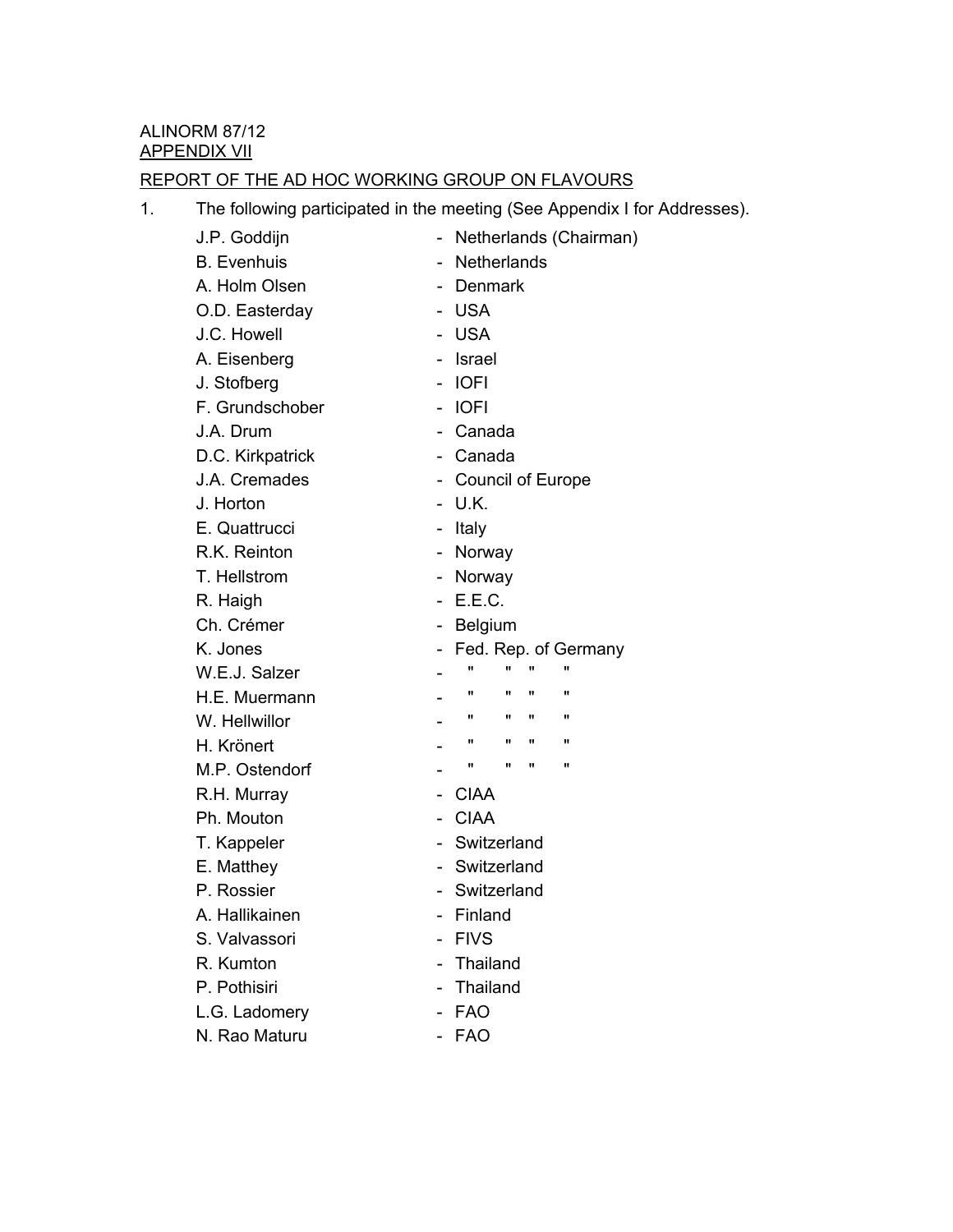General requirements for natural flavourings

2. The Group discussed the General Requirements for Natural Flavourings as reproduced in the Annex to Document CX/FA 85/6 and adopted the following modifications:

1. Scope

Thermal process flavourings are excluded.

## 2.1.1 Natural flavourings

"Natural flavourings" are products used to impart flavour to a food or beverage with the exception of only salty, sweet or acid tastes. Their aromatic part consists exclusively of "natural flavours" and/or "natural flavouring substances" and they may or may not contain adjuncts. They are not intended to be consumed as such.

## 3. Food Additives

"Natural flavourings" may contain food additives (including carriers) as far as these are necessary for the production, storage and application of the flavourings and as far as these are present in amounts which would not perform a technological function in the finished food.

- 6.1.d The adjuncts used shall be listed on the label.
- 7. Methods of Analysis and Sampling

(References for relevant methods of analysis will be given).

3. In addition, the Group noted that the US and Denmark had further comments on certain biologically active substances, but decided to consider these and other comments at the next stage.

## Inventory of official lists of aromatic source materials

4. Detailed written comments from the US were distributed at the meeting and presented by the delegation of the US. The proposal to prepare an extensive Codex list of source materials was not supported by the Group. However, corrections and additional references of the US Fed. Reg. were made and it was agreed that additional references from Canada should be included. A list of source materials submitted by Thailand was also considered..

## CODEX LIST B

5. An updated version of the Codex List B, as reproduced in ALINORM 85/12, Appendix V, Part 8 was considered. The revised list contained synthetic flavouring substances in a new presentation. The Group accepted the presentation, including the addition of certain new substances and the deletion of

> isoeugenyl butylether methyl-5-ethylphenol piperonyl formate trideca-4,7-dienal

6 The Group recommended that the amended list be reproduced in the report of the Committee.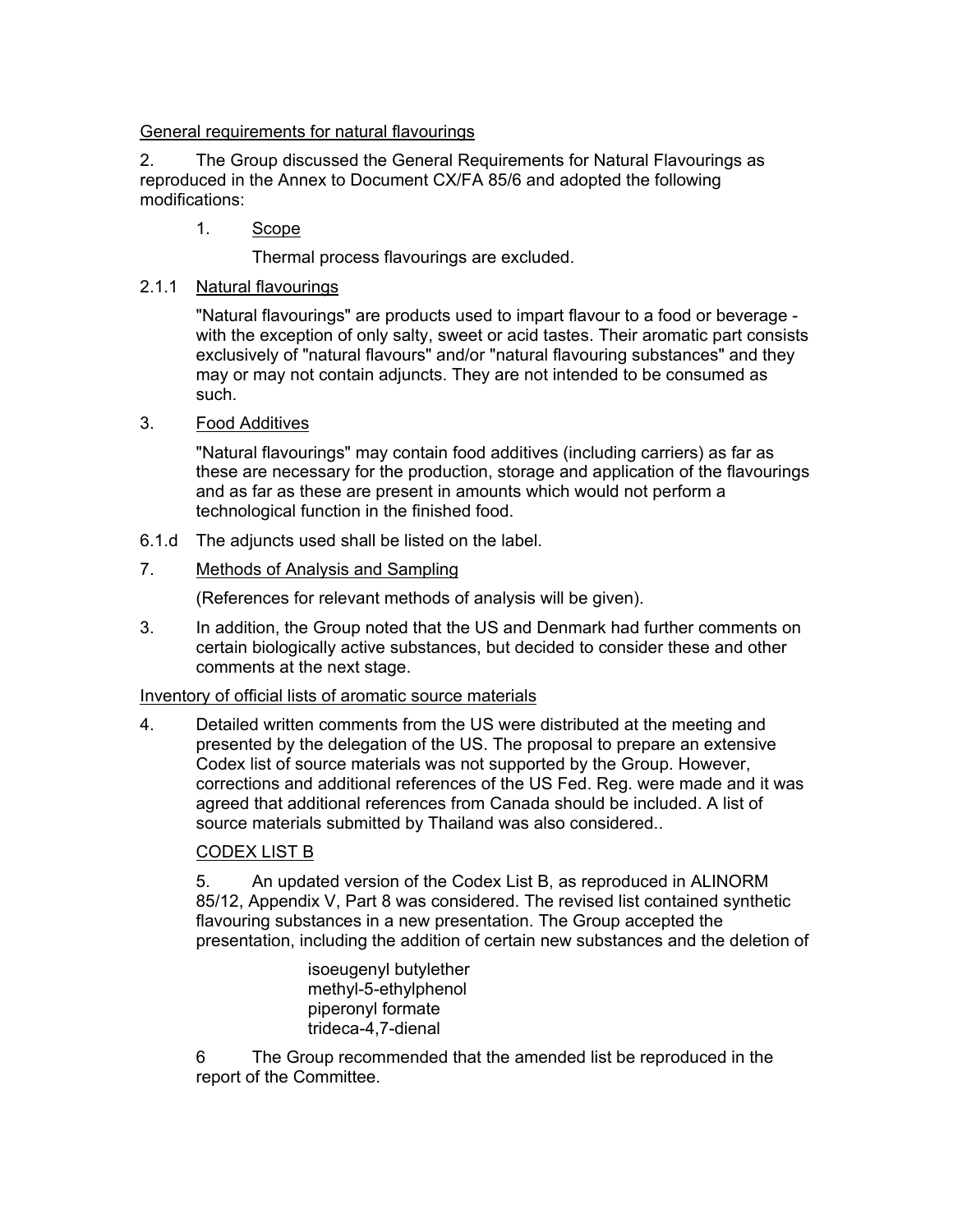#### Setting of priorities

7. The members of the Group received a copy of the results of a survey on the volume of use of artificial flavouring substances provided by IOFI. Another paper by J. Stofberg and F. Grundschober, calculating consumption Ratios of about 400 nature-identical flavouring substances was also distributed.

8. The Group discussed this approach for the setting of priorities for further evaluation. It was agreed that the first priority should be the evaluation of the artificial flavouring substances. Volume of use and structure - activity considerations should be used for establishing a ranking order.

9. The second priority should be the evaluation of nature-identical flavouring substances. The Group confirmed the previous endorsement of the consumption ratio concept. The Group noted that the US had detailed Information available which could be of particular use for the work of a FAO/WHO group of experts to be convened. It was suggested, that this group of experts should not only deal with priority setting, but could also reach conclusions on the acceptability of many flavouring substances.

10. The Group noted with satisfaction that in addition to IOFI, also the Commission of the EEC And FIVS Will provide quantitative data on natural occurrence of flavouring substance which will contribute to the calculation of consumption. \$\$\$ Group of Experts is convened it was agreed the Group should continue its current activities.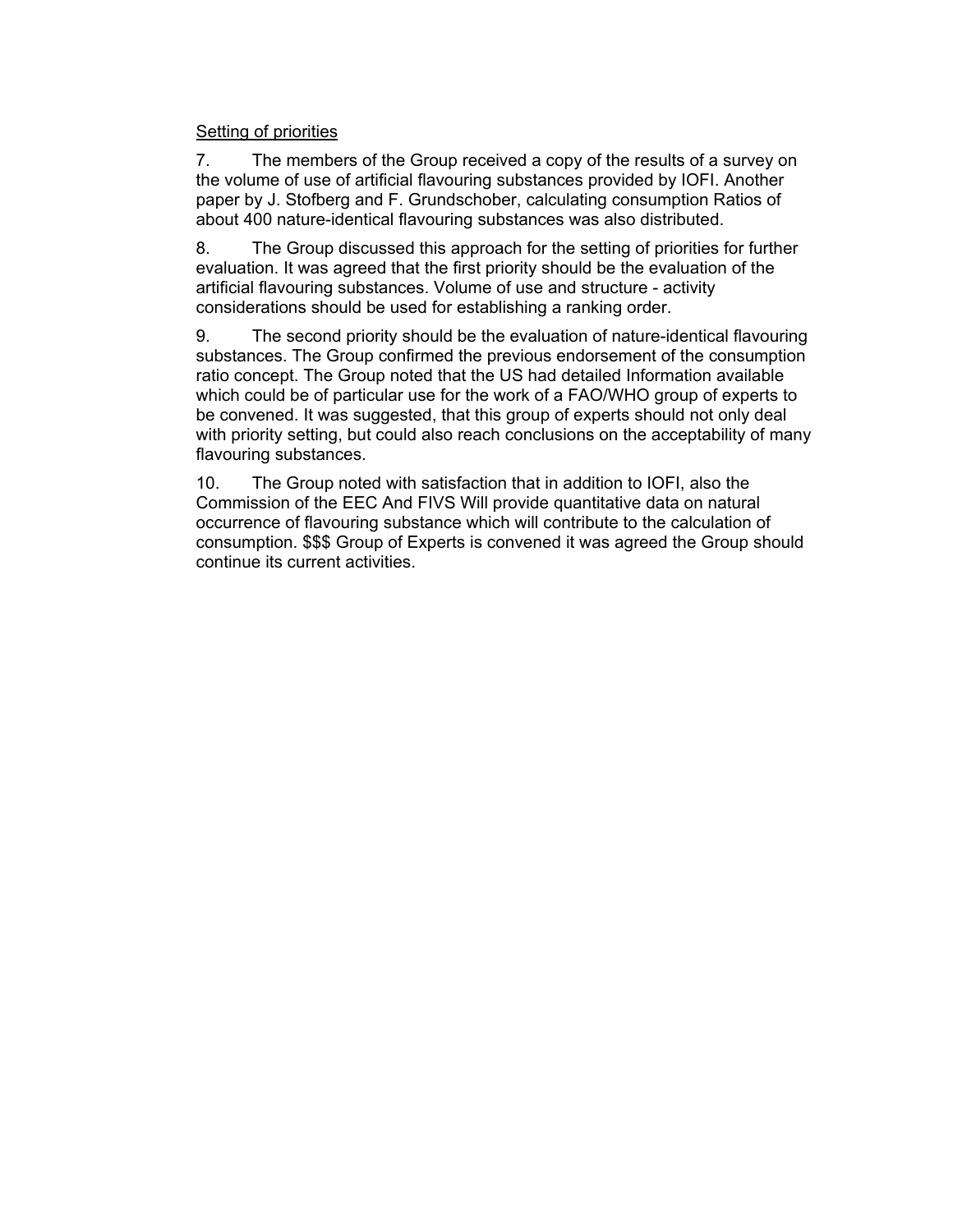## AD HOC WORKING GROUP ON PROCESSING AIDS

|  |  | The following participated in the meeting (See Appendix I for addresses): |
|--|--|---------------------------------------------------------------------------|
|  |  |                                                                           |

| J. Ronk               |                          | <b>USA</b>                                      |
|-----------------------|--------------------------|-------------------------------------------------|
| R. Nally              |                          | <b>USA</b>                                      |
| S. Gardner            |                          | <b>IFGMA</b>                                    |
| C. Feldberg           |                          | <b>USA</b>                                      |
| J.L. Mahler           | $\overline{\phantom{0}}$ | AMFEP                                           |
| A. Hallikainen        | $\overline{\phantom{0}}$ | Finland                                         |
| R.K. Reinton          |                          | Norway<br>н.                                    |
| G.M. Koornneef        |                          | Netherlands<br>$\sim$                           |
| C. Rioux              |                          | France                                          |
| J.A. Drum             |                          | Canada                                          |
| P.F. Hopper           |                          | <b>USA</b>                                      |
| T. Kappeler           |                          | Switzerland                                     |
| P. Rossier            |                          | Switzerland                                     |
| P. Kuhnert            | н.                       | Fed. Rep. of Germany                            |
| W. Krönert            |                          | $\alpha$<br>$\alpha$<br>$\alpha$                |
| P. Sträter            |                          | $\mathbf{u} = -\mathbf{u}$<br>$\epsilon$        |
| H. Hilpert            |                          | $\alpha = \alpha$<br>$\mathbf{H}$<br>$\epsilon$ |
| C.G. vom Bruck        |                          | $\mathbf{u}$ and $\mathbf{u}$<br>$\alpha$       |
| S. Langguth           |                          | $\alpha = \alpha$<br>$\mathbf{u}$<br>$\epsilon$ |
| T. Hellstrom          |                          | Norway                                          |
| A.H. Olsen            |                          | Denmark                                         |
| A. De Cean            |                          | Australia                                       |
| J.S. Fraser           |                          | New Zealand                                     |
| D.C. Klrkpatrick      |                          | - Canada                                        |
| P.B. Czedik-Eysenberf |                          | - Austrla/IVPAC                                 |
| J.C.Hammond           |                          | U.K.                                            |
| Ch. Crémer            |                          | - Belgium                                       |
| I.R. de Moraes        |                          | <b>Brazil</b>                                   |
| N. Rao Maturu         |                          | - FAO                                           |
| M. Fondu              |                          | - CIAA                                          |
| R. Haigh              |                          | - EEC                                           |
| G. Vettorazzi         |                          | <b>WHO</b>                                      |
| A.W. Randell          |                          | <b>FAO</b>                                      |
| A.E. Dunaif           |                          | <b>USA</b>                                      |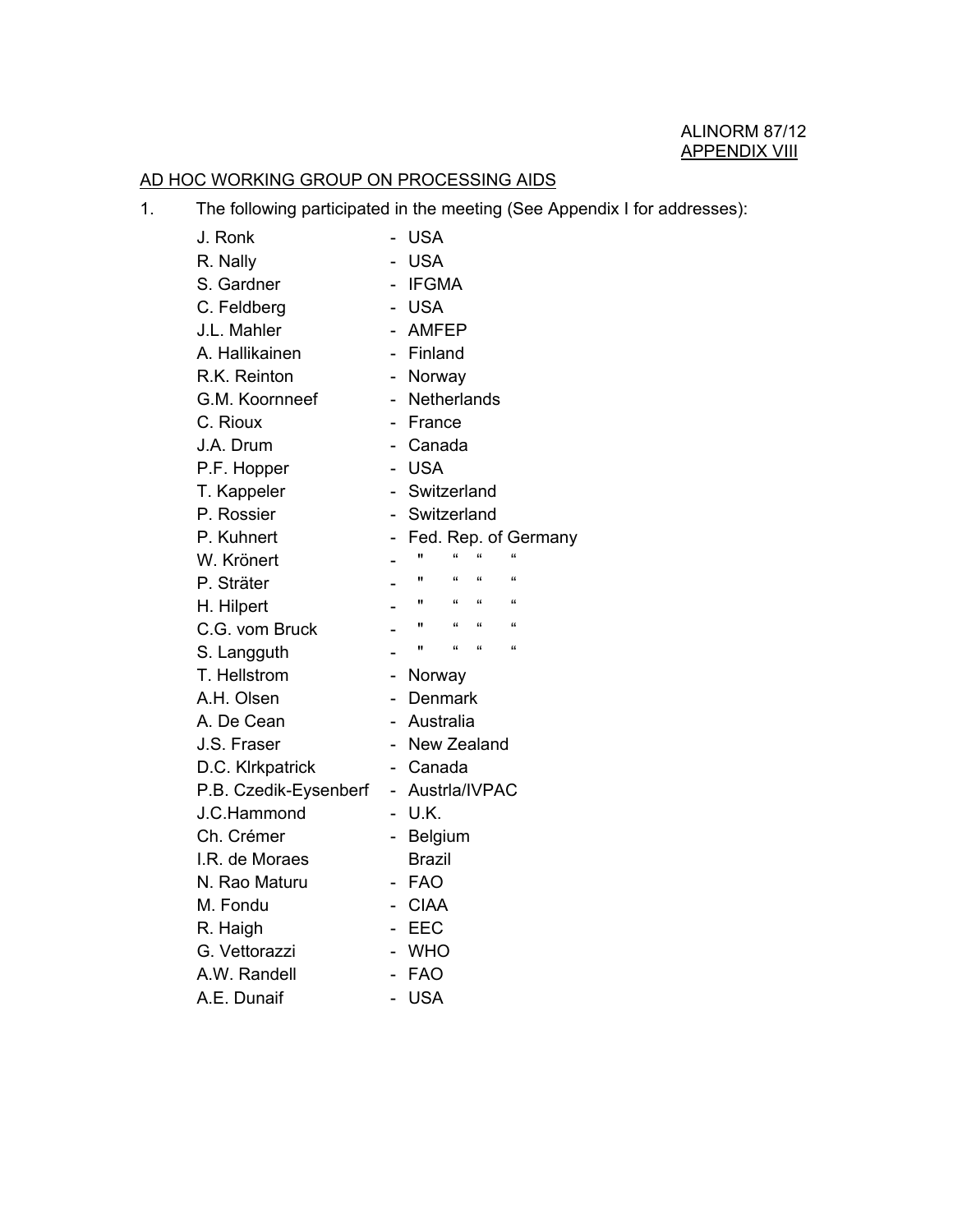## 2. Purpose and Status of Processing Aids

The purpose and status of processing aids was discussed within the working group. The group agreed that the Codex definitions of the terms "processing aids" and "food additive" should be read together in order to get a more complete understanding of the differences between them. In considering these differences, it is clear that processing aids do not have a technical effect in the finished product.

It was also determined that we should continue to develop an open inventory of processing aids which would be useful to food technologists and would also help to identify residues of processing aids, including their metabolites or reaction products. Such residues could then be prioritized in order of safety concerns for JECFA's reiview if needed. This approach may result in a restricted list of processing aids being published in Part 14 of the Codex Manual. It was also suggested a circular letter be issued requesting data collection of residues. As previously noted by the CCFA, processing aids do not have to be labelled; it is not the purpose of the inventory or the data collection to decide labelling issues.

### 3. Comments on Revised Inventory

As indicated in CX/ FA 85/12 Add. 1 comments were submitted by a number of governments and international organizations and these will be incorporated into the inventory as appropriate.

The group agreed that the USA would continue to review the inventory of processing aids to determine if they are used primarily as processing aids or food additives, and would report back at the next Working Group meeting. In addition, information received regarding residues of processing aids would be incorporated into the inventory.

### 4. Information on Uses of Asbestos

It appears that the use of this material is being phased out. In addition the USA indicated that because of high background environmental contamination of asbestos it is not possible to determine the contribution of asbestos filters to the total asbestos fiber content of foods. Therefore, it was suggested that it is unnecessary for JECFA to review asbestos at this time.

## 5. Revised Carry Over Principle

It was the consensus of the Working Group that the carry over principle draft be moved to Step 5 and perhaps accelerated to Step 6 or 7.

### 6 Carry Over Principle is not applicable to Contaminants

The Working Group agreed that CCFA currently considers health implications of contamination of raw materials through its review of maximum contaminant levels for finished foods. On this basis there is no need to elaborate a "principle" on carry over of contaminants.

#### 7. Removal of Bleaching Agents from List of Food Additives in Draft Standard for Wheat Flour

The Working Group agreed that bleaching agents are food additives rather than processing aids and the issue of flour treatment agents should be returned to the Cereals, Pulses and Legumes Committee and the Commission for appropriate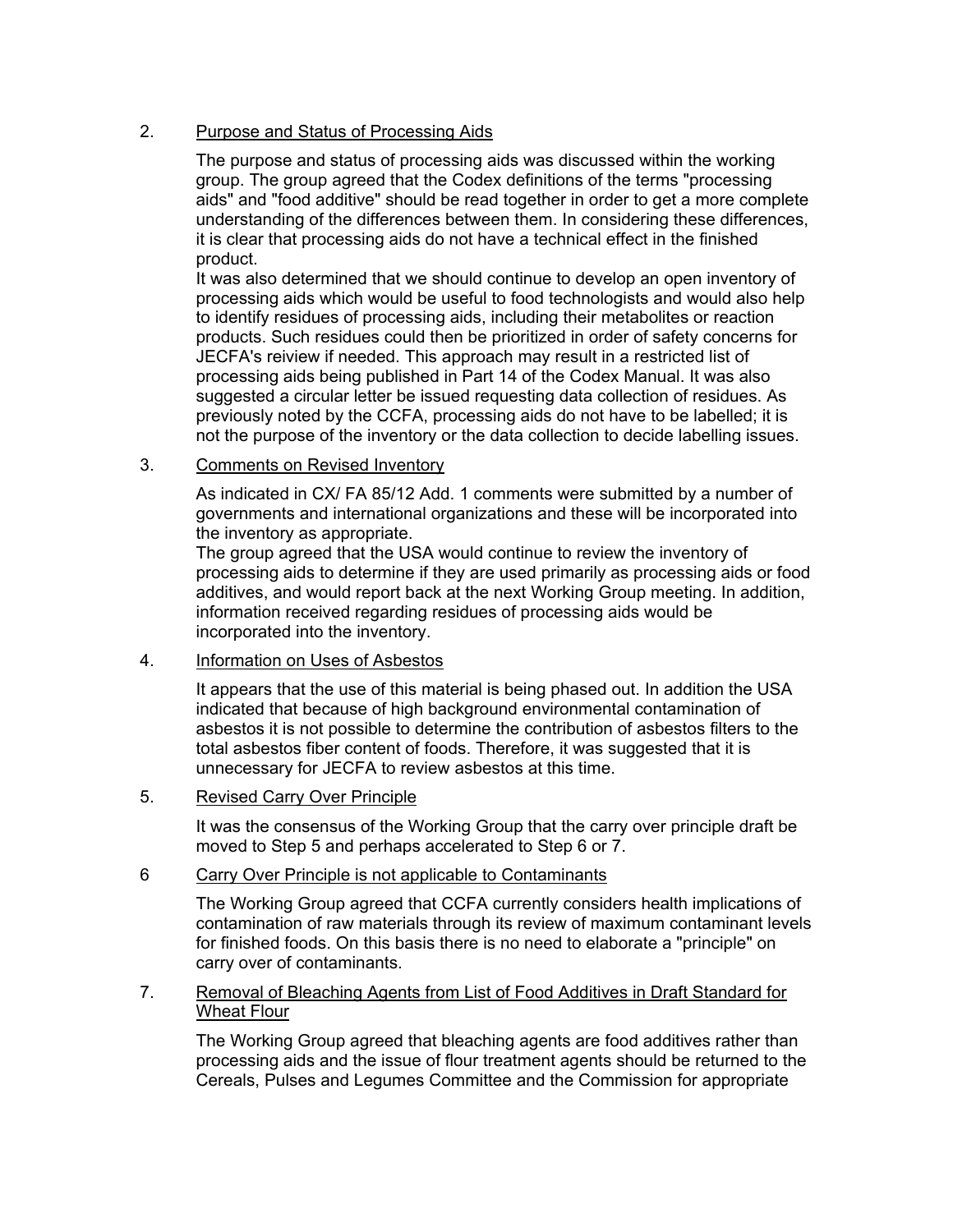revision. The inventory of processing aids also will be revised to reflect this decision.

#### 8. Consideration of Enzymes as Processing Aids

In general, enzymes are processing aids, but in a few cases are food additives. The group felt that the Working Group on Processing Aids was not the committee to review the issue of class names for enzymes. It was suggested the labelling Committee decide how those enzymes when they act as food additives should be labelled.

### 9. Toxicoloqical Criteria

It was the view of the Working Group that there are situations such as was done with 2-nitropropane that JECFA will be asked not for a specific ADI but rather for approval of the use of a processing aid for a particular food system. This is also similar to the way JECFA handled residues from packaging materials in the past. The Working Group reaffirmed its decision on 2-nitropropane and will in the future refer similar questions to JECFA on a case-by-case basis.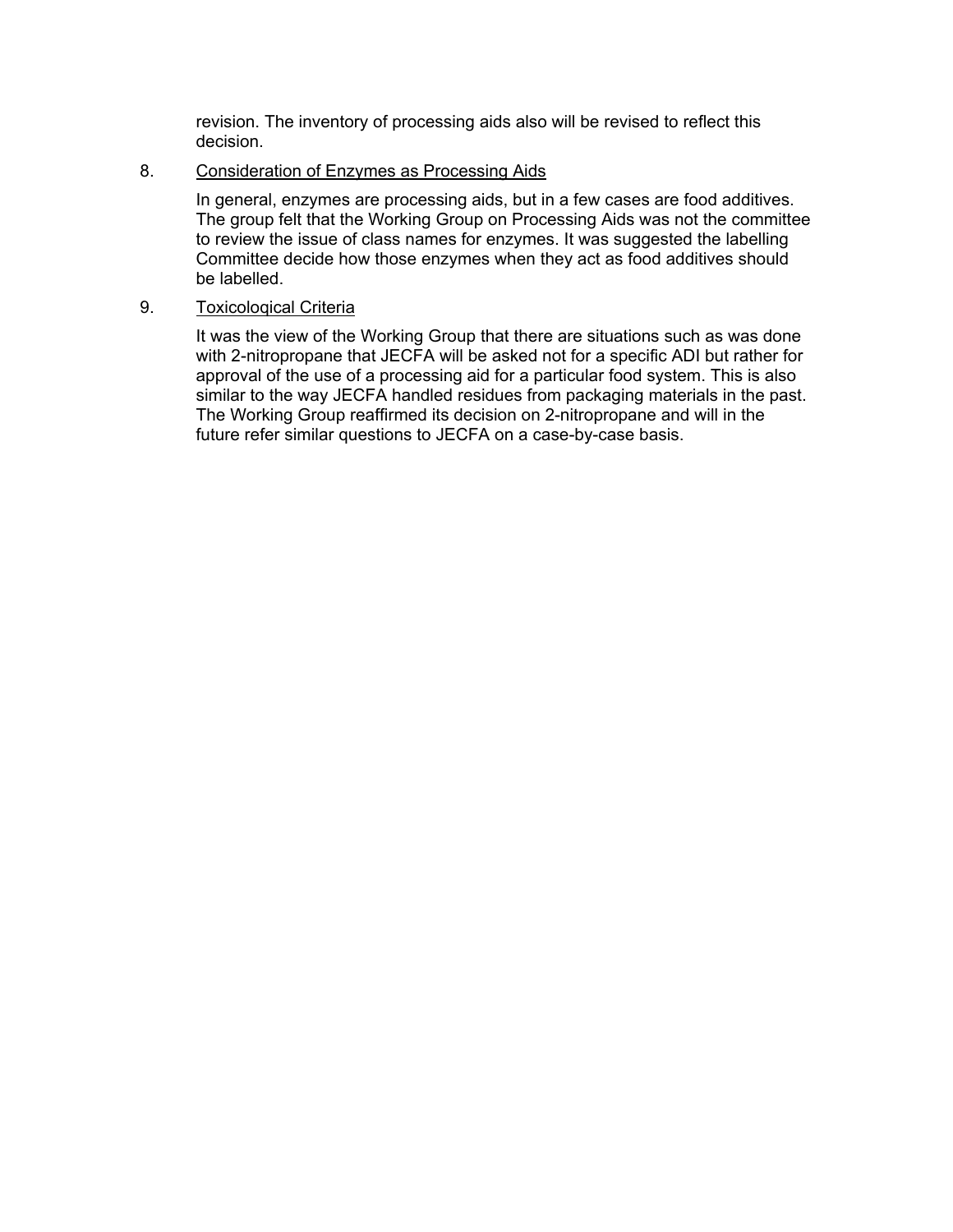## ALINORM 87/12 APPENDIX IX

### A RE-DRAFT OF THE PRINCIPLE RELATING TO THE CARRY-OVER OF FOOD ADDITIVES INTO FOODS

#### (At step 5)

#### SECTION 1 - SCOPE

For the purposes of the Codex Alimentarius, the Principle relating to the Carryover of Food Additives into Foods (the "Carry-Over Principle") applies to the presence of additives in food as a result of the use of raw materials or other ingredients in which these additives are used.

#### SECTION 2 - APPLICATION

The Carry-Over Principle z to all foods covered by Codex Standards, unless otherwise specified in such standards (see Section A).

#### SECTION 3 - CONDITIONS UNDER WHICH THE CARRY-OVER PRINCIPLE APPLIES

The presence of an additive in food, through the application of the Carry-Over Principle, is generally permitted if:

- (a) the additive is permitted in the raw materials or other ingredients (including food additives) by an applicable Codex Standard or under any other acceptable provision which takes into account the safety aspects of food additives;
- (b) the amount of the additive in the raw materials or other ingredients (including food additives) does not exceed the maximum amount so permitted;.
- (c) the food into which the additive is carried over does not contain the food additive in greater quantity than would be introduced by the use of the ingredients under proper technological condition or manufacturing practice, and
- (d) the food additive carried over is present at a level which is non functional, i.e., at a level significantly less than that normally required to achieve an efficient technological function in its own right in the food.

#### SECTION 4 - SPECIAL CONDITIONS

4.1 An additive carried over into a particular food in a significant quantity or in an amount sufficient to perform a technological function in that food as a result of the use of raw materials or other ingredients in which this additive was used, shall be treated and regarded as an additive to that food, and shall be provided for in the Section on Food Additives of the applicable Codex Standard.

#### SECTION 5 - STATEMENTS IN CODEX STANDARDS REGARDING CARRIED OVER ADDITIVES

5.1 Where the Carry-Over Principle does not apply to a food, i.e., where the presence of additives carried over is not permitted in the food, this should be clearly stated in the relevant Codex standard using the following statement:

"no food additives shall be present as a result of Carry-Over from raw materials or other ingredients".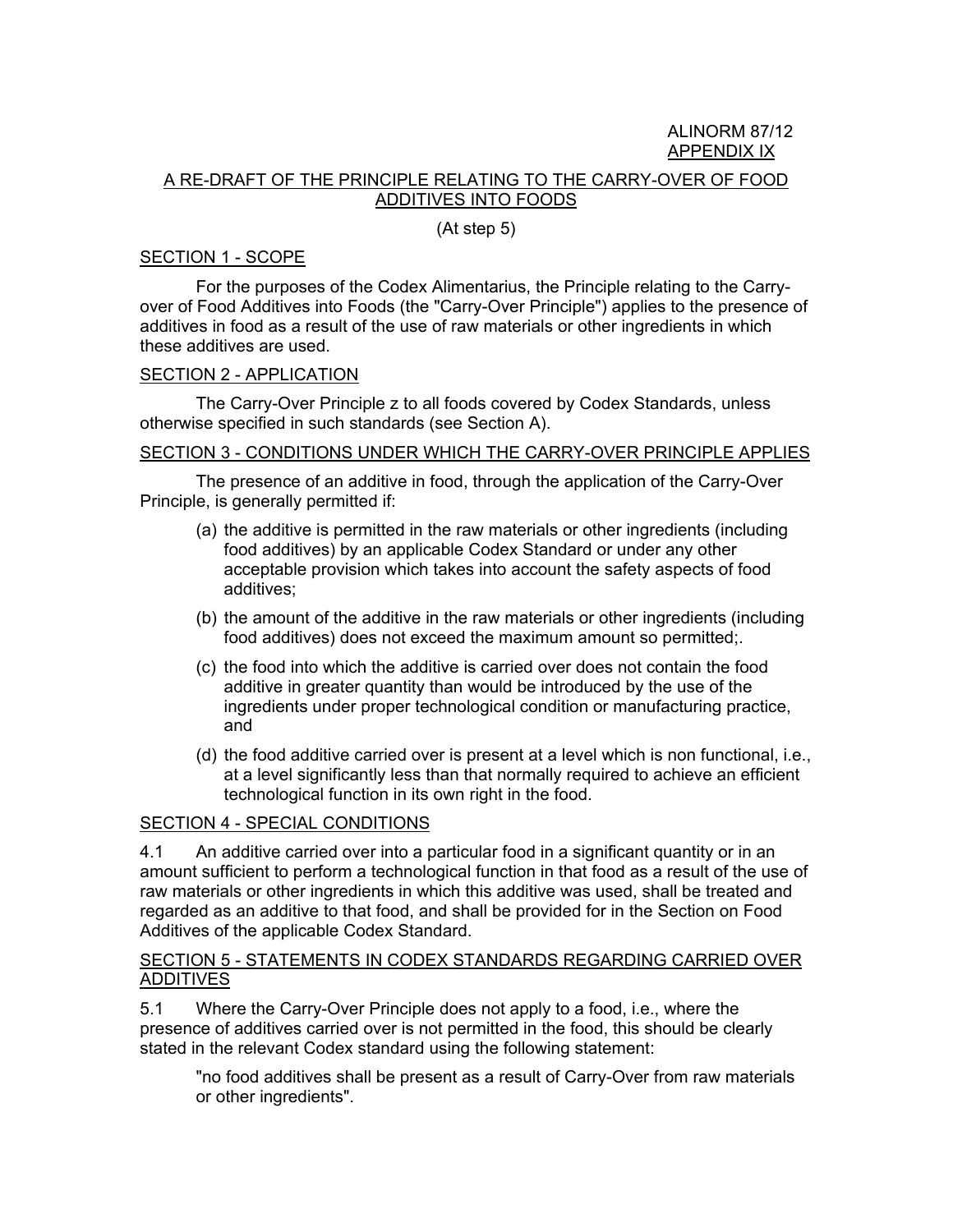5.2 Where reference to the applicability of the Carry-Over Principle is specifically made in a Codex Standard, the following statement should be used:

"Section 3 of the Principle relating to the Carry-Over of Additives into Foods shall apply".

NOTE: Extract of the Carry-Over Principle from the 13th Session of the Codex **Alimentarius** 

The Commission concurred with the view of the Codex Committees on Food Additives and Labelling that Food additives carried over in accordance with section 3 of the Carry Over Principle would not be declared on the label in the list of ingredients.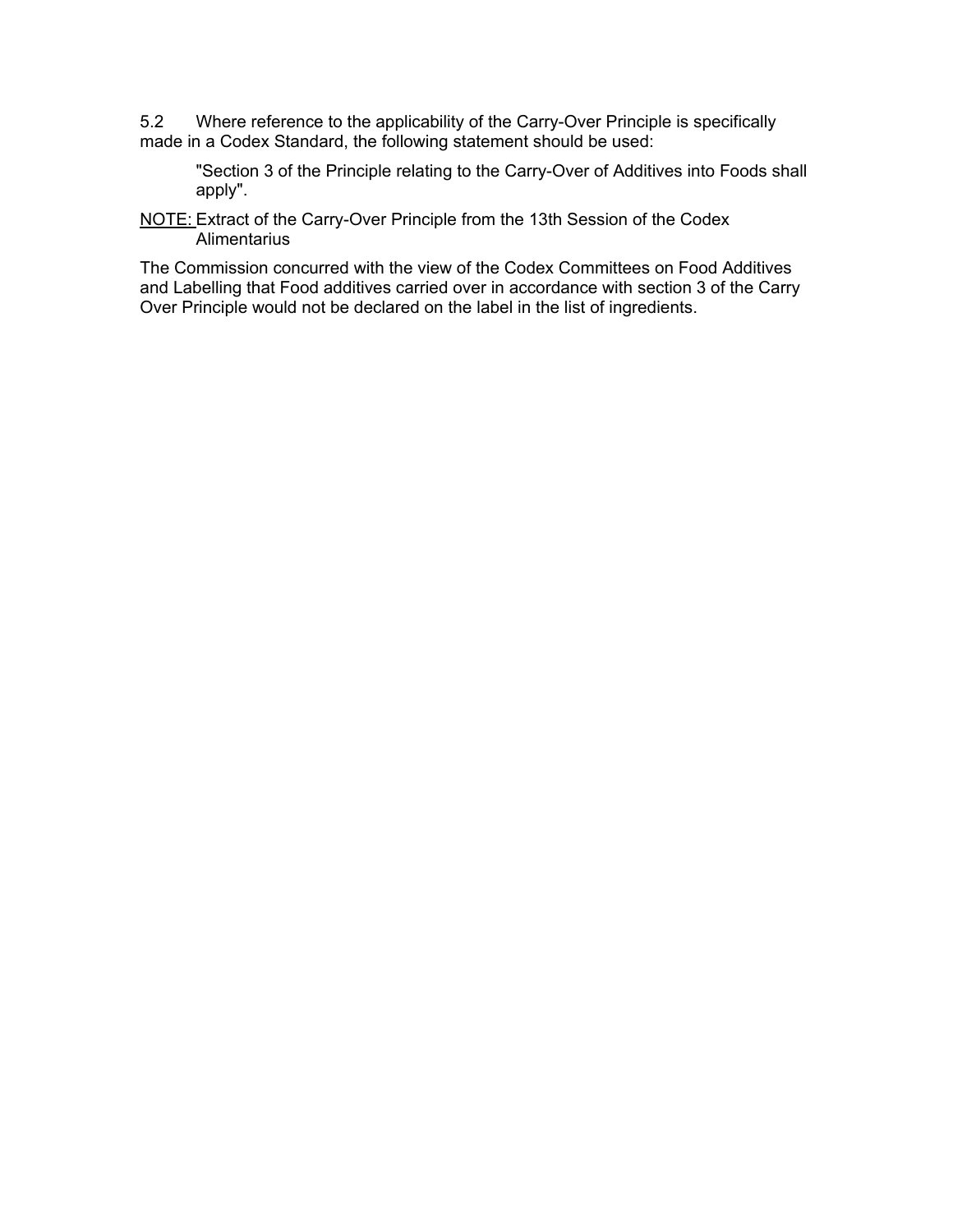### REPORT OF THE WORKING GROUP ON SALT STANDARD

The following participated in the meeting) (See Appendix I for addresses):

| M.A. Perinelli, Chairman | Italy                         |
|--------------------------|-------------------------------|
| R. Rutishauser           | Switzerland                   |
| S. Pruer aharn           | Thailand                      |
| J.M. Rafols              | Spain                         |
| T. Hashimoto             | Japan                         |
| M. Viard                 | <b>CEES</b>                   |
| J. Enjalbert             | <b>CEES</b>                   |
| Moinier                  | <b>CEES</b>                   |
| R. Top (rapporteur)      | the Netherlands (Techn.Secr.) |

1. The Chairman, Dr. M.A. Perinelli informed the members of the Working Group that the Commission had adopted the Draft Standard for food grade salt at step 8, with the exception of section 5, concerning contaminants (doc. CX/FA 85/4-page 5).

2. The Codex Committee on Food Labelling proposed to CCFA to include in section 7-8 "Bulk packs" the text of 5.3. Provisions for labelling of Non Retail Containers as contained in the Guidelines on labelling Provisions in Codex Standards. The Working Group attended to these two subjects.

#### Labelling

3. The Working Group decided that no other specific requirements must be included, except those included in the sections 7.1 to 7.6 of the Standard. However, the Working Group agreed to include the following text: "When salt is used as a carrier for nutrients any special conditions on the storage shall be indicated on the container".

#### **Contaminants**

4. The Chairman recalled the discussion at the last meeting of CCFA, as reported in Alinorm 85/12. At that time the Committee felt that there was more information required on actual levels of intake of salt and on the actual contaminant levels to enable a decision. To that aim a CL (1984-26FA) was sent out, which requested the required information.

The first part of the CL regarded the actual contaminant levels in salt. Responses received are contained in CX/FA 85/13. Afterwards responses from the People's Republic of China, France and Thailand were received.

5. An analysis of the answers on the basis of doc. CX/FA 85/13 A resulted in the following summary:

The arsenic content was lower than or equal to 0.5 p.p.m. in 100% of the samples. The copper content showed a very wide range of figures. Sometimes figures of 3 p.p.m. were reported. The lead content was lower then or equal to 2 p.p.m. in most of he samples. Hungary and France reported levels higher then 2 p.p.m.

The cadmium content was lower then or equal to 0.3 p.p.m. in most of the samples. Only the Fed. Rep. of Germany reported *5%* of the analysed samples to be higher. The mercury content was lower then or equal to 0.05 p.p.m. Only Thailand reported higher figures.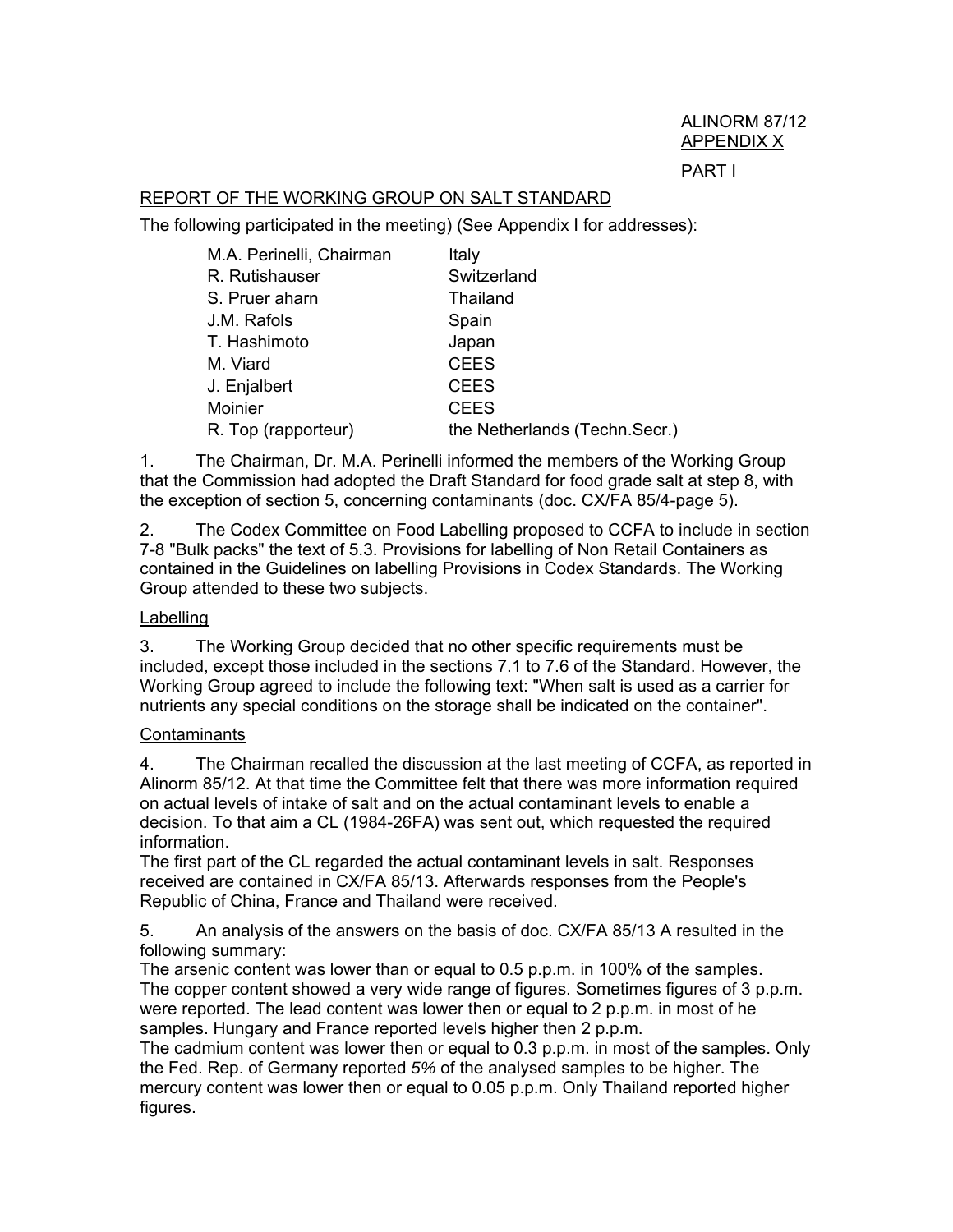6. On the basis of these figures the Working Group concluded that Cu and Pb are present at high levels and as a consequence have to be considered as contaminants, but that Hg, As and Cd are present at low levels and therefore have to be considered as trace minerals, which are naturally present in salt. Moreover levels of these elements as high as the proposed figures in the draft are not yet reported.

7. The second part of the CL regarded the intake figures of salt. According to answers, received from 19 countries the average figure resulted in 10 gr per person per day. Extreme consumption data may be evaluated in the range of 20 grams. Extreme data may be the result of regional dietary habits or local specific needs. The Working Group reckognised that there is a tendency that the salt intake is decreasing in the world, due to dietary policies of governments and of new preservation techniques, like deepfreezing.

8. After consideration of the Government replies relating to their approach on the establishment of maximum contaminant levels the Working Group decided to follow the approach, also suggested by the Chairman of the Working Group on food additive intake, dr M. Fondu, who analysed the data, according to the request of the Committee at its last meeting. This approach takes the average salt intake as a basis for an international standard and compares the contaminant intake from salt, being the contaminant content at the maximum level proposed with the P.T.W.I, as established by JECFA.

The Working Group approach considered the intake for adults and did not take into account any specific local dietary habits.

9. The Working Group discussed new proposals for the drafting of section 5 of the standard. The Working Group agreed that an international standard shall provide the minimum food grade requirement, valid all over the world and agreed also that trace minerals become contaminants only if they are pesent at high levels. Any figure established will represent upper limits of G.M.P.

10. The Working Group decided on a new text, lowering the figure for arsenic and accepting the footnote relating to the temporarily endorsement asking the Committee to invite J.F.C.M.P. to survey the contaminant consumption figures from food grade salt in order to enable any change in future. The text of the new section 5 is contained in the Annex to the Working Groups report.

The representative of Thailand agreed with the proposal, because of the results of their investigations as presented to the Working Group, although its national legislation deviated from the proposed level.

New text for Section 5 - CONTAMINANTS

Food grade salt may not contain contaminants in amounts and in such a form that may be harmful to the health of the consumer.

In particular the following maximum limits shall not be exceeded:

- 5.1. Arsenic not more than 0.5 mg/kg expressed as As  $1$
- 5.2. Copper not more than 2 mg/Kg expressed as Cu
- 5.3. Lead not more than 2 mg/Kg expressed as Pb
- 5.4. Cadmium not more than 0.5 mg/Kg expressed as Cd  $\frac{1}{5}$ <br>5.5. Mercury pet more than 0.1 mg/Kg expressed as Hg
- 5.5. Mercury not more than  $0.1 \text{ mg/Kg}$  expressed as Hg
- 1) Temporarily endorsed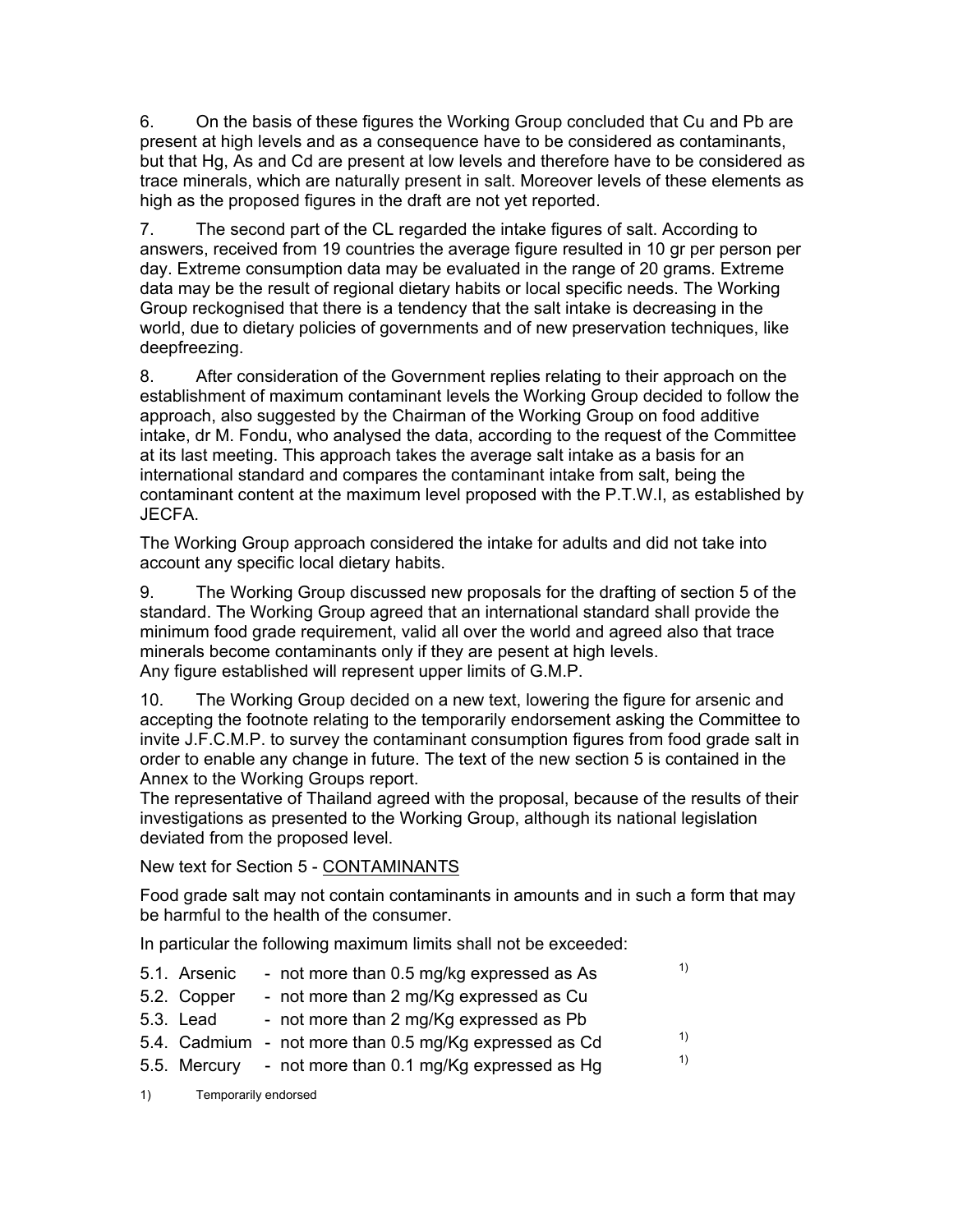# ALINORM 87/12 APPENDIX X

### PART II

### REPORT OF THE WORKING GROUP ON METHODS OF ANALYSIS AND SAMPLING FOR SALT

The following participated in the meeting (See Appendix I for addresses):

| J. Rocamora       | - Spain            |
|-------------------|--------------------|
| M.A. Perinelli    | - Italy            |
| R. Rutishauser    | - Switzerland      |
| De Groot          | - Netherlands      |
| T. Haschimoto     | - Japan            |
| A. Castro         | - Cuba             |
| R. Stabel         | - Norway           |
| J.M. Rafols       | - Spain            |
| L.G. Ladomery     | - FAO (Rapporteur) |
| S. Pruengkarn     | - Thailand         |
| <b>B.</b> Moinier | - CEES             |
| J. Enjalbert      | - CEES             |
| M. Viard          | - CEES             |

### Sampling of Food Grade Salt

- 2. The Working Group considered a document proposed by ECSS (Ref. ECSS/SC nr. 344) entitled "Method for Sampling of Food Grade Salt for compositional criteria". The Working Group, following discussions, agreed to apply one acceptance criterium to cover all the specifications (including contaminants) in the standard and the Working Group felt that these criteria should be mandatory. On the other hand, the minimum sample sizes in relation to the batches were included only as examples for guidance. The FAO secretary indicated that this represented the first example of a practical approach in which distinction was made between acceptance criteria and sample sizes in terms of obligation falling on Governments accepting the Codex standard.
- 3. Regarding section 5.1 on contractual arrangements, the Working Group was of the opinion that the CCMAS should decide whether this section should be included or whether it should be taken up in another document (e.g. Codex General Guidelines).
- 4. The amended list of the Sampling Method will be included in a working paper for endorsement by the CCMAS.

## Determination of Halogens

5. Following a request at the previous session new methods for the determination of chloride not involving mercurimetric titrations were studied by ISO. Two argentometric methods were tested (Mohr and potentiometric titration) and will be discussed and approved by ISO during early December 1985. The Working Group felt that both methods, if found acceptable by ISO, should be included in the standard to replace the mercurimetric method at present provided for.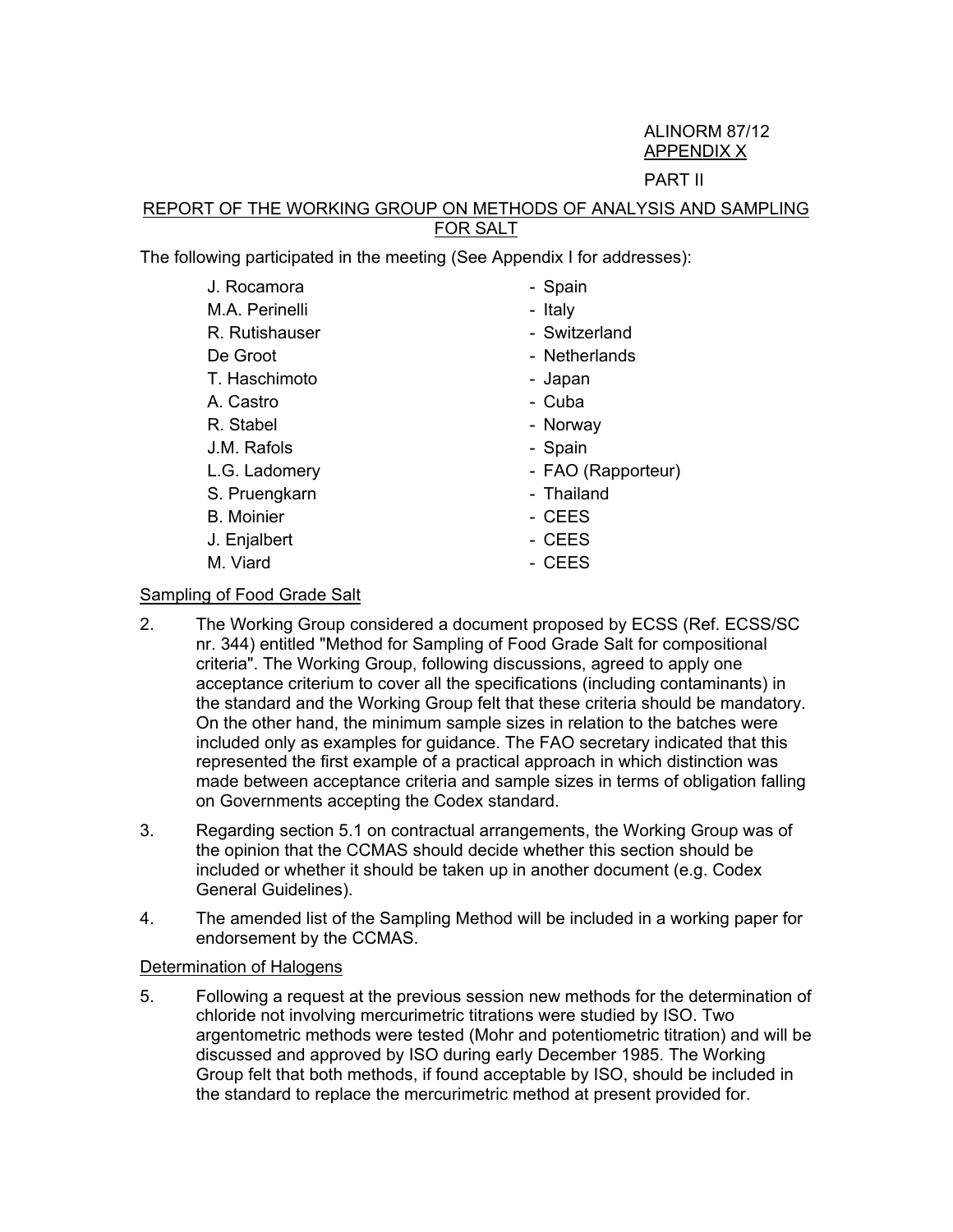Preference was expressed by the group for the Mohr method as Codex 'Reference' method in view of its better reproducibility and simplicity. The potentiometric titration method would be a Codex 'alternative approved method'.

### Other matters

6. The Working Group noted and accepted corrections to the method ACSS/SC 312-1982 'Determination of Total Mercury Content' as follows: The drying agent 'Ascarite' should be replaced by "soda 'asbestos' or calcium sulphate (3-5 mm, for desiccant use)" (in French: hydroxyde de sodium sur support granulé ou sulfate de calcium, 3-5 mm, pour dèssécher) as 'Ascarite' is a trade name.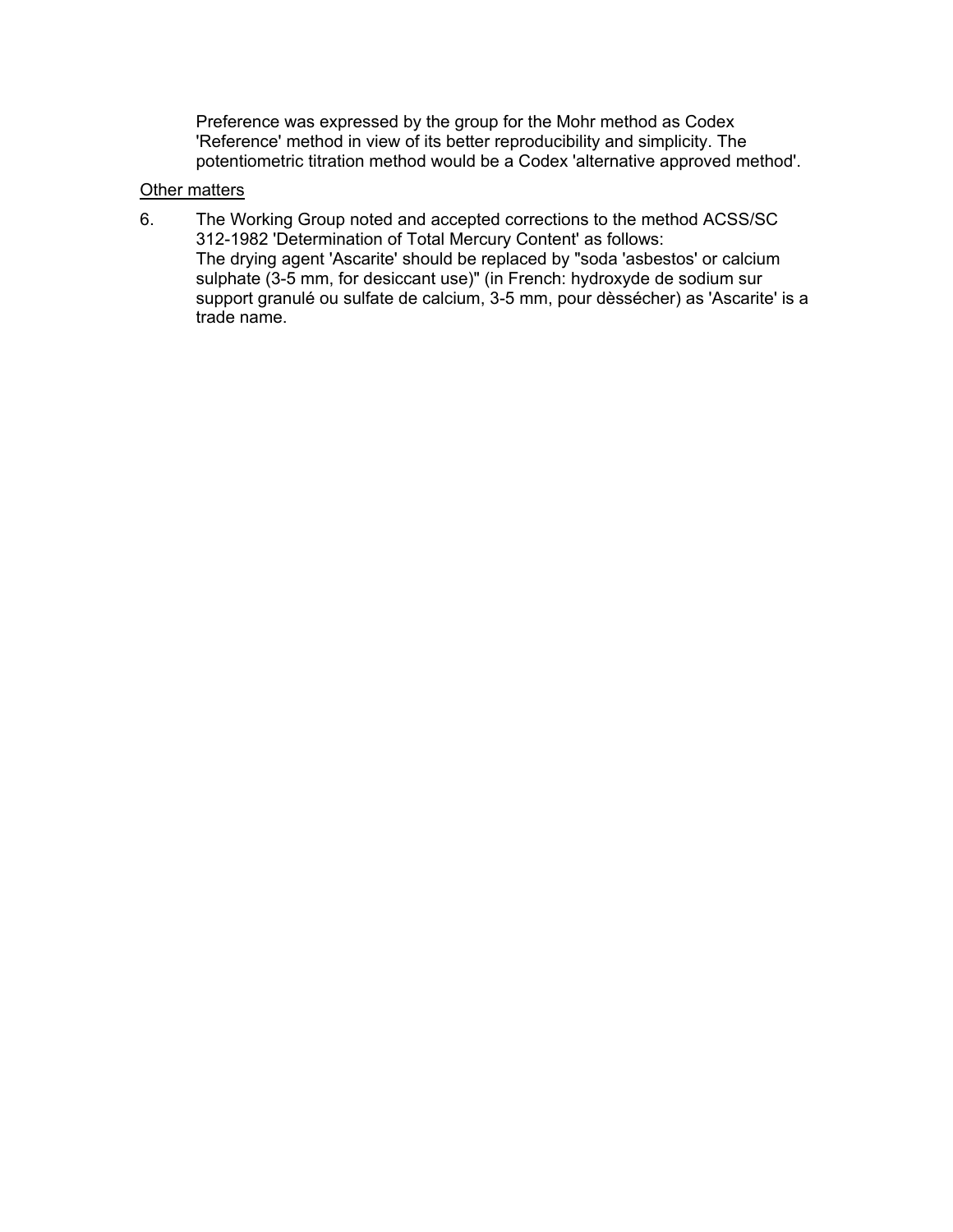ALINORM 87/12 APPENDIX XI

#### REPORT OF THE WORKING GROUP ON SPECIFICATIONS

The following participated in the meeting (See Appendix I for addresses):

| Mr. J.P. Modderman            | (Chairman, USA)                     |                  |
|-------------------------------|-------------------------------------|------------------|
| Mr. A.W. Randell              | (Secretary, FAO)                    |                  |
| Mr. J.F. Howlett              | (Rapporteur, UK)                    |                  |
| Mrs M.G. Duhau                | (France and secretary of ISO/TC 93) |                  |
| Mr. R. Haiah                  | (EEC)                               |                  |
| Mr. M.J. Hofstetter           | (Switzerland)                       |                  |
| Mrs. I. Meyland               | (Denmark)                           |                  |
| Mr. G.M. Müller               | (Fed. Rep. of Germany)              |                  |
| Mrs. H. Wallin                | (Finland)                           |                  |
| Mr. A. Eisenberg              | (Israel)                            |                  |
| Mr. A.M. Humphrey             | (NATCOL)                            |                  |
| Mr. P. Kuhnert Mr. A. Overeem | (Fed. Rep. of Germany)              | only present for |
| Mr. A. Pearce                 | (CEFIC)                             | part of the      |
| Mrs. S. Pruengkarn            | (Thailand)                          | Session          |
| Mr. W. Pilnik                 | (IPPA)                              |                  |
| Mr. P. Rosenthal              | (Fed. Rep. of Germany)              |                  |

1 The Working Group, chaired by Dr. J.P. Modderman (USA), had the following tasks:

1) consider comments on JECFA specifications published in FAO Food and Nutrition Paper No. 28, from the 27th JECFA, (CL 1983/43-FA) and

2) consider comments on JECFA specifications published in FAO Food and Nutrition Papers No. 31/1 and 31/2, from the 28th JECFA (CL 1984/42-FA). Written comments were received from Denmark, Egypt, France, Ireland, Poland, Thailand, USA, the European Food Emulsifier Manufacturers1 Association (EFEMA), Institute Europeen des Industries de la Gomme de Caroube (INEC), International Life Sciences Institute (ILSI), Marinalg International, the CJ Patterson Co. (USA) and Sudzucker (Fed. Rep. of Germany)

2. The Working Group concluded that Codex Advisory Specifications should be published. The Working Group cited several reasons for requesting this publication:

- 1) there is no single summary document concerning those JECFA specifications endorsed by the Commission as Codex Advisory Specifications,
- 2) some Codex Advisory Specifications are editorial corrections of JECFA specifications and the editorial corrections are not published in Codex documents,
- 3) Codex Advisory Specifications for some substances have been revised and there may be confusion due to several references in Commission documents. to endorsements of different specifications for the same substance.
- 4) governments could more easily reference Codex Advisory Specifications if they were in a single publication.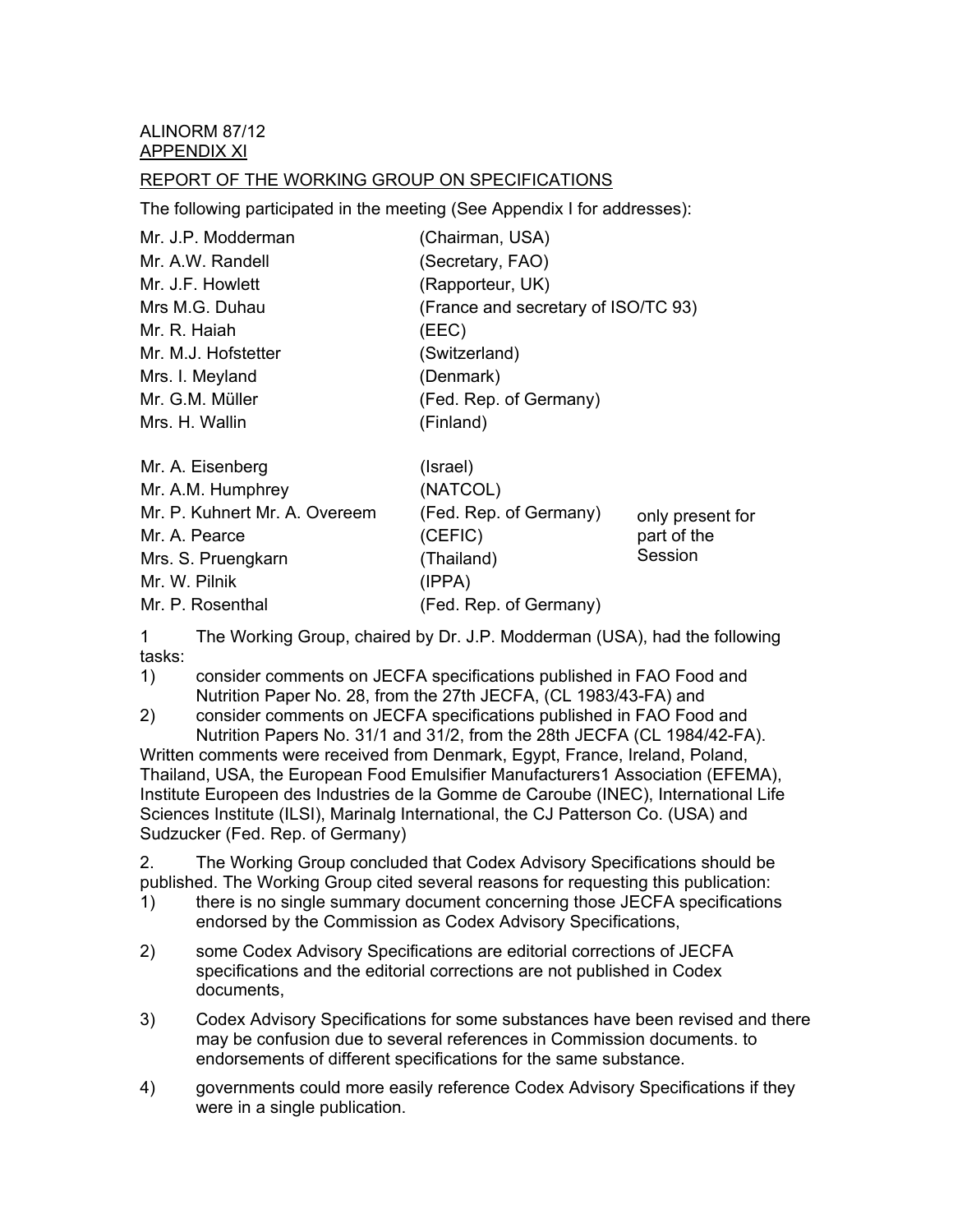Furthermore the Working Group concluded that the publication should be in loose-leaf form.

3. The Working Group considered the specifications and methods of analysis elaborated at the 27th and 28th Sessions of JECFA in the light of the written comments received in response to CL 1983/43-FA and CL 1984/42-FA. In assessing the suitability of the monographs for adoption as Codex Advisory Specifications the Group found it necessary to amend the categories used at previous CCFA sessions. Specifications were classified in terms of the following five categories:

| Category I   | - Specifications which are suitable for submission to the Commission<br>for final adoption as Codex Advisory Specifications.                                                                        |
|--------------|-----------------------------------------------------------------------------------------------------------------------------------------------------------------------------------------------------|
| Category II  | - Specifications which will be suitable for submission to the<br>Commission for final adoption as Codex Advisory Specifications,<br>when editorial changes have been made.                          |
| Category III | - Specifications which require substantive changes before they are<br>considered suitable as Codex Advisory Specifications and which<br>should be held at Step 2 pending further advice from JECFA. |
| Category IV  | - Specifications which have been revised by recent sessions of<br>JECFA.                                                                                                                            |
| Category V   | - Specifications which are incomplete and have been designated by<br>JECFA as tentative.                                                                                                            |

- 4. The categories listed above are different from those used at previous sessions in the following respects:
- 1) In Category I, specifications which supercede Codex Advisory Specifications approved by the Committee at previous Sessions are designated by the symbol A. The Working Group recommends that the former Codex Advisory Specifications for these substances should be withdrawn.
- 2) For Category II, the definition for this category has been changed from "minor editorial corrections" to "editorial changes". The Working Group found it necessary to make editorial changes in JECFA specifications to enhance understanding by food control officials on the world-wide basis. In submitting these editorially revised specifications for endorsement by the Committee, the Working Group observes that the JECFA specifications have not been changed in their assurance of identity and purity of the substance.
- 3) In Category III the Working Group recommends revision of JECFA specifications only when the sponsor of the revision has assured the Working Group that data are available to justify the revision and that such data will be sent to JECFA
- 4) The Working Group recalled its discussion on the status of specifications for substances which have no JECFA ADI, Alinorm 85/12 Appendix IX para 3.

For Categories I and II the Working Group designated those substances which do not have an JECFA ADI by some indication of acceptability or by the symbol +. By recommending Codex Advisory Specifications for these substances the Working Group makes no judgement on the safe use of these substances.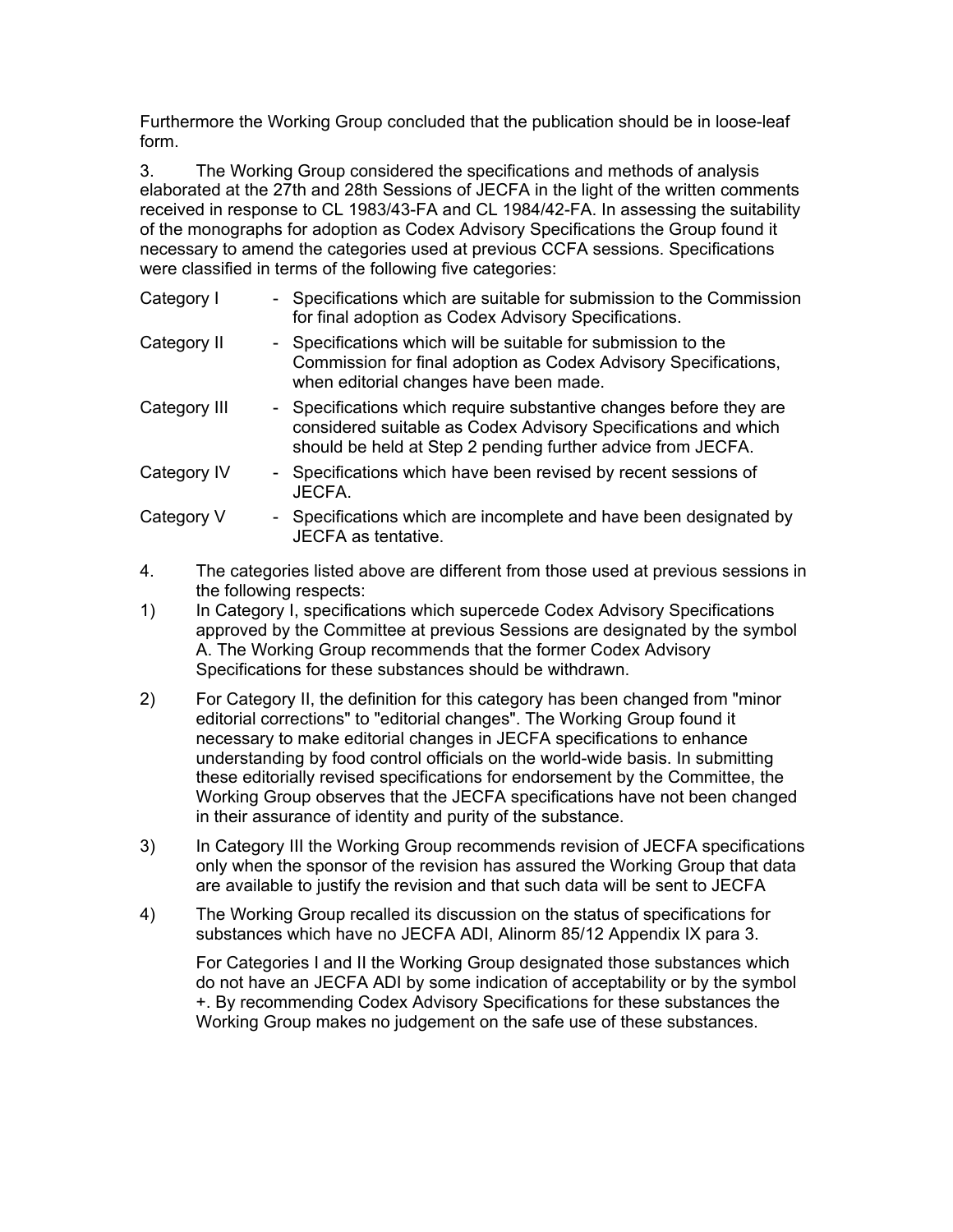#### Specific technical comments and classification for monographs in Food and Nutrition Paper No. 28 (1983)

Category I (recommended for adoption by the Commission)

trans-Anethole Ethyl nonanoate Benzyl acetate Lactitol Calcium benzoate Magnesium chloride DL-Calcium malate Magnesium chloride

- + Dioctyl sodium sulfosuccinate Sucroglycerides Ammonium phosphate, monobasic (+) Carvone (-) Carvone Magnesium di-L-glutamate
- + DL-( +)-Tartaric acid

Castor Oil **Castor Oil** Magnesium gluconate

|  | Category II (recommended for adoption by the Commission after editorial changes) |  |  |  |  |
|--|----------------------------------------------------------------------------------|--|--|--|--|
|  |                                                                                  |  |  |  |  |

|                               | Changes                                                                                                           |
|-------------------------------|-------------------------------------------------------------------------------------------------------------------|
| Magnesium hydroxide carbonate | - correct limit for arsenic to 3 mg/Kg max.                                                                       |
| DL-Magnesium lactate          | - clarify chemical and structural formulae                                                                        |
| L-Magnesium lactate           | - correct structural formula                                                                                      |
| Sorbitol syrup                | - change "reducing sugars (as dextrose)" to<br>"reducing substances (as glucose)"                                 |
| Thaumatin                     | - assay: change "94% proteins" to "93%<br>proteins" to bring it into conformity with the<br>nitrogen factor used. |

#### Category III (not recommended for adoption)

|                                    | Recommended change                                                                                                                    |
|------------------------------------|---------------------------------------------------------------------------------------------------------------------------------------|
| Acesulfame potassium               | - specification should be reviewed as and<br>when information on the product in full scale<br>commercial production becomes available |
| Butylated hydroxy'toluene (BHT)    | - review the precision of the specific<br>absorption test employed as the method of<br>assay                                          |
| Polyethylene glycols               | - review the limits for ethylene oxide and<br>ethylene glycol and diethylene glycol                                                   |
| Polyglycerol esters of fatty acids | - consider the inclusion of polyglycerols with a<br>chain-length of up to ten                                                         |
|                                    | - consider the inclusion of an assay or<br>specifications to account for material<br>balance                                          |
| Potassium bromate                  | - review procedure for determining loss on<br>drying                                                                                  |
| Potassium dihydrogen citrate       | - review procedure for determining loss on<br>drying                                                                                  |
|                                    | - review the limit for oxalate                                                                                                        |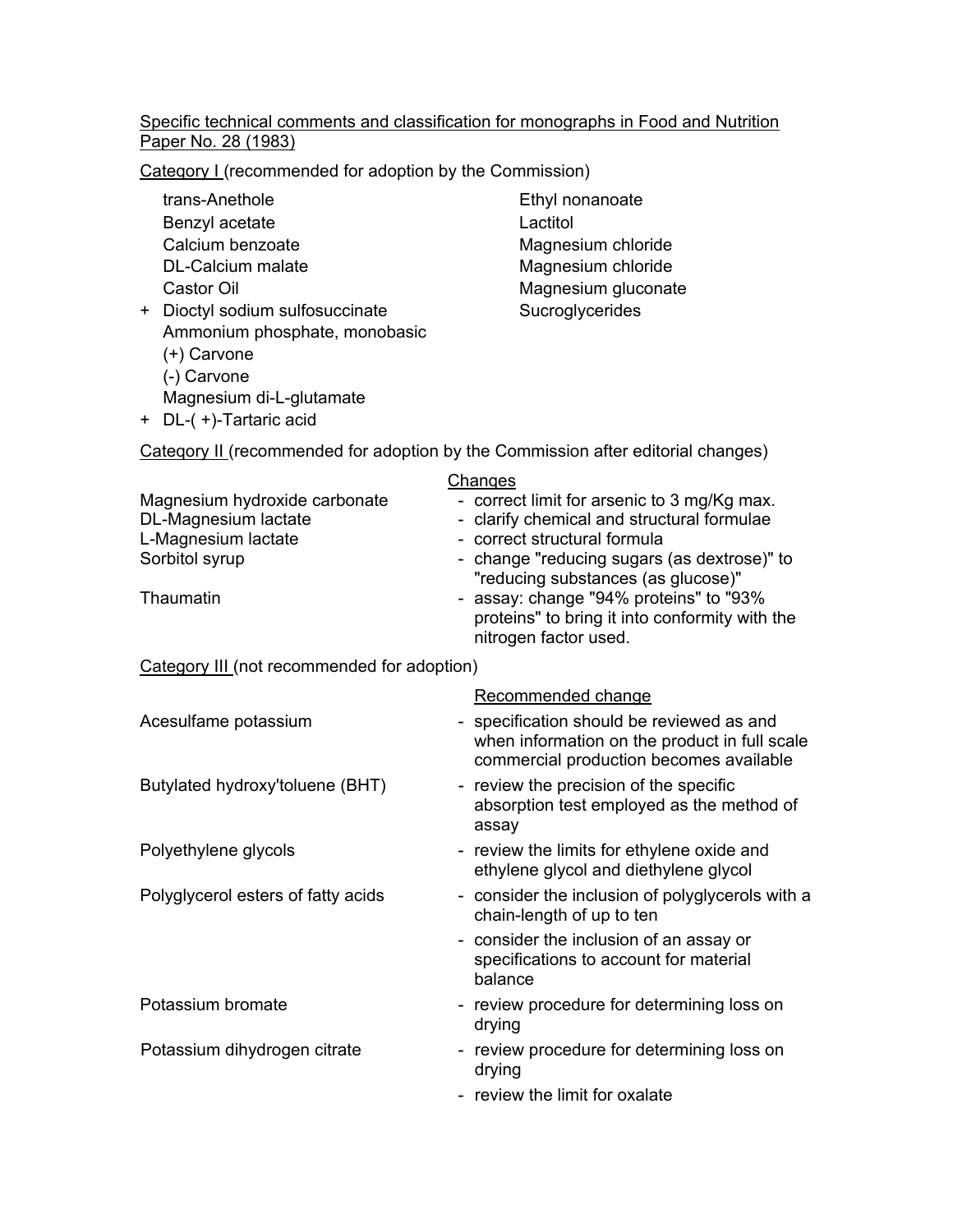| Potassium nitrate                                  | - review the method for determining nitrite<br>content                                                                                                                                                                                                                                                                                                        |
|----------------------------------------------------|---------------------------------------------------------------------------------------------------------------------------------------------------------------------------------------------------------------------------------------------------------------------------------------------------------------------------------------------------------------|
|                                                    | - consider raising the limit for nitrite to 30<br>mg/kg max.                                                                                                                                                                                                                                                                                                  |
| Propyl gallate                                     | - review the procedure specified under<br>identification test D                                                                                                                                                                                                                                                                                               |
| Sucrose esters of fatty acids                      | - consider including methyl ethyl ketone with<br>a suitable limit in the list of residual solvents                                                                                                                                                                                                                                                            |
|                                                    | - revise the limit for heavy metals upwards or<br>make a separate provision for up to 50<br>mg/kg of copper                                                                                                                                                                                                                                                   |
| Talc                                               | - review the method for determining asbestos<br>content                                                                                                                                                                                                                                                                                                       |
| Triammonium citrate                                | - review the limit for oxalate                                                                                                                                                                                                                                                                                                                                |
| Xylitol                                            | - clarify the conditions under which the<br>sample is dried in the method of assay                                                                                                                                                                                                                                                                            |
| Category IV (revised at the 29th Session of JECFA) |                                                                                                                                                                                                                                                                                                                                                               |
|                                                    | Comments                                                                                                                                                                                                                                                                                                                                                      |
| Bacillus licheniformis, $\alpha$ -amylase          |                                                                                                                                                                                                                                                                                                                                                               |
| Carbon dioxide                                     |                                                                                                                                                                                                                                                                                                                                                               |
| [thyl hydroxyethyl cellulose                       |                                                                                                                                                                                                                                                                                                                                                               |
| Hydrogenated glucose syrup                         | - a separate specification for puremaltitol<br>might be appropriate                                                                                                                                                                                                                                                                                           |
| Insoluble polyvinylpyrrolidone                     |                                                                                                                                                                                                                                                                                                                                                               |
| Isomalt                                            | - the Working Group noted that the<br>information requested at JECFA 27 had<br>been provided                                                                                                                                                                                                                                                                  |
| Karaya gum                                         |                                                                                                                                                                                                                                                                                                                                                               |
| Modified starches                                  | - the Working Group noted the existence of<br>ISO methods of analysis for sulphur dioxide<br>and phosphorus content, and draft ISO<br>methods for acetyl and carboxyl group<br>contents. These documents were<br>transmitted in November 1984 by ISO/TC93<br>Secretariat to the JECFA Secretary and the<br>Chairman of the Working Group on<br>Specifications |

Tragacanth gum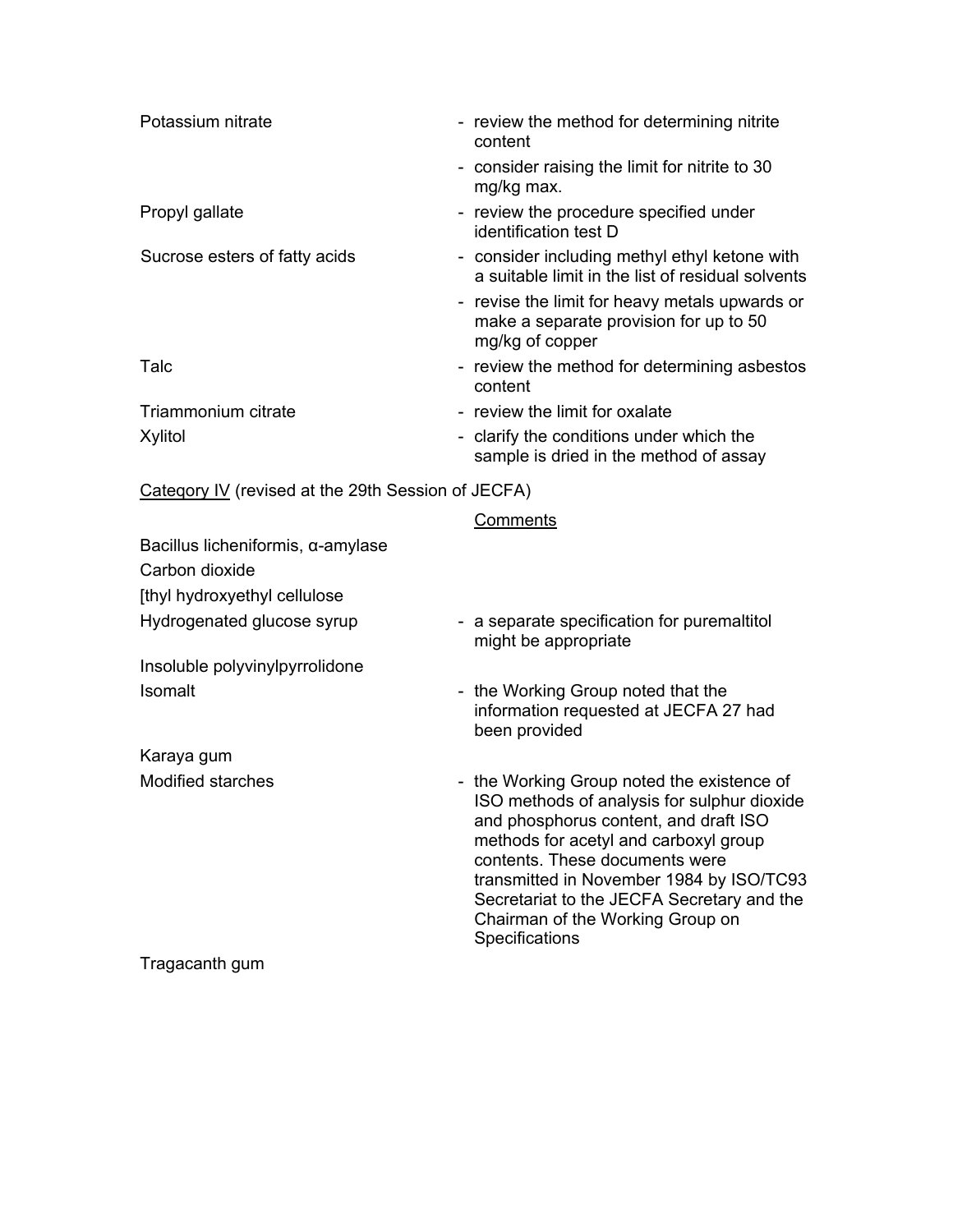Cateqory V (tentative specifications)

| Carob bean gum                       | Comments<br>- the Working Group noted that the<br>information requested at JECFA 27 on the<br>conditions for determining total ash had<br>been provided and that the trade association<br>concerned had questioned the need for the<br>inclusion of microbiological criteria. The<br>Group also agreed to ask JECFA to<br>consider including an assay or some means<br>of specifying material balance |
|--------------------------------------|-------------------------------------------------------------------------------------------------------------------------------------------------------------------------------------------------------------------------------------------------------------------------------------------------------------------------------------------------------------------------------------------------------|
| Dichloromethane (methylene chloride) |                                                                                                                                                                                                                                                                                                                                                                                                       |
| Diethyl ether                        |                                                                                                                                                                                                                                                                                                                                                                                                       |
| Disodiurn pyrophosphate              | - review the limit for fluoride content                                                                                                                                                                                                                                                                                                                                                               |
|                                      | $-$ P205 content = 63.0 to 64.0%                                                                                                                                                                                                                                                                                                                                                                      |
| Sodium dihydrogen citrate            | - review the limit for oxalate content                                                                                                                                                                                                                                                                                                                                                                |
| Sodium fumarate                      |                                                                                                                                                                                                                                                                                                                                                                                                       |
| Tetrasodium pyrophosphate            | - the Working Group noted that information is<br>available on P205 content                                                                                                                                                                                                                                                                                                                            |

#### **Trichloroethylene**

#### Specific technical comments and classification for monographs in Food and Nutrition Paper No. 31/1 (1984)

After discussing the general format of the specifications for food colours in FNP 31/1, the Working Group agreed to several editorial amendments common to a number of the monographs:

- Colour Index names and EEC numbers to be taken as Synonyms and deleted from the Code Numbers;
- for Sodium salts of synthetic colours, include water as one of the principle uncoloured components in Definition;
- where available, CAS chemical names should be included.

In addition, the Working Group recommends that the Codex Secretariat request the services of an expert in IUPAC chemical nomenclature to review the chemical names and formulae of the food colours.

These apply in addition to the detailed corrections identified in the summary table below and as a result nere of the specifications were classified in Category I.

Category II (recommended for adoption bv the Commission after editorial changes)

#### **Changes**

Allura Red AC Amaranth **ß-Apo-8'-Carotenal** 

- rationalise the entries for "Definition" and "Assay"
- indicate the substance as being "predominantly the all trans-isomer"
- remove reference to commercial preparations from the Description and put as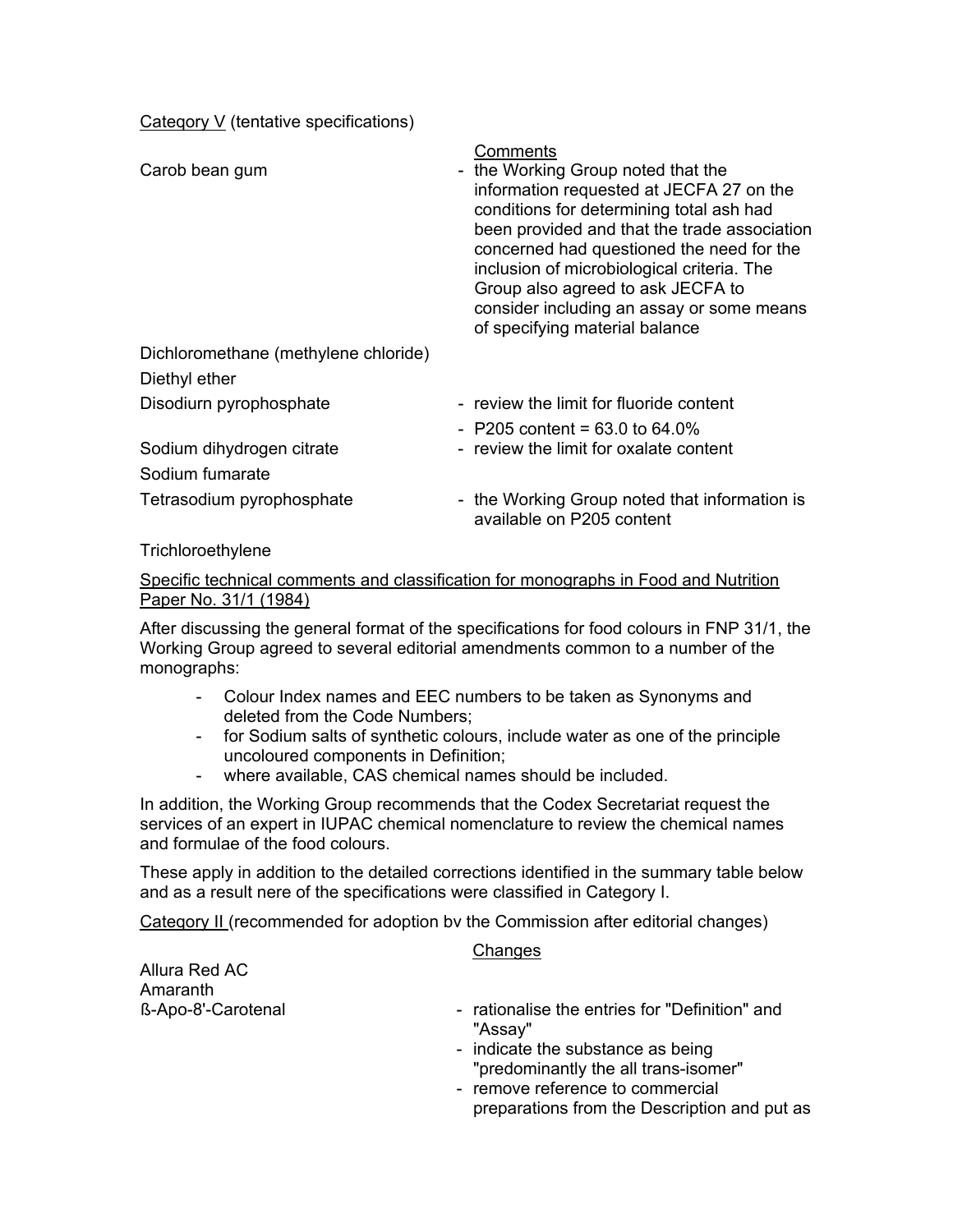a footnote with an indication that appropriate methods of assay should be available from the manufacturer

- Method of Assay: refer to spectrophotometric procedure II
- ß-Apo-8'-Carotenoic Acid Ethyl Ester same comments as for ß-Apo-8'-carotenal
- Azorubine **Azorubine** include in Corrigenda
	-
- Canthaxanthin **Canthaxanthin** same comments as for ß-Apo-8'-carotenal
	-
	-
	- delete CAS entry for Fe(OH)3 under Code **Numbers**

Brilliant Blue FCF Brown HT FILL CONSERVITY CONTROLLING CONTROLLER CONTROLLER TO 155 Erythrosine **- correct structural formula** + fast Red E Ferrous gluconate **Ferrous** - delete entry for Code Numbers + Green S Indigotine Iron Oxides -

+ Lithol Rubine BK Quinoline Yellow

Sunset Yellow FCF **Tartrazine** 

Cateqory III (not recommended for adoption)

| <b>Brilliant Black BN</b><br>ß Carotene-synthetic<br>Curcumin | - review assay and material balance<br>- clarify identification Test C<br>- review list of extraction solvents<br>- clarify method for identification Test E<br>- consider inclusion of alternative method of<br>assay |
|---------------------------------------------------------------|------------------------------------------------------------------------------------------------------------------------------------------------------------------------------------------------------------------------|
| <b>Grape Skin Extract</b>                                     | - review need for assay limit                                                                                                                                                                                          |
| Paprika Oleoresin                                             | - consider a limit for capsaicin in paprika<br>extract used as colourant<br>- consider a separate specification for paprika<br>oleoresin used as flavour                                                               |
| Patent Blue V                                                 | - review limit for water-insoluble matter                                                                                                                                                                              |
| Panceau 4R                                                    | - review assay and material balance                                                                                                                                                                                    |
| Riboflavin                                                    | - consider limits for primary aromatic amines<br>and mercury                                                                                                                                                           |
| Riboflavin 5'-phosphate Sodium                                | - same comments as for Riboflavin                                                                                                                                                                                      |
| Category IV (revised at the 29th Session of JECFA)            |                                                                                                                                                                                                                        |
| <b>Carthamus Yellow</b>                                       | - the Working Group was not aware of any<br>current commercial production and use of<br>this colour                                                                                                                    |
| East Green FCF                                                |                                                                                                                                                                                                                        |

Fast Green FCF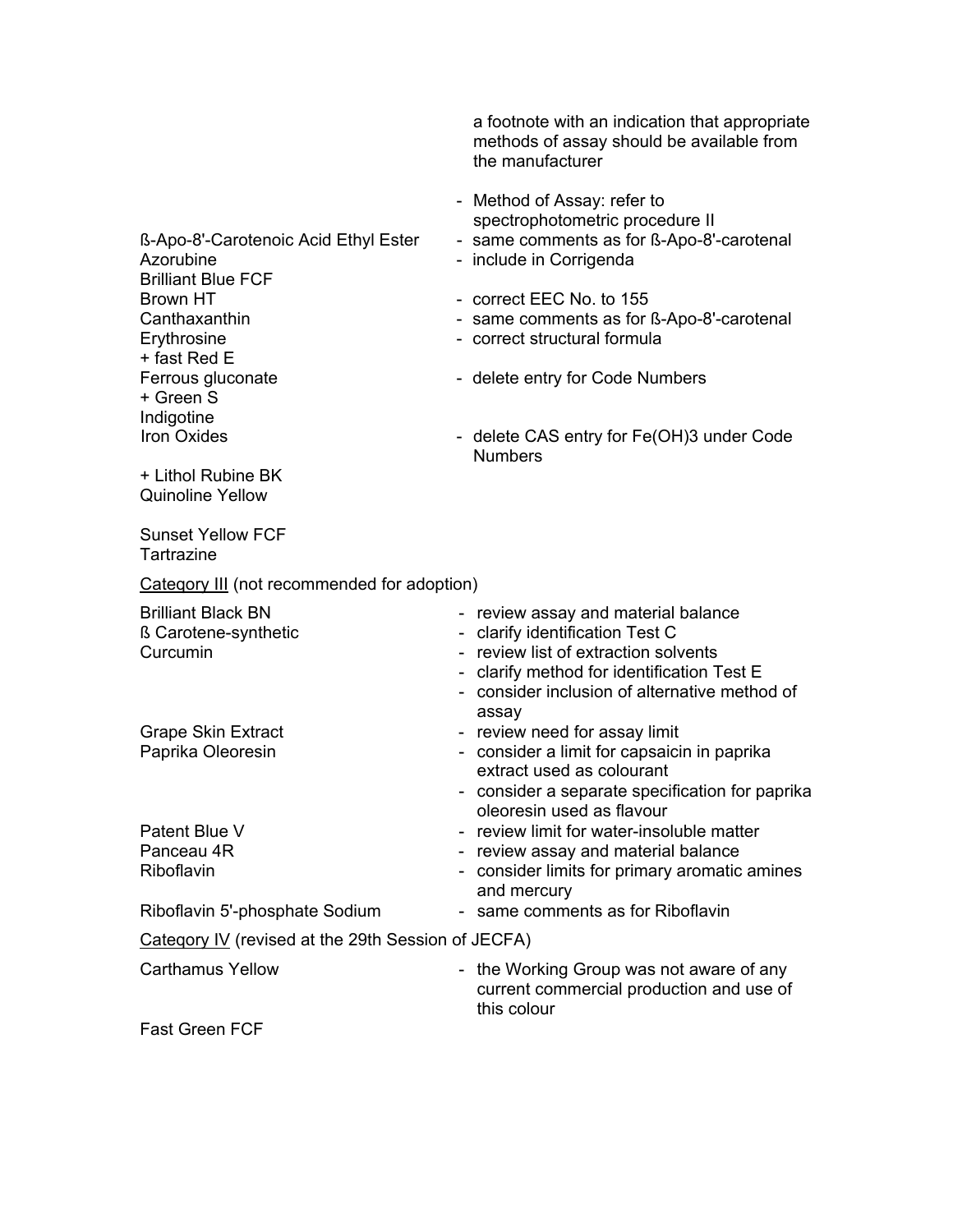Cateqory V (tentative specifications)

Aluminium Powder

Carbon Blacks

**Chlorophylls** Chlorophyll-Copper Complex

- Beet Red review chemical name
	- consider assay and limits for nitrate content
- Caotenes Natural **Caotenes** review source materials, method of preparation and assay
	- reconsider the title of the monograph
- Carthamus Red **Carthamus Red** the Working Group was not aware of any current commercial production and use of this colour
	- review commercially available products with a view to drawing up a more comprehensive series of monographs

Citrus Red No 2

Cochineal and Carminic Acid Titanium Dioxide **Xanthophylla** 

- the Working Group asked whether this specification can be withdrawn because this colour is on Codex List C

Food and Nutrition Paper 31/1 (1984) - list of colours for which specifications have been withdrawn

The Working Group noted the information submitted by Finland and ILSI relating to anthocyanlns.

### Annex to Food and Nutrition Paper 31/1 (1984) - Methods of Analysis

The Working Group endorsed the acceptability of the Methods of Analysis with the following comments and exceptions:

- when the methods are next reprinted, consideration should be given to making them easier to read and use
- Method for Determination of Total Colouring Matters Content: In addition to editorial changes to improve the ease of use, a clear definition is required of the solutions which are used for measuring the optical absorbance in the case of ß-carotene.
- Method for Determination of Subsidiary Colouring Matter: The Working Group recommends that JECFA develop a TLC method as on alternative procedure.
- Method for Determination of Residual Solvents: The Working Group noted this method is outdated and requests JECFA to consider its revision or replacement by a more modern procedure.

Specific technical comments and classification for monographs in Food and Nutrition Paper No. 31/2

Category I (recommended for adoption by the. Commission)

Actinoplanes missouriensis - Glucose Isomerase Bacillus cereus - Acid Protease Bacillus coagulans - Glucose Isomerase (non immobilized form only) Chlorine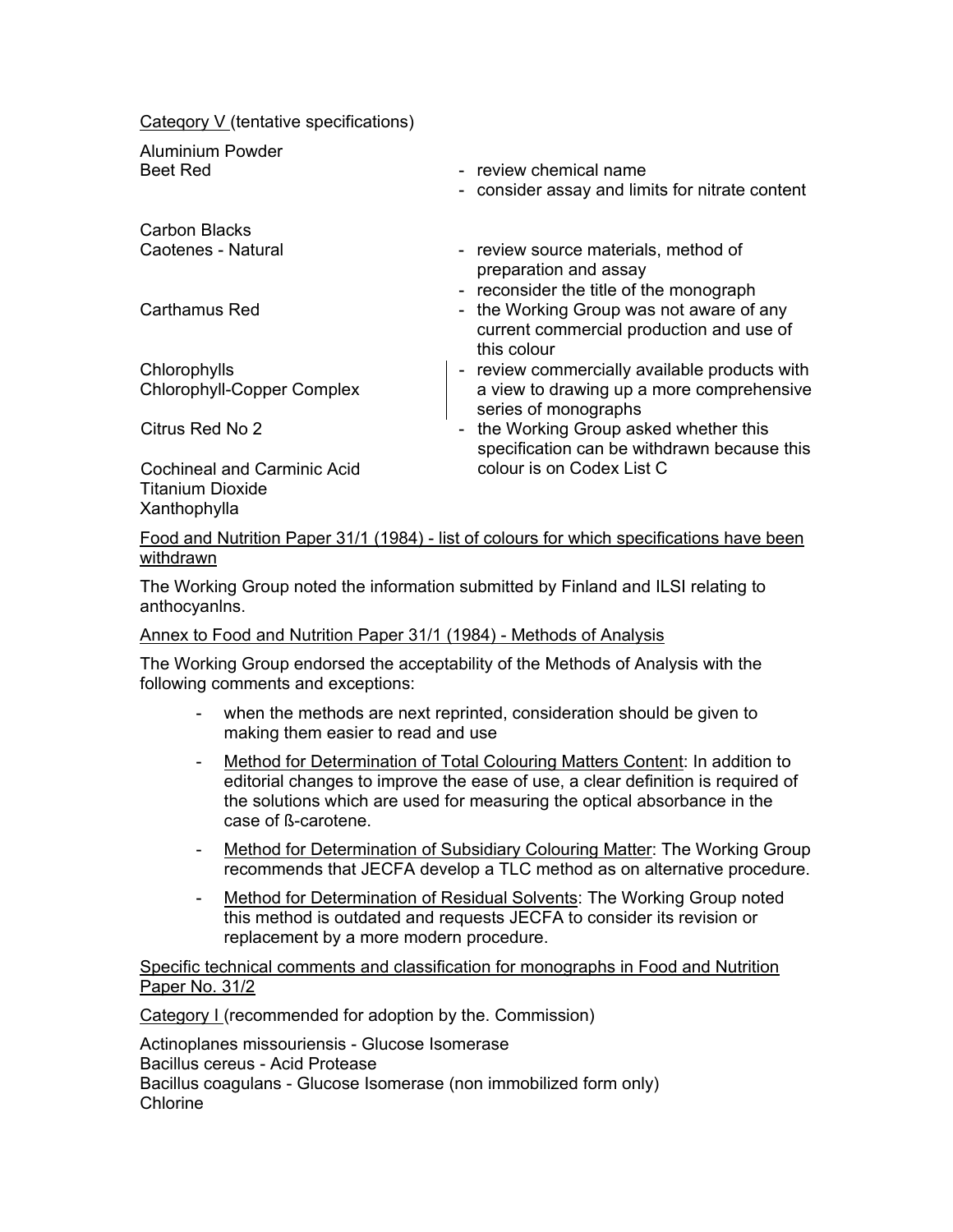+ Ferric Ammonium Citrate α-Ionone ß-Ionone Methanol Methyl Cellulose Nitrous Oxide Potassium Saccharin Sodium Sesquicarbonate Streptomyces olivaceus - Glucose Isomerase Streptomyces olivochromogenes - Glucose Isomerase Streptomyces violaceoniger - Glucose Isomerase Tara gum Calcium Aluminium Silicate Cinnamaldehyde **Octanal** Triethyl Citrate

Category II (recommended for adoption by the Commission after editorial changes)

| + Butan-1-ol                                | - add cautionary note to distillation range<br>concerning presence of peroxides. The<br>Working Group recommended that JECFA<br>develop a peroxide test for inclusion in the<br>general method for distillation range. |
|---------------------------------------------|------------------------------------------------------------------------------------------------------------------------------------------------------------------------------------------------------------------------|
| Ethyl Methylphenylglycidate                 | - correct symbol for refractive index<br>- indicate that A and B are alternative methods of<br>assay                                                                                                                   |
|                                             | - add footnote to page 32 refering to General<br><b>Methods</b>                                                                                                                                                        |
| + Ethyl Methyl Ketone                       | - correct reference to General Methods for<br>determination of colour                                                                                                                                                  |
| + Isobutanol-                               | - correct second specific gravity range                                                                                                                                                                                |
| + Methyl ß-Naphthyl Ketone                  | - correct spelling of title                                                                                                                                                                                            |
| Pectin                                      | - change name to Pectins                                                                                                                                                                                               |
| + Propan-2-ol                               | - add cautionary note to distillation range<br>concerning presence of peroxides. The<br>Working Group recommends that JECFA<br>develop a peroxide test for inclusion in the<br>general method for distillation range   |
| Sodium Carboxymethyl Cellulose              | - change "Ig" to "0.5"g in Identification Test D                                                                                                                                                                       |
| Category III (not recommended for adoption) |                                                                                                                                                                                                                        |
| Propan-l-ol-                                | Comments<br>- review distillation range and assay for<br>conformity<br>- add cautionary note to distillation range                                                                                                     |
|                                             |                                                                                                                                                                                                                        |

concerning presence of peroxides and consider developing peroxide test for inclusion in the General Methods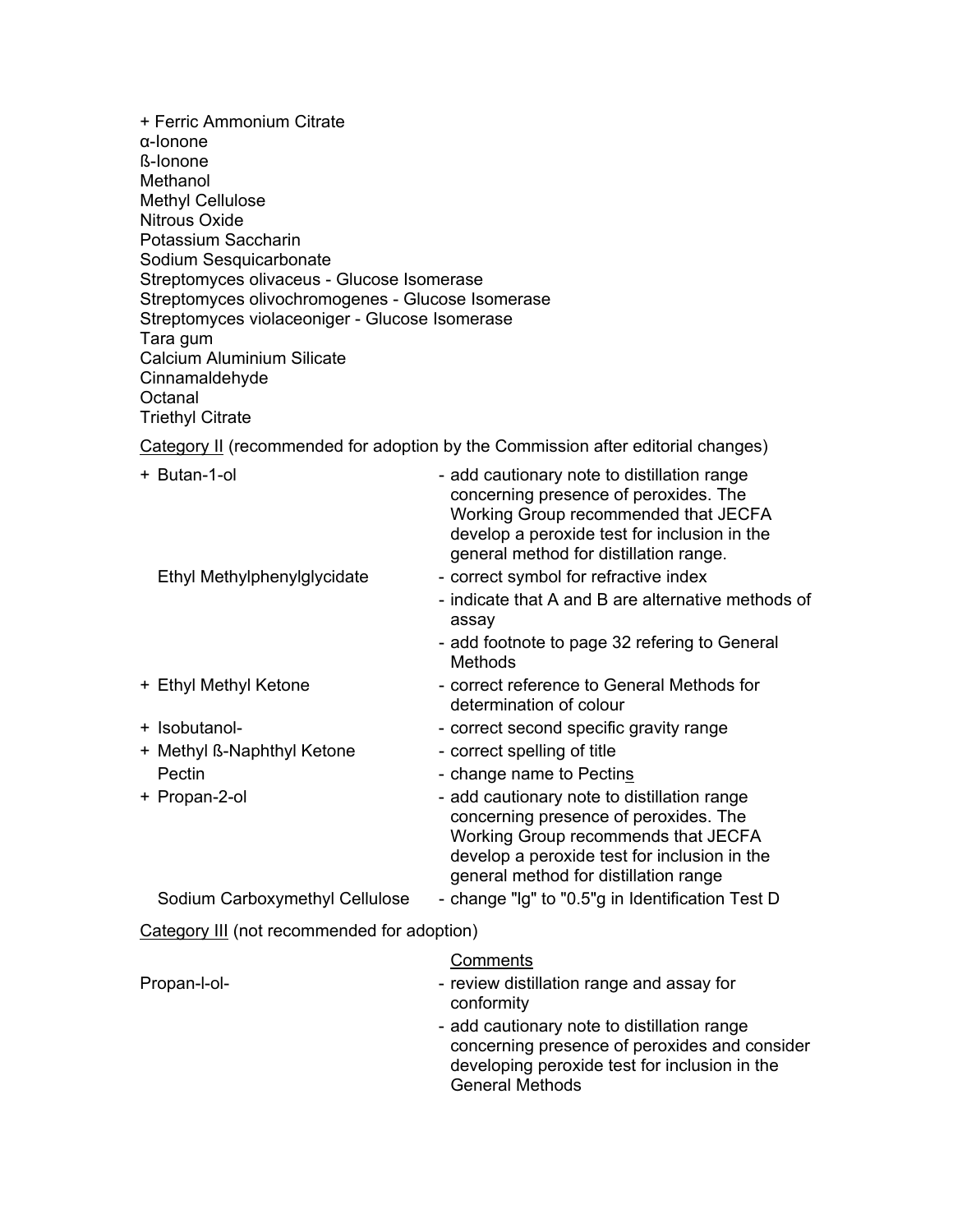### Category IV (revised at 29th Session of JECFA)

#### **Comments**

Hydroxypropyl Cellulose Hydroxypropylmethyl Cellulose Salts of fatty acids (together with Annex)

Sodium thiocyanate **- the Working Group noted the absence of an** entry for "functional use"

Category V (tentative specifications)

Dammar gum Sodium stearoyl lactate

#### Comments

- Calcium stearoyl lactate review structural formula
	- the Working Group noted that the comments received raised questions about the composition of the materials used in toxicological studies
- Carrageenan **Carrageenan** the title of the monograph in the french text requires correction
	- the Working Group noted that the comments received raised questions about the composition of the materials used in toxicological studies.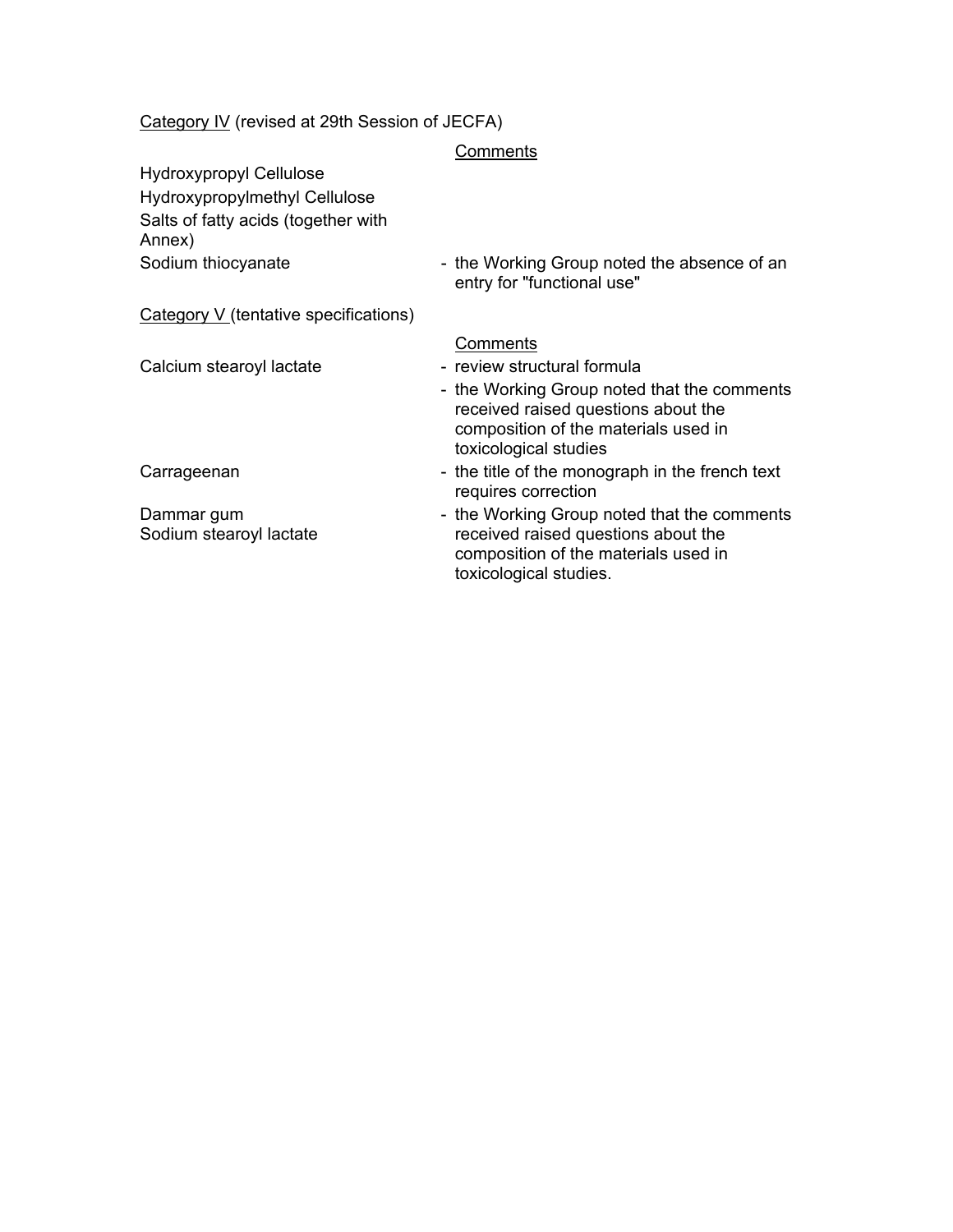# REPORT OF THE WORKING GROUP ON CONTAMINANTS

The following participated in the meeting (See Appendix I for addresses):

| S.A. Slorach      | - Sweden (Chairman                    |
|-------------------|---------------------------------------|
| A.H. Olsen        | Denmark                               |
| G. De Cean        | - Australia                           |
| J. Fraser         | - New Zealand                         |
| J. Hammond        | - U.K.                                |
| S. Langguth       | - Fed. Rep. of Germany                |
| H. Hilpert        | $\overline{\mathbf{a}}$<br>π          |
| P.J. Sträter      | $\epsilon\epsilon$<br>$\epsilon$<br>" |
| J.A. Drum         | Canada                                |
| R.V. Venetië      | - Netherlands                         |
| O. Denise         | - OCDE                                |
| R.K. Reinton      | - Norway                              |
| A. Haliikainen    | - Finland                             |
| A. Janelm         | - Sweden                              |
| R. Kumton         | - Thailand                            |
| P. Pothisiri      | - Thailand                            |
| T. Kappeler       | - Switzerland                         |
| A. Castro         | - Cuba                                |
| S. Gardner        | - IFGMA                               |
| G. Luft           | - Italy                               |
| E. Quattrucci     | - Italy                               |
| L. J. Schuddeboom | - Netherlands                         |
| H. Galad-Gorchev  | - WHO                                 |
| A. Eisenberg      | - Israel                              |
| A.G. Ladomery     | - FAO                                 |
| <b>AGENDA</b>     |                                       |

1. The Working Group (WG), chaired by Or. Slorach (Sweden), agreed to discuss the Following subjects

- a) Current national legislation to limit contaminant levels in foods;
- b) Report on the Joint FAO/WHO Food Contamination Monitoring Programme;
- c) Problems arising from extremely low legal limits for contaminants in foods;
- d) Different types of limits for contaminants in foods and their enforcement, in particular the question of limits for mercury in fish and shellfish;
- e) Future work of the Working Group.

### CURRENT NATIONAL LEGISLATION

2. The WG examined document CX/FA 85/18 and Annex 1 to that document ("Present status on the legislation by governments to limit contaminant levels in foods"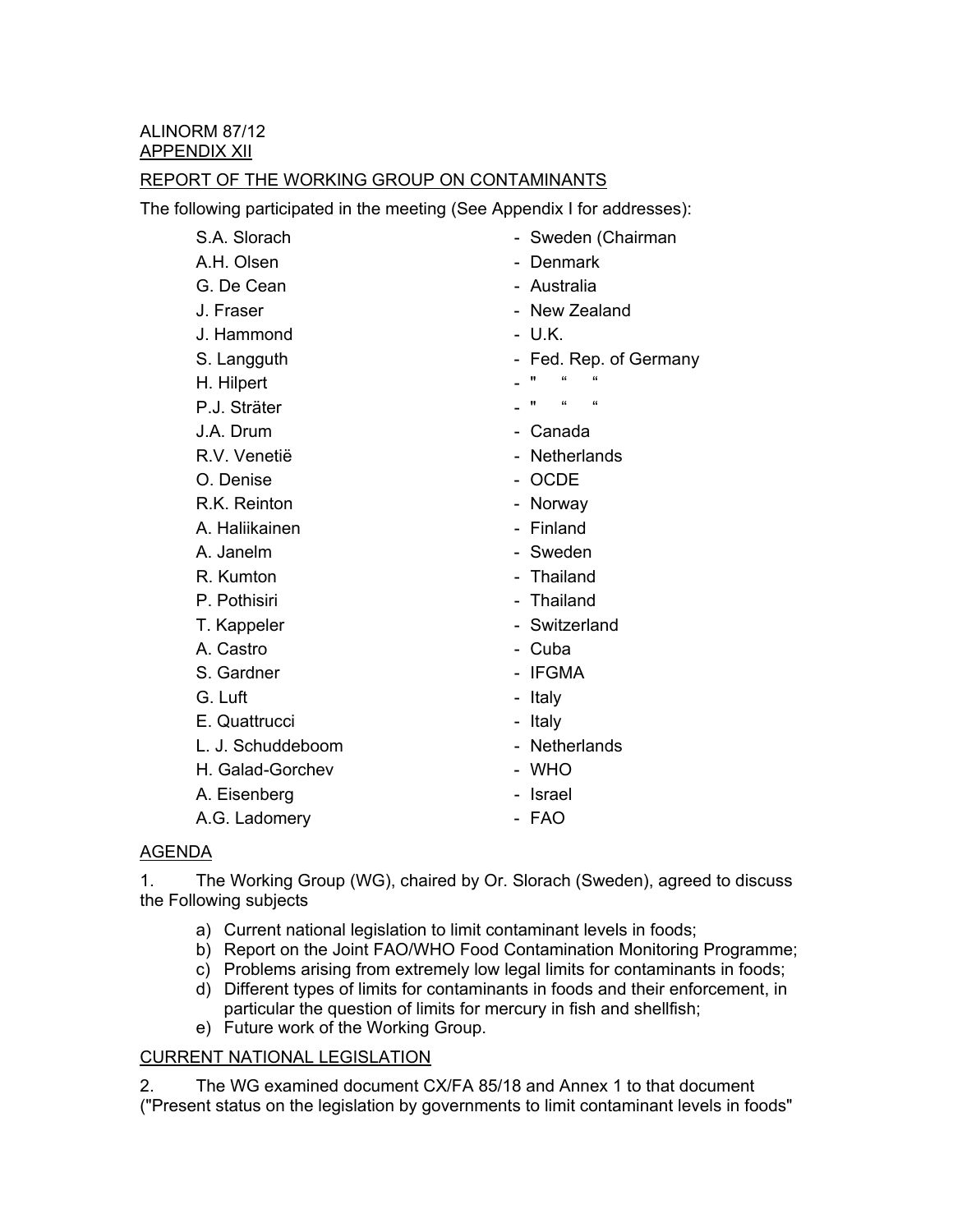and "Information on legal and other administrative limits for contaminants in food", which had been prepared by Mr. M.H.Mollenhauer, FAO Consultant).

3. National limits for mercury and methylmercury were listed in a separate document prepared by the Swedish delegation from the information in Annex 1 to CX/FA 85/18. In some countries legal limits (maximum permitted levels) have been established, whereas in others guidelines (advisory limits) had been introduced. The limits varied from 0.1 - 1 mg/kg total mercury. The chairman (Dr. Slorach, Sweden) requested that he be notified of any errors or omissions in the list of national limits for mercury in fish so that the list could be revised prior to the next meeting.

## JOINT FAQ/WHO FOOD CONTAMINATION MONITORING PROGRAMME

4. Dr. Galal Gorchev (WHO) presented document CX/FA 85/18 - Add. 1 - the 1984- 1985 report of the Food Contamination Monitoring Programme. It was noted that one of the objectives of the programme was to provide Codex with information on the levels of contaminants in food to support and accelerate its work on introducing standards for contaminants in foods.

5. At the request of the 17th Session of CCFA data had been collected from Codex Contact Points on mercury in fish. The information submitted was summarized in document CX/F 85/18 - Add. 4 and presented in detail in two computer printouts, one presenting the data by country, the other by fish species. (The data are discussed below under point 8).

# EXTREMELY LOU LEGAL LIMITS FOR CONTAMINANTS IN FOODS

6. The WG reviewed a paper (CX/FA 85/18-Add.2) prepared by the USA delegation on extremely low limits for contaminants. No difficulties in international trade due to analytical methodology for mercury, lead, cadmium and aflatoxins were located.

The WG agreed with the recommendation in the paper that CCFA, which is responsible for endorsement of limits for contaminants in foods, should consider practical limitations on enforcement of limits with respect to reliability and sensitivity of analytical methods.

### DIFFERENT TYPES OF LIMIT FOR CONTAMINANTS IN FOODS

7. The WG discussed the use of two types of limit for contaminants in food (maximum permitted levels and guideline levels) and their enforcement on the basis of a document prepared by the Swedish delegation, e.g.:

Maximum permitted level is the level that is laid down in legal instruments, such as laws and regulations. Any food containing a higher level of a contaminant than the stipulated level is regarded as unfit for human consumption and must be removed from the market. An advantage of having this type of limit for contaminants in Codex standards is that the consequences of exceeding the limit are clear. The main disadvantage of this type of limit is that it is rigid and if it is not set on a sound basis it may lead to trade barriers and the unwarranted rejection of food-stuffs.

When establishing a maximum permitted level (MPL) for a contaminant in a food commodity the criteria for judging whether a lot (batch) of a commodity should be accepted or rejected should be specified. For example, it should be clear whether a lot (batch) of food will be rejected if the specified contaminant level in a single unit exceeds the MPL or only if the mean level in the units analysed exceeds the MPL. If the latter is the case, it may be necessary, for some contaminants producing acute untoward effects on health, to also establish a level that no unit may exceed if the lot is to be accepted.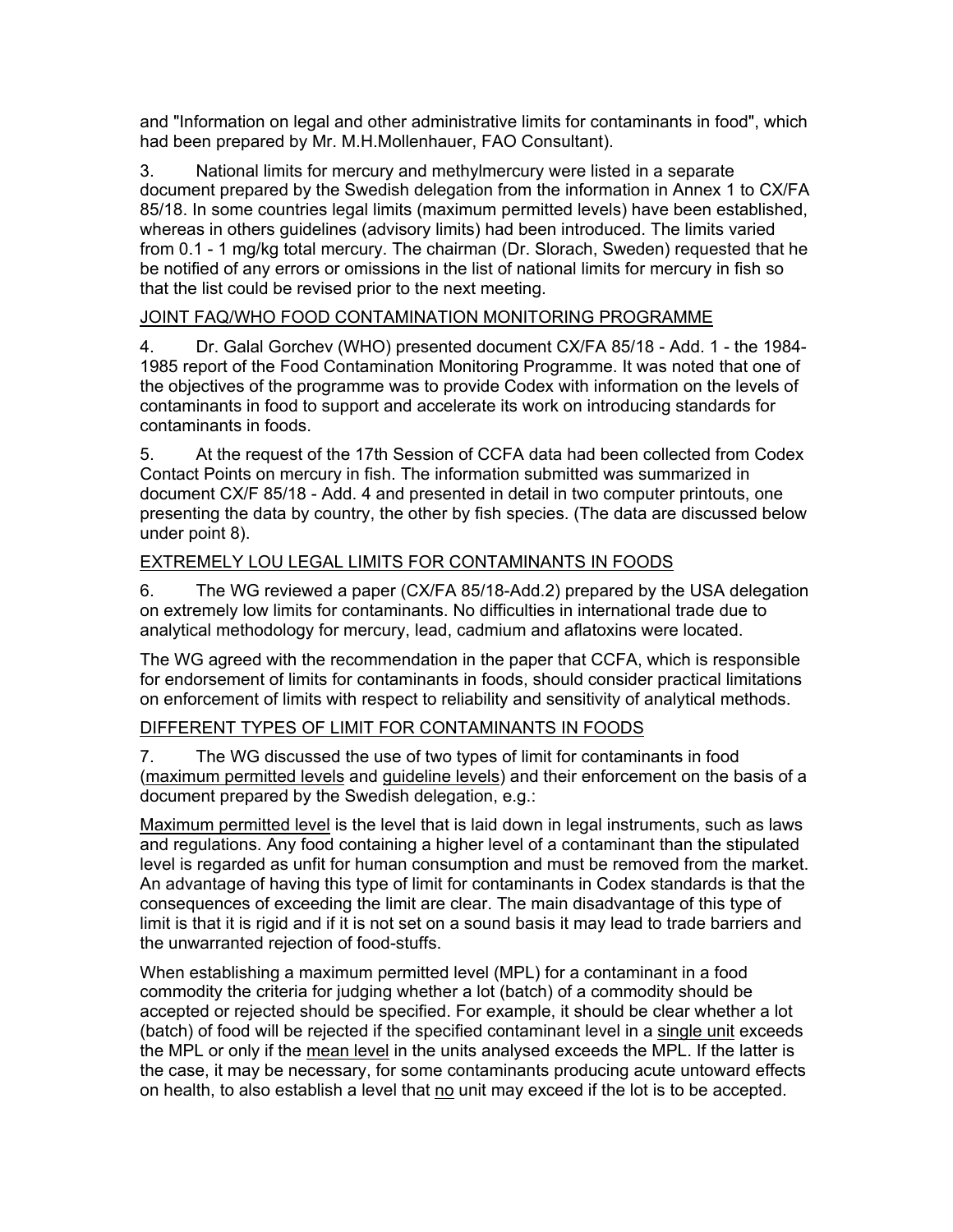Ideally, for each MPL established for a food commodity a sampling plan should be laid down, together with criteria for acceptance/ rejection of a lot (see also CX/FA 85/14).

Guideline level means a level above which the food control authorities should take action to prevent any hazard to the consumer, to identify the source of contamination and, if possible, to reduce contamination. However, the fact that the contaminant level exceeds the guideline level does not automatically imply that the food is unfit for human consumption or that it cannot be offered for sale. In other words, the guideline level is a kind of warning signal, indicating that there may be problems if an unsatisfactory situation gets worse, but that there is no immediate health hazard. An advantage of setting guideline levels instead of MPLs is that the former are more flexible and, since they carry no legal weight, exceeding such a level will not automatically result in the rejection of foodstuffs or any trade barriers. A disadvantage of using guideline levels instead of MPLs is that it is not clear what the consequences of exceeding the level will be.

There are sometimes large differences between countries as regards the quantitative importance of certain foods in the diet (eg. large differences in fish consumption). This may lead to national limits that differ somewhat from a guideline level.

For each guideline level established for a contaminant in a food commodity a sampling plan, instructions for evaluating the results of the analysis of the samples and the action to be taken if the guideline level is exceeded should be laid down.

8. After considerable discussion, the WG decided that it would be advisable, at least initially, to work towards the establishment of Codex Guideline Levels for environmental contaminants in foods, rather than maximum permitted levels.

### LIMITS FOR MERCURY IN FISH

9. The WG discussed the possibility of recommending a guideline level(s) for mercury in fish and shellfish and concluded as follows:

- a) limits should be recommended for total mercury rather than methylmercury,
- b) against the background of the data collected in the Joint FAO/WHO Food Contamination Monitoring Programme (see point 5) it seemed that a general guideline level of 0.5 mg/kg could be recommended for most fresh, frozen and canned fish and shellfish products.

For certain predatory fish (eg. shark, swordfish, tuna and pike), which often contain relatively high levels of mercury, a higher guideline level (e.g. 1 mg/kg) may be more appropriate. In order to reduce the risk of untoward health effects, certain national authorities recommend that pregnant women and persons consuming large amounts of fish restrict their intake of such species.

The WG thought it descirable to have more data on mercury levels in different fish species before recommending a guideline level(s). To this end the WG recommended that data on mercury levels in fish and shellfish analysed during the period 1980-1985 be collected in the FAO/WHO Food Contamination Monitoring Programme via the Codex Contact Points, as well as via the participating institutions in the Monitoring Programme.

10. When recommending Codex guideline levels for mercury in fish and shellfish it must be made clear how this level(s) is to be interpreted. It was the general opinion that the guideline level referred to the mean level of mercury in the samples analysed, rather than to the level in a single sample.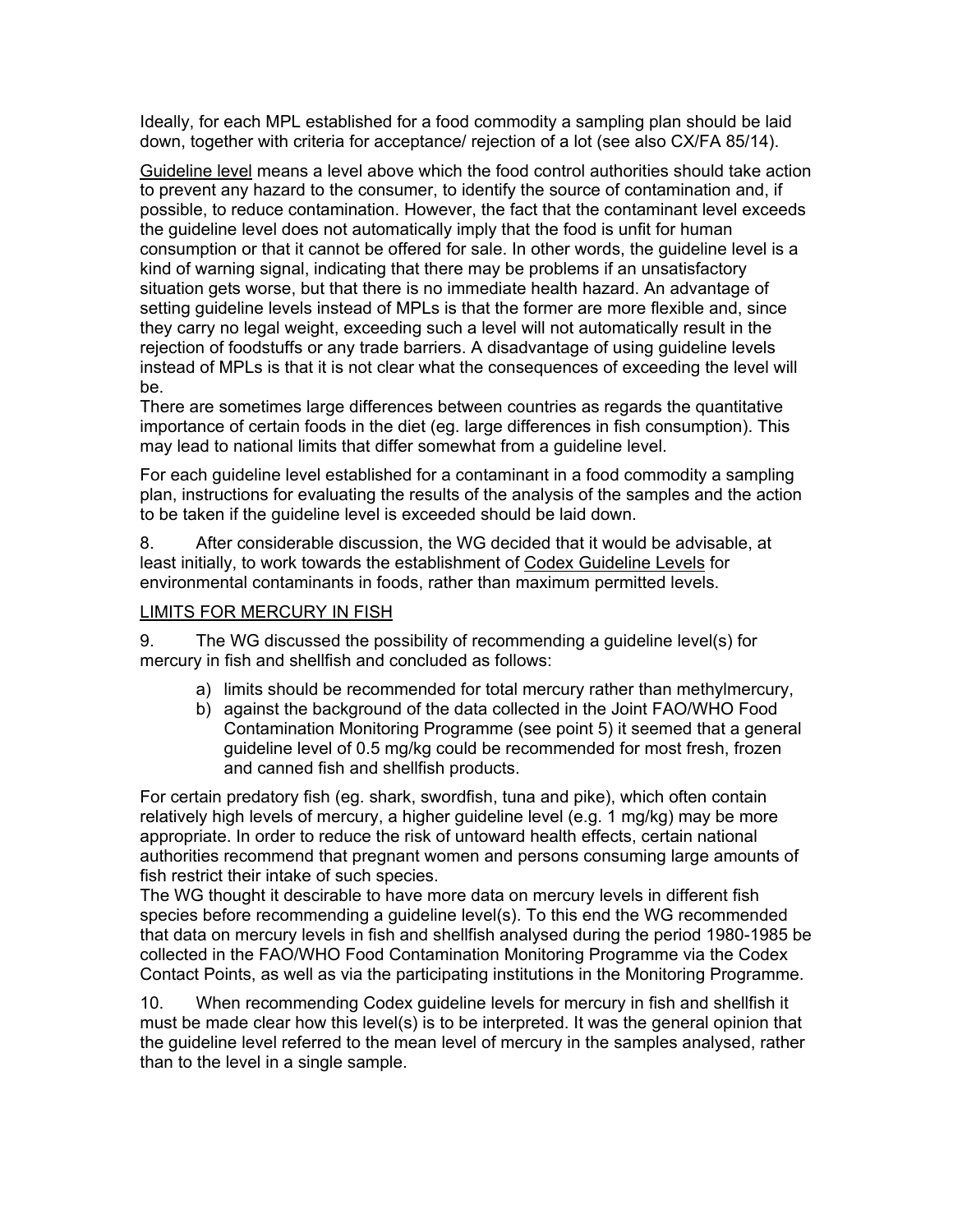11. Before recommending Codex guideline levels for mercury in fish the question of methods of sampling and analysis, and recommendations for evaluating the results should be clarified. Alternative sampling plans are illustrated in Appendix II to document CX/FA 85/14. Contact will be made with the Codex Committee on Methods of Analysis and Sampling on this matter.

# FUTURE TASKS FOR THE WORKING GROUP

12. The WG discussed which contaminants should be given priority in its future work. It was agreed that at the next meeting of the WG, in addition to the subject of mercury in fish and shellfish, the following would be discussed:

- a) Aflatoxins
- b) Lead

Cadium wasassigned a lower priority.

13. Large amounts of data on lead and aflatoxins in foods have already been collected in the FAO/WHO Food Contamination Monitoring Programme. these data will be made available to the WG for its deliberations at the next meeting .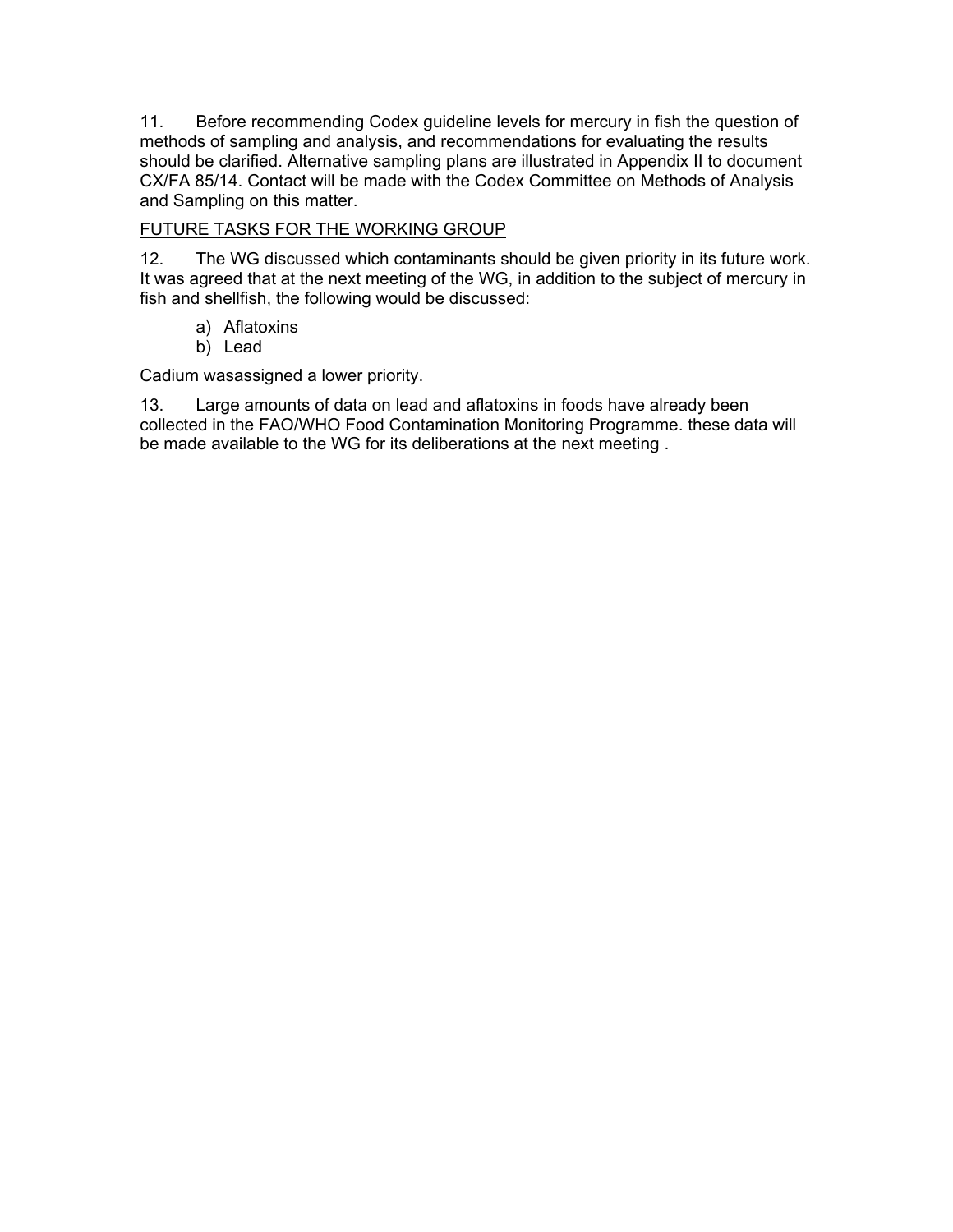# ALINORM 87/12 APPENDIX XIII

REPORT OF THE WORKING GROUP ON PRIORITIES AND FUTURE WORK

1. The following participated in the meeting (See Appendix I for addresses):

| L.J. Erwin (chairman)      | - Australia              |
|----------------------------|--------------------------|
| N. Rao Maturu (rapporteur) | - FAO                    |
| A.W. Randell               | - FAO                    |
| G. Vettorazzi              | - WHO                    |
| I.R. Moraes                | - Brazil                 |
| Diane C. Kirkpatrick       | - Canada                 |
| W. Kronert                 | Fed. Rep. of Germany     |
| P. Kuhnert                 | .                        |
| C.G. von Bruck             | .                        |
| W.J. de Koe                | - the Netherlands        |
| <b>Ruth Stabel</b>         | - Norway                 |
| S. Slorach                 | - Sweden                 |
| A. Janelm                  | - Sweden                 |
| P. Rossier                 | - Switzerland            |
| E. Matthey                 | $\blacksquare$           |
| Udom Dechmani              | - Thailand               |
| J. Horton                  | - United Kingdom         |
| R. Ronk                    | - USA                    |
| E. Bouchard                | $\mathbf{u}$             |
| O.D. Easterday             | π                        |
| Julia Howell               | $\pmb{\mathsf{H}}$       |
| <b>Rhonda Nally</b>        | π                        |
| G. Dunaif                  | $\pmb{\mathsf{u}}$       |
| R. Haigh                   | EEC                      |
| Yoshi-Hisa Sugita          | <b>IGTC</b>              |
| R. Cristol                 | <b>IFAC</b>              |
| W.J. Sander                | - Marinalg International |
| A. Contijoch               | Spain<br>$\sim$          |

### Codex Priority List of Food Additives and Contaminants for consideration by JECFA

1 The Working Group reviewed the priority list prepared by the previous session (April 1984) of CCFA (Alinorm 85/12, App. XI, Annex 1). The JECFA secretariat advised that with the exception of clarifying enzymes all additives had now been considered by JECFA. An expression of appreciation was extended to the secretariat for this achievement.

2. The JECFA secretariat advised that the list of substances scheduled for evaluation by JECFA at its 30th Meeting, to be held in Rome in June 1986, was given in an Annex to CL 1985/50-FA which had also been distributed as an information paper for this meeting of CCFA. Governments, interested organizations and individuals were urged to make available to JECFA relevant data on toxicological evaluation and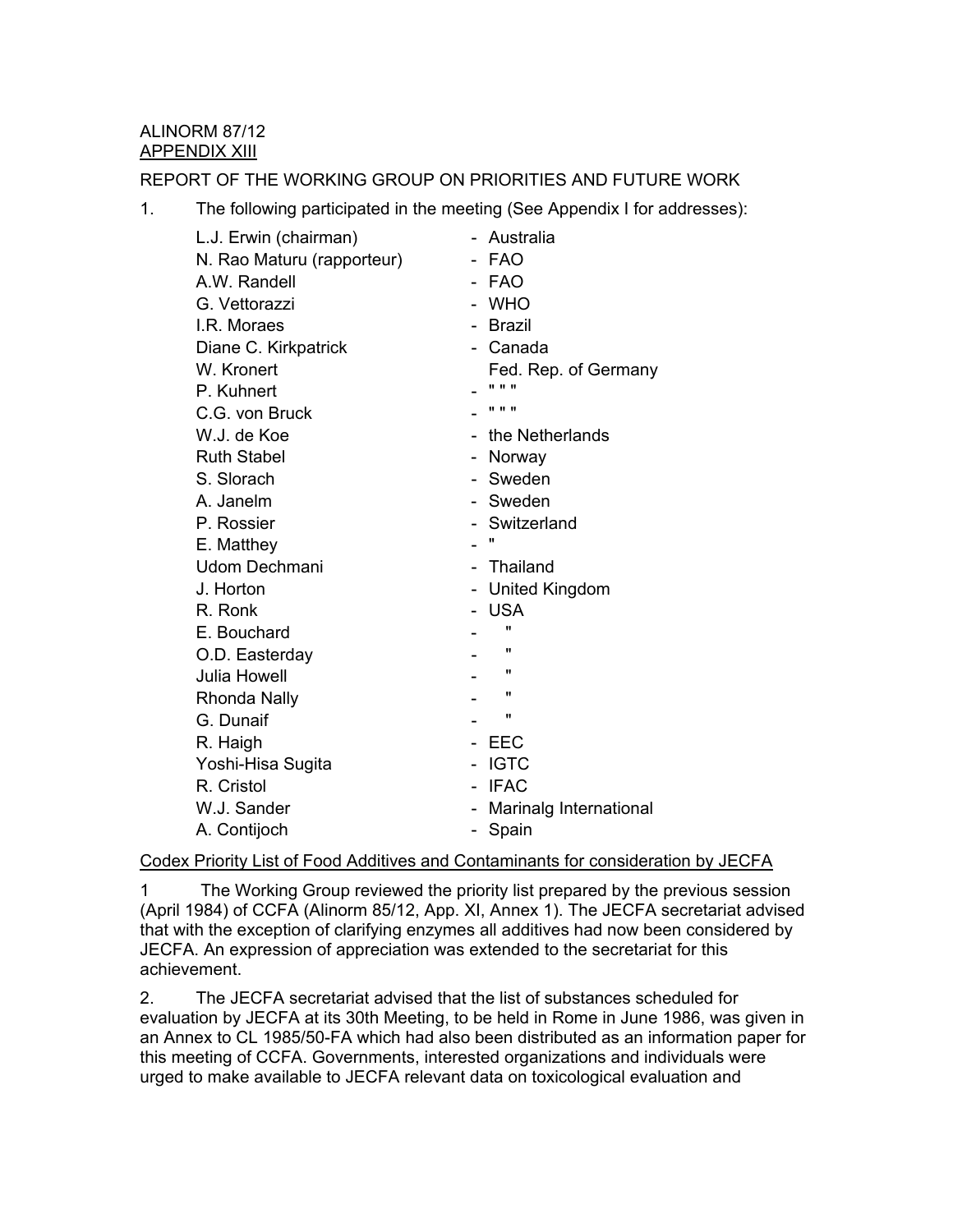information on specifications for identity and purity. Although the paper indicated a cutoff date of 15 October 1985, late data would be acceptable.

3. The JECFA secretariat also noted that the list of substances already scheduled for evaluation or re-evaluation at the 31st Meeting of JECFA had not yet been finalized. However, these would be given in a circular letter to be distributed early next year along with a request for data and information.

- 4. The following additives were included in the priority list:
	- (i) 4-Hydroxymethyl-2,6-di-tert-butyl phenol (Antioxidant): proposed by USA
	- (ii) Tin intake: proposed by USA
	- (iii) Smoke flavour (a specified product): proposed by Denmark
	- (iv) Clarifying enzymes: from previous priority list
	- (v) Canthaxanthin: proposed by Australia and Sweden
	- (vi) Beets Red
	- (vii) Alpha-amylase from Aspergillus oryzae
	- (viii) Protease from Aspergillus oryzae

5. In regard to tin (ii above), the Working Group agreed that there was a need for JECFA to give further consideration to both chronic and acute toxicity. It was pointed out that the acute toxicity aspect was of particular concern because of the difficulty in interpreting the recommendation of the 26th meeting of JECFA which proposed a level of 200 mg/kg in a food without any reference being made to the food intake.

6. Consideration was given to including the natural wood smoke extract (iii above) as part of a group evaluation of smoke extract products. It was decided that the specific product only should be evaluated because of its particular nature.

7. Concerning clarifying enzymes (iv), the Working Group was advised that AMFEP had now provided further information including a list of specific enzymes. This would enable JECFA to proceed with the evaluation.

8. In placing canthaxanthin (y) on the priority list, the Working Group requested JECFA to give particular attention to the present ADI.

9. The Working Group noted that Beet Red (vi) was being used in food and that its evaluation as a food additive should be given priority.

10. It was noted that alpha-amylase (vii) and protease (viii) from Aspergillus oryzae had been proposed by the Codex Committee on Cereals, Pulses and Legumes for use in wheat flour. Without an evaluation by JECFA, the endorsement could not proceed.

11. The Working Group considered an IOCU proposal that monosodium glutamate be re-evaluated because additional data had become available since the initial evaluation in 1973. A number of delegates questioned the need for such a re-evaluation since, in their view, the additional data did not justify a full re-evaluation.

12. A number of delegates from developed countries explained that surveys in their countries indicated that the ADI was not being exceeded. It was acknowledged that similar data may not be available in developing countries including those in the Asian region where the intake levels may be higher.

13. It was noted that the co-ordinating Committee for Asia would meet early next year. It was agreed that the matter should be referred to that meeting with a request that the member countries endeavour to obtain intake data. The delegation of the USA advised that it would assist the region to collect information.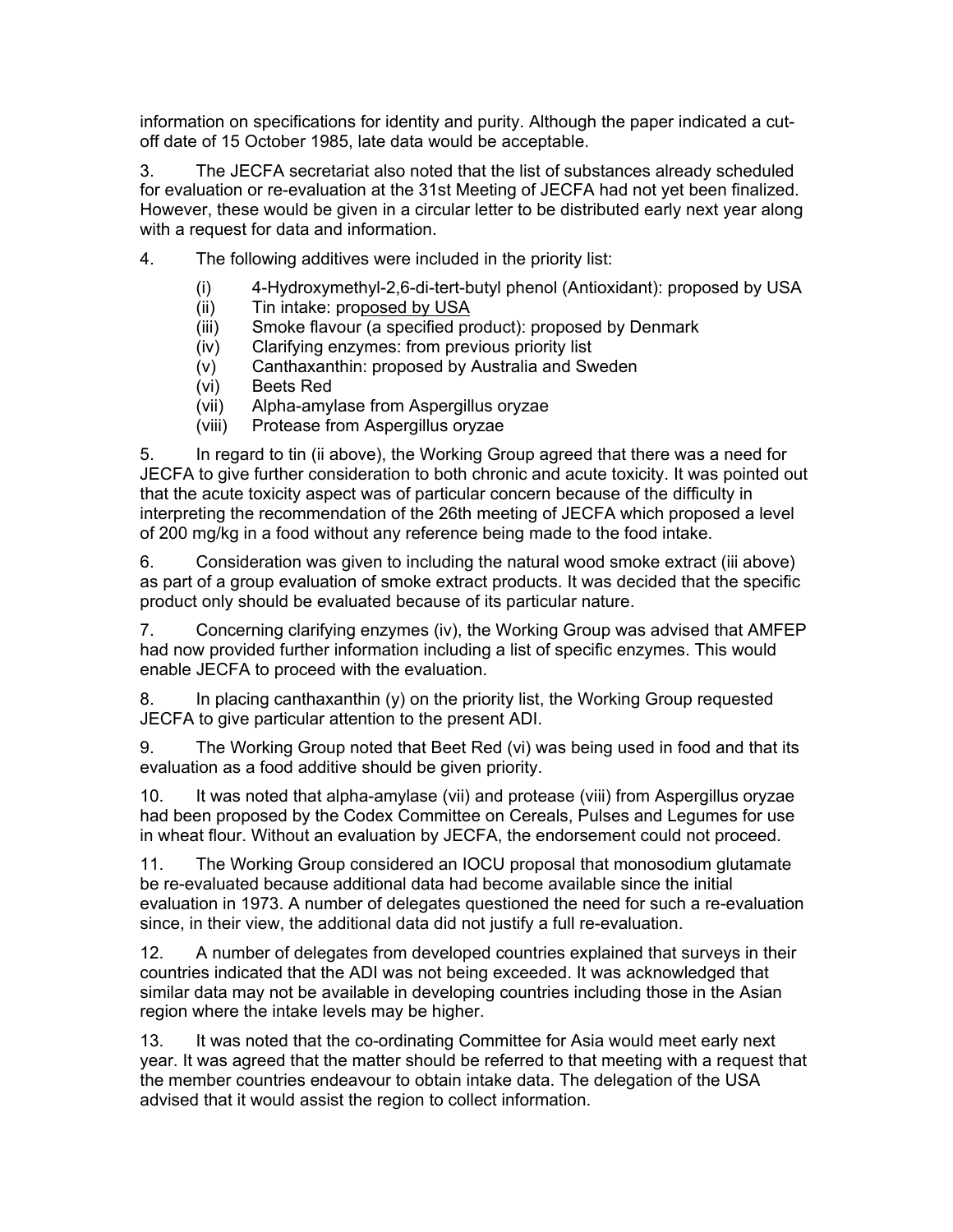14. The JECFA secretariat advised that it would review the new information that had become available since 1973 at the 31st meeting in 1987 under the provisions for cyclic review of compounds. This review would extend to glutamic acid and its salts. It was noted that the data to be generated in the Asian region would probably not be available for this meeting. However, when it becomes available this data will enable the Working Group to decide on the need for a full re-evaluation.

15. The Working Group considered a proposal of Switzerland to include sorbates on the priority list because of reports of possible mutagenicity from reaction products with nitrites. Since there did not appear to be sufficient data available to warrant this, the Working Group suggested that Switzerland provide data to the JECFA secretariat and liaise directly on this matter.

16. A proposal of the delegation of Sweden to include quinine hydrochloride and quinine sulphate was not agreed. It was suggested that Sweden also liaise directly with the JECFA secretariat.

17. The Working Group discussed in detail future procedures to streamline the work of both JECFA and CCFA. The JECFA secretariat explained that the collection of data by government, industry and experts takes considerable time and that the present one year cycle was not enough. It was proposed that a two year cycle would be far more satisfactory. This had proven to be very satisfactory for JMPR.

18. The Chairman indicated that a two year cycle appeared feasible since he understood that the Netherlands government wished to hold annual meetings of CCFA as from March 1987. On this basis, substances placed on the priority list at that meeting would be considered at a JECFA meeting in early 1988. This would, of course, be possible only if JECFA continues to hold annual meetings. The Secretariat indicated that every effort would be made to achieve this.

19. Some concern was expressed that a two year cycle would delay consideration of matters of urgency. The JECFA secretariat assured the Group that wherever new data suggested a possible health hazard JECFA would review its recommendations without delay.

20. The Working Group recommends that CCFA request the Commission to bring to the attention of the parent bodies, namely FAO and WHO, the need for continuing annual meetings of JECFA to ensure that the new procedures are effective.

21. The JECFA secretariat indicated that in future greater emphasis would be given to the consideration of related groups of food additives such as the antioxidants listed for the 30th meeting.

22. The procedure used to establish the priority list was again considered. It was noted that the previous meeting of the Working Group had agreed that substances would be included on the list only on the assurance that adequate information would be made available to JECFA (Alinorm 85/12, Appendix XI, para 10). The Working Group reiterated this approach.

23. In order for the Working Group to consider requests for additions to the priority list, member countries and international organizations should provide a brief explanation in support of their request. While this would be accepted at the meeting it would be preferable earlier so that it could be distributed to members of the Working Group to study before the meeting. This would enable members to make more considered judgements on priorities at the meeting.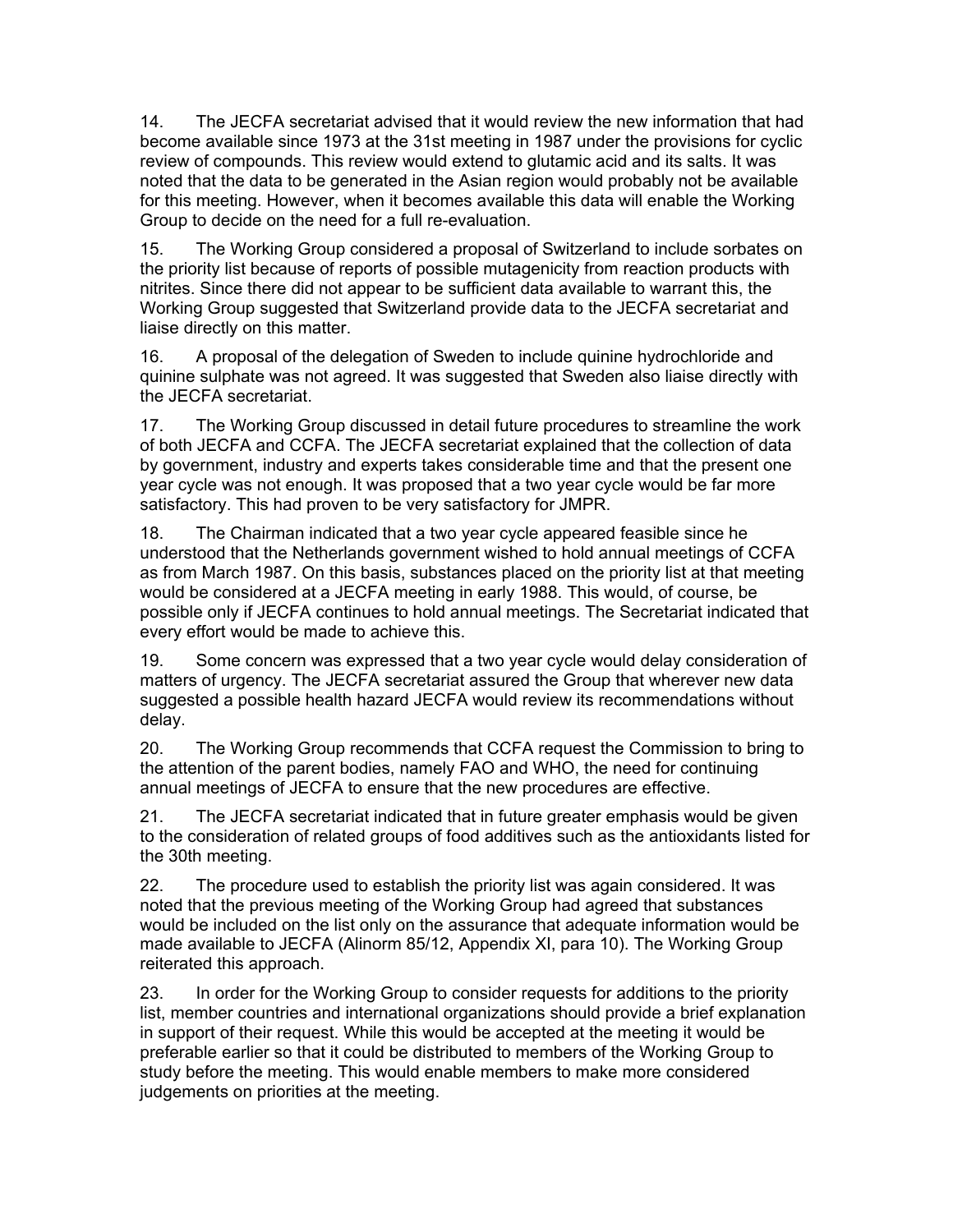# Proposals for Future Work on Packaging Materials for roods

24. The Working Group had the following documentation for consideration:

- (i) CX/FA 85/11 Estimates of/intakes of Certain Migrants from Packaging
- Materials (Prepared by Canada) and based on responses to CL 1984/51-FA
- (ii) Alinorm 85/35 Review paper prepared by Prof. Dr. P. S. Elias

25. The Working Group discussed the need for establishing a separate group to deal specifically with packaging materials. It was the general consensus that this was not necessary at this time.

26. The delegation of Canada summarized the document on intakes of vinyl cnloride, acrylonitrile, DEHP and styrene which was based on responses to CL 1984/51-FA. The recommendations pertaining to these substances as contained in the 28th Report of JECFA were also brought to the attention of the meeting. In summary, JECFA recommended that human exposure to these migrants from food-contact materials should be restricted to the lowest levels technologically attainable.

27. The Working Group agreed with the recommendation put forth by Canada that since humandietary exposure to these migrants had been demonstrated, then on the basis of JECFA's conclusions it was time to consider limiting the occurrence of these migrants in food as a result of food packaging applications.

28. It was further agreed that Canada would prepare a position paper on mechanisms to accomplish this task. This paper would be circulated to governments for comment prior to the next CCFA Session.

29. The Working Group briefly discussed the review paper prepared by Prof. Elias. While there was no objection in principle to the proposed use of "permitted lists of ingredients", it was considered that this approach is fraught with many difficulties (with particular reference to the intensive resource requirements). Therefore, in the final analysis it may not afford better protection for consumers than negative or non-permitted lists.

30. The Working Group agreed with Canada's recommendation that food packaging materials and components thereof be dealt with on a case by case priority basis as is currently the approach adopted by the CCFA rather than developing a permitted list of these substances.

# Consideration of Vitamins and Minerals

31. The delegate of the Fed. Rep. of Germany referred to the "General Principles for the Use of Food Additives" (Codex Alimentarius Volume XIV pages 15-16) which require that all food additives should be'

- subjected to appropriate toxicological testing and evaluation,
- defined by appropriate specifications,
- and used only when there is full technological justification.

Further, para 5(b) of these General Principles include "ingredients or constituents for foods manufactured for groups of consumers having special dietary needs".

32. Although this indicates that special nutritive additives are already covered by these General Principles, this is not always understood. To make this clear the Fed. Rep. of Germany proposed the inclusion of the following additional paragraph in these General Pinciples: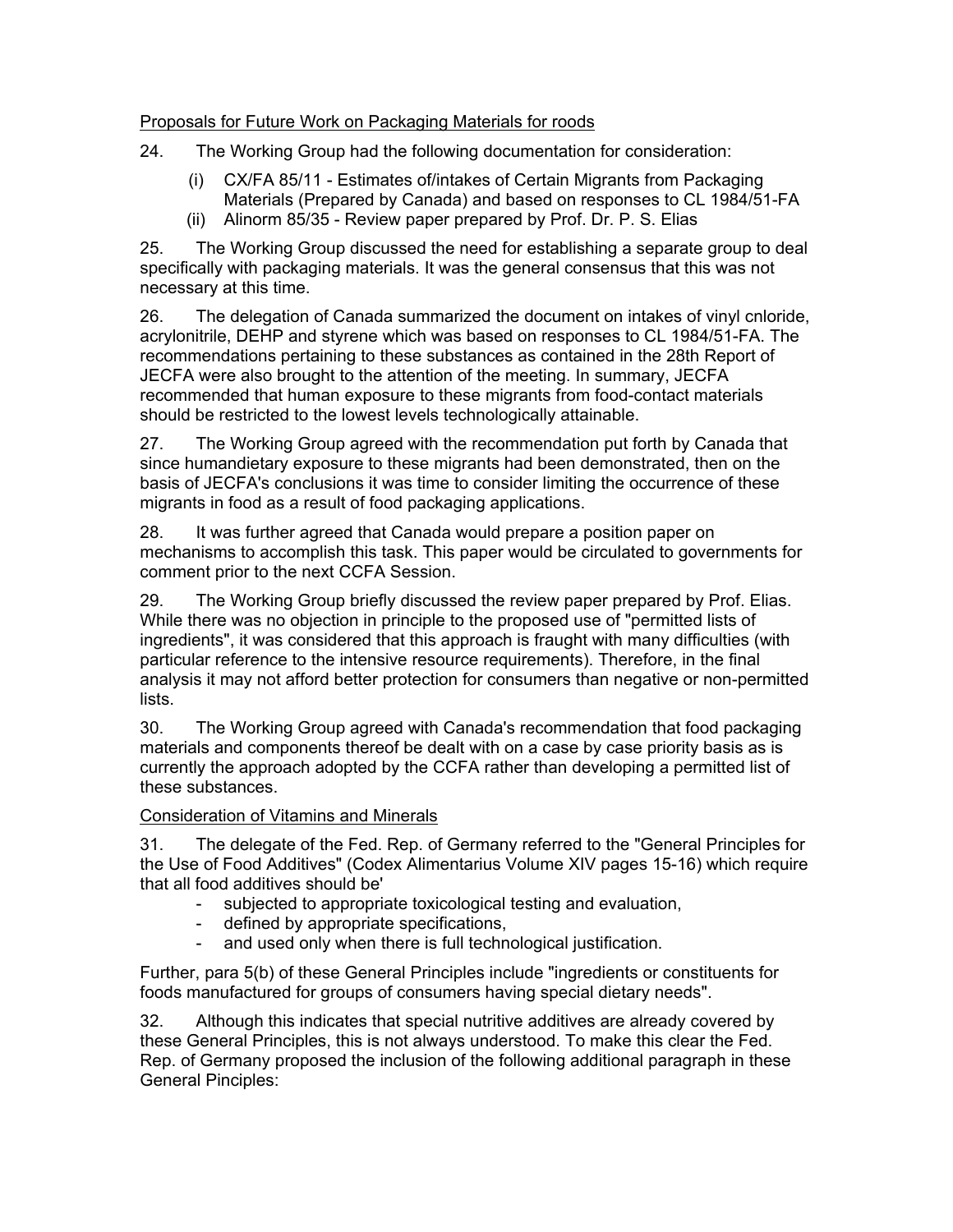" The above principles also apply to vitamins, mineral salts and amino acids added to foods in order to fortify or to improve the nutritive qualities of the food".

33. The Working Group considered that the above approach appeared to be a very acceptable method of handling such substances. It recommends that CCFA forward the proposal to governments for comment with a view to initiating an amendment to the General Principles.

Request from OECD for the Establishment of Codex Maximum Limits for Certain Chemical Substances on Various Fruits and Vegetables

34. The Working Group noted that the recent session (July 1985) of the Commission had considered the above request, as documented in Alinorm 85/11, and had referred it the Codex Committees on Food Additives and Pesticide Residues for further consideration.

35. It was noted that only some of the substances listed could be considered to be food additives.

Further, the post-harvest use of such chemical preservatives and other substances for maintaining the quality of fruits and vegetables called into question a range of issues not associated with the usual use of food additives in food manufacture. It could be that such use of food additives would require principles more akin to those for pesticide residues rather than food additives.

36. It was agreed that this opened up a whole new area of work which needed careful consideration.

37. At the same time the information provided by the OECD would need to be supplemented with data on a range of matters including function of the chemical concerned, method of use, levels of use, residual levels, extent of use, etc.

38. The Working Group recommends that the CCFA request the Codex Secretariat to liaise with the OECD and prepare a detailed discussion paper suitable for presentation to the next meetings of both CCFA and the Codex Committee on Pesticide Residues.

### Analyses of Food Additives in Food

39. The Working Group had the following documentation:

- (i) CX/FA 85/11-Add.1 Methods of Analysis of Food Additives in Food (prepared by Canada)
- (ii) CX/FA 85/11- Add. 1A (Additional Methods provided by Fed. Rep. of Germany).

40. In introducing the discussion paper the delegation of Canada stressed that this was a first step towards developing priorities for future work in this area.

41. The Working Group discussed several issues relating to this task, including procedural aspects, and the following was concluded:

- 1. At the present time the establishment of a separate Working Group to deal specifically with methods of analysis for food additives in foods was not considered necessary.
- 2. The recommendation of Canada to ask member governments to submit any information they may have available on validated methods of analysis for food additives in foods was unanimously accepted.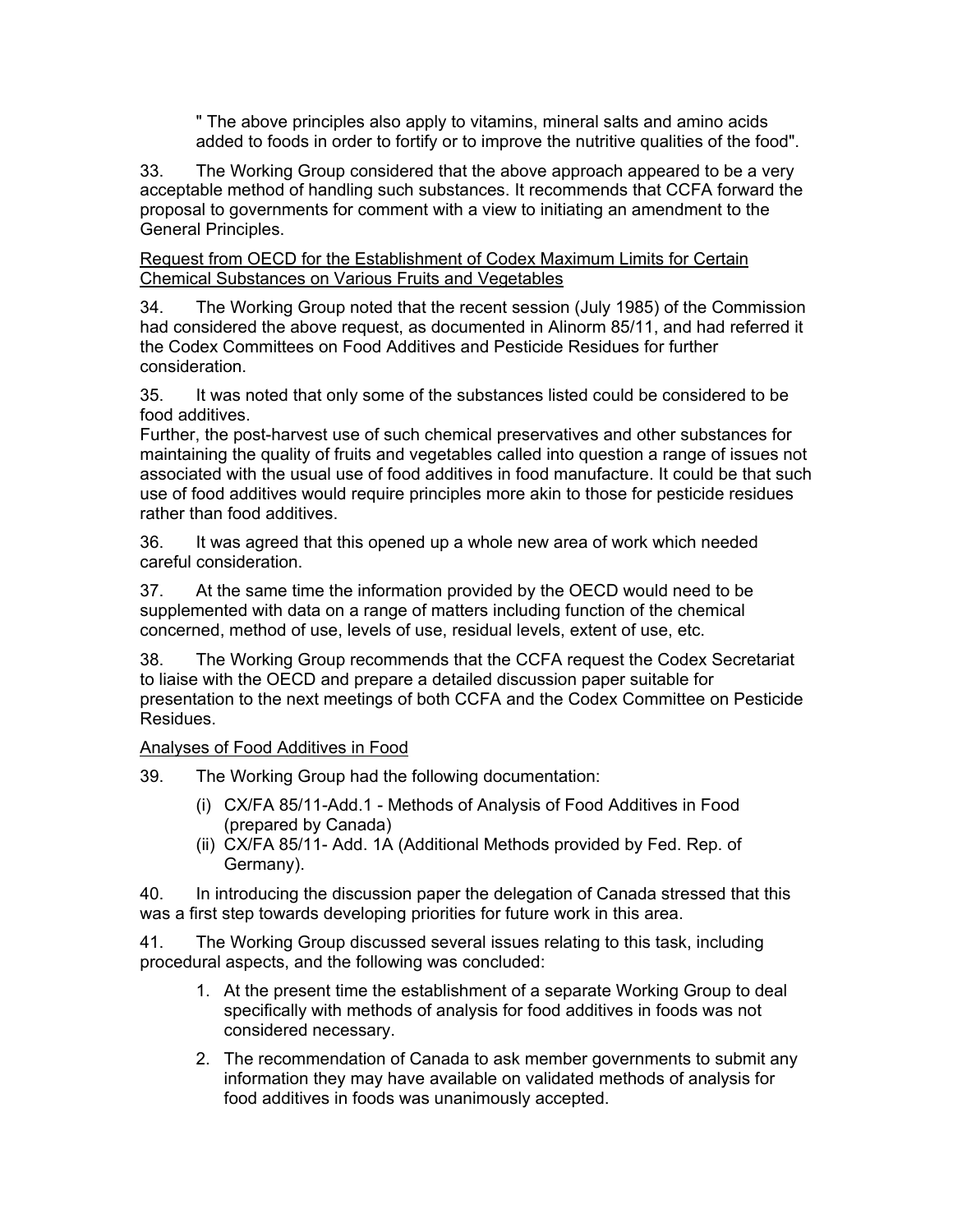3. The concept of validation should be explained further as part of the CL to request input to this paper to be prepared by Canada. In addition, the Working Group decided that the CL should also request information on any work planned or underway in this area.

42. The Chairman, on behalf of the Working Group, extended his thanks to Mrs. Kirkpatrick and the Canadian delegation not only for the extensive input into this work on analysis but also for that on packaging materials.

Procedures that member governments should follow for submission of data to JECFA

43. The Working Group had before it CX/FA 85/11-Add. A prepared by the Codex Secretariat.

It was noted that there are two procedures which governments and international organizations could follow in regard to requests to JECFA to undertake new work. A direct approach could be made to either the FAO or the WHO member of the joint secretariat, or to one of the parent bodies (FAO and WHO). Alternatively, the approach can be through this Working Group of the CCFA. The paper under consideration discussed only the latter.

44. The Working Group agreed that the discussions at this meeting, taken in conjunction with those at the last, had already clarified the situation to a large extent.

45. It was agreed that while the paper under consideration provided a basis for requests, there were some aspects which required clarification in the light of the latest discussions. The Working Group therefore requested the Codex and JECFA Secretariats to liaise with a view to revising the paper for consideration at the next meeting of the Working Group.

# Future work

46. Because of insufficient time, the Working Group was unable to discuss other possible future work.